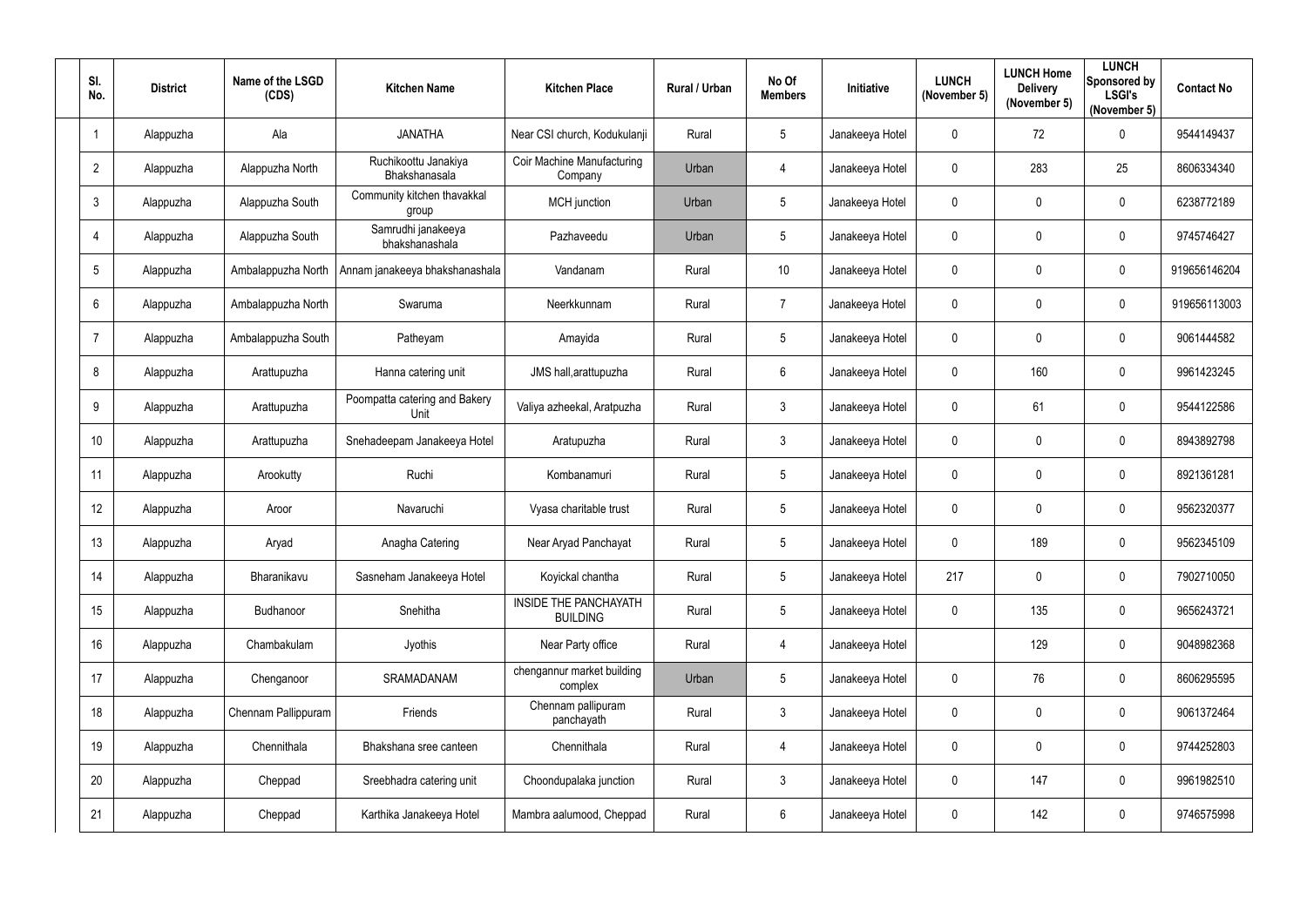| SI.<br>No. | <b>District</b> | Name of the LSGD<br>(CDS) | <b>Kitchen Name</b>                     | <b>Kitchen Place</b>                    | Rural / Urban | No Of<br><b>Members</b> | Initiative      | <b>LUNCH</b><br>(November 5) | <b>LUNCH Home</b><br><b>Delivery</b><br>(November 5) | <b>LUNCH</b><br>Sponsored by<br><b>LSGI's</b><br>(November 5) | <b>Contact No</b> |
|------------|-----------------|---------------------------|-----------------------------------------|-----------------------------------------|---------------|-------------------------|-----------------|------------------------------|------------------------------------------------------|---------------------------------------------------------------|-------------------|
| 22         | Alappuzha       | Cheriyanad                | <b>DARSANA</b>                          | Near GOLDEN PALACE<br><b>AUDITORIUM</b> | Rural         | $5\overline{)}$         | Janakeeya Hotel | $\mathbf 0$                  | 124                                                  | $\mathbf 0$                                                   | 9747958424        |
| 23         | Alappuzha       | Cherthala Municipality    | Santwanam                               | Ward 10                                 | Urban         | $5\overline{)}$         | Janakeeya Hotel | $\mathbf 0$                  | $\mathbf 0$                                          | $\mathbf 0$                                                   | 8848178001        |
| 24         | Alappuzha       | Cherthala Municipality    | <b>NULM</b> canteen                     | <b>Cherthala Municipality</b>           | Urban         | $5\phantom{.0}$         | Janakeeya Hotel | $\mathbf 0$                  | $\mathbf 0$                                          | $\boldsymbol{0}$                                              | 6282870356        |
| 25         | Alappuzha       | Cherthala South           | Kashinandana                            | Cherthala S                             | Rural         | 10                      | Janakeeya Hotel | $\boldsymbol{0}$             | 0                                                    | $\mathbf 0$                                                   | 9745940057        |
| 26         | Alappuzha       | Cheruthana                | Sreedurga janakeeya hotel               | Near govt HSS aayaparambu               | Rural         | $\overline{4}$          | Janakeeya Hotel | 253                          | 0                                                    | $\overline{0}$                                                | 9961178936        |
| 27         | Alappuzha       | Chettikulangara           | SREE VINAYAKA JANAKEEYA<br><b>HOTEL</b> | <b>KARIPUZHA</b>                        | Rural         | $\mathbf{3}$            | Janakeeya Hotel | $\boldsymbol{0}$             | $\mathbf 0$                                          | $\boldsymbol{0}$                                              | 9656810109        |
| 28         | Alappuzha       | Chettikulangara           | ANNAPOORNESWARI                         | EREZHA SOUTH                            | Rural         | $\overline{7}$          | Janakeeya Hotel | $\boldsymbol{0}$             | 0                                                    | $\mathbf 0$                                                   | 9744381090        |
| 29         | Alappuzha       | Chingoli                  | souhridam unit                          | karthikappally I p school               | Rural         | $\mathbf{3}$            | Janakeeya Hotel | $\mathbf 0$                  | 173                                                  | $\mathbf 0$                                                   | 7559808470        |
| 30         | Alappuzha       | Chunakkara                | Vanitha Canteen                         | Chunakkara                              | Rural         | $\mathbf{3}$            | Janakeeya Hotel | 98                           | $\mathbf 0$                                          | $\overline{0}$                                                | 9400509985        |
| 31         | Alappuzha       | Devikulangara             | Thripthi                                | Buds school, devikulangara              | Rural         | $\overline{4}$          | Janakeeya Hotel | $\mathbf 0$                  | 95                                                   | $\mathbf 0$                                                   | 9746712528        |
| 32         | Alappuzha       | Edathua                   | Theertham                               | Edathua market                          | Rural         | $3\phantom{.0}$         | Janakeeya Hotel | $\boldsymbol{0}$             | 90                                                   | $\overline{0}$                                                | 9544351169        |
| 33         | Alappuzha       | Ezhupunna                 | Neethipeedam                            | Eramalloor                              | Rural         | 8                       | Janakeeya Hotel | 102                          | $\mathbf 0$                                          | $\overline{0}$                                                | 9946790986        |
| 34         | Alappuzha       | Harippad                  | Swad                                    | A private Hotel's Kitchen               | Urban         | 4                       | Janakeeya Hotel | 522                          | $\mathbf 0$                                          | $\overline{0}$                                                | 9562373933        |
| 35         | Alappuzha       | Kadakkarappally           | Soorya                                  | Kandamangalam temple<br>auditorium      | Rural         | $5\phantom{.0}$         | Janakeeya Hotel | $\pmb{0}$                    | $\mathbf 0$                                          | $\mathbf 0$                                                   | 9895266763        |
| 36         | Alappuzha       | Kainakary                 | Sivakashi                               | Near Panchayath                         | Rural         | $5\phantom{.0}$         | Janakeeya Hotel | $\pmb{0}$                    | 80                                                   | $\pmb{0}$                                                     | 8111821552        |
| 37         | Alappuzha       | Kandalloor                | Annapoorna Hotel                        | Near Velanchira junction                | Rural         | $\overline{4}$          | Janakeeya Hotel | $\pmb{0}$                    | 92                                                   | $\mathbf 0$                                                   | -9747600181       |
| 38         | Alappuzha       | Kanjikuzhy                | Santhwanam                              | Opposite NSS college                    | Rural         | $5\phantom{.0}$         | Janakeeya Hotel | $\pmb{0}$                    | $\mathbf 0$                                          | $\boldsymbol{0}$                                              | 9605307328        |
| 39         | Alappuzha       | Karthikappally            | Ruchi                                   | Community hall                          | Rural         | $6\overline{6}$         | Janakeeya Hotel | 329                          | $\mathbf 0$                                          | $\mathbf 0$                                                   | 9747607478        |
| 40         | Alappuzha       | Karuvatta                 | Karunya janakeeya hotel                 | Near Aashramam junction                 | Rural         | $6\phantom{.}6$         | Janakeeya Hotel | 348                          | $\mathbf 0$                                          | $\pmb{0}$                                                     | 916282508791      |
| 41         | Alappuzha       | Kavalam                   | Koottukari Janakeeya Hotel              | <b>Near Permanent Outlet</b>            | Rural         | $5\phantom{.0}$         | Janakeeya Hotel | $\boldsymbol{0}$             | $\mathbf 0$                                          | $\pmb{0}$                                                     | 9744173219        |
| 42         | Alappuzha       | Kayamkulam West           | palazhy catering unit                   | Kallummood junction                     | Urban         | $5\phantom{.0}$         | Janakeeya Hotel | $\boldsymbol{0}$             | 141                                                  | $\bm{0}$                                                      | 9388819110        |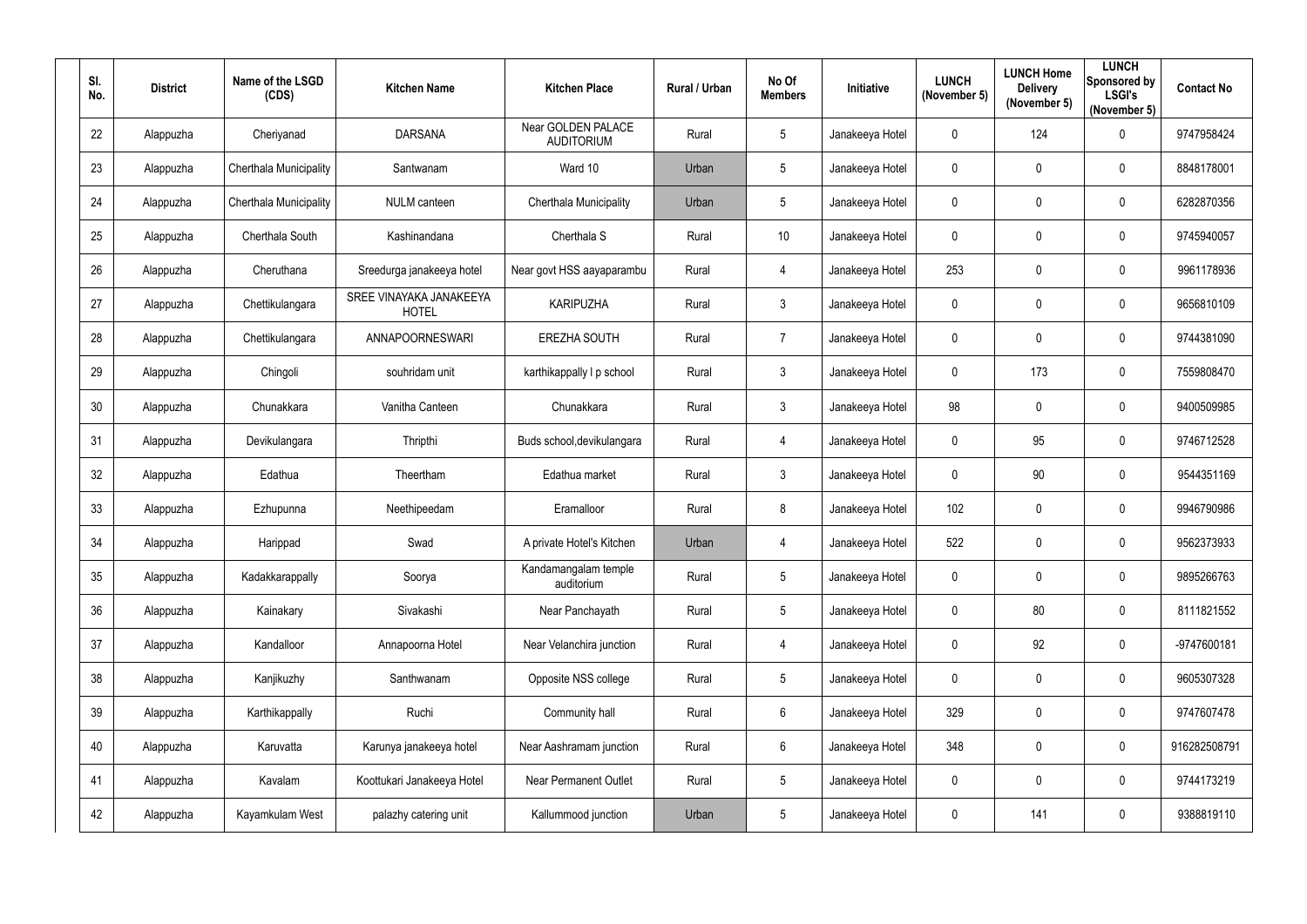|    | SI.<br>No. | <b>District</b> | Name of the LSGD<br>(CDS)   | <b>Kitchen Name</b>                    | <b>Kitchen Place</b>                   | Rural / Urban | No Of<br><b>Members</b> | Initiative      | <b>LUNCH</b><br>(November 5) | <b>LUNCH Home</b><br><b>Delivery</b><br>(November 5) | <b>LUNCH</b><br>Sponsored by<br><b>LSGI's</b><br>(November 5) | <b>Contact No</b> |
|----|------------|-----------------|-----------------------------|----------------------------------------|----------------------------------------|---------------|-------------------------|-----------------|------------------------------|------------------------------------------------------|---------------------------------------------------------------|-------------------|
|    | 43         | Alappuzha       | Kodamthurath                | <b>MATRUSAKTHI</b>                     | KUTHIYATHODE                           | Rural         | 5                       | Janakeeya Hotel | 77                           | 0                                                    | $\mathbf 0$                                                   | 8281687439        |
| 87 | 44         | Alappuzha       | Krishnapuram                | Kanivu catering unit                   | Near SCB, kappil                       | Rural         | $\overline{4}$          | Janakeeya Hotel | $\mathbf 0$                  | 0                                                    | $\mathbf 0$                                                   | 9544047480        |
|    | 45         | Alappuzha       | Kumarapuram                 | Mahadeva jankeeya hotel                | Near kavarattu temple                  | Rural         | $\mathfrak{Z}$          | Janakeeya Hotel | 522                          | 0                                                    | $\mathbf 0$                                                   | 918606736168      |
|    | 46         | Alappuzha       | Kumarapuram                 | Navodhaya janakeeya hotel              | Kumarapuram                            | Rural         | $\mathfrak{Z}$          | Janakeeya Hotel | 241                          | 0                                                    | $\boldsymbol{0}$                                              | 9037499871        |
|    | 47         | Alappuzha       | Kuthiyathode                | Ruchi Janakeeya Hotel                  | Near kuthiyathode panchayath<br>office | Rural         | 5                       | Janakeeya Hotel | 58                           | 0                                                    | $\mathbf 0$                                                   | 9249269374        |
|    | 48         | Alappuzha       | Mannanchery                 | Snehitha                               | Panchayat building                     | Rural         | $\overline{4}$          | Janakeeya Hotel | 51                           | 49                                                   | $\mathbf 0$                                                   | 9544461740        |
|    | 49         | Alappuzha       | Mannar                      | Snehadhara                             | Kunnathur devasom                      | Rural         | 5                       | Janakeeya Hotel | $\mathbf 0$                  | 0                                                    | $\mathbf 0$                                                   | 9567853570        |
|    | 50         | Alappuzha       | Mararikulam South           | Snehasparsham                          | Kattoor                                | Rural         | $\overline{4}$          | Janakeeya Hotel | $\mathbf 0$                  | 10                                                   | $\mathbf 0$                                                   | 9747881642        |
|    | 51         | Alappuzha       | Mavelikara<br>Municipality  | Ruchi janakeeya hotel                  | Municipality building                  | Urban         | 10                      | Janakeeya Hotel | $\mathbf 0$                  | 0                                                    | $\mathbf 0$                                                   | 8289996136        |
|    | 52         | Alappuzha       | Mavelikkara<br>Thamarakulam | <b>Thripthi Catering</b>               | Thamarakulam                           | Rural         | 5                       | Janakeeya Hotel | 131                          | 0                                                    | $\mathbf 0$                                                   | 8281558036        |
|    | 53         | Alappuzha       | Mavelikkara<br>Thekkekara   | Bhai catering                          | Pallarimangalam                        | Rural         | 5                       | Janakeeya Hotel | $\mathbf 0$                  | 0                                                    | $\mathbf 0$                                                   | 9539851155        |
|    | 54         | Alappuzha       | Mavelikkara<br>Thekkekara   | SNEHATHEERAM JANAKEEYA<br><b>HOTEL</b> | <b>KURATHIKAD</b>                      | Rural         | $\overline{4}$          | Janakeeya Hotel | $\mathbf 0$                  | 0                                                    | $\boldsymbol{0}$                                              |                   |
|    | 55         | Alappuzha       | Muhamma                     | <b>SNV Catering</b>                    | Near Community Health<br>Centre        | Rural         | 5                       | Janakeeya Hotel | $\mathbf 0$                  | 170                                                  | 0                                                             | 9605388763        |
|    | 56         | Alappuzha       | Mulakkuzha                  | Snehathanal                            | Mulakkuzha                             | Rural         | 5                       | Janakeeya Hotel | $\overline{0}$               | 28                                                   | $\overline{0}$                                                | 9037085079        |
|    | 57         | Alappuzha       | Muttar                      | Ruchi Catering Unit                    | Panchayat Building                     | Rural         |                         | Janakeeya Hotel | $\mathbf 0$                  | 0                                                    | $\overline{0}$                                                | 9072276826        |
|    | 58         | Alappuzha       | Nedumudy                    | Oruma                                  | Champakulam                            | Rural         | 5                       | Janakeeya Hotel | $\mathbf 0$                  | 88                                                   | $\mathbf 0$                                                   | 9188536147        |
|    | 59         | Alappuzha       | Neelamperoor                | Amrutha Janakeeya<br>Bhakshanasala     | <b>Panchayat Building</b>              | Rural         | $\mathfrak{Z}$          | Janakeeya Hotel | $\mathbf 0$                  | 0                                                    | $\overline{0}$                                                | 9656167060        |
|    | 60         | Alappuzha       | Nooranad                    | Amma Canteen                           | Inside market place, Noornad           | Rural         | $5\overline{)}$         | Janakeeya Hotel | 175                          | 0                                                    | $\mathbf 0$                                                   | 7034377340        |
|    | 61         | Alappuzha       | Palamel                     | Arogya Canteen                         | Panchayat office compound              | Rural         | $\overline{4}$          | Janakeeya Hotel | 311                          | $\mathbf 0$                                          | $\overline{0}$                                                | 9497107651        |
|    | 62         | Alappuzha       | Pallippad                   | Annapoorneswari catering unit          | Irattakulangara junction               | Rural         | 5                       | Janakeeya Hotel | 279                          | 0                                                    | $\overline{0}$                                                | 9562318624        |
|    | 63         | Alappuzha       | Panavally                   | Harikrishnan                           | near nalpatheneswaram<br>temple        | Rural         | $\mathbf{1}$            | Janakeeya Hotel | $\pmb{0}$                    | 0                                                    | $\bm{0}$                                                      | 9961774363        |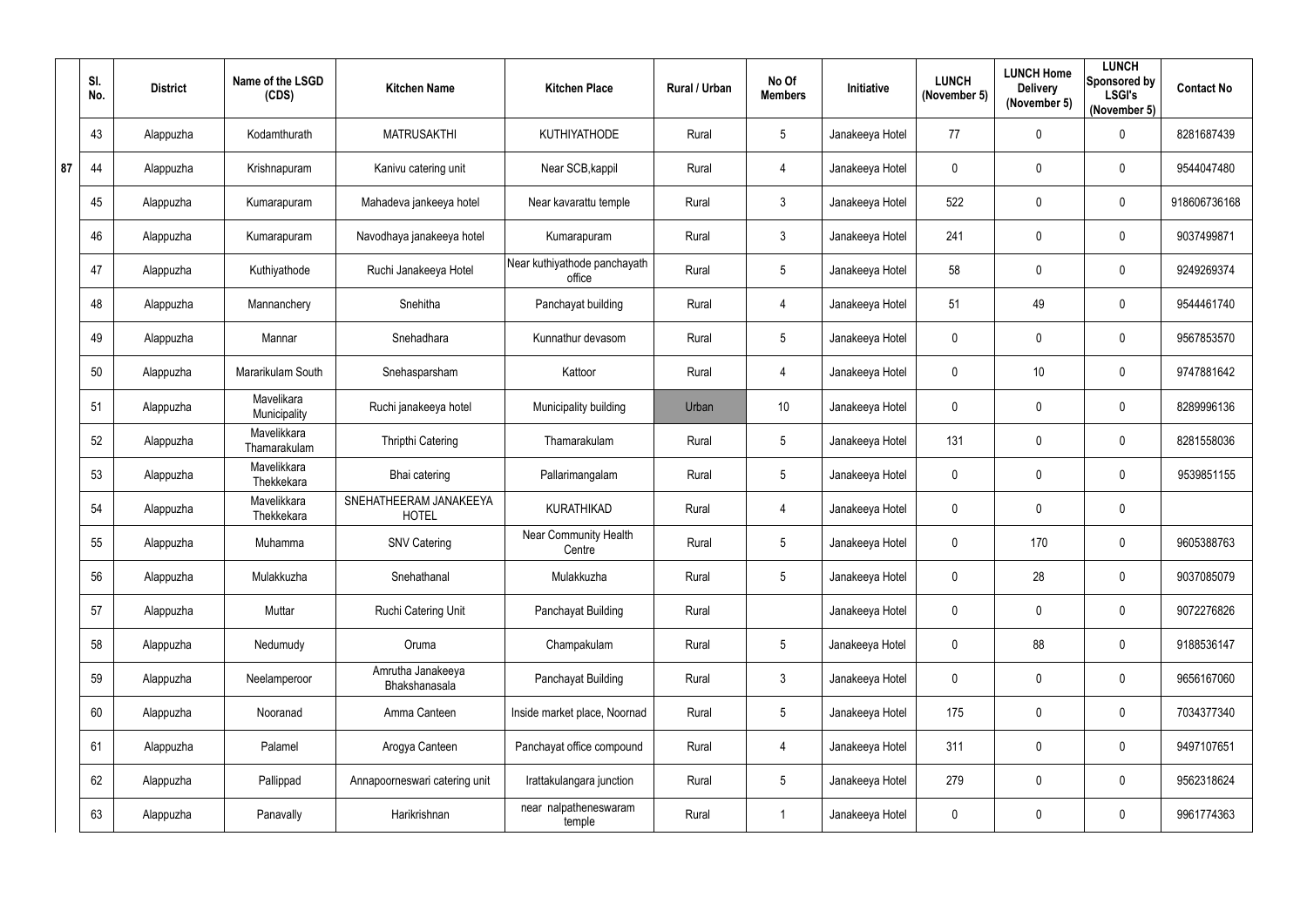| SI.<br>No. | <b>District</b> | Name of the LSGD<br>(CDS) | <b>Kitchen Name</b>         | <b>Kitchen Place</b>                                               | Rural / Urban | No Of<br><b>Members</b> | Initiative      | <b>LUNCH</b><br>(November 5) | <b>LUNCH Home</b><br><b>Delivery</b><br>(November 5) | <b>LUNCH</b><br>Sponsored by<br><b>LSGI's</b><br>(November 5) | <b>Contact No</b> |
|------------|-----------------|---------------------------|-----------------------------|--------------------------------------------------------------------|---------------|-------------------------|-----------------|------------------------------|------------------------------------------------------|---------------------------------------------------------------|-------------------|
| 64         | Alappuzha       | Pandanad                  | Sreebhadra                  | Muthavazhi                                                         | Rural         | $5\overline{)}$         | Janakeeya Hotel | $\mathbf 0$                  | 48                                                   | $\mathbf 0$                                                   | 9947120239        |
| 65         | Alappuzha       | Pathiyoor                 | Dakshina catering unit      | Mahalekshmi auditorium,<br>kareelakulangara                        | Rural         | $5\overline{)}$         | Janakeeya Hotel | $\mathbf 0$                  | 158                                                  | $\mathbf 0$                                                   | 9048200655        |
| 66         | Alappuzha       | Pattanakkad               | Aparna                      | Opposite of pattanakkad<br>gramapanchayath                         | Rural         | $5\phantom{.0}$         | Janakeeya Hotel | 188                          | $\mathbf 0$                                          | $\overline{0}$                                                | 9037450634        |
| 67         | Alappuzha       | Perumbalam                | Amritham                    | Near by govt hospital                                              | Rural         | $\overline{4}$          | Janakeeya Hotel | $\boldsymbol{0}$             | $\mathbf 0$                                          | $\mathbf 0$                                                   | 8592809257        |
| 68         | Alappuzha       | Pulincunnu                | Nanma Janakeeya Hotel       | Near Krishi Bhavan                                                 | Rural         | $5\phantom{.0}$         | Janakeeya Hotel | $\mathbf 0$                  | $\mathbf 0$                                          | $\overline{0}$                                                | 9544752465        |
| 69         | Alappuzha       | Puliyoor                  | <b>UPPUM MULAKUM</b>        | <b>INSIDE PANCHAYATH</b><br>COMPOUND                               | Rural         | $5\phantom{.0}$         | Janakeeya Hotel | $\mathbf 0$                  | 126                                                  | $\boldsymbol{0}$                                              | 6238836314        |
| 70         | Alappuzha       | Punnapra North            | Annapoorneshwary            | Janajagrithi                                                       | Rural         | $\overline{4}$          | Janakeeya Hotel | $\mathbf 0$                  | 0                                                    | $\overline{0}$                                                | 8129450136        |
| 71         | Alappuzha       | Punnapra South            | Thripthy janakeeya hotel    | Punnapra south                                                     | Rural         | $9\,$                   | Janakeeya Hotel | $\mathbf 0$                  | $\mathbf 0$                                          | $\mathbf 0$                                                   | 9846179646        |
| 72         | Alappuzha       | Purakad                   | Pulari                      | Purakkad gp                                                        | Rural         | $5\overline{)}$         | Janakeeya Hotel | $\boldsymbol{0}$             | $\mathbf 0$                                          | $\overline{0}$                                                | 7034494313        |
| 73         | Alappuzha       | Purakad                   | Thiruvonam catering service | Thottappally                                                       | Rural         | 4                       | Janakeeya Hotel | $\mathbf 0$                  | $\mathbf 0$                                          | $\mathbf 0$                                                   |                   |
| 74         | Alappuzha       | Ramankary                 | Kudumbashree Vanitha Hotel  | Ramankary Town, Opposite<br><b>Judicial First Class Magistrate</b> | Rural         | $\overline{4}$          | Janakeeya Hotel | $\boldsymbol{0}$             | $\mathbf 0$                                          | $\overline{0}$                                                | 8281314746        |
| 75         | Alappuzha       | Thaicattussery            | Unarv                       | Thyakattusheri junction                                            | Rural         | 4                       | Janakeeya Hotel | $\mathbf 0$                  | $\overline{0}$                                       | $\overline{0}$                                                | 9605897567        |
| 76         | Alappuzha       | Thakazhy                  | Thripthi Thakazhy           | <b>GBHSS Thakazhy</b>                                              | Rural         | 6                       | Janakeeya Hotel | $\mathbf 0$                  | 100                                                  | $\overline{0}$                                                | 9747405368        |
| 77         | Alappuzha       | Thalavady                 | Sakthi                      | Panayanbnoorkavu Temple<br>Auditorium                              | Rural         | $5\overline{)}$         | Janakeeya Hotel | $\mathbf 0$                  | 60                                                   | $\pmb{0}$                                                     |                   |
| 78         | Alappuzha       | Thannermukkom             | Patheyam                    | Panchayath office                                                  | Rural         | $\overline{4}$          | Janakeeya Hotel | $\pmb{0}$                    | $\mathbf 0$                                          | $\mathbf 0$                                                   | 9633933288        |
| 79         | Alappuzha       | Thazhakkara               | Akshaya catering            | Building at glassfactory<br>junction                               | Rural         | $5\overline{)}$         | Janakeeya Hotel | $\pmb{0}$                    | $\mathbf 0$                                          | $\mathbf 0$                                                   | 9847177930        |
| 80         | Alappuzha       | Thiruvanvandoor           | <b>SREE KRISHNA</b>         | Near pravinkoodu junction,                                         | Rural         | $5\overline{)}$         | Janakeeya Hotel | $\pmb{0}$                    | 118                                                  | $\boldsymbol{0}$                                              | 9446627175        |
| 81         | Alappuzha       | Thrikkunnappuzha          | Akshara janakeeya hotel     | KV jetty road                                                      | Rural         | $5\overline{)}$         | Janakeeya Hotel | 234                          | $\mathbf 0$                                          | $\mathbf 0$                                                   | 918891921223      |
| 82         | Alappuzha       | Thuravoor                 | RUCHI JANAKEEYA HOTEL       | Near alakkaparambu                                                 | Rural         | $5\overline{)}$         | Janakeeya Hotel | 56                           | 25                                                   | $\pmb{0}$                                                     | 8157934346        |
| 83         | Alappuzha       | Vallikunnam               | Samthripthi                 | Padayanivattom temple<br>Auditorium                                | Rural         | $\overline{4}$          | Janakeeya Hotel | 92                           | $\mathbf 0$                                          | $\pmb{0}$                                                     | 8078962129        |
| 84         | Alappuzha       | Vayalar                   | Five star                   | Near Nagamkulangara Market                                         | Rural         | $5\overline{)}$         | Janakeeya Hotel | 94                           | 24                                                   | $\pmb{0}$                                                     | 8606081847        |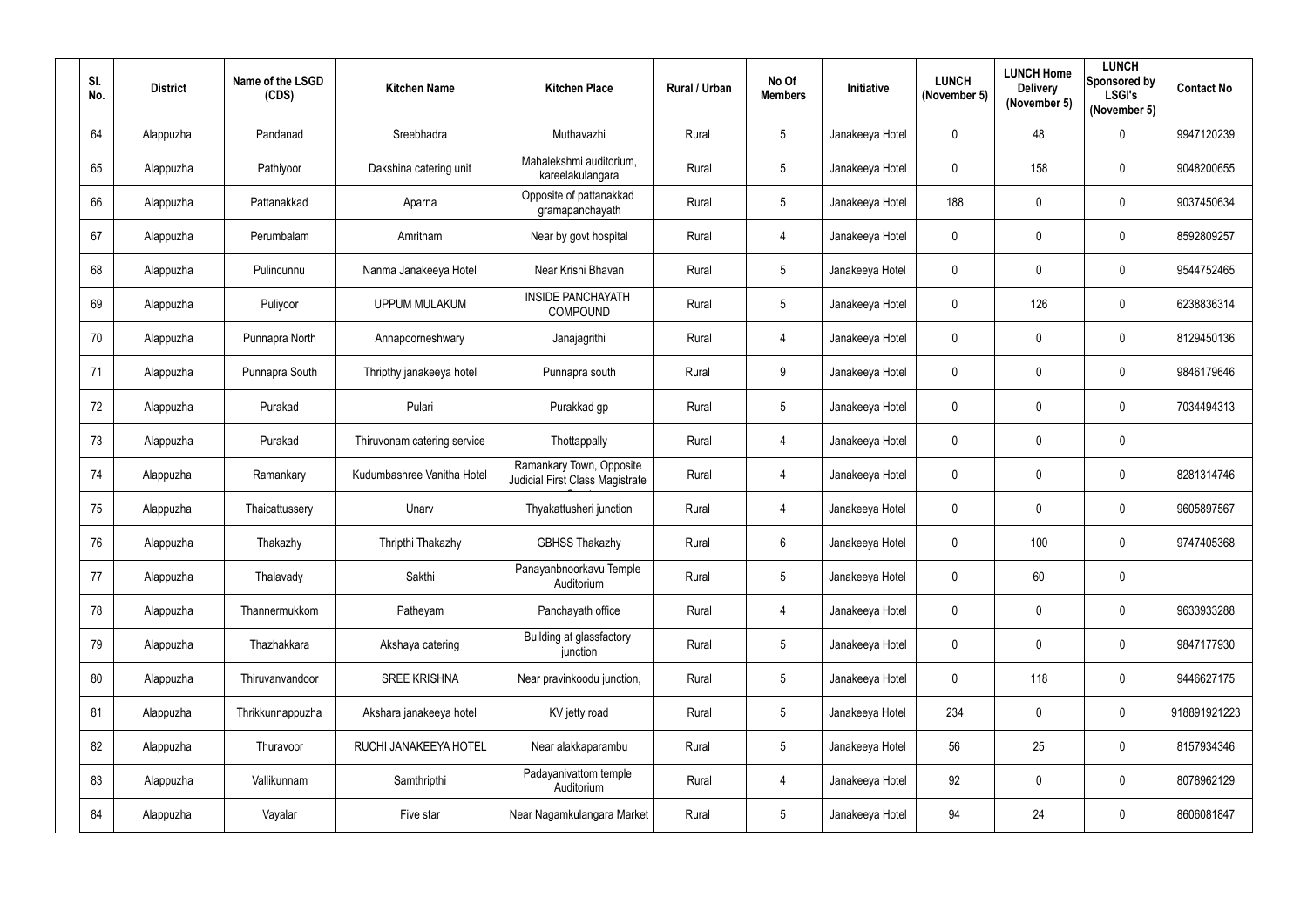|    | SI.<br>No.     | <b>District</b> | Name of the LSGD<br>(CDS) | <b>Kitchen Name</b>              | <b>Kitchen Place</b>                            | Rural / Urban | No Of<br><b>Members</b> | Initiative      | <b>LUNCH</b><br>(November 5) | <b>LUNCH Home</b><br><b>Delivery</b><br>(November 5) | <b>LUNCH</b><br>Sponsored by<br><b>LSGI's</b><br>(November 5) | <b>Contact No</b> |
|----|----------------|-----------------|---------------------------|----------------------------------|-------------------------------------------------|---------------|-------------------------|-----------------|------------------------------|------------------------------------------------------|---------------------------------------------------------------|-------------------|
|    | 85             | Alappuzha       | Veeyapuram                | Karuthal                         | Payippad LPS                                    | Rural         | $5\phantom{.0}$         | Janakeeya Hotel | 201                          | 0                                                    | $\mathbf 0$                                                   | 8606846513        |
|    | 86             | Alappuzha       | Veliyanad                 | Manus Janakeeya Hotel            | Kurishmoodu, Near Veliyanadu<br>Grama Panchayat | Rural         | $\mathfrak{Z}$          | Janakeeya Hotel | 0                            | 0                                                    | $\mathbf 0$                                                   | 8086782924        |
|    | 87             | Alappuzha       | Venmoney                  | Annapoorna                       | Poyka                                           | Rural         | $5\phantom{.0}$         | Janakeeya Hotel | $\mathbf 0$                  | 162                                                  | $\mathbf 0$                                                   |                   |
| 87 |                |                 |                           |                                  |                                                 |               | 414                     |                 | 4579                         | 3355                                                 | 25                                                            |                   |
|    |                | Ernakulam       | Aikkaranad                | Subiksha Janakeeya Hotel         | Kolancherry                                     | Rural         | 4                       | Janakeeya Hotel | 391                          | 0                                                    | $\mathbf 0$                                                   | 9496215730        |
|    | $\overline{2}$ | Ernakulam       | Alengade                  | Thanima foods                    | Koduvazhanga                                    | Rural         | $\mathfrak{Z}$          | Janakeeya Hotel | 88                           | $\pmb{0}$                                            | $\mathbf 0$                                                   | 9349013322        |
|    | $\mathbf{3}$   | Ernakulam       | Alengade                  | Mr.Bakers                        | Malikam peedika                                 | Rural         | $\mathfrak{Z}$          | Janakeeya Hotel | 41                           | 0                                                    | $\mathbf 0$                                                   | 9633887779        |
|    | 4              | Ernakulam       | Alengade                  | Kasthurba kitchen                | Neerikkode                                      | Rural         | $\mathfrak{Z}$          | Janakeeya Hotel | 110                          | 0                                                    | $\mathbf 0$                                                   | 9526260253        |
|    | 5              | Ernakulam       | Amballoor                 | Dhanshree catering               | St.ignatius schools Amballur                    | Rural         | $5\phantom{.0}$         | Janakeeya Hotel | 124                          | 0                                                    | $\mathbf 0$                                                   | 8330081552        |
|    | 6              | Ernakulam       | Angamaly                  | Cafe Shree Canteen               | <b>Municipality Canteen</b>                     | Urban         | $5\phantom{.0}$         | Janakeeya Hotel | 325                          | 0                                                    | $\mathbf 0$                                                   | 9656927253        |
|    | $\overline{7}$ | Ernakulam       | Arakuzha                  | Ruchi Janakeeya hotel, Arakkuzha | Pandappilly                                     | Rural         | $5\phantom{.0}$         | Janakeeya Hotel | 185                          | 0                                                    | $\mathbf 0$                                                   | 9744864225        |
|    | 8              | Ernakulam       | Assamannoor               | New Life kudumbasree Hotel       | Cherukunnam                                     | Rural         | $\mathfrak{Z}$          | Janakeeya Hotel | 156                          | 0                                                    | $\mathbf 0$                                                   | 9656729450        |
|    | 9              | Ernakulam       | Avoly                     | Janakeeya Hotel, Avoli           | Hostel Junction, Avoli                          | Rural         | 3                       | Janakeeya Hotel | 203                          | 0                                                    | 0                                                             | 9847983621        |
|    | 10             | Ernakulam       | Ayyampuzha                | Five Star Hotel and Catering     | Panchayat Junction                              | Rural         | $\overline{4}$          | Janakeeya Hotel | 89                           | 0                                                    | $\mathbf 0$                                                   | 9744836324        |
|    | 11             | Ernakulam       | Chendamangalam            | Anugraha Kudumbashree hotel      | Vadakkumpuram                                   | Rural         | $5\phantom{.0}$         | Janakeeya Hotel | $\pmb{0}$                    | $\pmb{0}$                                            | $\mathbf 0$                                                   | 9061419729        |
|    | 12             | Ernakulam       | Chengamanade              | Mythri janakeeya hotel           | Purayar                                         | Rural         | $5\phantom{.0}$         | Janakeeya Hotel | $\pmb{0}$                    | 160                                                  | $\overline{0}$                                                | 9496172362        |
|    | 13             | Ernakulam       | Cheranalloor              | Chaithanya                       | <b>Community Hall</b>                           | Rural         | $6\phantom{.0}$         | Janakeeya Hotel | 45                           | 0                                                    | $\mathbf 0$                                                   | 9995156639        |
|    | 14             | Ernakulam       | Cheranalloor              | Adukkala                         | Chittoor                                        | Rural         | $5\phantom{.0}$         | Janakeeya Hotel | $\mathbf 0$                  | $\pmb{0}$                                            | $\mathbf 0$                                                   | 808922128         |
|    | 15             | Ernakulam       | Chittattukara             | krishna cafe                     | chittattukara jn.                               | Rural         | $\mathfrak{Z}$          | Janakeeya Hotel | 260                          | $\pmb{0}$                                            | $\mathbf 0$                                                   |                   |
|    | 16             | Ernakulam       | Choornikkara              | Metro hotel                      | Ambattukavu                                     | Rural         | $\mathfrak{Z}$          | Janakeeya Hotel | 300                          | 0                                                    | $\mathbf 0$                                                   | 9605319455        |
|    | 17             | Ernakulam       | Chottanikkara             | Ahalya Cafe                      | Kottayatthupara                                 | Rural         | $6\phantom{.0}$         | Janakeeya Hotel | 65                           | 0                                                    | $\mathbf 0$                                                   | 9567512337        |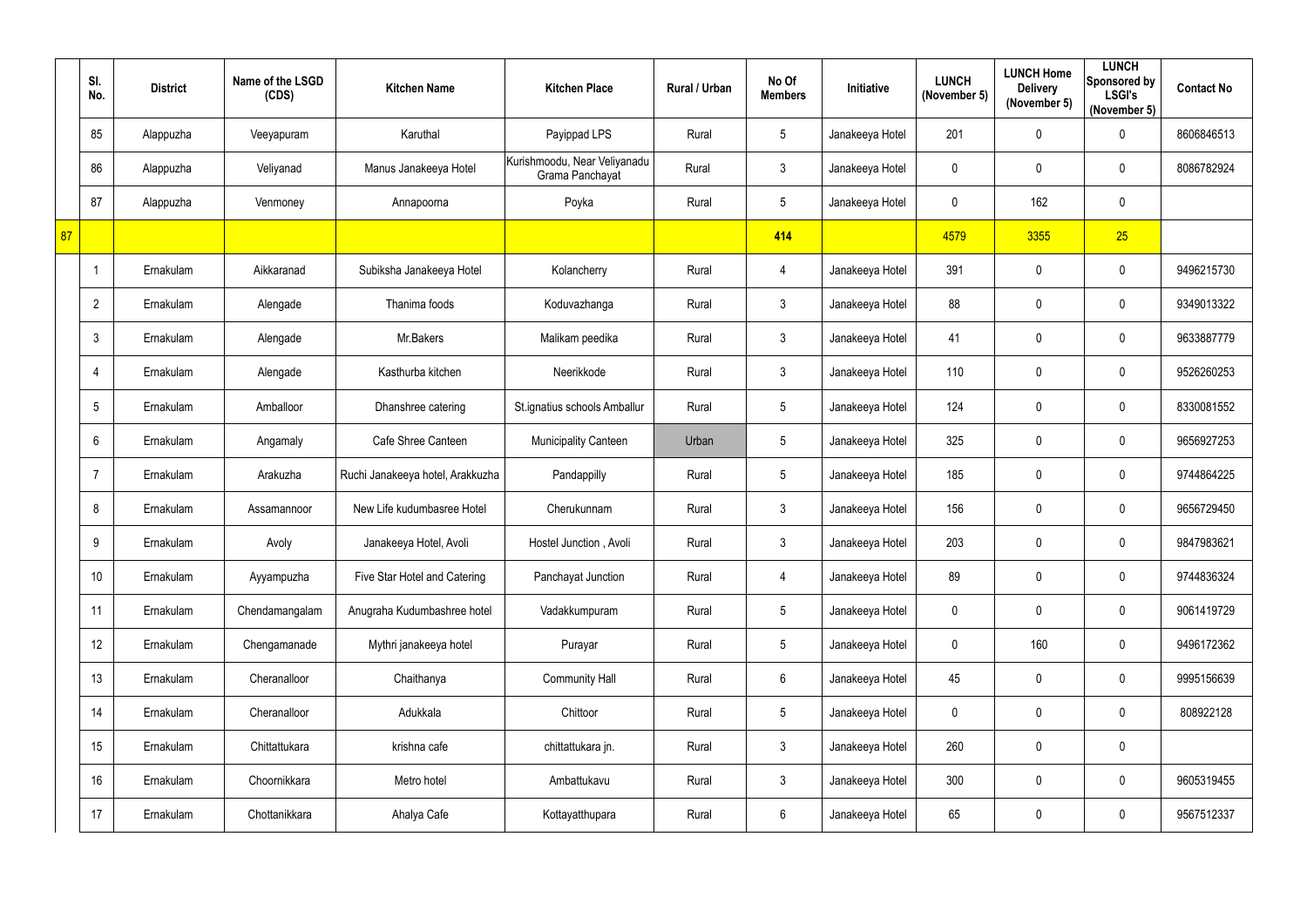| SI.<br>No.      | <b>District</b> | Name of the LSGD<br>(CDS) | <b>Kitchen Name</b>                   | <b>Kitchen Place</b>                      | Rural / Urban | No Of<br><b>Members</b> | Initiative      | <b>LUNCH</b><br>(November 5) | <b>LUNCH Home</b><br><b>Delivery</b><br>(November 5) | <b>LUNCH</b><br>Sponsored by<br><b>LSGI's</b><br>(November 5) | <b>Contact No</b> |
|-----------------|-----------------|---------------------------|---------------------------------------|-------------------------------------------|---------------|-------------------------|-----------------|------------------------------|------------------------------------------------------|---------------------------------------------------------------|-------------------|
| 18              | Ernakulam       | Maneed                    | Coral Island                          | Maneed                                    | Rural         | $\overline{4}$          | Janakeeya Hotel | 172                          | 0                                                    | $\mathbf 0$                                                   | 7012652495        |
| 19              | Ernakulam       | Edathala                  | Souhridam Kudumbashree canteen        | Edathala                                  | Rural         | $\mathbf{3}$            | Janakeeya Hotel | 279                          | 0                                                    | $\mathbf 0$                                                   | 9745769363        |
| 20              | Ernakulam       | Edathala                  | Veetiloru oonne                       | Manalimukke                               | Rural         | $\mathbf{3}$            | Janakeeya Hotel | 168                          | 0                                                    | $\overline{0}$                                                | 9745769363        |
| 21              | Ernakulam       | Edavanakkad               | Royal Hotel                           | Edavanakad                                | Rural         | $\mathbf{3}$            | Janakeeya Hotel | 75                           | 0                                                    | $\mathbf 0$                                                   | 7902933414        |
| 22              | Ernakulam       | Elanji                    | janakiya hotel elanji                 | elanji punjayathu junction                | Rural         | $5\phantom{.0}$         | Janakeeya Hotel | 45                           | 0                                                    | $\mathbf 0$                                                   | 9947990787        |
| 23              | Ernakulam       | Eloor                     | Nalanandhana janakeeya hotel          | Eloor                                     | Urban         | $\overline{4}$          | Janakeeya Hotel | 170                          | 0                                                    | $\mathbf 0$                                                   | 9562885391        |
| 24              | Ernakulam       | Ezhikkara                 | Sree Rajarajeswari Janakeeya<br>Hotel | Ezhikkara                                 | Rural         | $5\overline{)}$         | Janakeeya Hotel | 168                          | 0                                                    | $\mathbf 0$                                                   | 8921579011        |
| 25              | Ernakulam       | Kadungalloor              | Snehitha janakeeya hotel              | Kadungalloor                              | Rural         | $\mathbf{3}$            | Janakeeya Hotel | 107                          | 0                                                    | $\overline{2}$                                                | 9567418674        |
| 26              | Ernakulam       | Kalady                    | Jyothi Vanitha Canteen                | Kalady                                    | Rural         | $5\overline{)}$         | Janakeeya Hotel | 403                          | 0                                                    | $\overline{0}$                                                | 9544624439        |
| 27              | Ernakulam       | Kalamassery East          | Nanma janakeeya hotel                 | HMT, kalammassery                         | Urban         | $\mathbf{3}$            | Janakeeya Hotel | 328                          | 0                                                    | $\mathbf 0$                                                   | 9895535089        |
| 28              | Ernakulam       | Kalamassery West          | Pulari janakeeya hotel                | Kunamthai                                 | Urban         | $\mathbf{3}$            | Janakeeya Hotel | 433                          | 0                                                    | $\mathbf 0$                                                   | 7736594305        |
| 29              | Ernakulam       | <b>Kalamassery West</b>   | Kismath janakeeya hotel               | Vattekkunnam                              | Urban         | $\mathbf{3}$            | Janakeeya Hotel | 268                          | 0                                                    | $\overline{0}$                                                | 8075879290        |
| 30 <sub>2</sub> | Ernakulam       | Kalloorkkad               | Puthuma Janakeeya Hotel               | Kallorkkad                                | Rural         | $\mathbf{3}$            | Janakeeya Hotel | 187                          | 0                                                    | $\mathbf 0$                                                   | 7558091353        |
| 31              | Ernakulam       | Kanjoor                   | Ammachiyude Adukkala                  | Parappuram                                | Rural         | $\mathbf{3}$            | Janakeeya Hotel | 143                          | $\mathbf 0$                                          | $\overline{0}$                                                | 6238583699        |
| 32              | Ernakulam       | Karumalloor               | Koottayma janakeeya hotel             | Kariyachira                               | Rural         | $\overline{4}$          | Janakeeya Hotel | 30 <sub>2</sub>              | 0                                                    | $\mathbf 0$                                                   | 9746484979        |
| 33              | Ernakulam       | Kavalangad                | Five star Janakeeya Hotel             | Nellimattom                               | Rural         | $5\phantom{.0}$         | Janakeeya Hotel | $\pmb{0}$                    | $\mathbf 0$                                          | $\mathbf 0$                                                   | 9744705648        |
| 34              | Ernakulam       | Keezhmad                  | Sadyalayam janakeeya hotel            | Keezhmad                                  | Rural         | $5\phantom{.0}$         | Janakeeya Hotel | 105                          | $\mathbf 0$                                          | $\mathbf 0$                                                   | 9846027221        |
| 35              | Ernakulam       | Kochi East                | ANNAPOORNA JANAKEEYA<br><b>HOTEL</b>  | ALINCHUVADU                               | Urban         | $5\phantom{.0}$         | Janakeeya Hotel | 288                          | $\pmb{0}$                                            | $\mathbf 0$                                                   | 9567529849        |
| 36              | Ernakulam       | Kochi East                | YUMMEES KITCHEN                       | VADUTHALA                                 | Urban         | $5\phantom{.0}$         | Janakeeya Hotel | 98                           | 20                                                   | $\overline{0}$                                                |                   |
| 37              | Ernakulam       | Kochi East                | ORUMA KITCHEN                         | <b>PACHALAM</b>                           | Urban         | $\mathbf{3}$            | Janakeeya Hotel | 292                          | 87                                                   | $\overline{0}$                                                | 9744763589        |
| 38              | Ernakulam       | Kochi East                | <b>PONPULARI</b>                      | <b>KEERHI NAGAR,</b><br><b>ELAMAKKARA</b> | Urban         | $\mathbf{3}$            | Janakeeya Hotel | 319                          | $\mathbf 0$                                          | $\overline{0}$                                                | 8289818357        |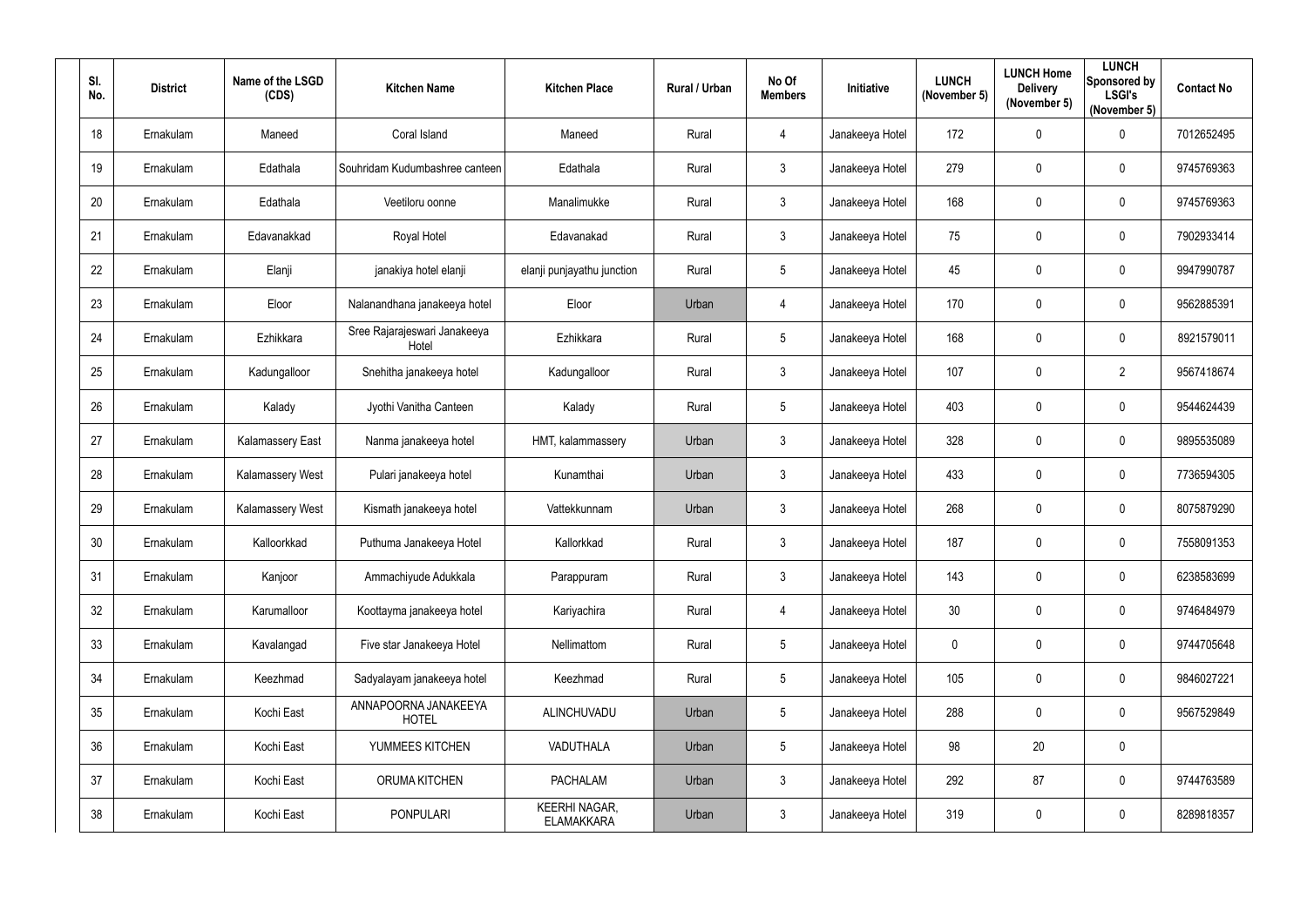|     | SI.<br>No. | <b>District</b> | Name of the LSGD<br>(CDS) | <b>Kitchen Name</b>                  | <b>Kitchen Place</b>      | Rural / Urban | No Of<br><b>Members</b> | <b>Initiative</b> | <b>LUNCH</b><br>(November 5) | <b>LUNCH Home</b><br><b>Delivery</b><br>(November 5) | <b>LUNCH</b><br>Sponsored by<br><b>LSGI's</b><br>(November 5) | <b>Contact No</b> |
|-----|------------|-----------------|---------------------------|--------------------------------------|---------------------------|---------------|-------------------------|-------------------|------------------------------|------------------------------------------------------|---------------------------------------------------------------|-------------------|
|     | 39         | Ernakulam       | Kochi East                | <b>RUCHI CATERING</b>                | PUNNACKAL                 | Urban         | $5\phantom{.0}$         | Janakeeya Hotel   | 301                          | 62                                                   | $\overline{0}$                                                | 9947080022        |
|     | 40         | Ernakulam       | Kochi South               | <b>AMMAS KITCHEN</b>                 | <b>THEVARA</b>            | Urban         | $\overline{4}$          | Janakeeya Hotel   | 907                          | 0                                                    | $\overline{0}$                                                | 7994618127        |
|     | 41         | Ernakulam       | Kochi South               | NEW AKSHAYA HOTEL                    | <b>PONNURUNNI</b>         | Urban         | 5                       | Janakeeya Hotel   | 765                          | 0                                                    | $\overline{0}$                                                | 9895292721        |
|     | 42         | Ernakulam       | Kochi South               | <b>FRIENDS</b>                       | <b>MINI PARK</b>          | Urban         | $5\phantom{.0}$         | Janakeeya Hotel   | 186                          | 0                                                    | $\overline{0}$                                                | 9048207287        |
|     | 43         | Ernakulam       | Kochi West                | PUTHUMA KUDUMBASHREE<br><b>HOTEL</b> | PALLURUTHY NADA           | Urban         | 5                       | Janakeeya Hotel   | 245                          | 0                                                    | $\overline{0}$                                                | 9947611626        |
|     | 44         | Ernakulam       | Kochi West                | NAMMUDE ADUKKALA                     | <b>ERAVELI COLONY</b>     | Urban         | $5\phantom{.0}$         | Janakeeya Hotel   | 450                          | $\pmb{0}$                                            | $\overline{0}$                                                | 9746033279        |
|     | 45         | Ernakulam       | Koovappady                | Kaipunyam Janakeeya hotel            | Koovappady                | Rural         | $5\phantom{.0}$         | Janakeeya Hotel   | 182                          | 0                                                    | $\overline{0}$                                                |                   |
|     | 46         | Ernakulam       | Kothamangalam             | Thanima catering unit                | Kothamangalam             | Urban         | $\mathfrak{Z}$          | Janakeeya Hotel   | 90                           | 0                                                    | $\overline{0}$                                                | 9846664377        |
|     | 47         | Ernakulam       | Kottapady                 | Janakeeya Hotel                      | Kottappady junction       | Rural         | $\mathfrak{Z}$          | Janakeeya Hotel   | 164                          | 0                                                    | $\overline{0}$                                                | 9497406993        |
|     | 48         | Ernakulam       | Kottuvally                | subhiksha vanitha canteen            | kottuvally                | Rural         | 5                       | Janakeeya Hotel   | 140                          | 0                                                    | $\overline{0}$                                                | 8590034196        |
|     | 49         | Ernakulam       | kumbalangi                | st.antoneys kudumbashree             | old post office           | Rural         | $\mathfrak{Z}$          | Janakeeya Hotel   | 138                          | 0                                                    | $\overline{0}$                                                | 8138860764        |
|     | 50         | Ernakulam       | kunnathunadu              | thripthy janakeeya hotel             | pallikkara                | Rural         | $6\phantom{.0}$         | Janakeeya Hotel   | 85                           | 0                                                    | $\overline{0}$                                                | 9744561425        |
|     | 51         | Ernakulam       | Kunnukara                 | Greenchilly cafe                     | Kunnukara                 | Rural         | 3                       | Janakeeya Hotel   | $\mathbf 0$                  | 41                                                   | $\mathbf 0$                                                   | 9496852989        |
| 114 | 52         | Ernakulam       | Kunnukara                 | Thanima canteen                      | North aduvassery          | Rural         | $5\phantom{.0}$         | Janakeeya Hotel   | $\mathbf 0$                  | 32                                                   | $\mathbf 0$                                                   | 9744200583        |
|     | 53         | Ernakulam       | Kuttampuzha               | Nila kudumbashree janakiya hotel     | Mini stadium, vadattupara | Rural         | $6\phantom{.0}$         | Janakeeya Hotel   | 73                           | 0                                                    | $\mathbf 0$                                                   | 9496754018        |
|     | 54         | Ernakulam       | Kuzhippilly               | Janakeeya hotel                      | Kuzhupilli                | Rural         | $\pmb{0}$               | Janakeeya Hotel   | 79                           | $\pmb{0}$                                            | $\mathbf 0$                                                   | 9847371780        |
|     | 55         | Ernakulam       | Malayattoor               | Whats app Janakeeya Hotel            | Thottuva                  | Rural         | $\mathfrak{Z}$          | Janakeeya Hotel   | 286                          | 0                                                    | $\mathbf 0$                                                   | 9497796828        |
|     | 56         | Ernakulam       | Malayattoor               | Natturuchi Janakeeya Hotel           | Ettakkadavu               | Rural         | $\mathfrak{S}$          | Janakeeya Hotel   | 241                          | $\pmb{0}$                                            | $\mathbf 0$                                                   | 9745470234        |
|     | 57         | Ernakulam       | Manjalloor                | Thanima Kudumbashree hotel           | Vazhakkulam               | Rural         | $5\phantom{.0}$         | Janakeeya Hotel   | 235                          | 0                                                    | $\mathbf 0$                                                   | 9526215854        |
|     | 58         | Ernakulam       | Manjapra                  | Sara's Kitchen                       | Puthenpalli               | Rural         | $\mathfrak{S}$          | Janakeeya Hotel   | $\mathbf 0$                  | 0                                                    | $\mathbf 0$                                                   | 8547392730        |
|     | 59         | Ernakulam       | Maradu                    | <b>VANITHA HOTEL</b>                 | <b>KUNDANNOR JN</b>       | Urban         | 4                       | Janakeeya Hotel   | 63                           | 0                                                    | $\overline{0}$                                                |                   |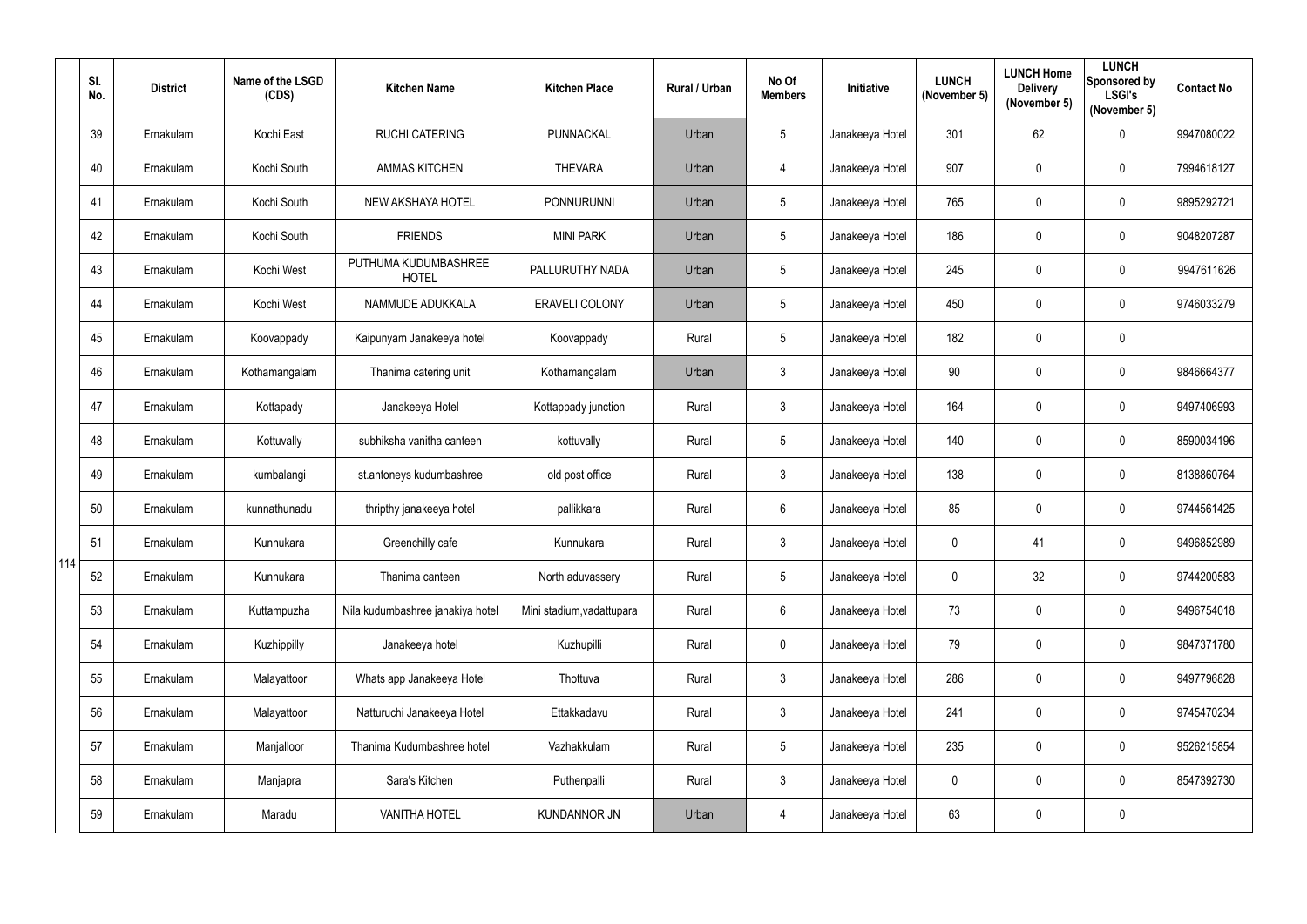| SI.<br>No. | <b>District</b> | Name of the LSGD<br>(CDS) | <b>Kitchen Name</b>            | <b>Kitchen Place</b>                        | Rural / Urban | No Of<br><b>Members</b> | Initiative      | <b>LUNCH</b><br>(November 5) | <b>LUNCH Home</b><br><b>Delivery</b><br>(November 5) | <b>LUNCH</b><br>Sponsored by<br><b>LSGI's</b><br>(November 5) | <b>Contact No</b> |
|------------|-----------------|---------------------------|--------------------------------|---------------------------------------------|---------------|-------------------------|-----------------|------------------------------|------------------------------------------------------|---------------------------------------------------------------|-------------------|
| 60         | Ernakulam       | Marady                    | Janakeeya Hotel Marady         | Unnakkuppa                                  | Rural         | $\overline{4}$          | Janakeeya Hotel | 25                           | $\mathbf 0$                                          | $\mathbf 0$                                                   | 9947943177        |
| 61         | Ernakulam       | Mazhuvannoor              | Sruthi Janakeeya Hotel         | Valayanchirangara                           | Rural         | 3                       | Janakeeya Hotel | 128                          | 0                                                    | $\overline{0}$                                                | 9747924485        |
| 62         | Ernakulam       | Mulavukad                 | Kudumbashree Veetile bakshanam | Mulavukad                                   | Rural         | $5\phantom{.0}$         | Janakeeya Hotel | 105                          | $\mathbf 0$                                          | $\boldsymbol{0}$                                              | 9061339557        |
| 63         | Ernakulam       | Muvattupuzha              | Oottupura                      | Muvattupuzha                                | Urban         | $\mathfrak{Z}$          | Janakeeya Hotel | 326                          | 0                                                    | $\mathbf 0$                                                   | 7736573412        |
| 64         | Ernakulam       | Nayarambalam              | Four star cafe                 | Nayarambalam                                | Rural         | 3                       | Janakeeya Hotel | 84                           | $\overline{0}$                                       | $\overline{0}$                                                | 8075349161        |
| 65         | Ernakulam       | Nellikuzhy                | Janakeeya Hotel                | Nellikkuzhi                                 | Rural         | $\mathbf{3}$            | Janakeeya Hotel | 306                          | $\overline{0}$                                       | $\boldsymbol{0}$                                              | 9744641099        |
| 66         | Ernakulam       | Njarakkal                 | Kripa Catering Unit            | Njarakkal                                   | Rural         | 3 <sup>1</sup>          | Janakeeya Hotel | 65                           | $\mathbf 0$                                          | $\mathbf 0$                                                   | 9567534006        |
| 67         | Ernakulam       | Okkal                     | Manna Janakeeya Hotel          | Edavoor                                     | Rural         | 4                       | Janakeeya Hotel | 66                           | $\mathbf 0$                                          | $\overline{0}$                                                | 8086822888        |
| 68         | Ernakulam       | Paingottoor               | Janakeeya hotel                | Paingottoor                                 | Rural         | $\overline{7}$          | Janakeeya Hotel | 71                           | $\overline{0}$                                       | $\boldsymbol{0}$                                              | 9656855730        |
| 69         | Ernakulam       | Pallarimangalam           | Janakeeya Hotel                | Janakeeya Hotel, Koovalloor                 | Rural         | 4                       | Janakeeya Hotel | 212                          | $\overline{0}$                                       | $\overline{0}$                                                | 7025992310        |
| 70         | Ernakulam       | Pallipuram                | Kadumanga Food court           | Pothen valav                                | Rural         | $5\phantom{.0}$         | Janakeeya Hotel | 239                          | $\overline{0}$                                       | $\boldsymbol{0}$                                              | 9747525176        |
| 71         | Ernakulam       | Pambakkuda                | viswastha catering unit        | pambakkuda block punjayathu<br>building     | Rural         | $\overline{4}$          | Janakeeya Hotel | 45                           | $\overline{0}$                                       | $\overline{0}$                                                | 7510382367        |
| 72         | Ernakulam       | Parakkadave               | Thejus catering unit           | Moozhikkulam                                | Rural         | 10                      | Janakeeya Hotel | 56                           | 0                                                    | 0                                                             | 9847936303        |
| 73         | Ernakulam       | Paravoor                  | sreevikneswara                 | Govt.boys' HSS, N.Paravur                   | Urban         | $\overline{4}$          | Janakeeya Hotel | 75                           | $\mathbf 0$                                          | $\mathbf 0$                                                   | 9567581698        |
| 74         | Ernakulam       | Perumbavoor               | Swath kudumbashree canteen     | Perumbavoor                                 | Urban         | $3\phantom{.0}$         | Janakeeya Hotel | 304                          | $\mathbf 0$                                          | $\mathbf 0$                                                   | 8156881057        |
| 75         | Ernakulam       | Pindimana                 | Janakeeya hotel                | Muthamkuzhi                                 | Rural         | $\overline{4}$          | Janakeeya Hotel | 188                          | $\overline{0}$                                       | $\mathbf 0$                                                   | 9656297799        |
| 76         | Ernakulam       | Piravam                   | sneha canteen                  | municipality building base floor<br>piravom | Urban         | $\overline{4}$          | Janakeeya Hotel | 250                          | $\mathbf 0$                                          | $\mathbf 0$                                                   | 9605594018        |
| 77         | Ernakulam       | Pothanikkad               | Taj hotel                      | Pothanikkad                                 | Rural         | 3 <sup>1</sup>          | Janakeeya Hotel | 169                          | $\mathbf 0$                                          | $\mathbf 0$                                                   | 8943961843        |
| 78         | Ernakulam       | Puthanvelikkara           | Panjami cafe kudumbashree      | Near panjayath office                       | Rural         | $5\overline{)}$         | Janakeeya Hotel | $\pmb{0}$                    | 188                                                  | $\mathbf 0$                                                   | 9645530669        |
| 79         | Ernakulam       | Ramamangalam              | cafe kudumbashree              | ramamngalam                                 | Rural         | $\overline{4}$          | Janakeeya Hotel | 217                          | $\mathbf 0$                                          | $\mathbf 0$                                                   | 9961344346        |
| 80         | Ernakulam       | Rayamangalam              | Arya canteen                   | Kuruppampady                                | Rural         | $\mathbf{3}$            | Janakeeya Hotel | 173                          | $\boldsymbol{0}$                                     | $\bm{0}$                                                      | 9072147163        |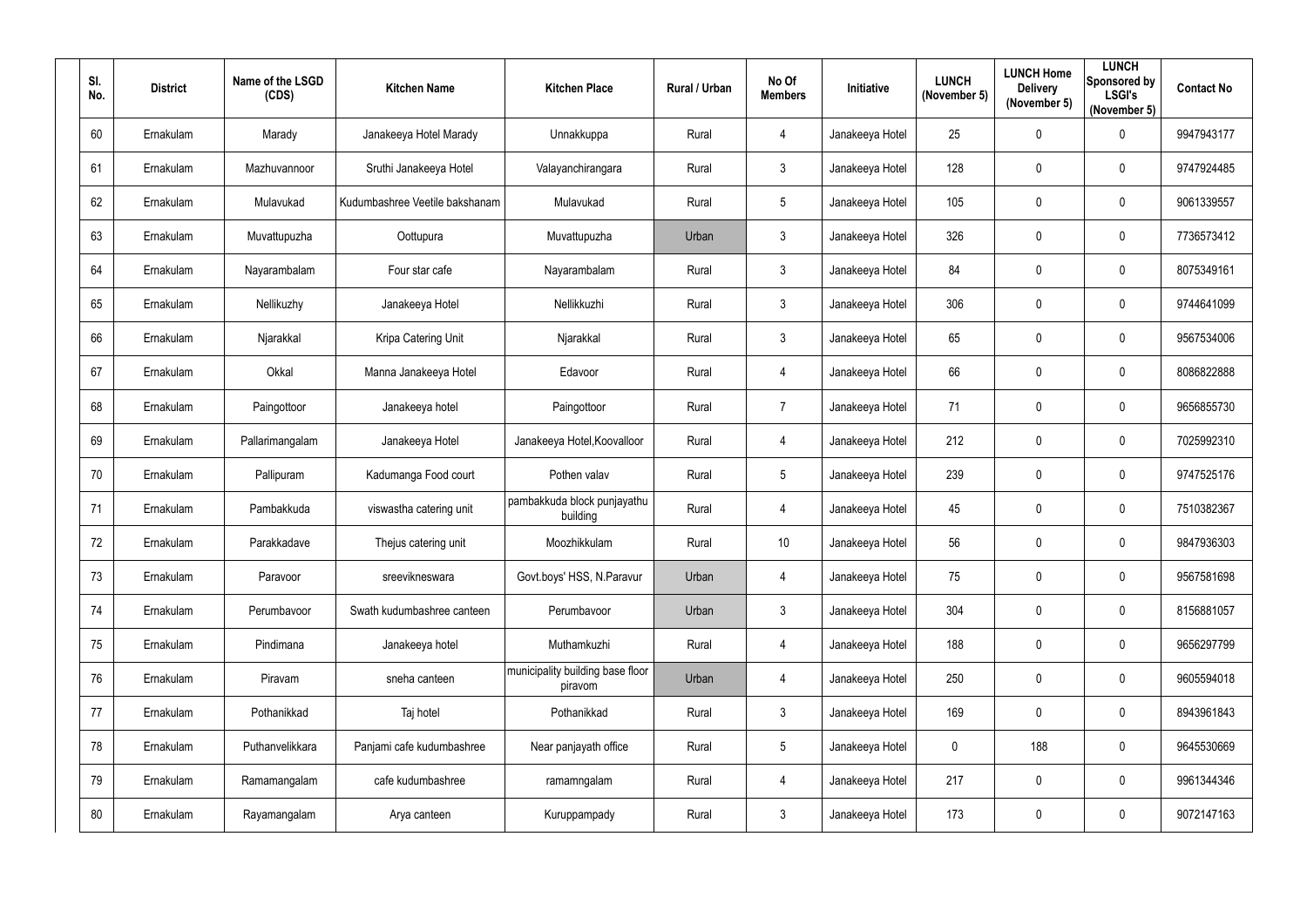| SI.<br>No. | <b>District</b> | Name of the LSGD<br>(CDS) | <b>Kitchen Name</b>                                      | <b>Kitchen Place</b> | Rural / Urban | No Of<br><b>Members</b> | Initiative      | <b>LUNCH</b><br>(November 5) | <b>LUNCH Home</b><br><b>Delivery</b><br>(November 5) | <b>LUNCH</b><br>Sponsored by<br><b>LSGI's</b><br>(November 5) | <b>Contact No</b> |
|------------|-----------------|---------------------------|----------------------------------------------------------|----------------------|---------------|-------------------------|-----------------|------------------------------|------------------------------------------------------|---------------------------------------------------------------|-------------------|
| 81         | Ernakulam       | Thirumarady               | janakiya hotel thirumarady                               | edappara jn.         | Rural         | $\mathbf{3}$            | Janakeeya Hotel | 48                           | $\mathbf 0$                                          | $\mathbf 0$                                                   | 7594811868        |
| 82         | Ernakulam       | Thiruvaniyoor             | Thanima                                                  | Thiruvaniyoor        | Rural         | 5 <sup>5</sup>          | Janakeeya Hotel | $\mathbf 0$                  | $\mathbf 0$                                          | $\overline{0}$                                                | 9061239698        |
| 83         | Ernakulam       | Thrikkakkara East         | Thanima Janakeeya Hotel                                  | Kakkanad             | Urban         | 8                       | Janakeeya Hotel | $\pmb{0}$                    | $\mathbf 0$                                          | $\boldsymbol{0}$                                              | 9207134763        |
| 84         | Ernakulam       | Thrikkakkara west         | Janakeeya Hotel                                          | Chembumukku          | Urban         | $5\phantom{.0}$         | Janakeeya Hotel | 189                          | $\mathbf 0$                                          | $\mathbf 0$                                                   | 9496530576        |
| 85         | Ernakulam       | Thuravoor                 | E Grill                                                  | Yudapuram            | Rural         | 4                       | Janakeeya Hotel | 295                          | $\boldsymbol{0}$                                     | $\overline{0}$                                                | 9526845935        |
| 86         | Ernakulam       | Tripunithura              | Janakeeya Hotel Tripunithura                             | Eroor                | Urban         | $\mathbf{3}$            | Janakeeya Hotel | 112                          | $\mathbf 0$                                          | $\boldsymbol{0}$                                              | 8089117821        |
| 87         | Ernakulam       | Vadakkekkara              | vadakkekkara kudumbasree<br>janakeeya hotel              | Madaplathuruth       | Rural         | 4                       | Janakeeya Hotel | 152                          | $\mathbf 0$                                          | $\mathbf 0$                                                   | 8301806778        |
| 88         | Ernakulam       | Vadavukode<br>Puthancruz  | Janakeeya Hotel                                          | Vadavukod            | Rural         | 4                       | Janakeeya Hotel | 102                          | $\mathbf 0$                                          | $\mathbf 0$                                                   |                   |
| 89         | Ernakulam       | Valakom                   | Ruchi kudumbashree catering                              | Valakom              | Rural         | $5\phantom{.0}$         | Janakeeya Hotel | $\boldsymbol{0}$             | $\overline{0}$                                       | $\mathbf 0$                                                   |                   |
| 90         | Ernakulam       | Varapuzha                 | <b>DURGA ACTIVITY</b>                                    | <b>CHETTIBHAGAM</b>  | Rural         | 8                       | Janakeeya Hotel | 109                          | $\mathbf 0$                                          | $\mathbf{3}$                                                  | 9496160074        |
| 91         | Ernakulam       | Vazhakulam                | Three Star Hotel                                         | Marampally           | Rural         | 3                       | Janakeeya Hotel | 276                          | $\overline{0}$                                       | $\boldsymbol{0}$                                              | 8547309874        |
| 92         | Ernakulam       | Vengola                   | Janakeeya Hotel                                          | Pathipalam           | Rural         | $5\overline{)}$         | Janakeeya Hotel | 76                           | $\overline{0}$                                       | $\overline{0}$                                                | 8113030921        |
| 93         | Ernakulam       | Vengoor                   | <b>JANAKEEYA HOTEL</b>                                   | Choorathod           | Rural         | 4                       | Janakeeya Hotel | 109                          | 0                                                    | $\overline{0}$                                                | 6238320991        |
| 94         | Ernakulam       | Angamaly                  | <b>JANAKEEYA HOTEL</b>                                   | TB Junction          | Urban         | $3\phantom{.0}$         | Janakeeya Hotel | 54                           | $\mathbf 0$                                          | $\pmb{0}$                                                     | 9447924974        |
| 95         | Ernakulam       | kothamangalam             | P.K janakeeya hotel                                      | kothamangalam        | Urban         | $6\overline{6}$         | Janakeeya Hotel | 295                          | $\mathbf 0$                                          | $\mathbf 0$                                                   | 8156869114        |
| 96         | Ernakulam       | Nedumbassery              | thani nadan                                              | athani               | rural         | 5 <sub>5</sub>          | Janakeeya Hotel | $\mathbf 0$                  | 253                                                  | $\mathbf 0$                                                   | 9961277604        |
| 97         | Ernakulam       | Perumbavoor               | JANAKEEYA HOTEL MINI CIVIL<br><b>STATION PERUMBAVOOR</b> | Perumbavoor          | Urban         | 3                       | Janakeeya Hotel | 406                          | $\mathbf 0$                                          | $\mathbf 0$                                                   | 9847008734        |
| 98         | Ernakulam       | Kumblam                   | JANAKEEYA HOTEL, KUMBALAM                                | <b>KUMBALAM</b>      | rural         | $5\overline{)}$         | Janakeeya Hotel | 428                          | $\pmb{0}$                                            | $\mathbf 0$                                                   | 9746652714        |
| 99         | Ernakulam       | Ayavana                   | Keralasree Janakeeya Hotel                               | Ayavana              | Rural         | $5\overline{)}$         | Janakeeya Hotel | 58                           | $\mathbf 0$                                          | $\mathbf 0$                                                   | 9744607799        |
| 100        | Ernakulam       | Aluva                     | Ruchi Janakeeya hotel                                    | Aluva                | Urban         | $\overline{4}$          | Janakeeya Hotel | $\mathbf 0$                  | 68                                                   | $\pmb{0}$                                                     |                   |
| 101        | Ernakulam       | Payipra                   | Nanma janakeeya hotel                                    | Pezhakkappilly       | Rural         | $\mathbf{3}$            | Janakeeya Hotel | 189                          | $\mathbf 0$                                          | $\pmb{0}$                                                     | 9567747725        |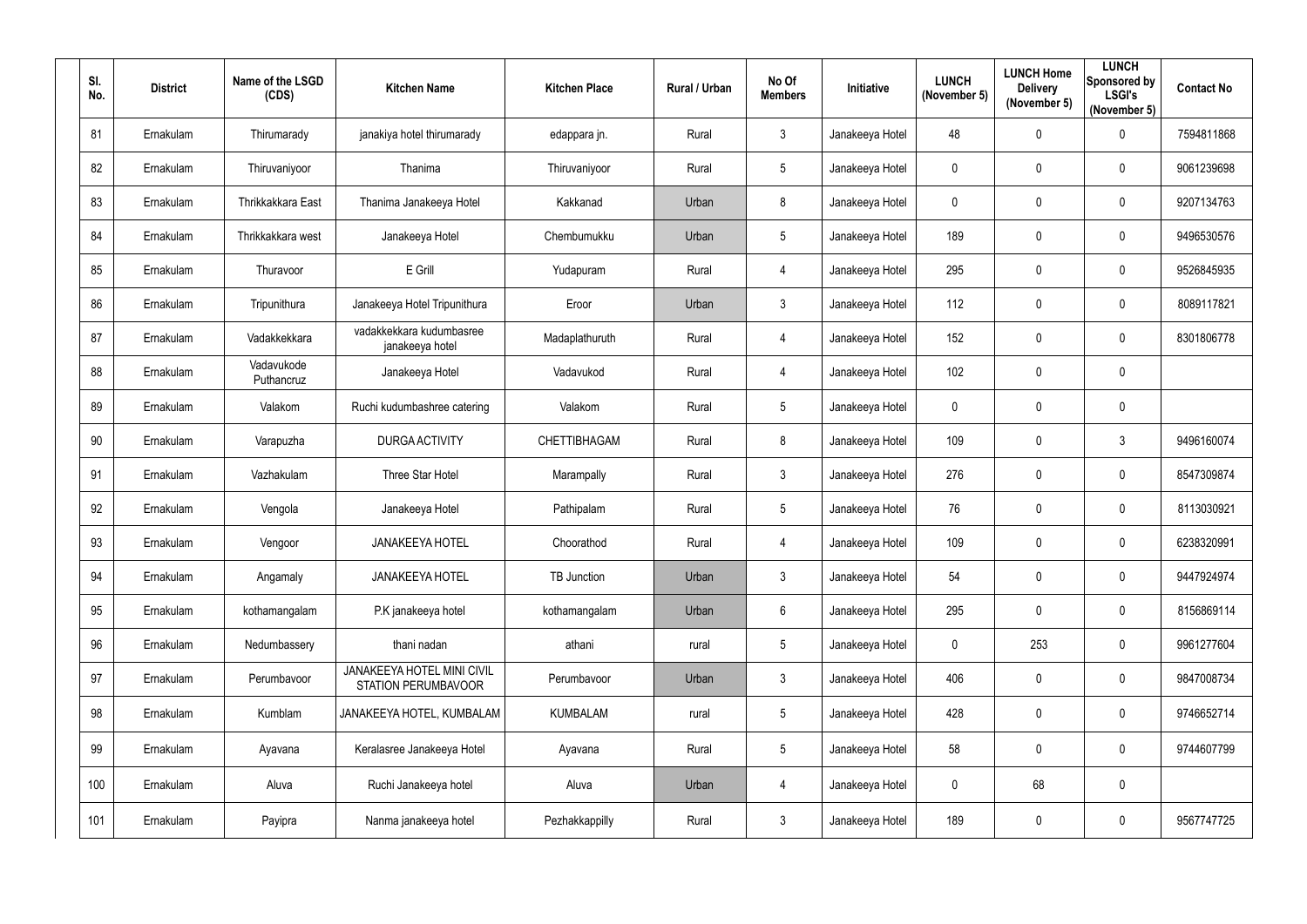|     | SI.<br>No.      | <b>District</b> | Name of the LSGD<br>(CDS) | <b>Kitchen Name</b>          | <b>Kitchen Place</b>                             | Rural / Urban | No Of<br><b>Members</b> | Initiative      | <b>LUNCH</b><br>(November 5) | <b>LUNCH Home</b><br><b>Delivery</b><br>(November 5) | <b>LUNCH</b><br>Sponsored by<br><b>LSGI's</b><br>(November 5) | <b>Contact No</b> |
|-----|-----------------|-----------------|---------------------------|------------------------------|--------------------------------------------------|---------------|-------------------------|-----------------|------------------------------|------------------------------------------------------|---------------------------------------------------------------|-------------------|
|     | 102             | Ernakulam       | Kochi West                | Ushas Kudumbashree Hotel     | <b>FORT KOCHI</b>                                | Urban         | 4                       | Janakeeya Hotel | 284                          | 0                                                    | $\overline{0}$                                                | 7510713668        |
|     | 103             | Ernakulam       | Mookkannoor               | Mamma's Kitchen              | Mookkannoor                                      | Rural         | $\mathfrak{Z}$          | Janakeeya Hotel | 199                          | 0                                                    | $\overline{0}$                                                | 8593835285        |
|     | 104             | Ernakulam       | Edakkattuvayal            | Santhwanam                   | Arakunnam                                        | Rural         | $\mathfrak{Z}$          | Janakeeya Hotel | 40                           | $\pmb{0}$                                            | $\overline{0}$                                                | 9447047980        |
|     | 105             | Ernakulam       | Karukutti                 | Anugraha Janakeeya Hotel     | Pallissery                                       | Rural         | $5\phantom{.0}$         | Janakeeya Hotel | $\mathbf 0$                  | 0                                                    | $\mathbf 0$                                                   | 9846161486        |
|     | 106             | Ernakulam       | poothrukka                | Grandma Janakeeya hotel      | choondi                                          | Rural         | $\mathfrak{Z}$          | Janakeeya hotel | 154                          | 0                                                    | $\overline{0}$                                                | 9400550287        |
|     | 107             | Ernakulam       | kalamasshery east         | thanima Janakeeya hotel      | kangarappadi                                     | urban         | $\mathfrak{Z}$          | Janakeeya hotel | 448                          | 0                                                    | $\overline{0}$                                                | 9745481742        |
|     | 108             | Ernakulam       | Ayyampuzha                | Sneha janakeeya hotel        | ayyampuzha junction                              | Rural         | $\overline{4}$          | Janakeeya hotel | 205                          | $\pmb{0}$                                            | $\overline{0}$                                                | 8590753551        |
|     | 109             | Ernakulam       | Keerampara                | Abhaya Janakeeya Hotel       | Punnekkad                                        | Rural         | $\overline{4}$          | Janakeeya hotel | 145                          | $\pmb{0}$                                            | $\overline{0}$                                                | 8301059431        |
|     | 110             | Ernakulam       | Mudakkuzha                | janakeeya hotel              | mudakkuzha                                       | Rural         | 3 <sup>1</sup>          | Janakeeya hotel | 57                           | 0                                                    | $\overline{0}$                                                | 9496431218        |
|     | 111             | Ernakulam       | kochi east                | samrudhi@kochi               | ernakulam north                                  | urban         | 14                      | Janakeeya hotel | 1653                         | 1149                                                 | $\overline{0}$                                                | 9048609615        |
| 109 |                 |                 |                           |                              |                                                  |               | 449                     |                 | 20277                        | 2060                                                 | 5 <sub>5</sub>                                                | 22342             |
|     |                 | Idukki          | Adimaly                   | Friends Janakeeya Hotel      | Adimaly                                          | Rural         | $\overline{4}$          | Janakeeya Hotel | 157                          | 0                                                    | $\mathbf 0$                                                   | 9961635779        |
|     | 2               | Idukki          | Alackode                  | Five Star Canteen            | Elamdesham Block<br>Panchayath Building, Alakode | Rural         | 5                       | Janakeeya Hotel | 60                           | $\mathbf 0$                                          | $\overline{0}$                                                | 9961482164        |
|     | $\mathbf{3}$    | Idukki          | Arakkulam                 | Sabhalyam                    | Moolamattom                                      | Rural         | 4                       | Janakeeya Hotel | 285                          | 0                                                    | $\mathbf 0$                                                   | 8848124921        |
|     | 4               | Idukki          | Ayyappancovil             | Maria Janakeeya Hotel        | Parappu                                          | Rural         | $\mathfrak{Z}$          | Janakeeya Hotel | 106                          | 0                                                    | $\mathbf 0$                                                   | 9544622096        |
|     | $5\phantom{.0}$ | Idukki          | Bysonvalley               | Famous Janakiya Hotel        | Pottankad                                        | Rural         | $\overline{4}$          | Janakeeya Hotel | 68                           | 0                                                    | $\mathbf 0$                                                   | 9744566398        |
|     | $6\phantom{.}$  | Idukki          | Chakkupallam              | Vanithasree Janakeeya Hotel  | Anakkara                                         | Rural         | $\mathfrak{Z}$          | Janakeeya Hotel | 227                          | 0                                                    | $\mathbf 0$                                                   | 8075143547        |
|     | 7               | Idukki          | Devikulam                 | Kudumbashree Janakeeya Hotel | Echo point                                       | Rural         | $\mathfrak{Z}$          | Janakeeya Hotel | 103                          | 0                                                    | $\mathbf 0$                                                   | 8281640208        |
|     | 8               | Idukki          | Edavetty                  | Kudumbashree Janakeeya Hotel | Edavetty                                         | Rural         | $\mathfrak{Z}$          | Janakeeya Hotel | 95                           | 0                                                    | $\mathbf 0$                                                   | 6238694173        |
|     | 9               | ldukki          | Erattayar                 | Vanitha Janakeeya Hotel      | Erattayar                                        | Rural         | $\overline{4}$          | Janakeeya Hotel | 100                          | 0                                                    | $\mathbf 0$                                                   | 9188166929        |
|     | 10 <sup>°</sup> | Idukki          | Kamakshi                  | Kripa Catering               | Thankamani                                       | Rural         | $5\phantom{.0}$         | Janakeeya Hotel | 290                          | 0                                                    | $\overline{0}$                                                | 9544021398        |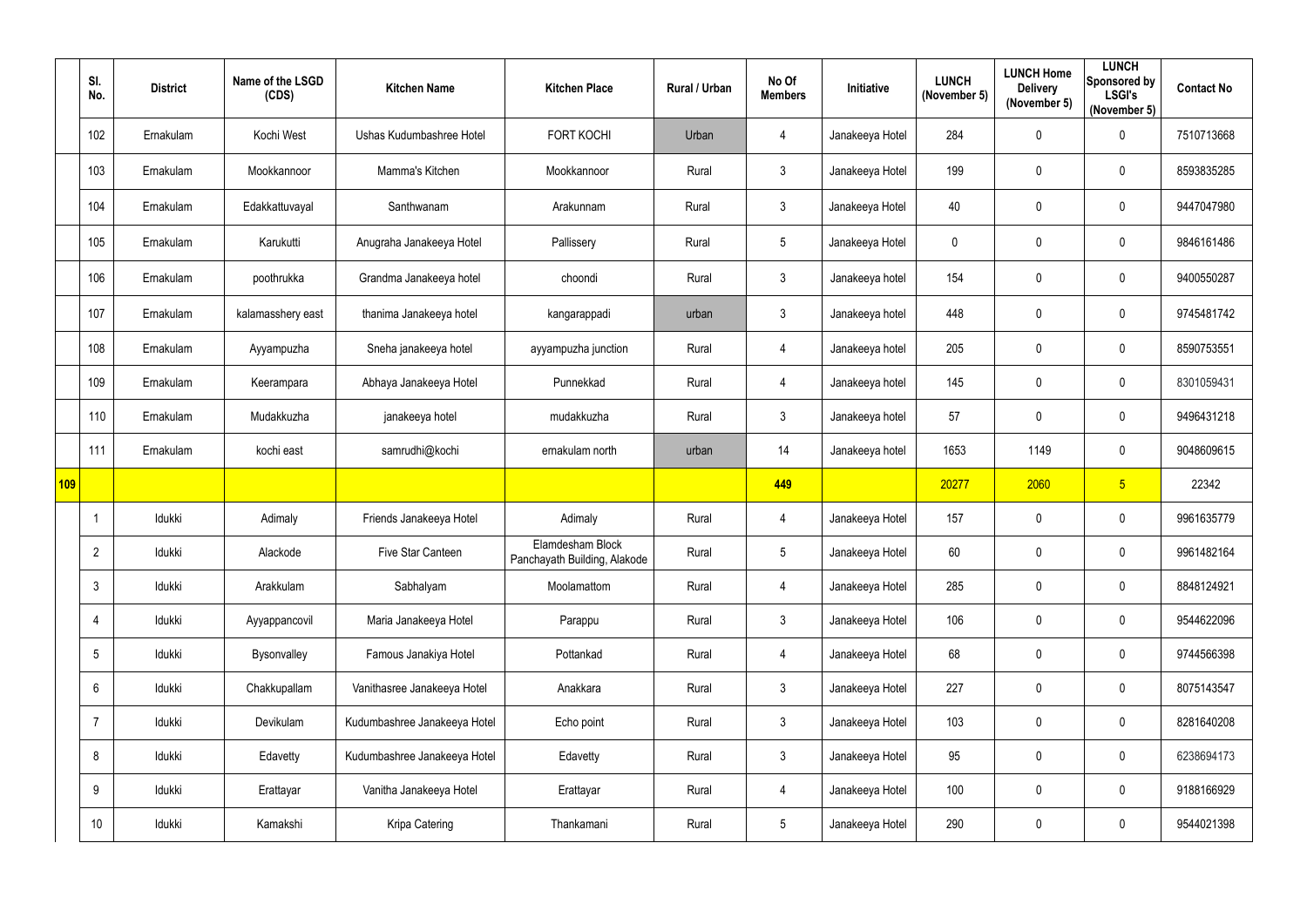|    | SI.<br>No.      | <b>District</b> | Name of the LSGD<br>(CDS) | <b>Kitchen Name</b>                   | <b>Kitchen Place</b>                              | Rural / Urban | No Of<br><b>Members</b> | Initiative      | <b>LUNCH</b><br>(November 5) | <b>LUNCH Home</b><br><b>Delivery</b><br>(November 5) | <b>LUNCH</b><br>Sponsored by<br><b>LSGI's</b><br>(November 5) | <b>Contact No</b> |
|----|-----------------|-----------------|---------------------------|---------------------------------------|---------------------------------------------------|---------------|-------------------------|-----------------|------------------------------|------------------------------------------------------|---------------------------------------------------------------|-------------------|
|    | 11              | Idukki          | Kanchiyar                 | Swadh Janakeeya Hotel                 | Kanchiyar                                         | Rural         | $5\phantom{.0}$         | Janakeeya Hotel | 96                           | 0                                                    | $\mathbf 0$                                                   | 8606856496        |
|    | 12              | Idukki          | Kanjikkuzhi               | Samarppanam                           | Kanjikkuzhi                                       | Rural         | 4                       | Janakeeya Hotel | 185                          | 0                                                    | -1                                                            | 9447169262        |
|    | 13              | Idukki          | Kanthaloor                | Morningstar Janakeeya Hotel           | Sahayagiri complex, near<br>Kanthalloor Bus stand | Rural         | 4                       | Janakeeya Hotel | 149                          | 0                                                    | $\mathbf 0$                                                   | 9447941632        |
|    | 14              | Idukki          | Karimannoor               | Rujiya Catering Unit                  | Karimannoor                                       | Rural         | $5\phantom{.0}$         | Janakeeya Hotel | 58                           | 0                                                    | $\overline{0}$                                                | 9497454952        |
|    | 15              | Idukki          | Karunapuram               | Karuna Hotel                          | Panchayathu complex                               | Rural         | 4                       | Janakeeya Hotel | 202                          | 0                                                    | $\overline{0}$                                                | 9961152820        |
|    | 16              | Idukki          | Kattappana                | Karunya Janakeeya Hotel               | Kattappana                                        | Urban         | $5\overline{)}$         | Janakeeya Hotel | 290                          | 0                                                    | $\mathbf 0$                                                   | 9497684477        |
|    | 17              | Idukki          | Kodikkulam                | Kulirma Janakiya Hotel                | Kodikkulam                                        | Rural         | $6\overline{6}$         | Janakeeya Hotel | $\mathbf 0$                  | 0                                                    | $\overline{0}$                                                | 9605111852        |
|    | 18              | Idukki          | Kokkayar                  | Sevana Janakeeya hotel                | 35th Mile                                         | Rural         | $\mathbf{3}$            | Janakeeya Hotel | 26                           | 0                                                    | $\mathbf 0$                                                   | 9562067674        |
|    | 19              | Idukki          | Konnathadi                | Friends Janakeeya Hotel               | Panickankudi                                      | Rural         | $6\phantom{.}$          | Janakeeya Hotel | 71                           | 0                                                    | $\mathbf 0$                                                   | 9544048878        |
|    | 20              | Idukki          | Kumili                    | Ruchi Hotel                           | Kumili                                            | Rural         | 4                       | Janakeeya Hotel | 140                          | 0                                                    | $\overline{0}$                                                | 9447980637        |
|    | 21              | Idukki          | Manakkadu                 | Vanitha Hotel                         | Chittoor                                          | Rural         | $3\overline{3}$         | Janakeeya Hotel | 52                           | 0                                                    | $\boldsymbol{0}$                                              | 8330097933        |
|    | 22              | Idukki          | Mankulam                  | Jeevanam Catering Janakeeya<br>Hotel  | Panchayathu Building                              | Rural         | 4                       | Janakeeya Hotel | 112                          | 0                                                    | $\overline{0}$                                                | 9495060505        |
| 46 | 23              | Idukki          | Marayoor                  | Malabar food court Janakeeya<br>Hotel | Marayoor Near IDCB bank                           | Rural         | 4                       | Janakeeya Hotel | 168                          | 0                                                    | 0                                                             | 9446925610        |
|    | 24              | Idukki          | Mariyapuram               | Anaswara Hotel & Catering             | Idukki                                            | Rural         | $\overline{4}$          | Janakeeya Hotel | 138                          | $\mathbf 0$                                          | $\overline{\mathbf{1}}$                                       | 9526329438        |
|    | 25              | Idukki          | Munnar                    | Annapoorna catering                   | Lorry stand, old munnar                           | Rural         | $5\overline{)}$         | Janakeeya Hotel | 170                          | 0                                                    | $\mathbf 0$                                                   | 8281009478        |
|    | 26              | Idukki          | Muttom                    | Nila Janakeeya Hotel                  | Muttom                                            | Rural         | $\mathfrak{Z}$          | Janakeeya hotel | 240                          | $\mathbf 0$                                          | $\mathbf 0$                                                   | 9961104818        |
|    | 27              | Idukki          | Nedumkandam               | Annus catering                        | Nedumkandam<br>Kizhakkekavala                     | Rural         | $\overline{4}$          | Janakeeya Hotel | 198                          | 0                                                    | $\pmb{0}$                                                     | 9747458576        |
|    | 28              | Idukki          | Pallivasal                | <b>Blessing Janakeeya Hotel</b>       | Pallivasal                                        | Rural         | $\overline{4}$          | Janakeeya Hotel | 78                           | 0                                                    | $\mathbf 0$                                                   | 9947981574        |
|    | 29              | Idukki          | Pampadumpara              | Thripthy Janakeeya Hotel              | Pampadumpara                                      | Rural         | $\mathfrak{Z}$          | Janakeeya Hotel | 209                          | $\mathbf 0$                                          | $\mathbf 0$                                                   | 9207150558        |
|    | 30 <sup>°</sup> | Idukki          | Peermedu                  | Thripthy Janakeeya Hotel              | Peermedu                                          | Rural         | $\mathfrak{Z}$          | Janakeeya Hotel | 113                          | 0                                                    | $\mathbf 0$                                                   | 9633311267        |
|    | 31              | Idukki          | Peruvanthanam             | Janakeeya Hotel                       | Peruvanthanam                                     | Rural         | 5                       | Janakeeya Hotel | 68                           | 0                                                    | $\bm{0}$                                                      | 9562274720        |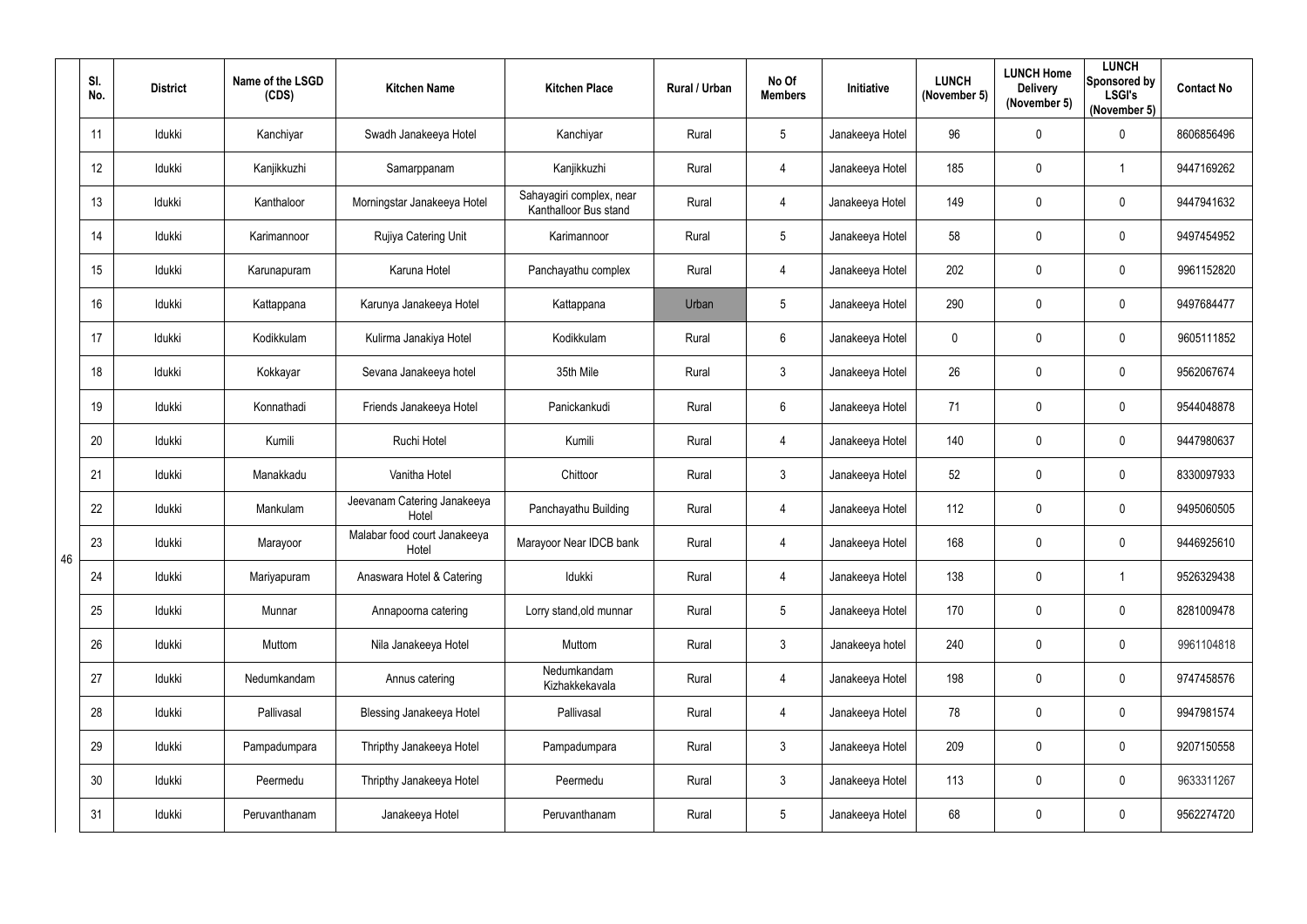|    | SI.<br>No.      | <b>District</b> | Name of the LSGD<br>(CDS) | <b>Kitchen Name</b>                       | <b>Kitchen Place</b>                      | Rural / Urban | No Of<br><b>Members</b> | Initiative      | <b>LUNCH</b><br>(November 5) | <b>LUNCH Home</b><br><b>Delivery</b><br>(November 5) | <b>LUNCH</b><br>Sponsored by<br><b>LSGI's</b><br>(November 5) | <b>Contact No</b> |
|----|-----------------|-----------------|---------------------------|-------------------------------------------|-------------------------------------------|---------------|-------------------------|-----------------|------------------------------|------------------------------------------------------|---------------------------------------------------------------|-------------------|
|    | 32              | Idukki          | Purappuzha                | Ammas Janakeeya Hotel                     | Purappuzha                                | Rural         | $\mathfrak{Z}$          | Janakeeya Hotel | 27                           | 0                                                    | $\mathbf 0$                                                   | 9744954032        |
|    | 33              | Idukki          | Rajakkadu                 | Janakeeya Hotel                           | Rajakkadu Town                            | Rural         | $\mathfrak{Z}$          | Janakeeya Hotel | 416                          | 0                                                    | $\mathbf 0$                                                   | 9446766999        |
|    | 34              | Idukki          | Rajakumari                | Aiswarya Vanitha Restaurent               | Rajakumari South                          | Rural         | $\overline{4}$          | Janakeeya Hotel | 330                          | 0                                                    | $\mathbf 0$                                                   | 9526570410        |
|    | 35              | Idukki          | Santhanpara               | Janakeeya Hotel                           | Santhanpara                               | Rural         | $\overline{4}$          | Janakeeya Hotel | 155                          | 0                                                    | $\mathbf 0$                                                   | 9526174553        |
|    | 36              | Idukki          | Senapathy                 | Ammoose Hotel                             | Mangathotty                               | Rural         | 3                       | Janakeeya Hotel | $\mathbf 0$                  | 0                                                    | $\mathbf 0$                                                   | 9539396626        |
|    | 37              | Idukki          | Udumbannoor               | Kudumbashree Janakeeya Hotel              | Udumbannor                                | Rural         | $\mathfrak{Z}$          | Janakeeya Hotel | 236                          | 0                                                    | $\mathbf 0$                                                   | 9633678438        |
|    | 38              | Idukki          | Upputhara                 | Samarppitha Janakeeya hotel               | Upputhara                                 | Rural         | 5                       | Janakeeya Hotel | 108                          | 0                                                    | $\mathbf 0$                                                   | 9526590710        |
|    | 39              | Idukki          | Vandanmedu                | Dharshana Janakeeya Hotel                 | Vandanmedu                                | Rural         | $\overline{4}$          | Janakeeya Hotel | 131                          | 0                                                    | $\mathbf 0$                                                   | 9744038737        |
|    | 40              | Idukki          | Vandiperiyar              | Vandiperiyar Janakeeya Hotel              | Vandiperiyar                              | Rural         | 5                       | Janakeeya Hotel | 251                          | 0                                                    | $\mathbf 0$                                                   | 8086863254        |
|    | 41              | Idukki          | Vannappuram               | Souhrudham Janakeeya Hotel                | Vannappuram                               | Rural         | 5                       | Janakeeya Hotel | 49                           | 0                                                    | $\mathbf 0$                                                   | 8113054492        |
|    | 42              | Idukki          | Vathikudy                 | Karthika                                  | Thopramkudi                               | Rural         | $\overline{4}$          | Janakeeya Hotel | 391                          | 0                                                    | $\mathbf 0$                                                   | 9947636989        |
|    | 43              | Idukki          | Vattavada                 | Vattavada Kudumbashree<br>Janakeeya Hotel | Keekkara, Kovilur                         | Rural         | $\overline{4}$          | Janakeeya Hotel | $\mathbf 0$                  | 0                                                    | $\mathbf 0$                                                   | 9497790469        |
|    | 44              | Idukki          | Vazhathoppu               | Grahalakshmi Hotel & Catering             | Cheruthoni                                | Rural         | 4                       | Janakeeya Hotel | 230                          | 0                                                    | $\overline{2}$                                                | 9496178884        |
|    | 45              | Idukki          | Vellathooval              | Flowers Janakeeya Hotel                   | Vellathooval                              | Rural         | $\overline{4}$          | Janakeeya Hotel | 110                          | 0                                                    | $\pmb{0}$                                                     | 9961419892        |
|    | 46              | Idukki          | Velliyamattam             | Padhayam Kudumbashree<br>Janakeeya Hotel  | Velliyamattam                             | Rural         | $\overline{4}$          | Janakeeya Hotel | 47                           | 0                                                    | $\mathbf 0$                                                   | 7902854627        |
| 46 |                 |                 |                           |                                           |                                           |               | <b>185</b>              |                 | 6735                         | $\bf{0}$                                             | $\overline{\mathbf{4}}$                                       |                   |
|    | $\mathbf{1}$    | Kannur          | Maloor                    | Maloor Janakeeya Hotel                    | Thrikandaripoyil, PO-<br>Thrikandaripoyil | Rural         | $\mathfrak{Z}$          | Janakeeya Hotel | 114                          | 0                                                    | $\mathbf 0$                                                   | 9656132294        |
|    | $\overline{2}$  | Kannur          | Kolachery                 | Janakeeya Hotel                           | Kolachery Paramba, PO-<br>Kolacheri       | Rural         | $5\overline{)}$         | Janakeeya Hotel | 185                          | 0                                                    | $\overline{2}$                                                | 9895324699        |
|    | $\mathbf{3}$    | Kannur          | Pinarayi                  | Janakeeya hotel, Pinarayi                 | Pinarayi                                  | Rural         | $6\,$                   | Janakeeya Hotel | 180                          | 0                                                    | $\overline{0}$                                                | 9447215211        |
|    | 4               | Kannur          | Muzhakunnu                | Thripthy Janakeeya Hotel                  | Kakkayangad, Muzhakkunnu                  | Rural         | 5                       | Janakeeya Hotel | 198                          | 0                                                    | $\overline{2}$                                                | 9526047538        |
|    | $5\phantom{.0}$ | Kannur          | Chapparappadavu           | Kudumbasree janakeeya hotel               | Near village office,<br>Chapparappadav    | Rural         | $\mathfrak{Z}$          | Janakeeya Hotel | 151                          | 0                                                    | $\pmb{0}$                                                     | 9605413324        |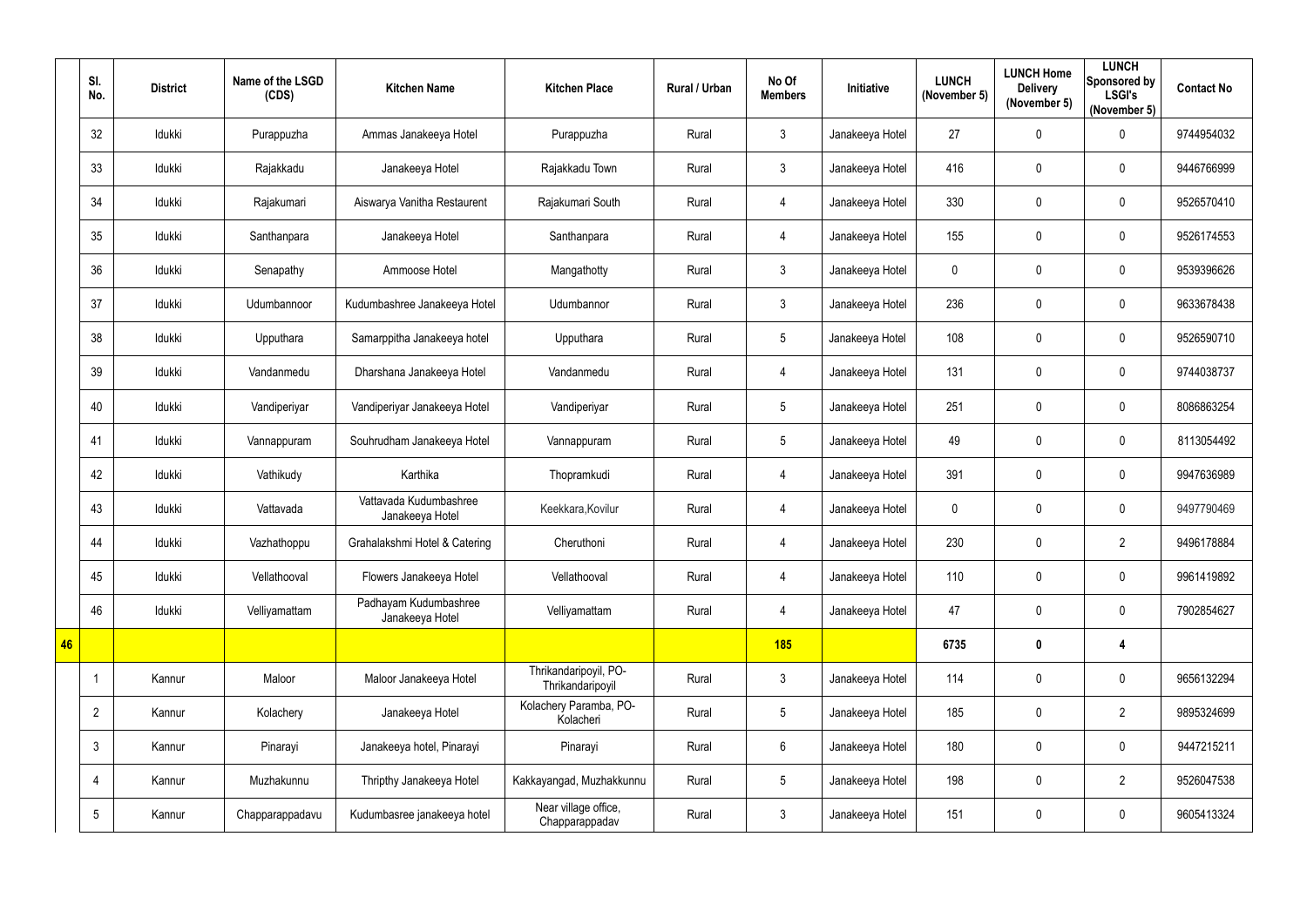| SI.<br>No. | <b>District</b> | Name of the LSGD<br>(CDS)   | <b>Kitchen Name</b>                                | <b>Kitchen Place</b>                          | Rural / Urban | No Of<br><b>Members</b> | Initiative      | <b>LUNCH</b><br>(November 5) | <b>LUNCH Home</b><br><b>Delivery</b><br>(November 5) | <b>LUNCH</b><br>Sponsored by<br><b>LSGI's</b><br>(November 5) | <b>Contact No</b> |
|------------|-----------------|-----------------------------|----------------------------------------------------|-----------------------------------------------|---------------|-------------------------|-----------------|------------------------------|------------------------------------------------------|---------------------------------------------------------------|-------------------|
| 6          | Kannur          | Iritty                      | Roopasree Kudumbashree hotel                       | Koolichembra                                  | Urban         | 8                       | Janakeeya Hotel | 375                          | $\mathbf 0$                                          |                                                               | 8589921533        |
|            | Kannur          | Dharmadam                   | Dharmadam Janakeeya hotel                          | Near Andalloor kav,<br>Dharmadam              | Rural         | 3                       | Janakeeya Hotel | 83                           | 0                                                    | $\mathbf 0$                                                   | 9526975778        |
| 8          | Kannur          | Peralassery                 | Janakeeya Hotel                                    | Peralassery Town, PO -<br>Mundallur           | Rural         | 9                       | Janakeeya Hotel | 392                          | $\mathbf 0$                                          | $\mathbf 0$                                                   | 70256213909       |
| 9          | Kannur          | Kadannappalli<br>Panappuzha | Kudumbasree janakeeya hotel                        | Chanthappura                                  | Rural         | $\overline{4}$          | Janakeeya Hotel | 103                          | 0                                                    | $\mathbf 0$                                                   | 9961089935        |
| 10         | Kannur          | Anthur                      | Janakeeya hotel                                    | Dharmasala                                    | Urban         | $5\overline{)}$         | Janakeeya Hotel | 235                          | 0                                                    | $\mathbf 0$                                                   | 9544138650        |
| 11         | Kannur          | Cheruthazham                | Janakeeya Hotel (Thripthi<br>Kudumbashree Canteen) | Pilathara                                     | Rural         | 3                       | Janakeeya Hotel | 203                          | $\mathbf 0$                                          | $\overline{0}$                                                | 9947540361        |
| 12         | Kannur          | Peravoor                    | Kudumbashree Janakeeya Hotel                       | Peravoor Bus stand, Peravoor<br><b>PO</b>     | Rural         | 3                       | Janakeeya Hotel | 166                          | 0                                                    | $\mathbf 0$                                                   | 9947567857        |
| 13         | Kannur          | Kalliassery                 | Janakeeya Hotel                                    | Irinav Road, Payyattam, PO-<br>Irinav         | Rural         | $\overline{4}$          | Janakeeya Hotel | 212                          | $\mathbf 0$                                          | $\mathbf 0$                                                   | 8848330570        |
| 14         | Kannur          | Panniyannur                 | Janakeeya Hotel                                    | Panoor Block office compound                  | Rural         | $6^{\circ}$             | Janakeeya Hotel | 250                          | $\mathbf 0$                                          | $\overline{0}$                                                | 9447449875        |
| 15         | Kannur          | Kannapuram                  | Janakeeya Hotel                                    | Chynaclay road, Kannapuram                    | Rural         | $5\overline{)}$         | Janakeeya Hotel | 175                          | $\mathbf 0$                                          | $\overline{2}$                                                | 8089127045        |
| 16         | Kannur          | Sreekandapuram              | Janakeeya Hotel                                    | Sreekandapuram, near bus<br>stand             | Urban         | $5\overline{)}$         | Janakeeya Hotel | 201                          | $\mathbf 0$                                          | -1                                                            | 7591948757        |
| 17         | Kannur          | Thalasseri                  | Janakeeya Hotel                                    | New bus stand, Thalasseri                     | Urban         | $6^{\circ}$             | Janakeeya Hotel | 658                          | 0                                                    | $\overline{0}$                                                | 9446263864        |
| 18         | Kannur          | Chokli                      | Janakeeya Hotel                                    | Olavilam, Chokli                              | Rural         | 5                       | Janakeeya Hotel | 115                          | 0                                                    | 0                                                             | 9846892821        |
| 19         | Kannur          | Udayagiri                   | Janakeeya Hotel                                    | Karthikapuram                                 | Rural         | $\overline{4}$          | Janakeeya Hotel | 233                          | $\mathbf 0$                                          | $\pmb{0}$                                                     | 9562375342        |
| 20         | Kannur          | Karivellur Peralam          | Janakeeya Hotel                                    | Panchayah building,<br>Onakkunnu              | Rural         | $\overline{4}$          | Janakeeya Hotel | 144                          | 0                                                    | $\mathbf 0$                                                   | 7025519714        |
| 21         | Kannur          | Muzhappilangad              | Janakeeya Hotel                                    | Near FCI godown,<br>Muzhappilangad            | Rural         | $5\phantom{.0}$         | Janakeeya Hotel | 185                          | $\mathbf 0$                                          | $\mathbf 0$                                                   | 7306005267        |
| 22         | Kannur          | Narath                      | Janakeeya Hotel                                    | Janakeeya Hotel, Kambil,<br>Narath            | Rural         | $\overline{7}$          | Janakeeya Hotel | 167                          | $\mathbf 0$                                          | $\overline{2}$                                                | 9747441162        |
| 23         | Kannur          | Payyannur                   | Janakeeya Hotel                                    | Municipality compoud,<br>Payyannur            | Urban         | $\mathbf{3}$            | Janakeeya Hotel | 303                          | $\mathbf 0$                                          | $\mathbf 0$                                                   | 9526620805        |
| 24         | Kannur          | Kangol Alappadamba          | Janakeeya Hotel                                    | Mathil, Near Kangol<br>Alappadamba Panchayath | Rural         | $\overline{4}$          | Janakeeya Hotel | 110                          | $\mathbf 0$                                          | $\pmb{0}$                                                     | 9495296142        |
| 25         | Kannur          | Naduvil                     | Janakeeya Hotel                                    | Panchayath compound,<br>Naduvil town          | Rural         | $\overline{4}$          | Janakeeya Hotel | 122                          | 0                                                    | $\mathbf 0$                                                   | 7902902490        |
| 26         | Kannur          | Koothuparamba               | Janakeeya Hotel                                    | Manghad Vayal, Near HSS<br>Koothuparamba, PO- | Urban         | 8                       | Janakeeya Hotel | 320                          | $\mathbf 0$                                          | $\bm{0}$                                                      | 9645608253        |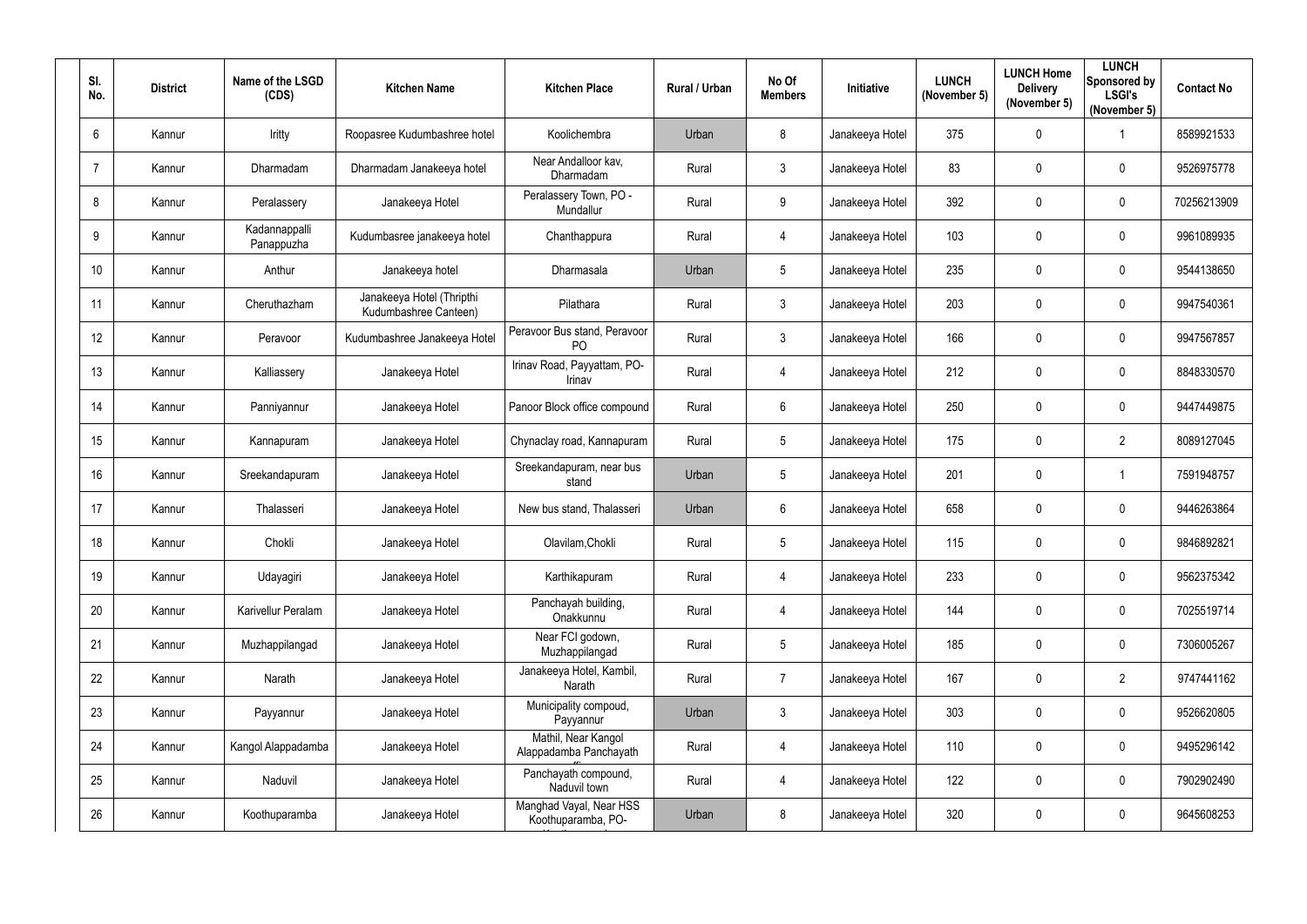|    | SI.<br>No. | <b>District</b> | Name of the LSGD<br>(CDS) | <b>Kitchen Name</b> | <b>Kitchen Place</b>                                           | Rural / Urban | No Of<br><b>Members</b> | Initiative      | <b>LUNCH</b><br>(November 5) | <b>LUNCH Home</b><br><b>Delivery</b><br>(November 5) | <b>LUNCH</b><br>Sponsored by<br><b>LSGI's</b><br>(November 5) | <b>Contact No</b> |
|----|------------|-----------------|---------------------------|---------------------|----------------------------------------------------------------|---------------|-------------------------|-----------------|------------------------------|------------------------------------------------------|---------------------------------------------------------------|-------------------|
|    | 27         | Kannur          | Kuttiatoor                | Janakeeya Hotel     | Near Panchayath office,<br>Chattukappara                       | Rural         | 5                       | Janakeeya Hotel | $90\,$                       | 0                                                    | $\mathbf 0$                                                   | 9544644195        |
|    | 28         | Kannur          | Kathirur                  | Janakeeya Hotel     | Panchayath office building,<br>Kathirur                        | Rural         | 5                       | Janakeeya Hotel | 166                          | $\mathbf 0$                                          |                                                               | 8129404833        |
|    | 29         | Kannur          | Panoor                    | Janakeeya Hotel     | Elangode, Panoor                                               | Urban         | 5                       | Janakeeya Hotel | 142                          | 0                                                    | $\overline{0}$                                                | 9605852157        |
|    | 30         | Kannur          | Chirakkal                 | Janakeeya Hotel     | Chirakkal weavers,<br>Puthiyatheru                             | Rural         | 5                       | Janakeeya Hotel | 255                          | 0                                                    | $\overline{0}$                                                | 9895854873        |
|    | 31         | Kannur          | Eranjoli                  | Janakeeya Hotel     | Near Thalassery RTO office,<br>Chungam                         | Rural         | 5                       | Janakeeya Hotel | 206                          | $\mathbf 0$                                          | $\mathbf 0$                                                   | 9656368808        |
|    | 32         | Kannur          | Payam                     | Janakeeya Hotel     | Near Panchayath office,<br>Madathil                            | Rural         | 4                       | Janakeeya Hotel | 112                          | 0                                                    | $\overline{0}$                                                | 9496554678        |
|    | 33         | Kannur          | Eramam Kuttoor            | Janakeeya Hotel     | Mathamangalam, Near CDS<br>office                              | Rural         | $\overline{4}$          | Janakeeya Hotel | 151                          | 0                                                    | $\mathbf 0$                                                   | 9562473576        |
|    | 34         | Kannur          | Ramanthally               | Janakeeya hotel     | Ramanthally                                                    | Rural         | 4                       | Janakeeya Hotel | 193                          | 0                                                    | $\mathbf 0$                                                   | 9496705429        |
|    | 35         | Kannur          | Thripangottur             | Janakeeya Hotel     | Kallikkandy, Thripangottur                                     | Rural         | $3\overline{3}$         | Janakeeya Hotel | 277                          | 0                                                    | $\mathbf 0$                                                   | 9495191659        |
|    | 36         | Kannur          | Madayi                    | Janakeeya Hotel     | Eripuram, Near Vrindhavan<br>Residency, PO Pazhayangadi        | Rural         | $\mathfrak{Z}$          | Janakeeya Hotel | 138                          | 0                                                    | $\mathbf 0$                                                   | 7561006271        |
|    | 37         | Kannur          | Kelakam                   | Janakeeya Hotel     | Kelakam PO                                                     | Rural         | $\mathbf{3}$            | Janakeeya Hotel | 134                          | 0                                                    | $\mathbf 0$                                                   | 8113866296        |
|    | 38         | Kannur          | Kurumathoor               | Janakeeya Hotel     | Near GVHSS, Kurumathoor                                        | Rural         | $\mathfrak{Z}$          | Janakeeya Hotel | 102                          | $\pmb{0}$                                            | $\overline{2}$                                                | 9633816470        |
|    | 39         | Kannur          | Peringome Vayakkara       | Janakeeya Hotel     | Peringome, Near Police station                                 | Rural         | 5                       | Janakeeya Hotel | 140                          | $\mathbf 0$                                          | $\mathbf 0$                                                   | 9961413726        |
|    | 40         | Kannur          | Munderi                   | Janakeeya Hotel     | Kanjirode Karakkadu, Munderi                                   | Rural         | 4                       | Janakeeya Hotel | 204                          | $\pmb{0}$                                            | $\overline{0}$                                                | 8547609196        |
|    | 41         | Kannur          | Anjarakandy               | Janakeeya Hotel     | Panayatham Paramba,<br>Anjarankandy                            | Rural         | $\overline{4}$          | Janakeeya Hotel | 162                          | $\pmb{0}$                                            | $\overline{0}$                                                | 9496900755        |
| 87 | 42         | Kannur          | Ayyankkunnu               | Janakeeya Hotel     | Ayyankunnu Panchayth<br>Anghadikkadavu                         | Rural         | 4                       | Janakeeya Hotel | 132                          | $\pmb{0}$                                            | $\overline{0}$                                                | 9946734976        |
|    | 43         | Kannur          | Padiyoor                  | Janakeeya Hotel     | Padiyoor PO                                                    | Rural         | $\overline{4}$          | Janakeeya Hotel | 70                           | $\pmb{0}$                                            | $\mathbf{3}$                                                  | 9539028498        |
|    | 44         | Kannur          | Ezhome                    | Janakeeya Hotel     | Pazhayangadi bus stand,<br>Ezhom                               | Rural         | 5                       | Janakeeya Hotel | 266                          | $\pmb{0}$                                            | $\overline{0}$                                                | 8086910862        |
|    | 45         | Kannur          | Koodali                   | Janakeeya Hotel     | Near Koodali Panchayath<br>Office, Kololam, PO -<br>Edayannoor | Rural         | 4                       | Janakeeya Hotel | 109                          | $\pmb{0}$                                            |                                                               | 9526524230        |
|    | 46         | Kannur          | Pappinisseri              | Janakeeya Hotel     | Near EMS Smaraka Govt.<br>Higher secondary school,             | Rural         | $\overline{4}$          | Janakeeya Hotel | 188                          | 0                                                    | $\overline{0}$                                                | 9605727307        |
|    | 47         | Kannur          | Mattannur                 | Janakeeya Hotel     | Near Municipality office,<br>Mattannur                         | Urban         | 5                       | Janakeeya Hotel | 209                          | 0                                                    | $\overline{0}$                                                | 7510706897        |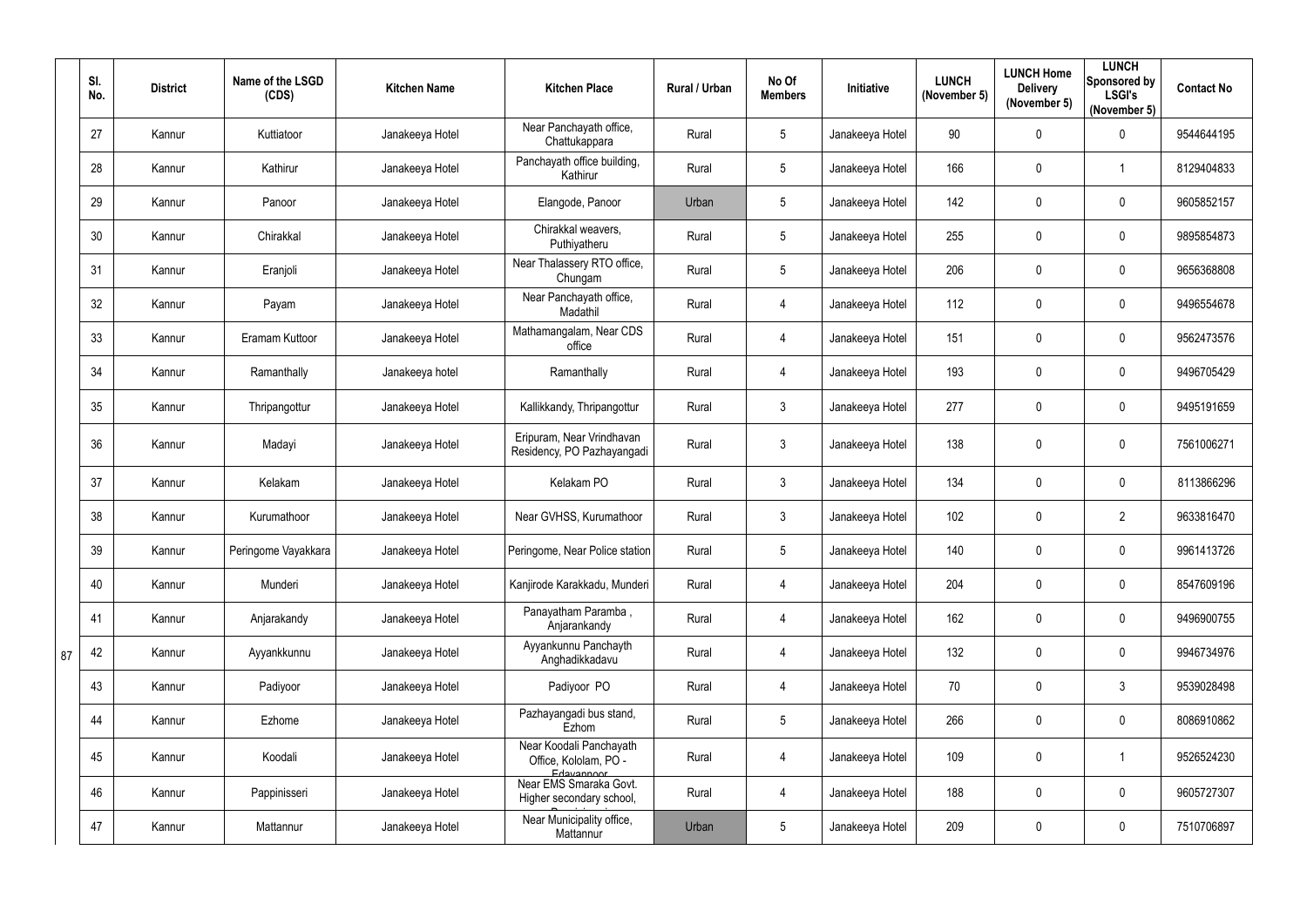| SI.<br>No. | <b>District</b> | Name of the LSGD<br>(CDS) | <b>Kitchen Name</b>                          | <b>Kitchen Place</b>                                    | Rural / Urban | No Of<br><b>Members</b> | Initiative      | <b>LUNCH</b><br>(November 5) | <b>LUNCH Home</b><br><b>Delivery</b><br>(November 5) | <b>LUNCH</b><br>Sponsored by<br><b>LSGI's</b><br>(November 5) | <b>Contact No</b> |
|------------|-----------------|---------------------------|----------------------------------------------|---------------------------------------------------------|---------------|-------------------------|-----------------|------------------------------|------------------------------------------------------|---------------------------------------------------------------|-------------------|
| 48         | Kannur          | Chenghalayi               | Janakeeya Hotel                              | Valakai, Chenghalayi                                    | Rural         | $\mathbf{3}$            | Janakeeya Hotel | 98                           | $\mathbf 0$                                          | $\mathbf 0$                                                   | 8547696233        |
| 49         | Kannur          | Pattiam                   | Janakeeya Hotel                              | Cheruvancheri PO,<br>Cheruvancheri                      | Rural         | $\overline{4}$          | Janakeeya Hotel | 292                          | $\mathbf 0$                                          | $\overline{2}$                                                | 7025025275        |
| 50         | Kannur          | Thaliparamba              | Janakeeya Hotel                              | Municipality compoud,<br>Thaliparamba                   | Urban         | 4                       | Janakeeya Hotel | 150                          | $\mathbf 0$                                          | $\mathbf 0$                                                   | 8547849019        |
| 51         | Kannur          | Payyavoor                 | Janakeeya Hotel                              | Payyavoor - PO, Payyavoor                               | Rural         | $5\overline{)}$         | Janakeeya Hotel | 281                          | $\mathbf 0$                                          | $\mathbf 0$                                                   | 9495311608        |
| 52         | Kannur          | Kottiyoor                 | Janakeeya Hotel                              | Neendunokki, Kottiyoor - PO                             | Rural         | $5\overline{)}$         | Janakeeya Hotel | 125                          | $\mathbf 0$                                          | $\overline{0}$                                                | 6282565854        |
| 53         | Kannur          | Kunnothparamba            | Janakeeya Hotel                              | Kunnothparamba PO,<br>Kunnothparamba                    | Rural         | $\mathbf{3}$            | Janakeeya Hotel | 232                          | $\mathbf 0$                                          | $\boldsymbol{0}$                                              | 8156840487        |
| 54         | Kannur          | Pariyaram                 | Janakeeya Hotel                              | Near Panchayath Office,<br>Chithappile poyil, Pariyaram | Rural         | $\overline{4}$          | Janakeeya Hotel | 126                          | 0                                                    | $\overline{0}$                                                | 9744385083        |
| 55         | Kannur          | Kunjimangalam             | Janakeeya Hotel                              | Old Post office building,<br>Andamkovil, Kunjimangalam  | Rural         | $\overline{4}$          | Janakeeya Hotel | 135                          | 0                                                    | $\mathbf 0$                                                   | 9526981326        |
| 56         | Kannur          | Thillenkeri               | Janakeeya Hotel                              | Thekkam poyil, Near Uliyil<br>Town                      | Rural         | $\mathbf{3}$            | Janakeeya Hotel | 238                          | $\mathbf 0$                                          | $\overline{0}$                                                | 9745059451        |
| 57         | Kannur          | Chittariparamba           | Janakeeya Hotel                              | Poovathinkeezhil, PO-<br>Chittariparamba                | Rural         | $6\overline{6}$         | Janakeeya Hotel | 150                          | $\mathbf 0$                                          | $\overline{0}$                                                | 8943506825        |
| 58         | Kannur          | Mayyil                    | Janakeeya Hotel                              | Near Mayyil Panchayath office,<br>Mayyil                | Rural         | $\overline{4}$          | Janakeeya Hotel | 150                          | $\mathbf 0$                                          | $\mathbf 0$                                                   | 9526072638        |
| 59         | Kannur          | Cherukunnu                | Janakeeya Hotel                              | Pallichal, PO - Cherukunnu,<br>Pin -670301              | Rural         | 4                       | Janakeeya Hotel | 144                          | $\mathbf 0$                                          | $\overline{2}$                                                | 8547361298        |
| 60         | Kannur          | Aaralam                   | Janakeeya Hotel                              | Athikkal, PO - Keezhpally                               | Rural         | $5\phantom{.0}$         | Janakeeya Hotel | 192                          | $\mathbf 0$                                          | $\mathbf 0$                                                   | 9961285762        |
| 61         | Kannur          | Alakkode                  | Janakeeya Hotel                              | Therthally, Therthally PO,<br>Alakkode                  | Rural         | $5\phantom{.0}$         | Janakeeya Hotel | 169                          | $\mathbf 0$                                          | $\mathbf 0$                                                   | 8547045070        |
| 62         | Kannur          | Malappattam               | Janakeeya Hotel                              | Near Malappattam<br>panchayath, Malappattam             | Rural         | $\mathbf{3}$            | Janakeeya Hotel | $\mathbf 0$                  | $\mathbf 0$                                          | $\mathbf 0$                                                   | 9400571842        |
| 63         | Kannur          | Kanichar                  | Janakeeya Hotel                              | Kanichar PO, Kanichar                                   | Rural         | $\mathbf{3}$            | Janakeeya Hotel | 172                          | $\mathbf 0$                                          | $\bm{0}$                                                      | 9526167667        |
| 64         | Kannur          | Mokeri                    | Kudumbashree Janakeeya Hotel,<br>Mokeri      | Vallangad, Mokeri                                       | Rural         | $5\phantom{.0}$         | Janakeeya Hotel | 269                          | $\pmb{0}$                                            | $\mathbf 0$                                                   | 9947037223        |
| 65         | Kannur          | Anjarakandy 2             | Kudumbashree Janakeeya Hotel,<br>Anjarakandy | Kavinmoola, Anjarakandy                                 | Rural         | $5\phantom{.0}$         | Janakeeya Hotel | 180                          | $\mathbf 0$                                          | $\mathbf 0$                                                   | 9446657510        |
| 66         | Kannur          | Newmahi                   | Kudumbashree Janakeeya Hotel                 | Newmahi bridge, Newmahi                                 | Rural         | $\mathfrak{Z}$          | Janakeeya Hotel | 246                          | $\mathbf 0$                                          | $\mathbf 0$                                                   | 9946056862        |
| 67         | Kannur          | Keezhallur                | Janakeeya Hotel                              | Kummanam, Elambara                                      | Rural         | $\mathfrak{Z}$          | Janakeeya Hotel | 250                          | $\pmb{0}$                                            | $\mathbf 0$                                                   | 9947648580        |
| 68         | Kannur          | Chembilode                | Janakeeya hotel                              | Chakkarakal bus stand,<br>mowanchery                    | Rural         | $5\phantom{.0}$         | Janakeeya Hotel | 527                          | $\mathbf 0$                                          | $\boldsymbol{0}$                                              | 9847951631        |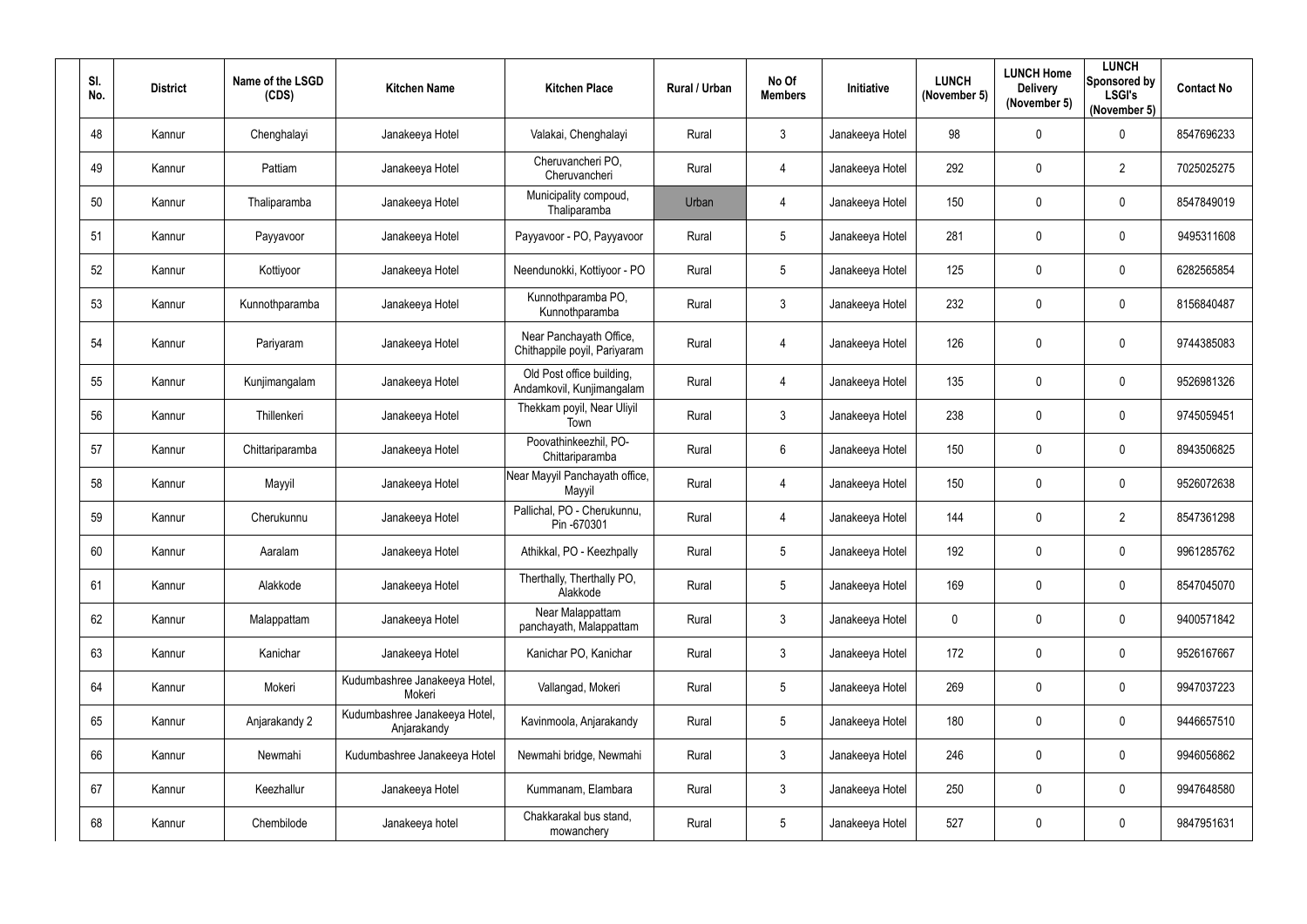|    | SI.<br>No. | <b>District</b> | Name of the LSGD<br>(CDS) | <b>Kitchen Name</b>        | <b>Kitchen Place</b>                                        | Rural / Urban | No Of<br><b>Members</b> | Initiative      | <b>LUNCH</b><br>(November 5) | <b>LUNCH Home</b><br><b>Delivery</b><br>(November 5) | <b>LUNCH</b><br><b>Sponsored by</b><br><b>LSGI's</b><br>(November 5) | <b>Contact No</b> |
|----|------------|-----------------|---------------------------|----------------------------|-------------------------------------------------------------|---------------|-------------------------|-----------------|------------------------------|------------------------------------------------------|----------------------------------------------------------------------|-------------------|
|    | 69         | Kannur          | vengad                    | Janakeeya hotel            | mambaram                                                    | Rural         | $6\phantom{.0}$         | Janakeeya Hotel | 165                          | 0                                                    | $\mathbf 0$                                                          | 7902970902        |
|    | 70         | Kannur          | Azhikode                  | Janakeeya hotel            | vankulathvayayal                                            | Rural         | $\overline{4}$          | Janakeeya Hotel | 142                          | 0                                                    | $\mathbf 0$                                                          | 9895910633        |
|    | 71         | Kannur          | Kolayad                   | Janakeeya hotel            | kolayad                                                     | rural         | $\mathfrak{Z}$          | janakeeya hotel | 140                          | 0                                                    | $\mathbf 0$                                                          | 8592065431        |
|    | 72         | Kannur          | valapattanam              | janakeeya hotel            | mill road, valapattanam                                     | rural         | $\mathfrak{Z}$          | janakeeya hotel | 0                            | $\pmb{0}$                                            | $\mathbf 0$                                                          | 9061345312        |
|    | 73         | Kannur          | Anthur 2                  | annapoorna janakeeya hotel | paliyath valapp, po morazha                                 | urban         | $\mathbf{3}$            | janakeeya hotel | 150                          | 0                                                    | $\mathbf 0$                                                          | 9526183004        |
|    | 74         | Kannur          | payyannur 2               | janakeeya hotel            | kaniyeri, po vellur                                         | urban         | $\mathfrak{Z}$          | janakeeya hotel | 49                           | 0                                                    | $\mathbf 0$                                                          | 8301817232        |
|    | 75         | Kannur          | cherupuzha                | janakeeya hotel            | near panjayath office,<br>cherupuzha, 670511                | rural         | $\overline{4}$          | janakeeya hotel | 363                          | 0                                                    | $\mathbf 0$                                                          | 8547114024        |
|    | 76         | Kannur          | Eruvessy                  | Janakeeya hotel            | Panchayath office road,<br>Chemberi                         | Rural         | $\overline{4}$          | Janakeeya hotel | 259                          | 0                                                    | $\mathbf 0$                                                          | 9544893463        |
|    | 77         | Kannur          | Pattuvam                  | Janakeeya Hotel            | Near Pattuvam panchayath<br>office, Pattuvam                | Rural         | $5\phantom{.0}$         | Janakeeya hotel | 107                          | $\pmb{0}$                                            | $\mathbf 0$                                                          | 9539731430        |
|    | 78         | Kannur          | Mangattidom               | Janakeeya Hotel            | Kaitheri idam, Nirmalagiri PO,<br>Mangattidom               | Rural         | $\overline{7}$          | Janakeeya hotel | 187                          | 0                                                    | $\mathbf 0$                                                          | 9207253934        |
|    | 79         | Kannur          | Panoor                    | Janakeeya Hotel            | Thundayi peedika, Pukkom,<br>Panoor PO                      | Urban         | 5                       | Janakeeya hotel | 163                          | 0                                                    | $\mathbf 0$                                                          | 9605852157        |
|    | 80         | Kannur          | Kottayam                  | Janakeeya hotel            | Kottayam malabar, Kottayam<br>panchayath building, Kottayam | Rural         | 5                       | Janakeeya hotel | 163                          | $\pmb{0}$                                            | $\mathbf 0$                                                          | 9656672187        |
|    | 81         | Kannur          | Ulikkal                   | Janakeeya hotel            | Vattiyam thodu (po) Mattara,<br>Ulikkal, 670705             | Rural         | 5                       | Janakeeya hotel | 84                           | $\mathbf 0$                                          | 0                                                                    | 8086777517        |
|    | 82         | Kannur          | Kadambur                  | Janakeeya hotel            | Kadachira, Kadambur                                         | Rural         | $5\phantom{.0}$         | Janakeeya hotel | 120                          | 0                                                    | $\mathbf 0$                                                          | 9847178332        |
|    | 83         | Kannur          | Irikkoor                  | Janakeeya hotel            | Peruvalathuparambu, PO -<br>Irikkoor                        | Rural         | $\overline{4}$          | Janakeeya hotel | 136                          | $\pmb{0}$                                            | $\mathbf 0$                                                          | 9746864255        |
|    | 84         | Kannur          | Mattool                   | Janakeeya hotel            | Mattool central, Mattool                                    | Rural         | $5\phantom{.0}$         | Janakeeya hotel | $\mathbf 0$                  | $\pmb{0}$                                            | $\mathbf 0$                                                          | 9895321842        |
|    | 85         | Kannur          | Thalasseri -2             | Janakeeya hotel            | Thalayi harbour, Thalasseri                                 | Urban         | 5                       | Janakeeya hotel | 227                          | $\pmb{0}$                                            | $\mathbf 0$                                                          | 9605745402        |
|    | 86         | Kannur          | Kannur                    | Janakeeya hotel            | Pallipoyil division, Kannur<br>corporation                  | Urban         | $\mathfrak{Z}$          | Janakeeya hotel | 270                          | 0                                                    | $\overline{0}$                                                       | 9745243643        |
|    | 87         | Kannur          | Ulikkal                   | Janakeeya hotel            | Manikkadavu PO,<br>Manikkadadavu - 670705                   | Rural         | $5\phantom{.0}$         | Janakeeya hotel | 275                          | $\pmb{0}$                                            | $\mathbf 0$                                                          | 8547972988        |
| 87 |            |                 |                           |                            |                                                             |               | 385                     |                 | 16152                        | $\boldsymbol{0}$                                     | 21                                                                   |                   |
|    |            | kasaragod       | kayyur cheemeni           | janakeeya hotel cheemeni   | cheemeni                                                    | Rural         | $\overline{4}$          | janakeeya hotel | 220                          |                                                      |                                                                      |                   |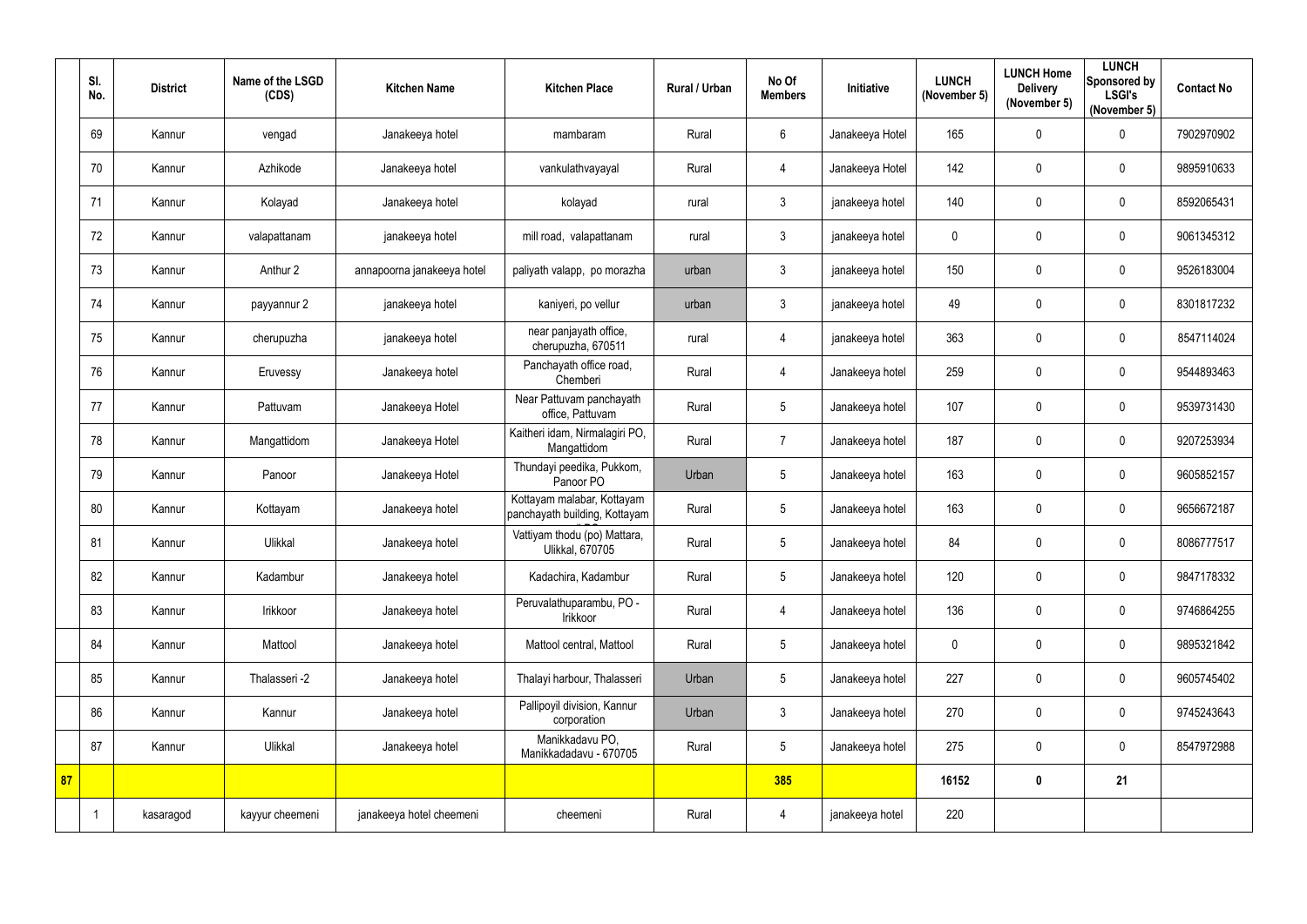| SI.<br>No.      | <b>District</b> | Name of the LSGD<br>(CDS) | <b>Kitchen Name</b>             | <b>Kitchen Place</b>  | Rural / Urban | No Of<br><b>Members</b> | Initiative      | <b>LUNCH</b><br>(November 5) | <b>LUNCH Home</b><br><b>Delivery</b><br>(November 5) | <b>LUNCH</b><br>Sponsored by<br><b>LSGI's</b><br>(November 5) | <b>Contact No</b> |
|-----------------|-----------------|---------------------------|---------------------------------|-----------------------|---------------|-------------------------|-----------------|------------------------------|------------------------------------------------------|---------------------------------------------------------------|-------------------|
| $\overline{2}$  | Kasaragod       | Pilicode                  | Janakeeya Hotel, Pilicode       | Kalikkadavu           | Rural         | $\overline{4}$          | Janakeeya Hotel | 152                          | 0                                                    | $\overline{0}$                                                | 9944087661        |
| $\mathbf{3}$    | Kasaragod       | Kodom belur               | janakeeya hotel kalichanadukkam | Kalichanadukkam       | Rural         | $\overline{4}$          | Janakeeya Hotel | 114                          | 0                                                    | $\overline{0}$                                                | 9562820280        |
| $\overline{4}$  | Kasaragod       | Chemnad                   | Oruma janakeeya hotel           | Koliyadkam            | Rural         | $5\phantom{.0}$         | Janakeeya Hotel | 225                          | 0                                                    | $\mathbf 0$                                                   | 9567660603        |
| $5\phantom{.0}$ | Kasaragod       | Trikarpur                 | Janakeeya Hotel                 | Trikaripur            | Rural         | $5\phantom{.0}$         | Janakeeya Hotel | 240                          | 0                                                    | $\mathbf 0$                                                   | 8086392698        |
| 6               | Kasaragod       | Panathady                 | janakeeya hotel panthoor        | Panathoor             | Rural         | $\overline{4}$          | Janakeeya Hotel | 89                           | 0                                                    | $\mathbf 0$                                                   | 8943109804        |
| 7               | Kasaragod       | West eleri                | Thripthi Janakeeya hotel        | Bheemanadi            | Rural         | $\overline{4}$          | Janakeeya Hotel | 252                          | 0                                                    | $\overline{0}$                                                | 9497847040        |
| 8               | Kasaragod       | Madikai                   | Salkara Janakeeya hotel         | Madikai               | Rural         | $\mathfrak{Z}$          | Janakeeya Hotel | 95                           | 0                                                    | $\mathbf 0$                                                   | 8281850733        |
| 9               | Kasaragod       | Valiyaparamba             | Janakeeya hotel                 | Valiyaparamba         | Rural         | $\mathbf{3}$            | Janakeeya Hotel | 65                           | 0                                                    | $\overline{0}$                                                | 9745962447        |
| 10              | Kasaragod       | Ajanur                    | Janakeeya hotel                 | Vellikkoth            | Rural         | $\mathfrak{Z}$          | Janakeeya Hotel | 261                          | 0                                                    | $\overline{0}$                                                | 7558068272        |
| 11              | Kasaragod       | Badiadka                  | Janakeeya hotel                 | Badiadka              | Rural         | $\overline{4}$          | Janakeeya Hotel | 50                           | 0                                                    | $\mathbf 0$                                                   | 9539359291        |
| 12              | Kasaragod       | Kuttikkol                 | Janakeeya hotel                 | Kuttikkol             | Rural         | $\overline{4}$          | Janakeeya Hotel | 108                          | 0                                                    | $\overline{0}$                                                | 8547062480        |
| 13              | Kasaragod       | Delampadi                 | Janakeeya hotel                 | Delampadi             | Rural         | $\overline{4}$          | Janakeeya hotel | 85                           | 0                                                    | $\mathbf 0$                                                   | 9496702505        |
| 14              | Kasaragod       | Muliyar                   | Janakeeya hotel                 | Bovikkanam            | Rural         | 9                       | Janakeeya Hotel | $\mathbf 0$                  | $\mathbf 0$                                          | $\mathbf 0$                                                   | 7034632654        |
| 15              | Kasaragod       | Meenja                    | Janakeeya hotel                 | Miyapadav             | Rural         | $\overline{4}$          | Janakeeya hotel | 52                           | 0                                                    | $\overline{0}$                                                | 9497161960        |
| 16              | Kasaragod       | Puthige                   | Janakeeya hotel                 | Puthige               | Rural         | $\mathfrak{Z}$          | Janakeeya hotel | 75                           | 0                                                    | $\overline{0}$                                                | 8592071686        |
| 17              | Kasaragod       | Bedaduka                  | Janakeeya Hotel                 | Kundamkuzhi           | Rural         | $\mathfrak{Z}$          | Janakeeya Hotel | 203                          | $\pmb{0}$                                            | $\overline{0}$                                                | 8281092860        |
| 18              | Kasaragod       | Pallikara                 | Janakeeya Hotel                 | Pallikara             | Rural         | $\overline{4}$          | Janakeeya Hotel | 198                          | $\pmb{0}$                                            | $\overline{0}$                                                | 7034016505        |
| 19              | Kasaragod       | Kinanoor karinthalam      | Janakeeya Hotel                 | Parappa               | Rural         | $5\phantom{.0}$         | Janakeeya hotel | 218                          | $\pmb{0}$                                            | $\overline{0}$                                                | 9526063885        |
| 20              | Kasaragod       | Nileswaram                | Janakeeya Hotel                 | Nileswaram market     | Urban         | $5\phantom{.0}$         | Janakeeya hotel | 244                          | $\pmb{0}$                                            | $\overline{0}$                                                | 6235177323        |
| 21              | Kasaragod       | Kanhangad 1               | Janakeeya hotel                 | Kanhangad town        | Urban         | $5\phantom{.0}$         | Janakeeya hotel | 404                          | $\pmb{0}$                                            | $\overline{0}$                                                | 8111858204        |
| 22              | Kasaragod       | Kanhangad 1               | Janakeeya hotel                 | Nr.Mini civil station | Urban         | $\mathfrak{Z}$          | Janakeeya hotel | 168                          | 0                                                    | $\overline{0}$                                                | 9495561250        |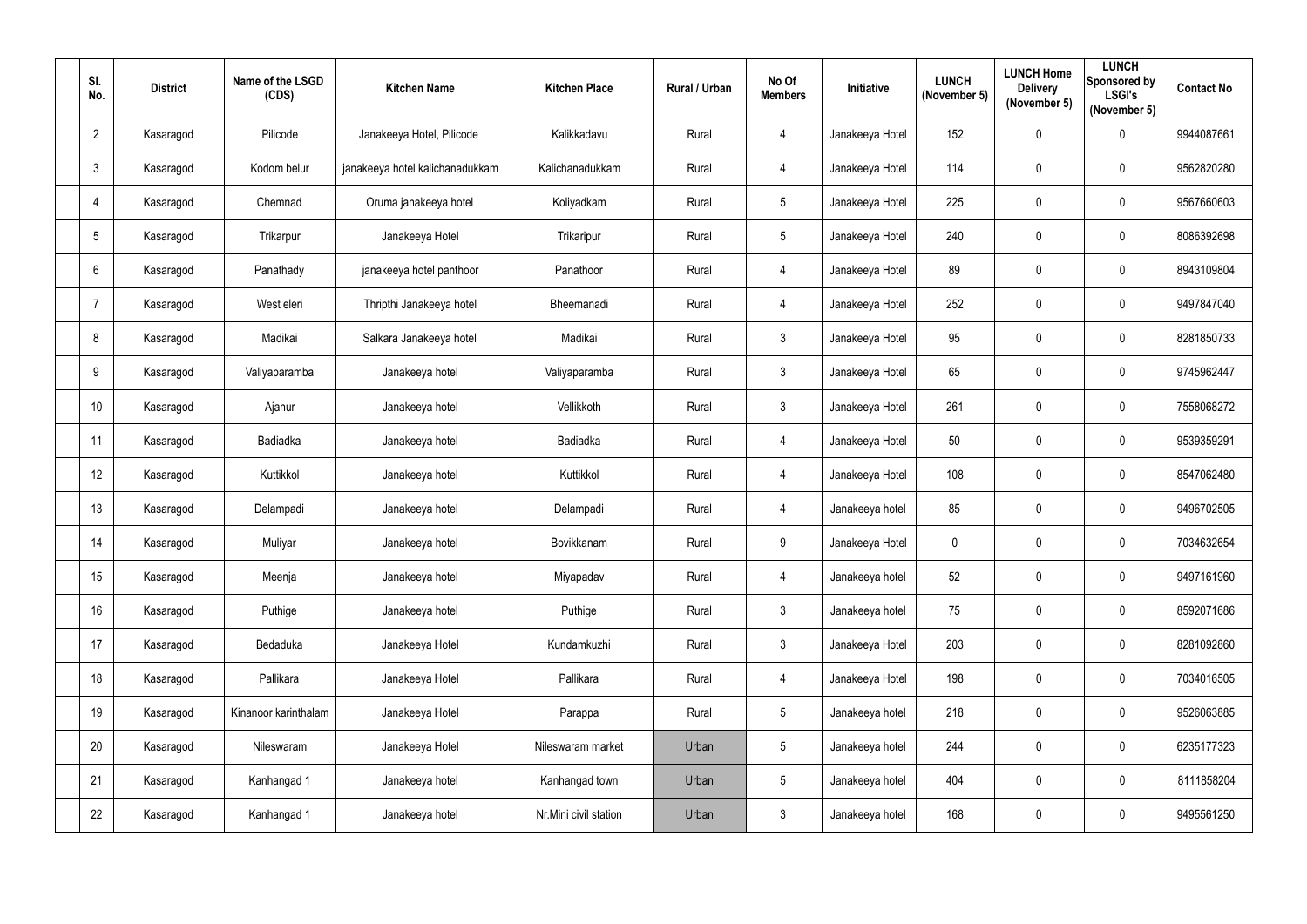|    | SI.<br>No. | <b>District</b> | Name of the LSGD<br>(CDS) | <b>Kitchen Name</b>     | <b>Kitchen Place</b> | Rural / Urban | No Of<br><b>Members</b> | Initiative      | <b>LUNCH</b><br>(November 5) | <b>LUNCH Home</b><br><b>Delivery</b><br>(November 5) | <b>LUNCH</b><br><b>Sponsored by</b><br><b>LSGI's</b><br>(November 5) | <b>Contact No</b> |
|----|------------|-----------------|---------------------------|-------------------------|----------------------|---------------|-------------------------|-----------------|------------------------------|------------------------------------------------------|----------------------------------------------------------------------|-------------------|
|    | 23         | Kasaragod       | Paivalige                 | Janakeeya hotel         | Paivalige            | Rural         | $\overline{4}$          | Janakeeya hotel | 80                           | $\pmb{0}$                                            | $\pmb{0}$                                                            | 7356491447        |
|    | 24         | Kasaragod       | Manjeswaram               | Janakeeya Hotel         | Manjeswaram          | Rural         | $\overline{4}$          | Janakeeya Hotel | 87                           | 0                                                    | $\mathbf 0$                                                          | 9562867549        |
|    | 25         | Kasaragod       | Kanhangad 2               | Janakeeya Hotel         | Kottrachal           | Urban         | $\mathfrak{Z}$          | Janakeeya Hotel | 110                          | 0                                                    | $\overline{0}$                                                       | 7025961094        |
|    | 26         | Kasaragod       | Cheruvathur               | Janakeeya hotel         | Kavumchira           | Rural         | $5\phantom{.0}$         | Janakeeya Hotel | 220                          | $\pmb{0}$                                            | $\mathbf 0$                                                          | 9562358039        |
|    | 27         | Kasaragod       | Padne                     | Janakeeya Hotel         | Nadakkavu            | Rural         | $\mathfrak{Z}$          | Janakeeya Hotel | 214                          | 0                                                    | $\overline{0}$                                                       | 9744087661        |
|    | 28         | Kasaragod       | Kasaragod                 | Janakeeya Hotel         | Kasaragod            | Urban         | $\overline{4}$          | Janakeeya Hotel | 150                          | $\pmb{0}$                                            | $\overline{0}$                                                       | 9633400269        |
|    | 29         | Kasarkode       | Pallikkara                | Janakeeya Hotel         | Perladukkam          | Rural         | $\overline{4}$          | Janakeeya Hotel | 202                          | $\pmb{0}$                                            | $\mathbf 0$                                                          | 9544582935        |
|    | 30         | Kasargode       | Kumbala                   | Janakeeya Hotel         | Kumbala              | Rural         | $\mathfrak{Z}$          | Janakeeya Hotel | 60                           | 0                                                    | $\overline{0}$                                                       | 7012142329        |
|    | 31         | Kasargode       | Karadka                   | Janakeeya Hotel         | Mulleria             | Rural         | $\overline{7}$          | Janakeeya Hotel | 110                          | $\pmb{0}$                                            | $\overline{0}$                                                       | 8281395910        |
|    | 32         | Kasaragode      | Vorkady                   | Janakeeya Hotel         | Vorkady              | Rural         | $\mathfrak{Z}$          | Janakeeya Hotel | $\pmb{0}$                    | 0                                                    | $\mathbf 0$                                                          | 8547223339        |
|    | 33         | Kasaragode      | <b>Balal</b>              | Janakeeya hotel         | Balal                | Rural         | $\mathfrak{Z}$          | Janakeeya hotel | 102                          | 0                                                    | $\overline{0}$                                                       | 7510839676        |
|    | 34         | Kasaragod       | Nileswaram                | mahima janakeeya hotel  | kanichira            | urban         | 4                       | janakeeya hotel | 144                          | $\pmb{0}$                                            | $\overline{0}$                                                       | 8590121681        |
|    | 35         | Kasaragode      | Kallar                    | janakeeya hotel         | kallar               | rural         | 4                       | janakeeya hotel | 145                          | $\mathbf 0$                                          | 0                                                                    | 9562820280        |
|    | 36         | Kasaragode      | Mangalpady                | janakeeya hotel         | mangalpady           | rural         | $\overline{4}$          | janakeeya hotel | 190                          | $\pmb{0}$                                            | $\mathbf 0$                                                          | 9633488309        |
|    | 37         | kasaragod       | Uduma                     | granma janakeeya hotel  | palakkunnu           | Rural         | $\overline{4}$          | janakeeya hotel | 311                          | $\pmb{0}$                                            | $\mathbf 0$                                                          | 8129957159        |
|    | 38         | Kasaragod       | pullur periya             | Salkara Janakeeya hotel | periya               | Rural         | $5\phantom{.0}$         | janakeeya hotel | 416                          | $\pmb{0}$                                            | $\mathbf 0$                                                          | 8547309266        |
|    | 39         | kasaragod       | kumbadaje                 | janakeeya hotel         | kumbadaje            | Rural         | $\mathfrak{Z}$          | janakeeya hotel | 38                           | $\pmb{0}$                                            | $\mathbf 0$                                                          | 8593848698        |
|    | 40         | Kasaragod       | Chengala                  | Janakeeya Hotel         | Cherkkala            | Rural         | $\mathfrak{Z}$          | Janakeeya Hotel | 100                          | $\pmb{0}$                                            | $\overline{0}$                                                       |                   |
|    | 41         | kasaragod       | East eleri                | janakeeya hotel         | east eleri           | Rural         | $\mathfrak{Z}$          | janakeeya hotel | 142                          | $\pmb{0}$                                            | $\overline{0}$                                                       |                   |
| 41 |            |                 |                           |                         |                      |               | 165                     |                 | 6119                         | $\boldsymbol{0}$                                     | $\boldsymbol{0}$                                                     |                   |
|    |            | Kollam          | Chathannur                | Memsahib                | Sheemaaty junction   | Rural         | $5\phantom{.0}$         | Janakeeya Hotel | 365                          | $\pmb{0}$                                            | $\mathbf 0$                                                          | 9446246685        |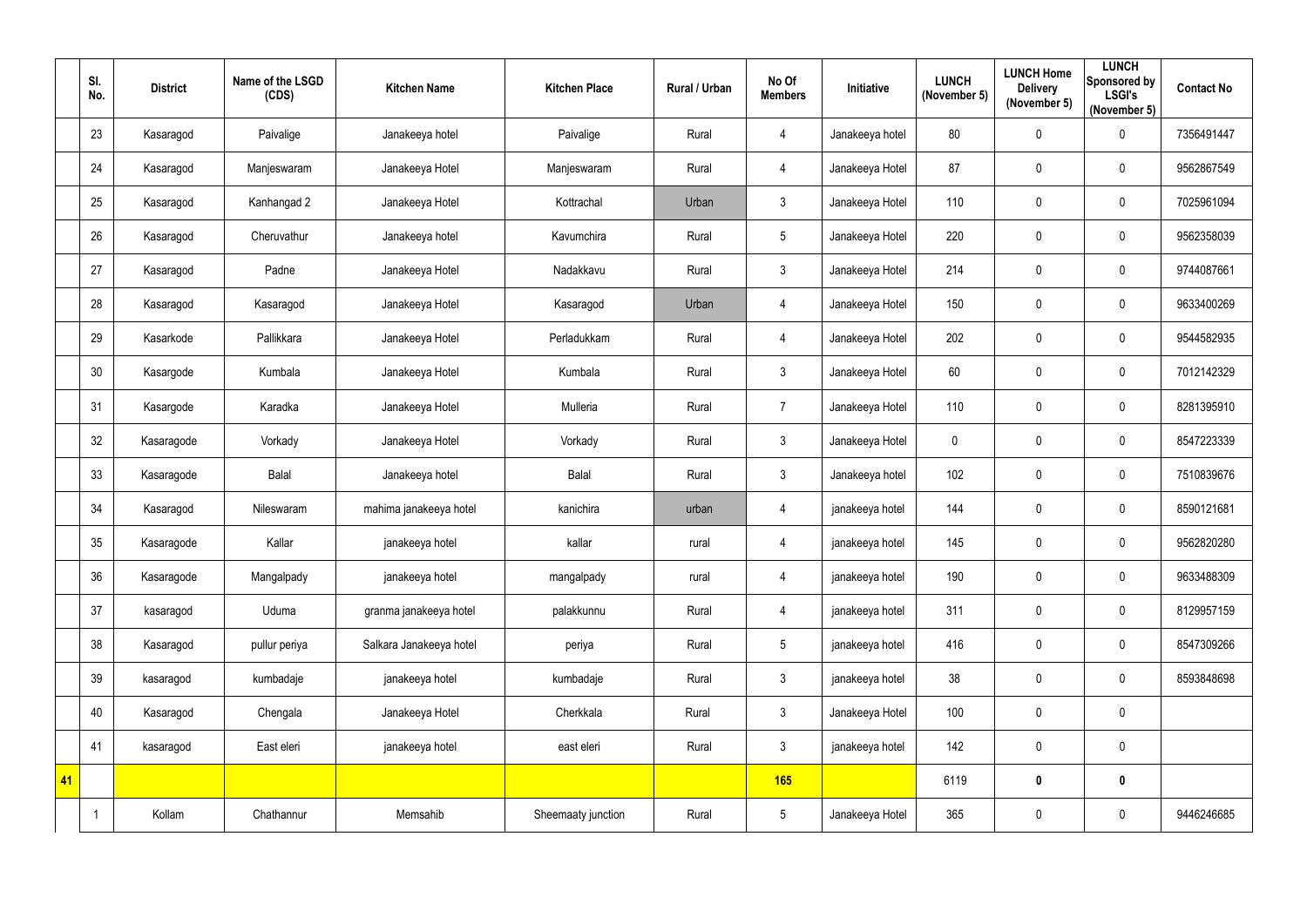| SI.<br>No.      | <b>District</b> | Name of the LSGD<br>(CDS) | <b>Kitchen Name</b>              | <b>Kitchen Place</b>                 | Rural / Urban | No Of<br><b>Members</b> | Initiative      | <b>LUNCH</b><br>(November 5) | <b>LUNCH Home</b><br><b>Delivery</b><br>(November 5) | <b>LUNCH</b><br>Sponsored by<br><b>LSGI's</b><br>(November 5) | <b>Contact No</b> |
|-----------------|-----------------|---------------------------|----------------------------------|--------------------------------------|---------------|-------------------------|-----------------|------------------------------|------------------------------------------------------|---------------------------------------------------------------|-------------------|
| $\overline{2}$  | Kollam          | Melila                    | <b>Atham Unit</b>                | Melila                               | Rural         | $\overline{7}$          | Janakeeya Hotel | 263                          | $\mathbf 0$                                          | $\mathbf 0$                                                   | 9961178040        |
| 3               | Kollam          | Kulakkada                 | Ruchi Snacks & Catering Unit     | Poovattoor                           | Rural         | $\overline{4}$          | Janakeeya Hotel | 186                          | $\mathbf 0$                                          | $\mathbf 0$                                                   | 7907941183        |
| 4               | Kollam          | Ittiva                    | Nanma Janakeeya hotel            | Kattampally                          | Rural         | $5\phantom{.0}$         | Janakeeya Hotel | $\overline{0}$               | $\mathbf 0$                                          | $\mathbf 0$                                                   | 9809171887        |
| $5\phantom{.0}$ | Kollam          | Sooranad North            | Nanma catering unit              | Sooranadu higher secondary<br>school | Rural         | $5\overline{)}$         | Janakeeya Hotel | 263                          | $\mathbf 0$                                          | $\mathbf 0$                                                   | 9846082469        |
| 6               | Kollam          | Clappana                  | Bismi catering                   | Palakulangara                        | Rural         | $5\overline{)}$         | Janakeeya Hotel | 92                           | $\mathbf 0$                                          | $\overline{0}$                                                | 9847901413        |
| -7              | Kollam          | Mayyanad                  | Krishnas Janakeeya hotel         | Eravipuram                           | Rural         | $\mathbf{3}$            | Janakeeya Hotel | 178                          | $\mathbf 0$                                          | $\boldsymbol{0}$                                              | 9656477455        |
| 8               | Kollam          | Mayyanad                  | Souhridha Janakeeya hotel        | Pattarumukku,                        | Rural         | 9                       | Janakeeya Hotel | 238                          | 0                                                    | $\overline{0}$                                                | 7902645448        |
| 9               | Kollam          | Kulasekharapuram          | adi sakthi                       | Puthentheruvu.                       | Rural         | $5\phantom{.0}$         | Janakeeya Hotel | $\mathbf 0$                  | $\mathbf 0$                                          | $\mathbf 0$                                                   | 9656890790        |
| 10              | Kollam          | Thekkumbhagam             | Krishna hotel                    | Nadakavu junction                    | Rural         | $\overline{4}$          | Janakeeya Hotel | 43                           | $\mathbf 0$                                          | $\overline{0}$                                                | 9961070031        |
| 11              | Kollam          | Oachira                   | Parabhramam catering             | near oachira , ITI canteen,          | Rural         | $\overline{4}$          | Janakeeya Hotel | $\mathbf 0$                  | $\mathbf 0$                                          | $\mathbf 0$                                                   | 9562283927        |
| 12              | Kollam          | Thodiyoor                 | Samridhi activity group          | Lpschool thodiyoor                   | Rural         | $5\overline{)}$         | Janakeeya Hotel | 42                           | $\mathbf 0$                                          | $\overline{0}$                                                | 9895703572        |
| 13              | Kollam          | Thrikkovilvattom          | Murari catering, janakeeya hotel | Mukhathala                           | Rural         | $\overline{4}$          | Janakeeya Hotel | 65                           | $\mathbf 0$                                          | $\overline{0}$                                                | 9847072544        |
| 14              | Kollam          | Sasthamcotta              | Sreedurgha catering              | Jemini hotel sasthamcotta            | Rural         | $\overline{7}$          | Janakeeya Hotel | 289                          | 0                                                    | 0                                                             | 9744368496        |
| 15              | Kollam          | Kollam                    | Athulya catering                 | Thirumullavaram                      | Urban         | $\overline{4}$          | Janakeeya Hotel | 205                          | $\mathbf 0$                                          | $\boldsymbol{0}$                                              | 9048646080        |
| 16              | Kollam          | West Kallada              | Keerthi catering                 | Karalimukku                          | Rural         | $5\phantom{.0}$         | Janakeeya Hotel | 263                          | $\mathbf 0$                                          | $\pmb{0}$                                                     | 9605206907        |
| 17              | Kollam          | Thazhava                  | Pavizham                         | Karutheri junction                   | Rural         | $5\phantom{.0}$         | Janakeeya Hotel | 202                          | $\mathbf 0$                                          | $\mathbf 0$                                                   | 8086704216        |
| 18              | Kollam          | Kollam                    | Niravu catering                  | Chinnakkada                          | Urban         | $5\phantom{.0}$         | Janakeeya Hotel | 294                          | $\mathbf 0$                                          | $\boldsymbol{0}$                                              | 9633073613        |
| 19              | Kollam          | Kundara                   | Ammu Catering unit               | Mulavana LP school                   | Rural         | $\overline{4}$          | Janakeeya Hotel | 143                          | $\mathbf 0$                                          | $\mathbf 0$                                                   | 9633518572        |
| 20              | Kollam          | Neduvathur                | Pooja hotel                      | Thevalappuram                        | Rural         | $3\overline{3}$         | Janakeeya Hotel | 37                           | $\mathbf 0$                                          | $\mathbf 0$                                                   | 9745376675        |
| 21              | Kollam          | Punalur                   | Jyothi Catering                  | Punalur                              | Urban         | $\overline{4}$          | Janakeeya Hotel | 320                          | $\mathbf 0$                                          | $\pmb{0}$                                                     | 9961249345        |
| 22              | Kollam          | Punalur                   | Mahima Catering                  | Punalur                              | Urban         | $5\phantom{.0}$         | Janakeeya Hotel | 206                          | $\mathbf 0$                                          | $\bm{0}$                                                      | 9496112957        |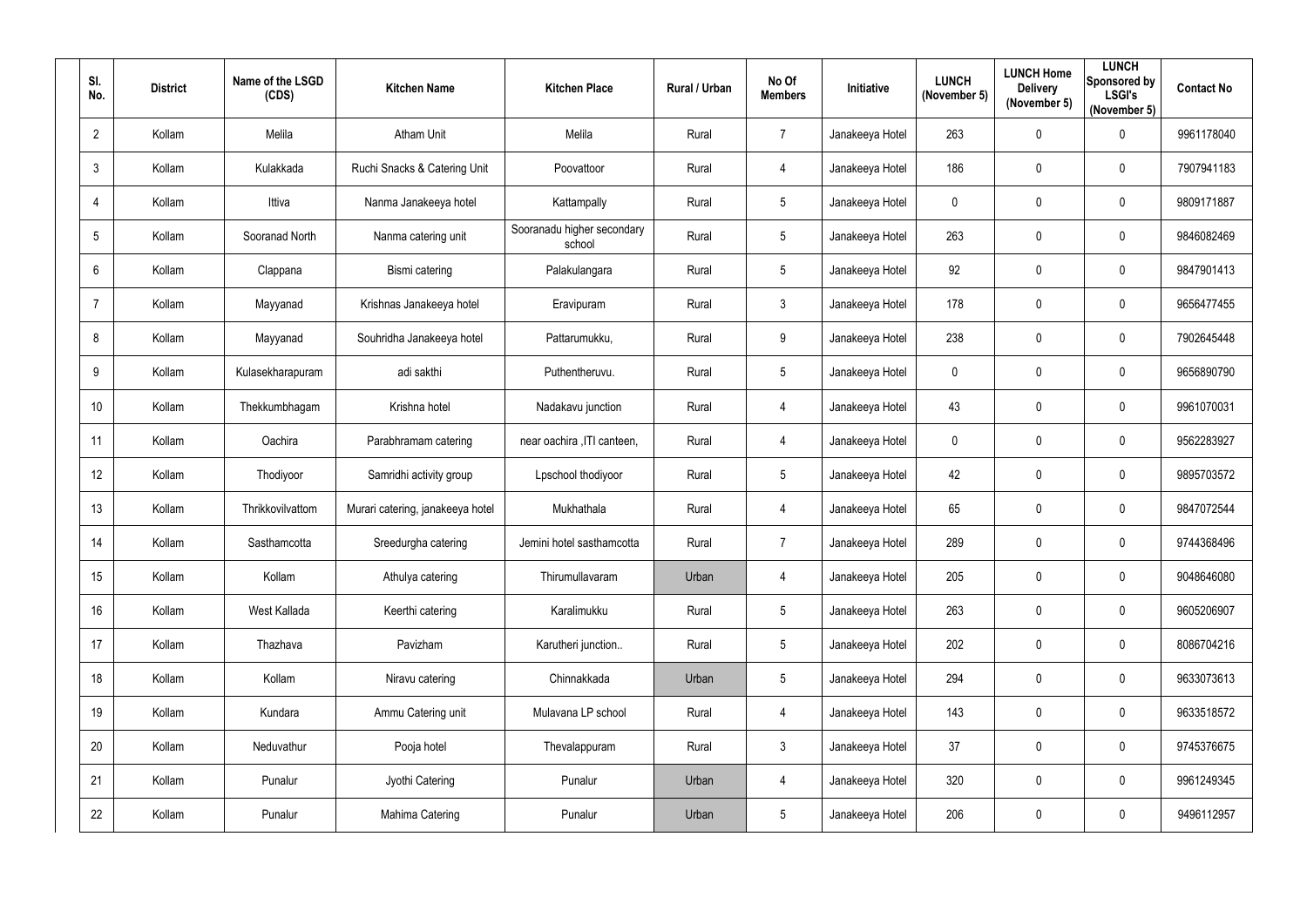|    | SI.<br>No. | <b>District</b> | Name of the LSGD<br>(CDS) | <b>Kitchen Name</b>      | <b>Kitchen Place</b>              | Rural / Urban | No Of<br><b>Members</b> | Initiative      | <b>LUNCH</b><br>(November 5) | <b>LUNCH Home</b><br><b>Delivery</b><br>(November 5) | <b>LUNCH</b><br>Sponsored by<br><b>LSGI's</b><br>(November 5) | <b>Contact No</b> |
|----|------------|-----------------|---------------------------|--------------------------|-----------------------------------|---------------|-------------------------|-----------------|------------------------------|------------------------------------------------------|---------------------------------------------------------------|-------------------|
|    | 23         | Kollam          | Punalur                   | Safalyam Catering        | Punalur                           | Urban         | 5                       | Janakeeya Hotel | 363                          | 0                                                    | $\mathbf 0$                                                   | 9495476197        |
|    | 24         | Kollam          | Thrikkaruva               | Janakeeya Bhakshanashala | Thinavila Junction Kanjaveli      | Rural         | $\overline{4}$          | Janakeeya Hotel | 134                          | 0                                                    | $\mathbf 0$                                                   | 9645069880        |
|    | 25         | Kollam          | Chithara                  | AKG Janakeeya Hotel      | Kizhakkumbagom                    | Rural         | 5                       | Janakeeya Hotel | 134                          | 0                                                    | $\mathbf 0$                                                   | 9495701987        |
|    | 26         | Kollam          | South Paravur             | Kshree janakeeya hotel   | Busstand , paravur                | Urban         | 5                       | Janakeeya Hotel | 170                          | 0                                                    | $\overline{5}$                                                | 8606179380        |
|    | 27         | Kollam          | Mynagappally              | Anugraha hotel           | Kadappa                           | Rural         | 5                       | Janakeeya Hotel | 278                          | 0                                                    | $\mathbf 0$                                                   | 9995085705        |
|    | 28         | Kollam          | Mandrothuruthu            | Janakeeya Bhakshanashala | Thoombummukham                    | Rural         | $\overline{4}$          | Janakeeya Hotel | 85                           | 0                                                    | $\mathbf 0$                                                   | 9526648057        |
|    | 29         | Kollam          | Karungappally             | Bagya catering           | Muncipality                       | Urban         | $\overline{4}$          | Janakeeya Hotel | $\mathbf 0$                  | 0                                                    | $\mathbf 0$                                                   | 9947702130        |
|    | 30         | Kollam          | Kollam East               | Bharathlekshmi           | Vadakkevila                       | Urban         | $\mathfrak{Z}$          | Janakeeya Hotel | 387                          | 0                                                    | $\mathbf 0$                                                   | 9744300901        |
|    | 31         | Kollam          | Chavara                   | Harisree janakeya hotel  | Panchayath                        | Rural         | 3                       | Janakeeya Hotel | 35                           | 0                                                    | $\mathbf 0$                                                   | 9995166343        |
|    | 32         | Kollam          | Pavithreswaram            | Kairali                  | Pavithreswaram                    | Rural         | $\overline{4}$          | Janakeeya Hotel | 183                          | 0                                                    | $\mathbf 0$                                                   | 9605836414        |
|    | 33         | Kollam          | Veliyam                   | Kantharees               | Panchayathu building              | Rural         | 5                       | Janakeeya Hotel | 114                          | 0                                                    | $\mathbf 0$                                                   | 9562111715        |
|    | 34         | Kollam          | Velinalloor               | Quality Janakeeya hotel  | Alummod, Velinalloor              | Rural         | $\overline{4}$          | Janakeeya Hotel | 115                          | 0                                                    | $\mathbf 0$                                                   | 9605896303        |
|    | 35         | Kollam          | Elamadu                   | Swaruma janakeeya hotel  | Near cooperative bank,<br>Elamadu | Rural         | 3                       | Janakeeya Hotel | 163                          | 0                                                    | $\mathbf{3}$                                                  | 8129611321        |
|    | 36         | Kollam          | Kadakkal                  | Nanma janakeeya hotel    | Kadakkal                          | Rural         | $\overline{4}$          | Janakeeya Hotel | 315                          | 0                                                    | $\pmb{0}$                                                     | 9847936390        |
|    | 37         | Kollam          | Perayam                   | Janakeeya hotel          | Onambalam                         | Rural         | $\overline{4}$          | Janakeeya Hotel | $\mathbf 0$                  | 0                                                    | $\mathbf 0$                                                   | 9446855866        |
|    | 38         | Kollam          | Ezhukone                  | Ezhukone janakeeya hotel | Near panchayathu office           | Rural         | 5                       | Janakeeya Hotel | 213                          | 0                                                    | $\pmb{0}$                                                     | 8086757275        |
|    | 39         | Kollam          | Adichanalloor             | Ruchikkoottu             | Mylakkaadu                        | Rural         | $\overline{4}$          | Janakeeya Hotel | $\mathbf 0$                  | 0                                                    | $\pmb{0}$                                                     | 8136954461        |
| 80 | 40         | Kollam          | Poruvazhi                 | Amma janakeeya hotel     | Poruvaxhy                         | Rural         | $5\overline{)}$         | Janakeeya Hotel | 212                          | 0                                                    | $\mathbf 0$                                                   | 9656421272        |
|    | 41         | Kollam          | Nilamel                   | Vanitha Janakeeya Hotel  | Nilamel                           | Rural         | $\overline{4}$          | Janakeeya Hotel | $\mathbf 0$                  | 0                                                    | $\pmb{0}$                                                     | 9447407264        |
|    | 42         | Kollam          | Panmana                   | SV janakeeya hotel       | Kollaka CN junction               | Rural         | $\mathfrak{Z}$          | Janakeeya Hotel | 125                          | 0                                                    | $\mathbf 0$                                                   | 8113020216        |
|    | 43         | Kollam          | Ummannoor                 | Thanal                   | Nellikunnam                       | Rural         | $\overline{4}$          | Janakeeya Hotel | 176                          | 0                                                    | $\overline{0}$                                                | 9656194614        |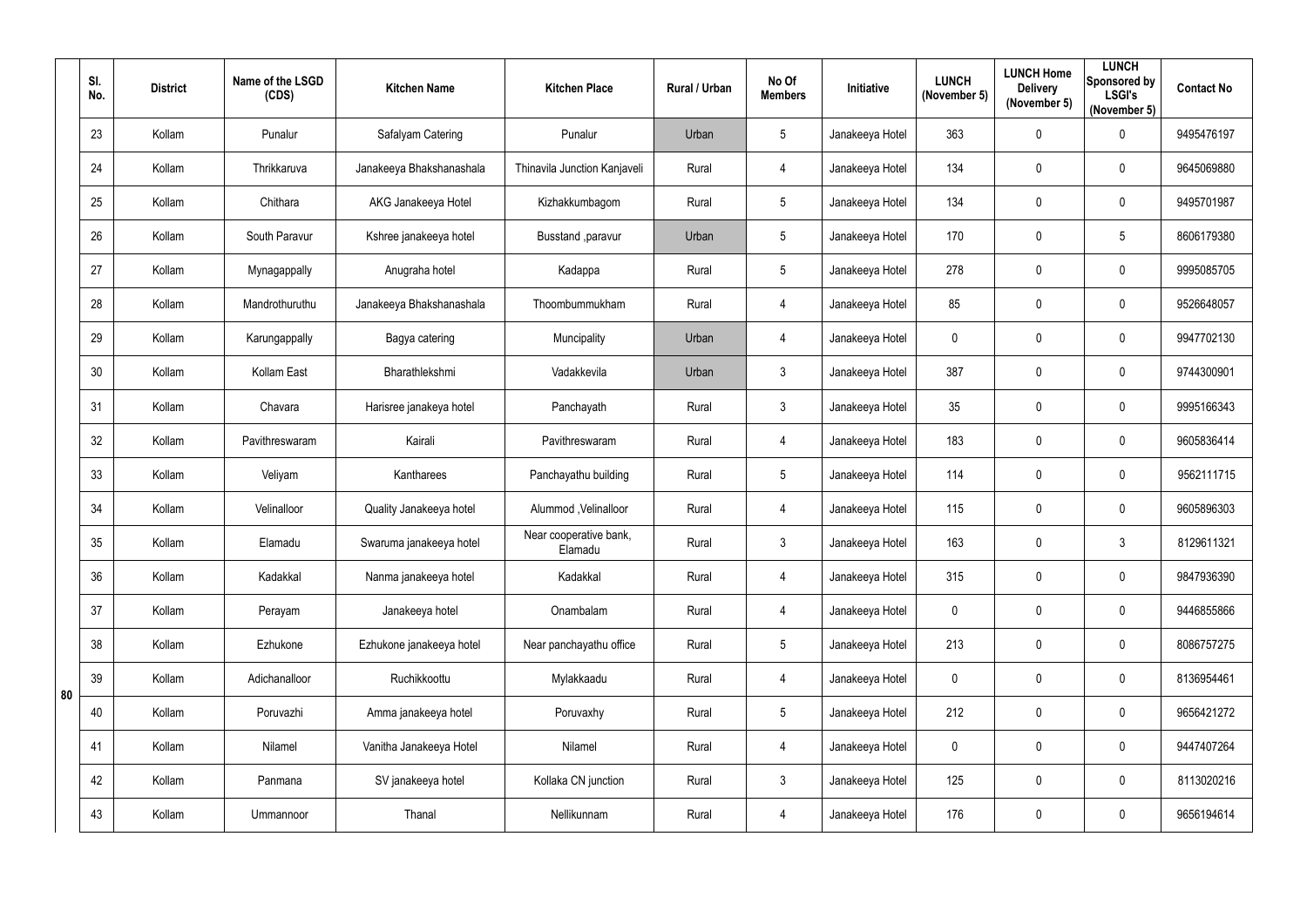| SI.<br>No. | <b>District</b> | Name of the LSGD<br>(CDS) | <b>Kitchen Name</b>                   | <b>Kitchen Place</b>                                 | Rural / Urban | No Of<br><b>Members</b> | <b>Initiative</b> | <b>LUNCH</b><br>(November 5) | <b>LUNCH Home</b><br><b>Delivery</b><br>(November 5) | <b>LUNCH</b><br>Sponsored by<br><b>LSGI's</b><br>(November 5) | <b>Contact No</b> |
|------------|-----------------|---------------------------|---------------------------------------|------------------------------------------------------|---------------|-------------------------|-------------------|------------------------------|------------------------------------------------------|---------------------------------------------------------------|-------------------|
| 44         | Kollam          | Kulathupuzha              | Karunya Janakeeya Hotel               | Thinkal karikkam                                     | Rural         | $\overline{4}$          | Janakeeya Hotel   | 155                          | $\mathbf 0$                                          | $\mathbf 0$                                                   | 9048034267        |
| 45         | Kollam          | Kareepra                  | Kareepra janakeeya hotel              | Panchayathu office junction                          | Rural         | $5\overline{)}$         | Janakeeya Hotel   | 57                           | $\mathbf 0$                                          | $\overline{0}$                                                | 9656783244        |
| 46         | Kollam          | Piravanthur               | Thanima catering unit                 | Piravanthoor                                         | Rural         | $5\phantom{.0}$         | Janakeeya Hotel   | 157                          | $\mathbf 0$                                          | $\overline{0}$                                                | 9207907284        |
| 47         | Kollam          | Karavaloor                | Sreelekshmi Janakeeya Hotel           | Karavalur                                            | Rural         | $5\overline{)}$         | Janakeeya Hotel   | 127                          | $\overline{0}$                                       | $\mathbf 0$                                                   | 9745719860        |
| 48         | Kollam          | Kunnathur                 | Sneha janakeeya hotel                 | Bhoothakuzhi                                         | Rural         | 3                       | Janakeeya Hotel   | 120                          | 0                                                    | $\overline{0}$                                                | 9061504141        |
| 49         | Kollam          | Alayaman                  | Sreelakam Janakeeya Hotel             | Karukone                                             | Rural         | 4                       | Janakeeya Hotel   | 198                          | $\overline{0}$                                       | $\boldsymbol{0}$                                              | 8592858448        |
| 50         | Kollam          | Kottarakkara              | Ruchi                                 | Kottarakkara christuraj hospital<br>hospital canteen | Urban         | $5\phantom{.0}$         | Janakeeya Hotel   | 208                          | 0                                                    | $\overline{0}$                                                | 9447997809        |
| 51         | Kollam          | Chirakkara                | Bhoomika Jh                           | Bhajanamadam mukku                                   | Rural         | $5\phantom{.0}$         | Janakeeya Hotel   | 160                          | $\mathbf 0$                                          | $\overline{0}$                                                | 9567024263        |
| 52         | Kollam          | Kalluvathukkal            | Deepam Jh                             | Parippally                                           | Rural         | 4                       | Janakeeya Hotel   | 18                           | $\mathbf 0$                                          | $\overline{0}$                                                | 8593984144        |
| 53         | Kollam          | Chirakkara                | Niram Jh                              | Vadakkemukku ,chirakkara                             | Rural         | 4                       | Janakeeya Hotel   | 186                          | $\mathbf 0$                                          | $\mathbf 0$                                                   | 9847286593        |
| 54         | Kollam          | Velinalloor               | Mathrika janakeeya hotel              | Govt PHC canteen                                     | Rural         | 4                       | Janakeeya Hotel   | 138                          | $\mathbf 0$                                          | $\overline{0}$                                                | 7592859804        |
| 55         | Kollam          | East Kallada              | kudumbashree janakeeya hotel          | marthandapuram                                       | Rural         | $5\overline{)}$         | Janakeeya Hotel   | $\mathbf 0$                  | $\overline{0}$                                       | $\overline{0}$                                                | 9746964557        |
| 56         | Kollam          | Anchal                    | Malu janakeeya hotel                  | Anchal, Town ward                                    | Rural         | $\mathbf{3}$            | Janakeeya Hotel   | 267                          | $\mathbf 0$                                          | $\overline{0}$                                                | 9656920091        |
| 57         | Kollam          | Kummil                    | Sreebhadra janakeeya hotel            | Thachonam                                            | Rural         | 3 <sup>1</sup>          | Janakeeya Hotel   | 80                           | $\mathbf 0$                                          | $\mathbf 0$                                                   | 9846327312        |
| 58         | Kollam          | Yeroor                    | Oottupura janakeeya hotel             | yeroor                                               | Rural         | $6\overline{6}$         | Janakeeya Hotel   | 267                          | $\mathbf 0$                                          | $\pmb{0}$                                                     | 9526031467        |
| 59         | Kollam          | Nedumpana                 | Samthripthy janakeeya hotel           | Pallimon                                             | Rural         | $\overline{4}$          | Janakeeya Hotel   | 49                           | $\mathbf 0$                                          | $\mathbf 0$                                                   | 9539780119        |
| 60         | Kollam          | Kollam                    | Ishwarya janakeeya hotel              | Near collectorate, Thevally<br>division              | Urban         | 3 <sup>1</sup>          | Janakeeya Hotel   | $\pmb{0}$                    | $\mathbf 0$                                          | $\boldsymbol{0}$                                              | 8848893882        |
| 61         | Kollam          | Edamulakkal               | Sahya janakeeya hotel                 | Edamulackal                                          | Rural         | $\overline{4}$          | Janakeeya Hotel   | 153                          | $\mathbf 0$                                          | $\mathbf 0$                                                   | 7025532998        |
| 62         | Kollam          | Mylom                     | Amrutha                               | Inchakkadu                                           | Rural         | $5\overline{)}$         | Janakeeya Hotel   | 94                           | $\mathbf 0$                                          | $\pmb{0}$                                                     | 9539780965        |
| 63         | Kollam          | Thevalakkara              | Kerala Janakeeya Hotel                | Thevalakkara                                         | Rural         | $3\phantom{.0}$         | Janakeeya Hotel   | 97                           | $\mathbf 0$                                          | $\pmb{0}$                                                     | 9847291089        |
| 64         | Kollam          | Thalavoor                 | Kudumbasheree Nadan<br>Bhakshanashala | Pidavoor                                             | Rural         | $\overline{4}$          | Janakeeya Hotel   | 94                           | $\mathbf 0$                                          | $\bm{0}$                                                      | 9747324839        |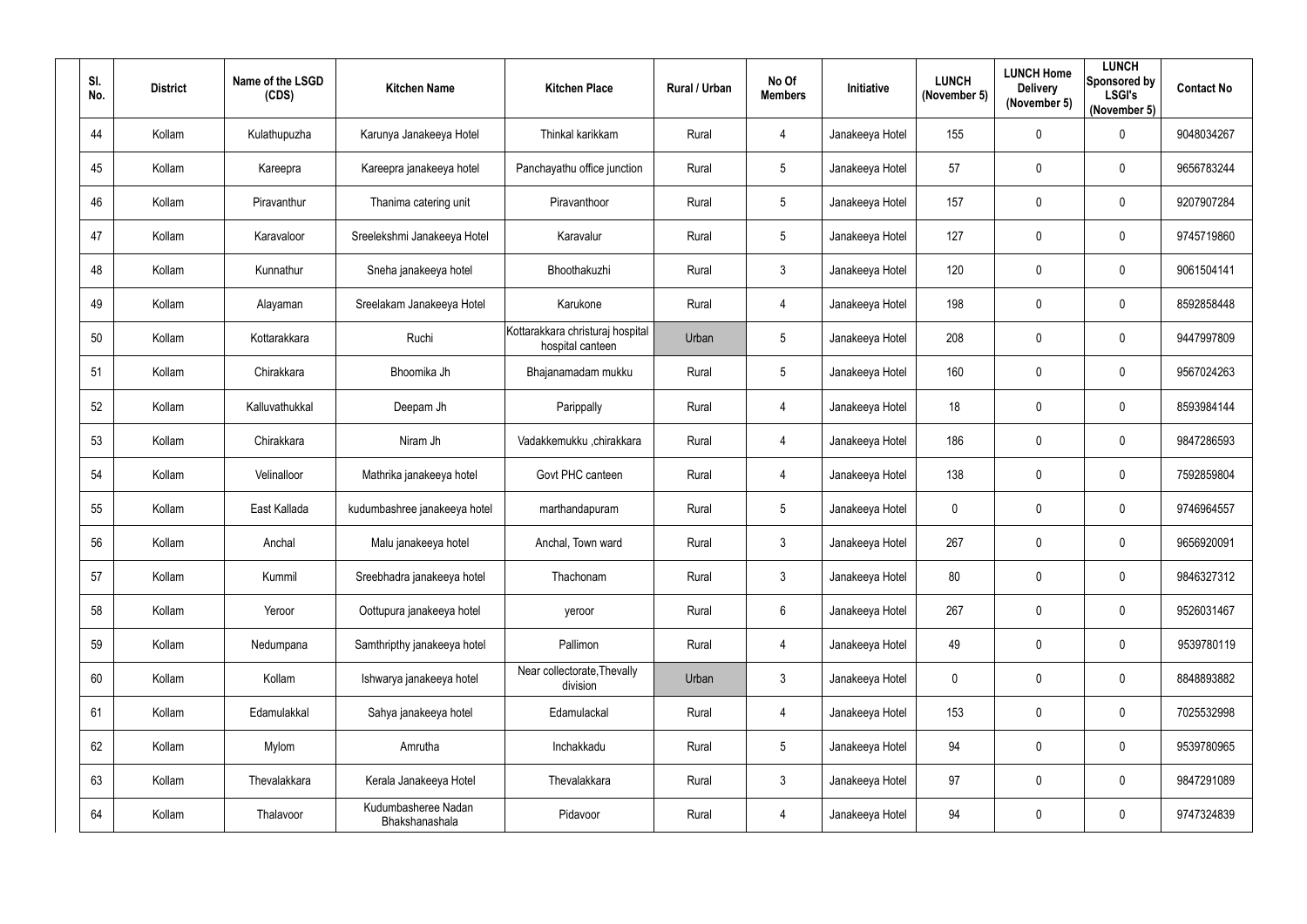|    | SI.<br>No.     | <b>District</b> | Name of the LSGD<br>(CDS) | <b>Kitchen Name</b>                              | <b>Kitchen Place</b>      | Rural / Urban | No Of<br><b>Members</b> | Initiative      | <b>LUNCH</b><br>(November 5) | <b>LUNCH Home</b><br><b>Delivery</b><br>(November 5) | <b>LUNCH</b><br>Sponsored by<br><b>LSGI's</b><br>(November 5) | <b>Contact No</b> |
|----|----------------|-----------------|---------------------------|--------------------------------------------------|---------------------------|---------------|-------------------------|-----------------|------------------------------|------------------------------------------------------|---------------------------------------------------------------|-------------------|
|    | 65             | Kollam          | Vilakkudy                 | vadhanam                                         | <b>KUNNICODU</b>          | Rural         | $5\phantom{.0}$         | Janakeeya Hotel | 165                          | $\mathbf 0$                                          | $\mathbf 0$                                                   | 9526354689        |
|    | 66             | Kollam          | Poothakkulam              | Avani catering                                   | Poothakkulam gp           | Rural         | 4                       | Janakeeya Hotel | 75                           | 0                                                    | $\mathbf 0$                                                   | 9562782082        |
|    | 67             | Kollam          | Pathanapuram              | Pathanapuram Grama Panchayath<br>Janakeeya Hotel | Pathanapuram              | Rural         | 4                       | Janakeeya Hotel | 88                           | $\mathbf 0$                                          | $\mathbf 0$                                                   | 9061291033        |
|    | 68             | Kollam          | Chadayamangalam           | Real janakeeya hotel                             | Chadayamangalam           | Rural         | $\mathfrak{Z}$          | Janakeeya Hotel | 56                           | 0                                                    | $\mathbf 0$                                                   | 9562123039        |
|    | 69             | Kollam          | Elampalloor               | Kalavara janakeeya hotel                         | Ashupathri mukku, Kundara | Rural         | $5\overline{)}$         | Janakeeya Hotel | 205                          | $\mathbf 0$                                          | $\mathbf 0$                                                   | 8943182967        |
|    | 70             | Kollam          | Kottamkara                | Ishwarya janakeeya hotel                         | Keralapuram               | Rural         | $5\phantom{.0}$         | Janakeeya Hotel | $\mathbf 0$                  | $\pmb{0}$                                            | $\overline{0}$                                                | 9747765979        |
|    | 71             | Kollam          | Vettikavala               | Nanma                                            | Vettikkavala              | Rural         | $\mathfrak{Z}$          | Janakeeya Hotel | 157                          | 0                                                    | $\mathbf 0$                                                   | 9645070430        |
|    | 72             | Kollam          | Pooyappally               | Anaswara janakeeya hotel                         | Maruthamanpally           | Rural         | $5\phantom{.0}$         | Janakeeya Hotel | $\mathbf 0$                  | 0                                                    | $\mathbf 0$                                                   | 9947289476        |
|    | 73             | Kollam          | Thenmala                  | Nanma janakeeya hotel                            | Thennala                  | Rural         | 4                       | Janakeeya Hotel | 75                           | 0                                                    | $\mathbf 0$                                                   | 9446274943        |
|    | 74             | Kollam          | Pattazhi                  | Suprabhatham Catering Unit                       | pattazhy                  | Rural         | 4                       | Janakeeya Hotel | 41                           | $\mathbf 0$                                          | $\mathbf 0$                                                   | 9495195796        |
|    | 75             | Kollam          | Neendakara                | Darshana Janakeeya Hotel                         | Puthenthura Junction      | Rural         | $\mathfrak{Z}$          | Janakeeya Hotel | 161                          | 0                                                    | $\mathbf 0$                                                   | 9633106463        |
|    | 76             | Kollam          | Panayam                   | snehadeepam activity group                       | Thanikkamukku             | Rural         | 4                       | Janakeeya Hotel | 0                            | 0                                                    | $\mathbf 0$                                                   | 8606117577        |
|    | 77             | Kollam          | Clappana                  | Vijayasree                                       | Near alumpeedika junction | Rural         | $5\phantom{.0}$         | Janakeeya Hotel | 0                            | 0                                                    | $\mathbf 0$                                                   | 9567797660        |
|    | 78             | Kollam          | Sooranad South            | Akshaya janakeeya hotel                          | Patharam                  | Rural         | $\overline{4}$          | Janakeeya Hotel | 295                          | $\pmb{0}$                                            | $\overline{0}$                                                | 9746919825        |
|    | 79             | Kollam          | Edamulakkal               | Deepam janakeeya hotel                           | Edamulackal               | Rural         | $\mathfrak{Z}$          | Janakeeya Hotel | $\mathbf 0$                  | $\pmb{0}$                                            | $\overline{0}$                                                | 9400684494        |
|    | 80             | Kollam          | Aryankavu                 | Sevana janakeeya hotel                           | Kazhuthurutty             | Rural         | $\mathfrak{Z}$          | Janakeeya Hotel | 150                          | $\pmb{0}$                                            | $\overline{0}$                                                | 8921381398        |
|    | 81             | Kollam          | Pattazhi Vadakkekara      | Annapoorna                                       | Kaduvathode               | Rural         | $\overline{4}$          | Janakeeya Hotel | 92                           | $\pmb{0}$                                            | $\overline{0}$                                                | 7561013776        |
| 81 |                |                 |                           |                                                  |                           |               | 350                     |                 | 11081                        | $\bullet$                                            | 8 <sup>1</sup>                                                |                   |
|    | -1             | Kottayam        | Akalakkunnam              | Navaruchi                                        | Chengalam                 | Rural         | $5\phantom{.0}$         | Janakeeya Hotel | 105                          | $\pmb{0}$                                            | $\overline{0}$                                                | 9188362235        |
|    | $\overline{2}$ | Kottayam        | Arpookkara                | Niravu                                           | <b>Medical College</b>    | Rural         | $8\,$                   | Janakeeya Hotel | 175                          | $\pmb{0}$                                            | $\overline{0}$                                                | 9744719092        |
|    | $\mathfrak{Z}$ | Kottayam        | Arpookkara                | Ruchi Janakeeya Hotel                            | Kaippuzha mutt            | Rural         | $\overline{4}$          | Janakeeya Hotel | 210                          | $\pmb{0}$                                            | $\overline{0}$                                                | 9847147156        |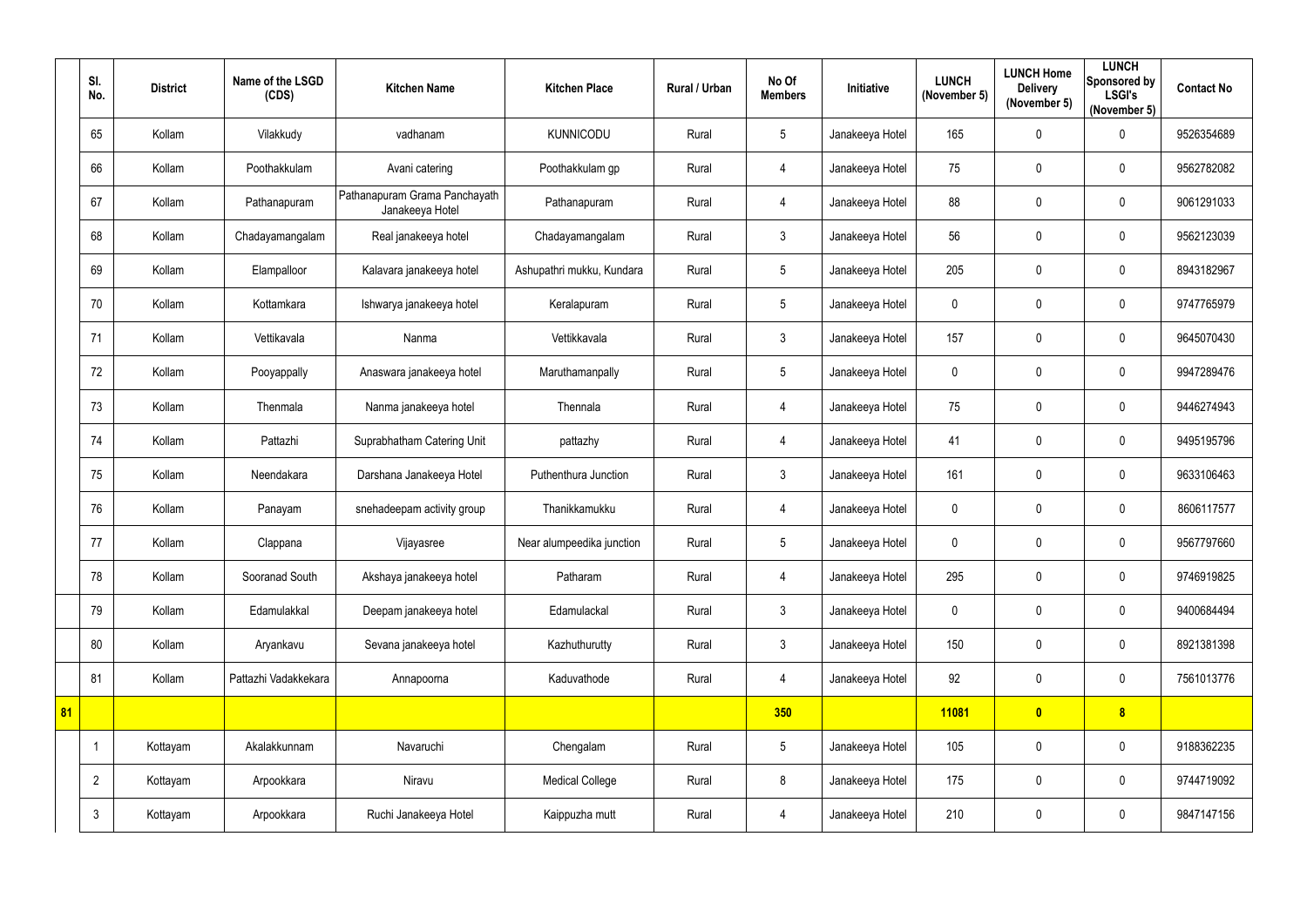| SI.<br>No.      | <b>District</b> | Name of the LSGD<br>(CDS) | <b>Kitchen Name</b>                | <b>Kitchen Place</b>                   | Rural / Urban | No Of<br><b>Members</b> | Initiative      | <b>LUNCH</b><br>(November 5) | <b>LUNCH Home</b><br><b>Delivery</b><br>(November 5) | <b>LUNCH</b><br>Sponsored by<br><b>LSGI's</b><br>(November 5) | <b>Contact No</b> |
|-----------------|-----------------|---------------------------|------------------------------------|----------------------------------------|---------------|-------------------------|-----------------|------------------------------|------------------------------------------------------|---------------------------------------------------------------|-------------------|
| 4               | Kottayam        | Athirampuzha              | Hannas                             | Mannanam                               | Rural         | $\overline{4}$          | Janakeeya Hotel | 51                           | 0                                                    | $\mathbf 0$                                                   | 9496136682        |
| $5\phantom{.0}$ | Kottayam        | Ayarkunnam                | Panchami Unit                      | Near PHC Ayarkunnam                    | Rural         | $5\overline{)}$         | Janakeeya Hotel | 40                           | 0                                                    | $\mathbf 0$                                                   | 9744560994        |
| $6\phantom{.}6$ | Kottayam        | Aymanam                   | Bisiya                             | Aymanam panchayath hall                | Rural         | $\mathbf{3}$            | Janakeeya Hotel | 92                           | $\mathsf{o}\,$                                       | $\overline{0}$                                                | 9544560606        |
| $\overline{7}$  | Kottayam        | Bharananganam             | Kudumbshree nadan<br>bhakshanasala | Bharananganam                          | Rural         | $\mathbf{3}$            | Janakeeya Hotel | 112                          | 0                                                    | $\mathbf 0$                                                   | 8113827680        |
| 8               | Kottayam        | Changanassery             | Janakeeya Hotel                    | Near Railway station                   | Urban         | $\mathbf{3}$            | Janakeeya Hotel | 156                          | 0                                                    | $\mathbf 0$                                                   | 7560866821        |
| 9               | Kottayam        | Chemp                     | Thanima                            | Chemp                                  | Rural         | $\overline{4}$          | Janakeeya Hotel | $\bm{0}$                     | 0                                                    | $\mathbf 0$                                                   | 9809940907        |
| 10 <sup>°</sup> | Kottayam        | Chirakkadav               | Udaya Catering Unit                | Mahatma Gandhi Town Hall,<br>Ponkunnam | Rural         | $5\overline{)}$         | Janakeeya Hotel | 69                           | 0                                                    | $\mathbf 0$                                                   | 6282479410        |
| 11              | Kottayam        | Chirakkadav               | Sargam                             | Thekkethu Kavala                       | Rural         | $\mathbf{3}$            | Janakeeya Hotel | 39                           | 0                                                    | $\mathbf 0$                                                   | 9656087110        |
| 12              | Kottayam        | Elikulam                  | Janakeeya Hotel Elikkulam          | Manchakuzhy                            | Rural         | $\mathbf{3}$            | Janakeeya Hotel | 28                           | 0                                                    | $\overline{0}$                                                | 9074768314        |
| 13              | Kottayam        | Ettumanoor                | Gramashree cafe kudumbasree        | Nandanam auditorium,<br>Ettumanoor     | Urban         | $5\phantom{.0}$         | Janakeeya Hotel | 126                          | 0                                                    | $\mathbf 0$                                                   | 9847334071        |
| 14              | Kottayam        | Kadanad                   | Thanal catering                    | Kadanad                                | Rural         | $5\overline{)}$         | Janakeeya Hotel | 90                           | 0                                                    | $\mathbf 0$                                                   | 9048099040        |
| 15              | Kottayam        | Kadaplamattam             | Salt &pepper                       | Near Kadaplamattom CDS                 | Rural         | $\overline{4}$          | Janakeeya Hotel | 20                           | 25                                                   | $\overline{0}$                                                | 9645400860        |
| 16 <sup>°</sup> | Kottayam        | Kadaplamattam             | Kadaplamattam Janakeeya Hotel      | Vayala                                 | Rural         | 4                       | Janakeeya Hotel | 40                           | 50                                                   | $\mathbf 0$                                                   | 9446804954        |
| 17              | Kottayam        | Kaduthuruthy              | Janakeeya Hotel                    | Panchayath premise                     | Rural         | $6\overline{6}$         | Janakeeya Hotel | 156                          | $\mathbf 0$                                          | $\overline{0}$                                                | 9847166464        |
| 18              | Kottayam        | Kallara                   | Vasuki Janakeeya hotel             | Kallara                                | Rural         | $3\phantom{.0}$         | Janakeeya Hotel | 110                          | 0                                                    | $\mathbf 0$                                                   | 9846103478        |
| 19              | Kottayam        | Kanakkari                 | Jesus                              | Pattithanam                            | Rural         | $5\phantom{.0}$         | Janakeeya Hotel | 142                          | $\pmb{0}$                                            | $\mathbf 0$                                                   | 9447192439        |
| 20              | Kottayam        | Kangazha                  | Sulabha                            | Pathanadu                              | Rural         | $5\phantom{.0}$         | Janakeeya Hotel | 88                           | $\mathbf 0$                                          | $\mathbf 0$                                                   | 9847438293        |
| 21              | Kottayam        | Kanjirapally              | Vanitha canteen                    | Panchayath premise                     | Rural         | $\mathbf{3}$            | Janakeeya Hotel | 135                          | $\pmb{0}$                                            | $\mathbf 0$                                                   | 9605391868        |
| 22              | Kottayam        | Karoor                    | Unarvu janakeeya hotel             | Valavoor                               | Rural         | $5\phantom{.0}$         | Janakeeya Hotel | 80                           | $\mathbf 0$                                          | $\overline{0}$                                                | 8304903250        |
| 23              | Kottayam        | Karukachal                | <b>Sukrutham Catering Unit</b>     | Karukachal                             | Rural         | $5\phantom{.0}$         | Janakeeya Hotel | 42                           | 0                                                    | $\overline{0}$                                                | 9847766843        |
| 24              | Kottayam        | Kidangoor                 | Janakeeya hotel                    | Kidangoor Panchayath                   | Rural         | $\mathfrak{Z}$          | Janakeeya Hotel | 124                          | 0                                                    | p                                                             | 9048080292        |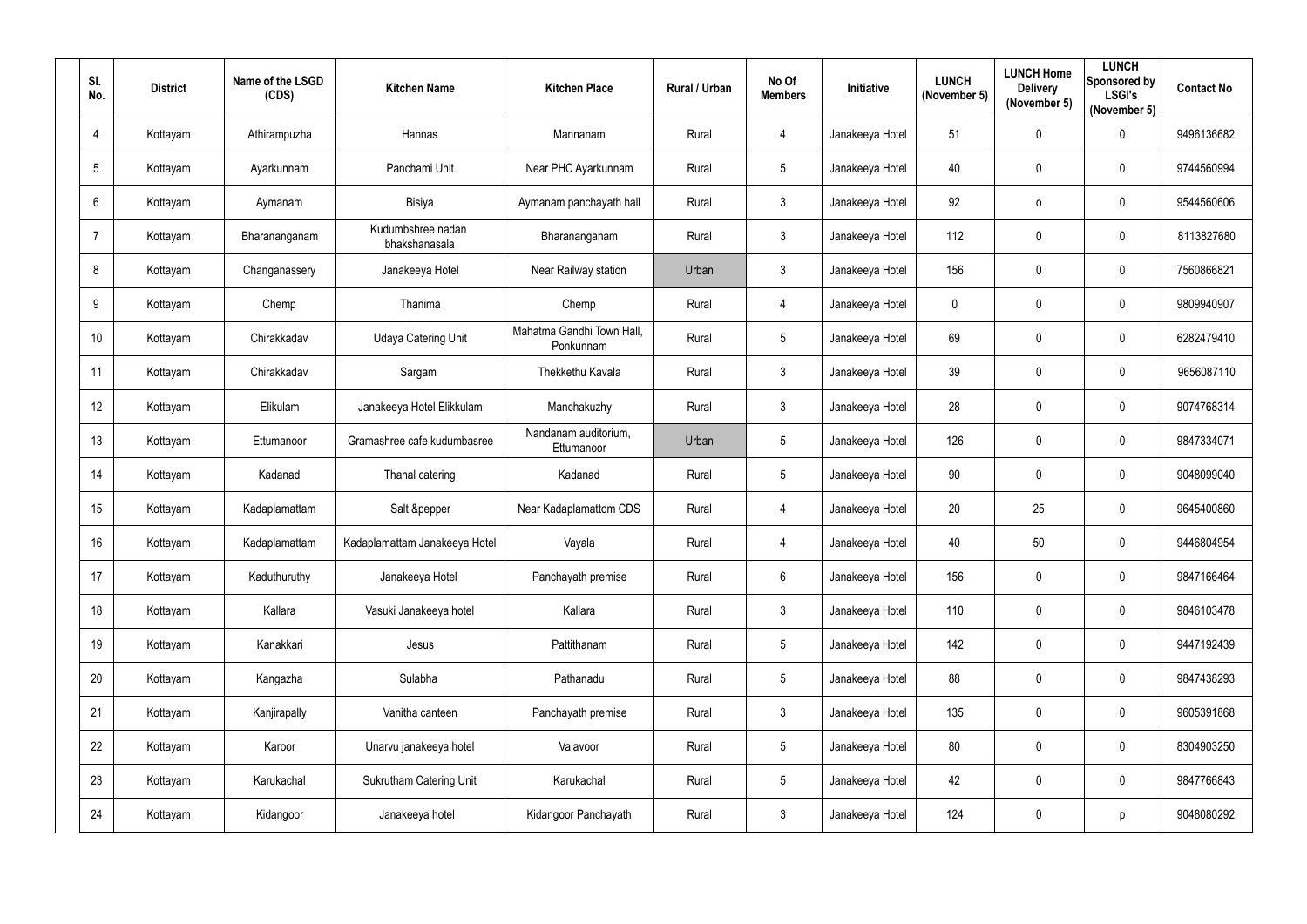|    | SI.<br>No. | <b>District</b> | Name of the LSGD<br>(CDS) | <b>Kitchen Name</b>             | <b>Kitchen Place</b>           | Rural / Urban | No Of<br><b>Members</b> | Initiative      | <b>LUNCH</b><br>(November 5) | <b>LUNCH Home</b><br><b>Delivery</b><br>(November 5) | <b>LUNCH</b><br>Sponsored by<br><b>LSGI's</b><br>(November 5) | <b>Contact No</b> |
|----|------------|-----------------|---------------------------|---------------------------------|--------------------------------|---------------|-------------------------|-----------------|------------------------------|------------------------------------------------------|---------------------------------------------------------------|-------------------|
|    | 25         | Kottayam        | Kooroppada                | Achus Janakeeya Hotel           | Panchayath                     | Rural         | $\mathfrak{Z}$          | Janakeeya Hotel | 50                           | 0                                                    | $\mathbf 0$                                                   | 9778121989        |
|    | 26         | Kottayam        | Koottickal                | Janakeeya hotel                 | Koottickal                     | Rural         | 5                       | Janakeeya Hotel | 145                          | 0                                                    | $\mathbf 0$                                                   | 9645219929        |
|    | 27         | Kottayam        | Koruthodu                 | Koruthodu Janakeeya Hotel       | Koruthodu                      | Rural         | $6\phantom{.}$          | Janakeeya Hotel | 63                           | 0                                                    | $\mathbf 0$                                                   | 7510770418        |
|    | 28         | Kottayam        | KottayamNorth             | Alfa Canteen                    | Municipality Kottayam          | Urban         | 5                       | Janakeeya Hotel | 170                          | 0                                                    | $\mathbf 0$                                                   | 9846571923        |
|    | 29         | Kottayam        | KottayamNorth             | Kerala cafe janakeeya hotel     | Choottuveli                    | Urban         | $\mathfrak{Z}$          | Janakeeya Hotel | 365                          | 0                                                    | $\mathbf 0$                                                   | 8129337294        |
|    | 30         | Kottayam        | KottayamNorth             | Maria Janakeeya Hotel           | Chungam                        | Urban         | 5                       | Janakeeya Hotel | 168                          | 0                                                    | $\mathbf 0$                                                   | 9744843928        |
|    | 31         | Kottayam        | KottayamNorth             | Ambady Janakeeya Hotel          | Karapuzha                      | Urban         | $\overline{4}$          | Janakeeya Hotel | $\mathbf 0$                  | 0                                                    | $\mathbf 0$                                                   | 9496374594        |
|    | 32         | Kottayam        | Kozhuvanal                | Rohini Janakeeya Hotel          | Vakkappulam                    | Rural         | $\mathfrak{Z}$          | Janakeeya Hotel | $\mathbf 0$                  | 0                                                    | $\mathbf 0$                                                   | 9400216885        |
|    | 33         | Kottayam        | Kuravilangadu             | kudumbashree janakeeya hotel    | kuravilangady by pass junction | Rural         | 5                       | Janakeeya Hotel | 156                          | 0                                                    | $\mathbf 0$                                                   | 7559022364        |
|    | 34         | Kottayam        | Kurichi                   | Swad Catering                   | Cheruvelippadi                 | Rural         | $\overline{4}$          | Janakeeya Hotel | 312                          | 0                                                    | $\mathbf 0$                                                   | 9847891917        |
|    | 35         | Kottayam        | Madappally                | SR catering                     | Mammoodu                       | Rural         | 3                       | Janakeeya Hotel | 128                          | 0                                                    | $\boldsymbol{0}$                                              | 9747702203        |
|    | 36         | Kottayam        | Manimala                  | Vanitha canteen                 | Manimala                       | Rural         | $\mathfrak{Z}$          | Janakeeya Hotel | 125                          | 0                                                    | $\mathbf 0$                                                   | 9946318069        |
|    | 37         | Kottayam        | Manjoor                   | Oruma catering unit             | Kuruppanthara                  | Rural         | 5                       | Janakeeya Hotel | 66                           | 38                                                   | $\overline{2}$                                                | 9349189590        |
|    | 38         | Kottayam        | Manjoor                   | Deepam                          | Manjoor                        | Rural         | $5\overline{)}$         | Janakeeya Hotel | $\mathbf 0$                  | 0                                                    | $\pmb{0}$                                                     | 8547676135        |
|    | 39         | Kottayam        | Marangattupilly           | Marangattupilly Janakeeya Hotel | Marangattupilly                | Rural         | $\overline{4}$          | Janakeeya Hotel | 89                           | 0                                                    | $\mathbf 0$                                                   | 9544416772        |
| 79 | 40         | Kottayam        | Maravanthuruth            | Changathi                       | Maravanthuruth                 | Rural         | $\overline{4}$          | Janakeeya Hotel | 59                           | 0                                                    | $\pmb{0}$                                                     | 9744598169        |
|    | 41         | Kottayam        | Meenachil                 | Akshaya Janakeeya hotel         | Idamattam                      | Rural         | $\overline{4}$          | Janakeeya Hotel | 97                           | 0                                                    | $\pmb{0}$                                                     | 9747190979        |
|    | 42         | Kottayam        | Meenachil                 | Archana janakeeya Hotel         | Paika                          | Rural         | $5\overline{)}$         | Janakeeya Hotel | 169                          | 0                                                    | $\mathbf 0$                                                   | 9048759539        |
|    | 43         | Kottayam        | Meenadom                  | Nainus                          | Meenadom                       | Rural         | $\mathfrak{Z}$          | Janakeeya Hotel | 45                           | $\pmb{0}$                                            | $\pmb{0}$                                                     | 9539752801        |
|    | 44         | Kottayam        | Melukavu                  | Seenayi Cafe centre             | Melukavumattam                 | Rural         | $5\overline{)}$         | Janakeeya Hotel | $\mathbf 0$                  | 0                                                    | $\mathbf 0$                                                   | 9744546703        |
|    | 45         | Kottayam        | Moonnilav                 | Aiswarya                        | Moonnilav                      | Rural         | 3 <sup>1</sup>          | Janakeeya Hotel | 84                           | 0                                                    | $\overline{0}$                                                | 8281227689        |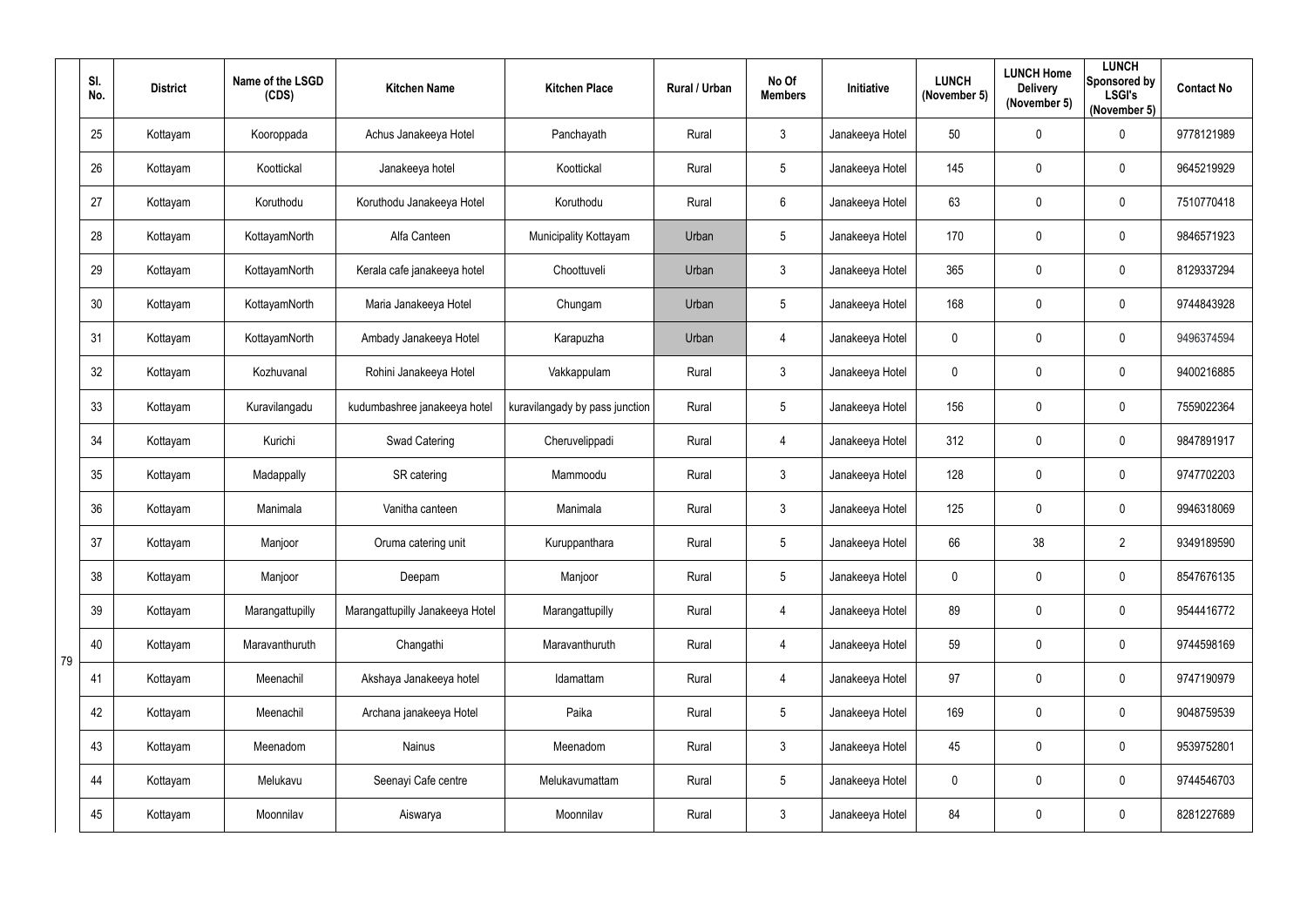| SI.<br>No. | <b>District</b> | Name of the LSGD<br>(CDS) | <b>Kitchen Name</b>          | <b>Kitchen Place</b>     | Rural / Urban | No Of<br><b>Members</b> | Initiative      | <b>LUNCH</b><br>(November 5) | <b>LUNCH Home</b><br><b>Delivery</b><br>(November 5) | <b>LUNCH</b><br>Sponsored by<br><b>LSGI's</b><br>(November 5) | <b>Contact No</b> |
|------------|-----------------|---------------------------|------------------------------|--------------------------|---------------|-------------------------|-----------------|------------------------------|------------------------------------------------------|---------------------------------------------------------------|-------------------|
| 46         | Kottayam        | Mulakkulam                | Janakeeya Hotel              | Moorkkattilpadi          | Rural         | $\overline{4}$          | Janakeeya Hotel | 52                           | $\mathbf 0$                                          | $\mathbf 0$                                                   | 9747856382        |
| 47         | Kottayam        | Mundakkayam               | Janakeeya Hotel Mundakkayam  | Mundakkayam              | Rural         | $6\overline{6}$         | Janakeeya Hotel | 145                          | $\mathbf 0$                                          | $\mathbf 0$                                                   | 9495314979        |
| 48         | Kottayam        | Nedumkunnam               | Nanma Kudumbashree Unit      | Nedumkunnam              | Rural         | $5\phantom{.0}$         | Janakeeya Hotel | 85                           | $\mathbf 0$                                          | $\mathbf 0$                                                   | 7306791612        |
| 49         | Kottayam        | Neendoor                  | <b>Gruhasree ME Unit</b>     | Panchayath               | Rural         | $\mathbf{3}$            | Janakeeya Hotel | $\boldsymbol{0}$             | 0                                                    | $\mathbf 0$                                                   | 9847756958        |
| 50         | Kottayam        | Njeezhoor                 | Annapoorna Janakeeya Hotel   | Panchayath               | Rural         | $\overline{4}$          | Janakeeya Hotel | 87                           | $\mathbf 0$                                          | $\overline{0}$                                                | 9745246839        |
| 51         | Kottayam        | Pala                      | Harithasree catering         | Chethimattam             | Urban         | $5\overline{)}$         | Janakeeya Hotel | 240                          | $\mathbf 0$                                          | $\mathbf 0$                                                   | 9895154240        |
| 52         | Kottayam        | Pampady                   | Thrupthi                     | Pampady Town             | Rural         | $5\overline{)}$         | Janakeeya Hotel | 18                           | 0                                                    | $\mathbf 0$                                                   | 9633013622        |
| 53         | Kottayam        | Panachikkadu              | Ruchi Canteen                | Paruthumpara             | Rural         | $5\overline{)}$         | Janakeeya Hotel | 80                           | $\mathbf 0$                                          | $\mathbf 0$                                                   | 9656411494        |
| 54         | Kottayam        | Parathodu                 | Janakeeya Hotel Parathodu    | Panchayath               | Rural         | $\overline{4}$          | Janakeeya Hotel | 75                           | $\mathbf 0$                                          | $\boldsymbol{0}$                                              | 7907455541        |
| 55         | Kottayam        | Paippadu                  | Thejus                       | Paippadu                 | Rural         | $5\overline{)}$         | Janakeeya Hotel | 276                          | $\overline{0}$                                       | $\mathbf 0$                                                   | 7034621426        |
| 56         | Kottayam        | Poonjar                   | Haritham                     | Poonjar                  | Rural         | $5\overline{)}$         | Janakeeya Hotel | 122                          | $\mathbf 0$                                          | 8                                                             | 9495235348        |
| 57         | Kottayam        | Ramapuram                 | Ruchi                        | Ramapuram                | Rural         | $\overline{4}$          | Janakeeya Hotel | 200                          | 60                                                   | $\mathbf 0$                                                   | 9495107277        |
| 58         | Kottayam        | T.V.Puram                 | Vijaya Janakeeya Hotel       | TV Puram                 | Rural         | $\mathbf{3}$            | Janakeeya Hotel | 31                           | 0                                                    | $\mathbf 0$                                                   | 9847614136        |
| 59         | Kottayam        | Teekkoy                   | Kairali                      | Vagamattom, Kallambhagam | Rural         | $\mathbf{3}$            | Janakeeya Hotel | 75                           | $\mathbf 0$                                          | $\mathbf 0$                                                   | 7025702768        |
| 60         | Kottayam        | Thalanad                  | Nanma                        | Muttambhagam Kavala      | Rural         | $\mathbf{3}$            | Janakeeya Hotel | $\boldsymbol{0}$             | $\mathbf 0$                                          | $\mathbf 0$                                                   | 9961289547        |
| 61         | Kottayam        | Thalappalam               | Ameya                        | Thalappalam              | Rural         | $\overline{4}$          | Janakeeya Hotel | 102                          | $\mathbf 0$                                          | $\mathbf 0$                                                   | 7025932626        |
| 62         | Kottayam        | Thalayolaparambu          | kudumbashree janakeeya hotel | Thalayolaparambu         | Rural         | $\mathbf{3}$            | Janakeeya Hotel | 96                           | $\mathbf 0$                                          | $\boldsymbol{0}$                                              | 7994830570        |
| 63         | Kottayam        | Thidanadu                 | Janani                       | Chemmlamattam            | Rural         | $6\overline{6}$         | Janakeeya Hotel | 102                          | $\mathbf 0$                                          | 0\$                                                           | 9562695545        |
| 64         | Kottayam        | Thidanadu                 | Krishna                      | Near Panchayath          | Rural         | $\overline{4}$          | Janakeeya Hotel | 65                           | $\mathbf 0$                                          | $\pmb{0}$                                                     | 9605565960        |
| 65         | Kottayam        | Thiruvarppu               | Sreeparvathy food products   | Illickal                 | Rural         | $\mathbf{3}$            | Janakeeya Hotel | 132                          | $\mathbf 0$                                          | $\mathbf 0$                                                   | 9747289846        |
| 66         | Kottayam        | Thrikkodithanam           | Swanthanam                   | Thrikkodithanam          | Rural         | $5\phantom{.0}$         | Janakeeya Hotel | 83                           | $\mathbf 0$                                          | $\bm{0}$                                                      | 7902729237        |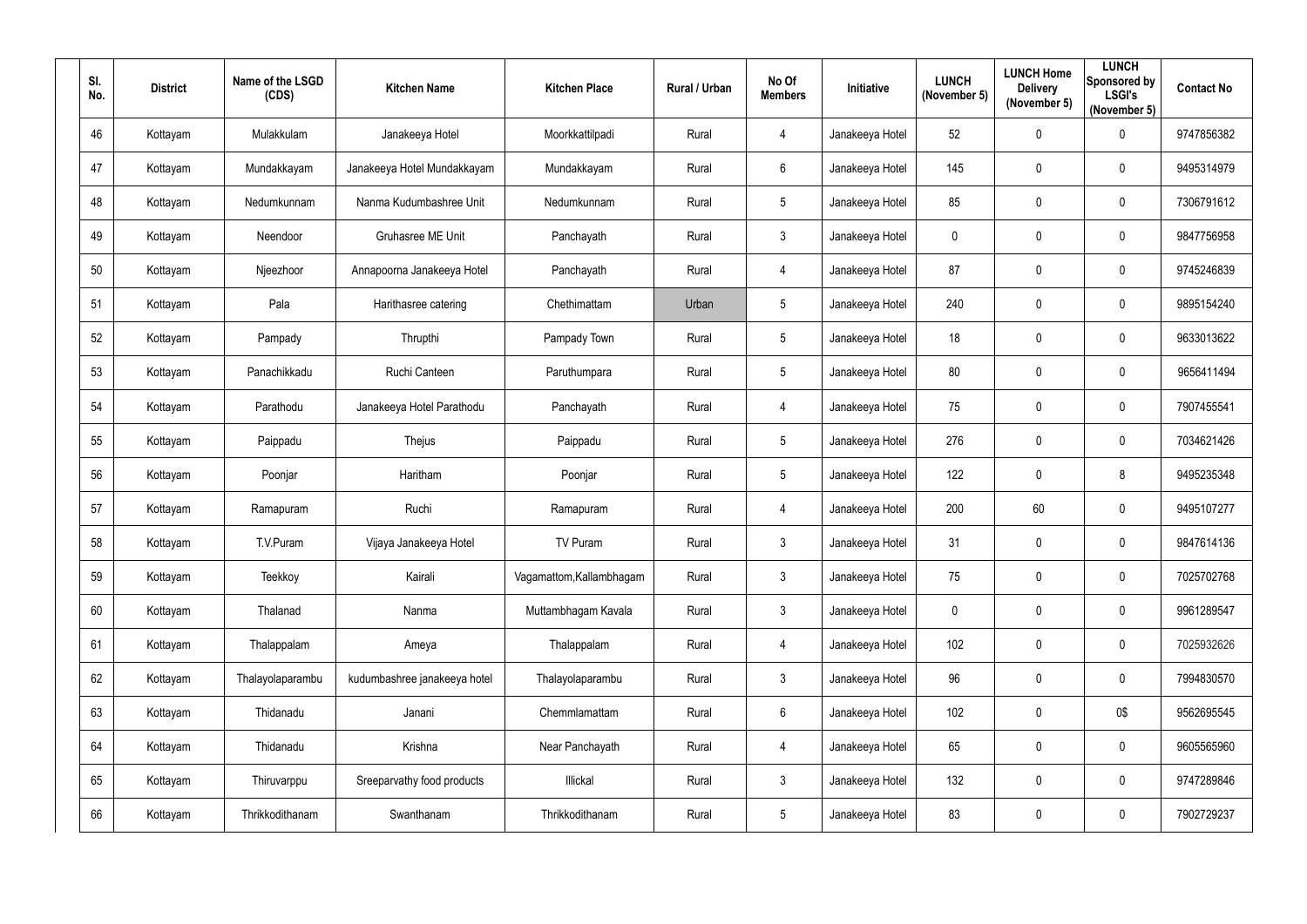|    | SI.<br>No.     | <b>District</b> | Name of the LSGD<br>(CDS) | <b>Kitchen Name</b>                                      | <b>Kitchen Place</b>                        | Rural / Urban | No Of<br><b>Members</b> | Initiative      | <b>LUNCH</b><br>(November 5) | <b>LUNCH Home</b><br><b>Delivery</b><br>(November 5) | <b>LUNCH</b><br>Sponsored by<br><b>LSGI's</b><br>(November 5) | <b>Contact No</b> |
|----|----------------|-----------------|---------------------------|----------------------------------------------------------|---------------------------------------------|---------------|-------------------------|-----------------|------------------------------|------------------------------------------------------|---------------------------------------------------------------|-------------------|
|    | 67             | Kottayam        | Udayanapuram              | Uppum Mulakum                                            | Nerekadavu                                  | Rural         | 3                       | Janakeeya Hotel | 41                           | 0                                                    | $\mathbf 0$                                                   | 8111850728        |
|    | 68             | Kottayam        | Udayanapuram              | Aiswarya Activity Group                                  | Vaikom Block Panchayath                     | Rural         | 5                       | Janakeeya Hotel | 62                           | 0                                                    | $\mathbf 0$                                                   | 9847437286        |
|    | 69             | Kottayam        | Uzhavoor                  | Uzhavoor Janakeeya Hotel                                 | Uzhavoor Town                               | Rural         | 8                       | Janakeeya Hotel | 213                          | 84                                                   | 15                                                            | 9746074266        |
|    | 70             | Kottayam        | Vaikom                    | <b>Chanees Eats</b>                                      | Chalapparambu                               | Urban         | $\overline{4}$          | Janakeeya Hotel | 79                           | 0                                                    | $\mathbf 0$                                                   | 9446467389        |
|    | 71             | Kottayam        | Vakathanam                | Padheyam                                                 | Njaliakuzhi                                 | Rural         | $6\overline{6}$         | Janakeeya Hotel | 142                          | 0                                                    | $\mathbf 0$                                                   | 9495010073        |
|    | 72             | Kottayam        | Vazhappally               | Udayam                                                   | Vazhappally                                 | Rural         | $\overline{4}$          | Janakeeya Hotel | 132                          | 0                                                    | $\mathbf 0$                                                   | 9562267564        |
|    | 73             | Kottayam        | Vazhoor                   | Kudumbashree Canteen Unit At<br>Vazhoor Grama Panchayath | Vazhoor Grama Panchayath<br><b>Building</b> | Rural         | 5                       | Janakeeya Hotel | 50                           | 0                                                    | $\mathbf 0$                                                   | 9544717796        |
|    | 74             | Kottayam        | Vazhoor                   | New India                                                | Nedumavu                                    | Rural         | $\mathfrak{Z}$          | Janakeeya Hotel | 26                           | 0                                                    | $\mathbf 0$                                                   | 9744581242        |
|    | 75             | Kottayam        | Vechoor                   | <b>Treeland Annapoorna</b>                               | <b>Bund Road</b>                            | Rural         | $\mathfrak{Z}$          | Janakeeya Hotel | 131                          | 0                                                    | $\mathbf 0$                                                   | 8606814487        |
|    | 76             | Kottayam        | Veliyannoor               | Thanima foods                                            | Veliyannoor                                 | Rural         | 3                       | Janakeeya Hotel | 204                          | 0                                                    | $\mathbf 0$                                                   | 9744392147        |
|    | 77             | Kottayam        | Vellavoor                 | Uppum Mulakum Janakeeya Hotel                            | Panchayath premise                          | Rural         | 5                       | Janakeeya Hotel | 78                           | 0                                                    | $\mathbf 0$                                                   | 9188317288        |
|    | 78             | Kottayam        | Velloor                   | Puzhayoram catering                                      | Near Velloor cds office                     | Rural         | $\overline{4}$          | Janakeeya Hotel | 168                          | 0                                                    | $\mathbf 0$                                                   | 9895522286        |
|    | 79             | Kottayam        | Vijayapuram               | Niravu                                                   | Iranjal                                     | Rural         | 3                       | Janakeeya Hotel | 268                          |                                                      | $\mathbf 0$                                                   | 9495245895        |
|    | 80             | Kottayam        | Vijayapuram               | Renown Janakeeya Hotel                                   | Vadavathoor                                 | Rural         | $5\overline{)}$         | Janakeeya Hotel | 153                          | 0                                                    | $\overline{0}$                                                | 8606536302        |
| 79 |                |                 |                           |                                                          |                                             |               | 336                     |                 | 8334                         | 257                                                  | 25                                                            |                   |
|    | $\mathbf 1$    | Kozhikode       | Balussery                 | Unarvu Janakeeya Hotel                                   | Balussery                                   | Rural         | 5                       | Janakeeya Hotel | 112                          | 0                                                    | $\mathbf 0$                                                   | 95440 03929       |
|    | $\overline{2}$ | Kozhikode       | Panangad                  | Kairali Janakeeya Hotel                                  | Balussery mukku at KK<br>hospital           | Rural         | $\mathfrak{Z}$          | Janakeeya Hotel | 374                          | 0                                                    | $\mathbf 0$                                                   | 97450 85782       |
|    | $\mathfrak{Z}$ | Kozhikode       | Koorachundu               | Koorachundu Janakeeya hotel                              | Koorachundu                                 | Rural         | $\overline{4}$          | Janakeeya Hotel | 258                          | 0                                                    | $\mathbf 0$                                                   | 94967 07886       |
|    | 4              | Kozhikode       | Koorachundu               | Koottayma Janakeeya Hotel                                | Kallanode                                   | Rural         | 5                       | Janakeeya Hotel | 350                          | 0                                                    | $\mathbf 0$                                                   | 94967 26850       |
|    | 5              | Kozhikode       | Kottur                    | Sneha Janakeeya Hotel                                    | Kottur                                      | Rural         | $5\overline{)}$         | Janakeeya Hotel | 93                           | 0                                                    | $\mathbf 0$                                                   | 97456 72101       |
|    | 6              | Kozhikode       | Naduvannur                | Naduvannur Janakeeya Hotel                               | Naduvannur                                  | Rural         | $\overline{7}$          | Janakeeya Hotel | 360                          | 0                                                    | $\mathbf 0$                                                   | 8592-031802       |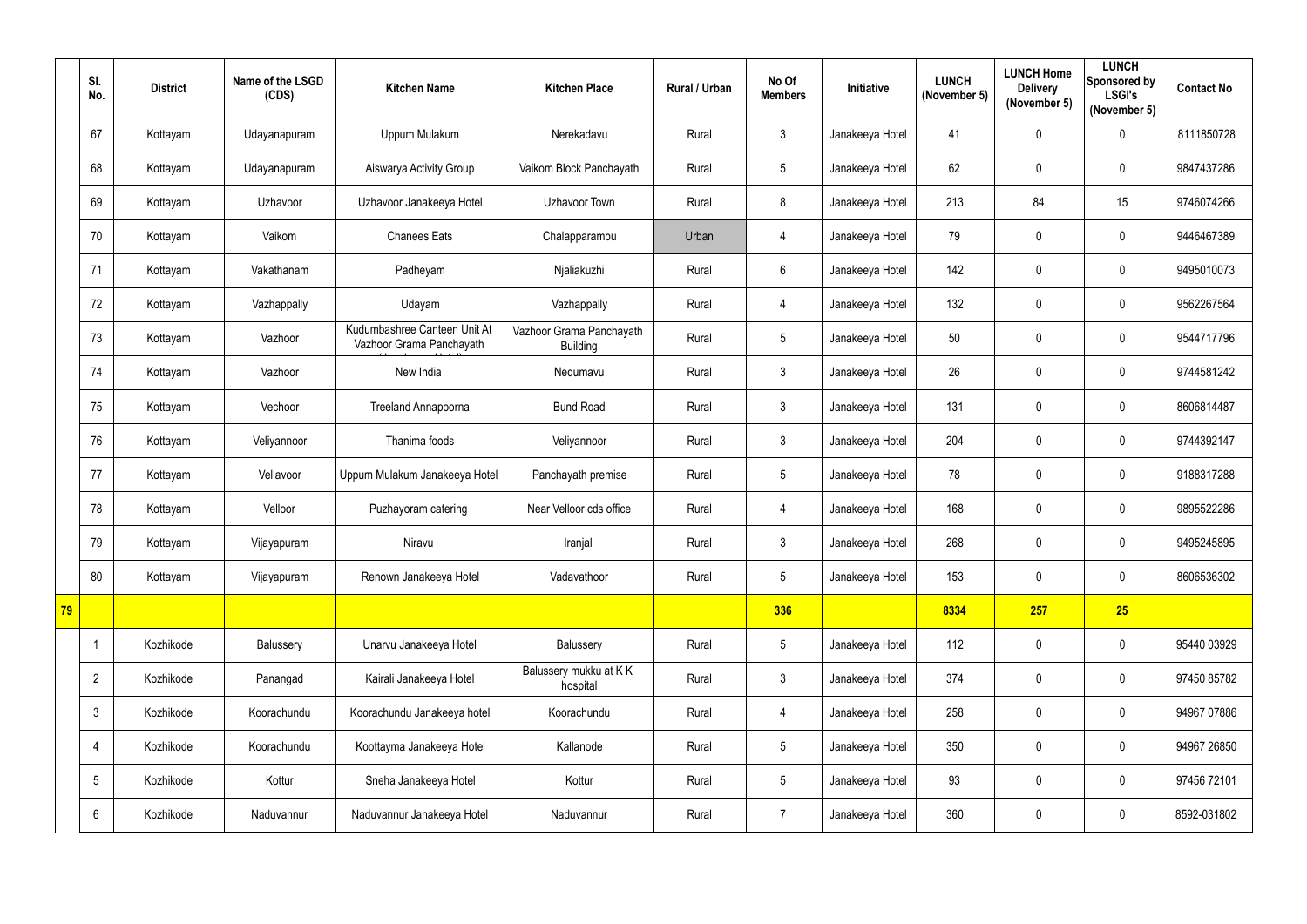| SI. | No.            | <b>District</b> | Name of the LSGD<br>(CDS) | <b>Kitchen Name</b>            | <b>Kitchen Place</b>                  | Rural / Urban | No Of<br><b>Members</b> | <b>Initiative</b> | <b>LUNCH</b><br>(November 5) | <b>LUNCH Home</b><br><b>Delivery</b><br>(November 5) | <b>LUNCH</b><br>Sponsored by<br><b>LSGI's</b><br>(November 5) | <b>Contact No</b> |
|-----|----------------|-----------------|---------------------------|--------------------------------|---------------------------------------|---------------|-------------------------|-------------------|------------------------------|------------------------------------------------------|---------------------------------------------------------------|-------------------|
|     | $\overline{7}$ | Kozhikode       | Naduvannur                | Kudumbashree Janakeeya Hotel   | Anjolimukku                           | Rural         | $\mathbf{3}$            | Janakeeya Hotel   | 378                          | $\mathbf 0$                                          | $\mathbf 0$                                                   | 9995947043        |
|     | 8              | Kozhikode       | Ulliyeri                  | Ulliyeri Janakeeya Hotel       | Ulliyeri                              | Rural         | 4                       | Janakeeya Hotel   | 340                          | $\mathbf 0$                                          | $\overline{0}$                                                | 89434 06681       |
|     | 9              | Kozhikode       | Unnikulam                 | Swad Janakeeya Hotel           | Ekarool Kaappil Road                  | Rural         | $\mathfrak{Z}$          | Janakeeya Hotel   | 587                          | $\mathbf 0$                                          | $\boldsymbol{0}$                                              | 85475 75474       |
|     | 10             | Kozhikode       | Unnikulam                 | Chaithanya Janakeeya Hotel     | Opposite unnikulam<br>gramapanchayath | Rural         | $\mathbf{3}$            | Janakeeya Hotel   | 614                          | $\overline{0}$                                       | $\overline{0}$                                                | 87141 31460       |
|     | 11             | Kozhikode       | Nanminda                  | Akshaya vanitha hotel          | Nanminda panchayath building          | Rural         | $\mathbf{3}$            | Janakeeya Hotel   | 120                          | 0                                                    | $\overline{0}$                                                | 9961184212        |
|     | 12             | Kozhikode       | Thalakkulathur            | Thalakkulathur Janakeeya Hotel | Parambath                             | Rural         | 4                       | Janakeeya Hotel   | 222                          | $\overline{0}$                                       | $\boldsymbol{0}$                                              | 7593067511        |
|     | 13             | Kozhikode       | Kakkodi                   | Kakkodi Janakeeya Hotel        | Kakkodi Bazar                         | Rural         | $\overline{7}$          | Janakeeya Hotel   | 245                          | 0                                                    | $\overline{0}$                                                | 8943123615        |
|     | 14             | Kozhikode       | Chelannur                 | Oottupura Janakeeya Hotel      | Ambalathukulangara                    | Rural         | $\overline{7}$          | Janakeeya Hotel   | 60                           | $\mathbf 0$                                          | $\overline{2}$                                                | 9846010528        |
|     | 15             | Kozhikode       | Narikkuni                 | Amma Janakeeya Hotel           | Narikkuni                             | Rural         | $\mathbf{3}$            | Janakeeya Hotel   | 185                          | $\mathbf 0$                                          | $\overline{0}$                                                | 9645606562        |
|     | 16             | Kozhikode       | Kakkoor                   | Janakeeya Hotel Kakkoor        | Kakkoor                               | Rural         | $5\phantom{.0}$         | Janakeeya Hotel   | 121                          | $\mathbf 0$                                          | 10 <sup>°</sup>                                               | 8592050112        |
|     | 17             | Kozhikode       | Koduvally                 | Sadhya Janakeeya Hotel         | G M L P School, Koduvally             | Urban         | $5\overline{)}$         | Janakeeya Hotel   | 489                          | $\overline{0}$                                       | $\overline{0}$                                                | 8593898831        |
|     | 18             | Kozhikode       | Koduvally                 | KKN Janakeeya Hotel Koduvally  | Nellamkandi                           | Urban         | $\mathbf{3}$            | Janakeeya Hotel   | 172                          | $\overline{0}$                                       | $\overline{0}$                                                | 9847650894        |
|     | 19             | Kozhikode       | Koduvally                 | Swad Janakeeya Hotel           | Manipuram                             | Urban         | 5                       | Janakeeya Hotel   | 211                          | $\mathbf 0$                                          | $\mathbf 0$                                                   | 9946991995        |
|     | 20             | Kozhikode       | Madavoor                  | Madavoor Janakeeya Hotel       | Near madavoor panchayath              | Rural         | $5\overline{)}$         | Janakeeya Hotel   | 158                          | $\mathbf 0$                                          | $\mathbf 0$                                                   | 8547590842        |
|     | 21             | Kozhikode       | Omasseri                  | Annapoornna Janakeeya Hotel    | Omasseri                              | Rural         | $\overline{4}$          | Janakeeya Hotel   | 301                          | $\mathbf 0$                                          | $\mathbf 0$                                                   | 9605102599        |
|     | 22             | Kozhikode       | Puthuppadi                | Ruchi Janakeeya Hotel          | Puthupadi                             | Rural         | $5\phantom{.0}$         | Janakeeya Hotel   | 240                          | $\mathbf 0$                                          | $\mathbf 0$                                                   | 7909113114        |
|     | 23             | Kozhikode       | Kizhakkoth                | Swad Janakeeya Hotel           | Mariveettilthazham                    | Rural         | $\overline{4}$          | Janakeeya Hotel   | 107                          | $\mathbf 0$                                          | $\mathbf 0$                                                   | 9847086665        |
|     | 24             | Kozhikode       | Thamarassery              | Pavithram Janakeeya hotel      | Thamarassery old stand                | Rural         | $6\overline{6}$         | Janakeeya Hotel   | 256                          | $\mathbf 0$                                          | $\mathbf 0$                                                   | 9048389661        |
|     | 25             | Kozhikode       | Kodenchery                | Kairali Janakeeya Hotel        | Kodenchery                            | Rural         | $\overline{4}$          | Janakeeya Hotel   | 108                          | $\mathbf 0$                                          | $\mathbf 0$                                                   | 9446037829        |
|     | 26             | Kozhikode       | Koodaranji                | Ruchikkoot Janakeeya Hotel     | Koodaranji                            | Rural         | $6\overline{6}$         | Janakeeya Hotel   | 237                          | $\mathbf 0$                                          | $\mathbf 0$                                                   | 9496439278        |
|     | 27             | Kozhikode       | Thiruvambadi              | Pulari Janakeeya Hotel         | Thondimmal                            | Rural         | $5\overline{)}$         | Janakeeya Hotel   | 79                           | $\mathbf 0$                                          | $\bm{0}$                                                      | 7034264232        |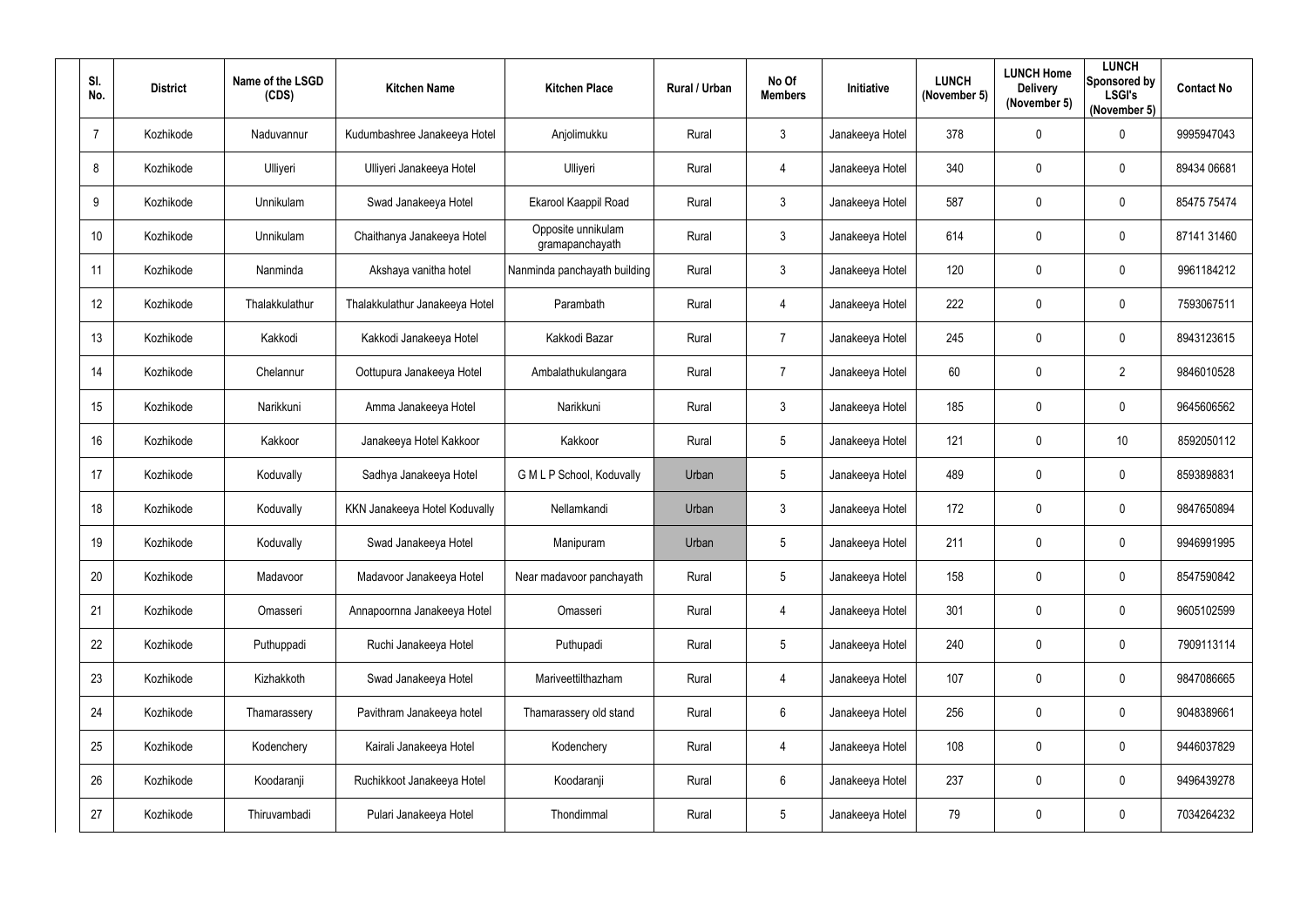| SI.<br>No. | <b>District</b> | Name of the LSGD<br>(CDS) | <b>Kitchen Name</b>                      | <b>Kitchen Place</b>                        | Rural / Urban | No Of<br><b>Members</b> | Initiative      | <b>LUNCH</b><br>(November 5) | <b>LUNCH Home</b><br><b>Delivery</b><br>(November 5) | <b>LUNCH</b><br>Sponsored by<br><b>LSGI's</b><br>(November 5) | <b>Contact No</b> |
|------------|-----------------|---------------------------|------------------------------------------|---------------------------------------------|---------------|-------------------------|-----------------|------------------------------|------------------------------------------------------|---------------------------------------------------------------|-------------------|
| 28         | Kozhikode       | Kattippara                | Ruchi Janakeeya Hotel                    | Chamal                                      | Rural         | $6\overline{6}$         | Janakeeya Hotel | 189                          | $\mathbf 0$                                          | $\overline{0}$                                                | 7591974045        |
| 29         | Kozhikode       | Koyilandy North           | Naveena canteen                          | Near new bus stand                          | Urban         | $\overline{7}$          | Janakeeya Hotel | 605                          | $\mathbf 0$                                          | $\overline{2}$                                                | 9544185262        |
| 30         | Kozhikode       | Koyilandy North           | Koyilandi Nagarasabha Janakeeya<br>Hotel | Near Kollamchira                            | Urban         | 10                      | Janakeeya Hotel | 397                          | $\overline{0}$                                       | $\overline{1}$                                                | 8943191728        |
| 31         | Kozhikode       | Koyilandi South           | Snehadeepam Janakeeya Hotel              | Muthambi                                    | Urban         | $6^{\circ}$             | Janakeeya Hotel | 134                          | $\overline{0}$                                       | $\boldsymbol{0}$                                              | 9188198658        |
| 32         | Kozhikode       | Chengottukavu             | Amma Janakeeya Hotel                     | Edakkulam                                   | Rural         | $5\overline{)}$         | Janakeeya Hotel | 131                          | 0                                                    | $\overline{0}$                                                | 9048235785        |
| 33         | Kozhikode       | Atholi                    | Atholi Janakeeya Hotel                   | Kodassery                                   | Rural         | $\overline{4}$          | Janakeeya Hotel | 122                          | $\mathbf 0$                                          | $\boldsymbol{0}$                                              | 9072499251        |
| 34         | Kozhikode       | Moodadi                   | Ruchi Janakeeya Hotel                    | Moodadi                                     | Rural         | $5\overline{)}$         | Janakeeya Hotel | 280                          | 0                                                    | $\overline{0}$                                                | 8281226403        |
| 35         | Kozhikode       | Chemancheri               | Annapoornna Janakeeya Hotel              | Pookkad                                     | Rural         | $5\phantom{.0}$         | Janakeeya Hotel | 240                          | $\mathbf 0$                                          | $\overline{\mathbf{1}}$                                       | 9048235785        |
| 36         | Kozhikode       | Arikkulam                 | Thanima Janakeeya Hotel                  | Kurudimukku                                 | Rural         | 4                       | Janakeeya Hotel | 169                          | $\overline{0}$                                       | -1                                                            | 9645137125        |
| 37         | Kozhikode       | Arikkulam                 | Ruchiyidam Janakeeya Hotel               | Arikkulam                                   | Rural         | $\overline{4}$          | Janakeeya Hotel | 66                           | $\overline{0}$                                       | $\overline{0}$                                                | 9048410803        |
| 38         | Kozhikode       | Kozhikode Central.        | Ruchikkoott                              | <b>District Veterinary Hospital</b>         | Urban         | $\mathbf{3}$            | Janakeeya Hotel | 886                          | 248                                                  | $\boldsymbol{0}$                                              | 7025774213        |
| 39         | Kozhikode       | Kozhikode Central         | Sneha Ruchikkoott                        | Mankavu                                     | Urban         | 4                       | Janakeeya Hotel | 307                          | 39                                                   | $\overline{0}$                                                | 8921995031        |
| 40         | Kozhikode       | Kozhikode Central         | Tripthi Janakeeya Hotel                  | Near AMLP School,<br>Moozhikkal             | Urban         | 3                       | Janakeeya Hotel | 681                          | 139                                                  | $\mathbf 0$                                                   | 8129200288        |
| 41         | Kozhikode       | Kozhikode Central         | New Ganesh                               | Kovoor, near library                        | Urban         | $5\overline{)}$         | Janakeeya Hotel | 870                          | 95                                                   | $\mathbf 0$                                                   | 9349123701        |
| 42         | Kozhikode       | Kozhikode Central         | Ruchippura Janakeeya Hotel               | Near Focus mall, New bus<br>stand Kozhikode | Urban         | $3\overline{3}$         | Janakeeya Hotel | 894                          | $\mathbf 0$                                          | $\mathbf 0$                                                   | 9605602806        |
| 43         | Kozhikode       | Kozhikode Central         | Souparnika Janakeeya Hotel               | Medical college near chest<br>hospital      | Urban         | $6\,$                   | Janakeeya Hotel | 533                          | $\mathbf 0$                                          | $\mathbf 0$                                                   | 8281709784        |
| 44         | Kozhikode       | Kozhikode North           | Udayam kudumbasree canteen               | Thadambattuthazham                          | Urban         | $5\overline{)}$         | Janakeeya Hotel | 650                          | 70                                                   | $\boldsymbol{0}$                                              | 7736850096        |
| 45         | Kozhikode       | Kozhikode North           | Ruchi                                    | Elathoor, Chettikulam                       | Urban         | $\overline{4}$          | Janakeeya Hotel | 315                          | $\mathbf 0$                                          | $\mathbf 0$                                                   | 9947743713        |
| 46         | Kozhikode       | Kozhikode North           | Tasty Janakeeya Hotel                    | Butt road                                   | Urban         | $5\overline{)}$         | Janakeeya Hotel | 787                          | 75                                                   | $\mathbf 0$                                                   | 9074462795        |
| 47         | Kozhikode       | Kozhikode North           | Oruma                                    | Eranjikkal                                  | Urban         | $\overline{4}$          | Janakeeya Hotel | 412                          | 12                                                   | $\mathbf 0$                                                   |                   |
| 48         | Kozhikode       | Feroke                    | Ruchi vanitha mess                       | <b>Feroke Muncipality</b>                   | Urban         | $\overline{7}$          | Janakeeya Hotel | 182                          | $\mathbf 0$                                          | $\bm{0}$                                                      | 9544468026        |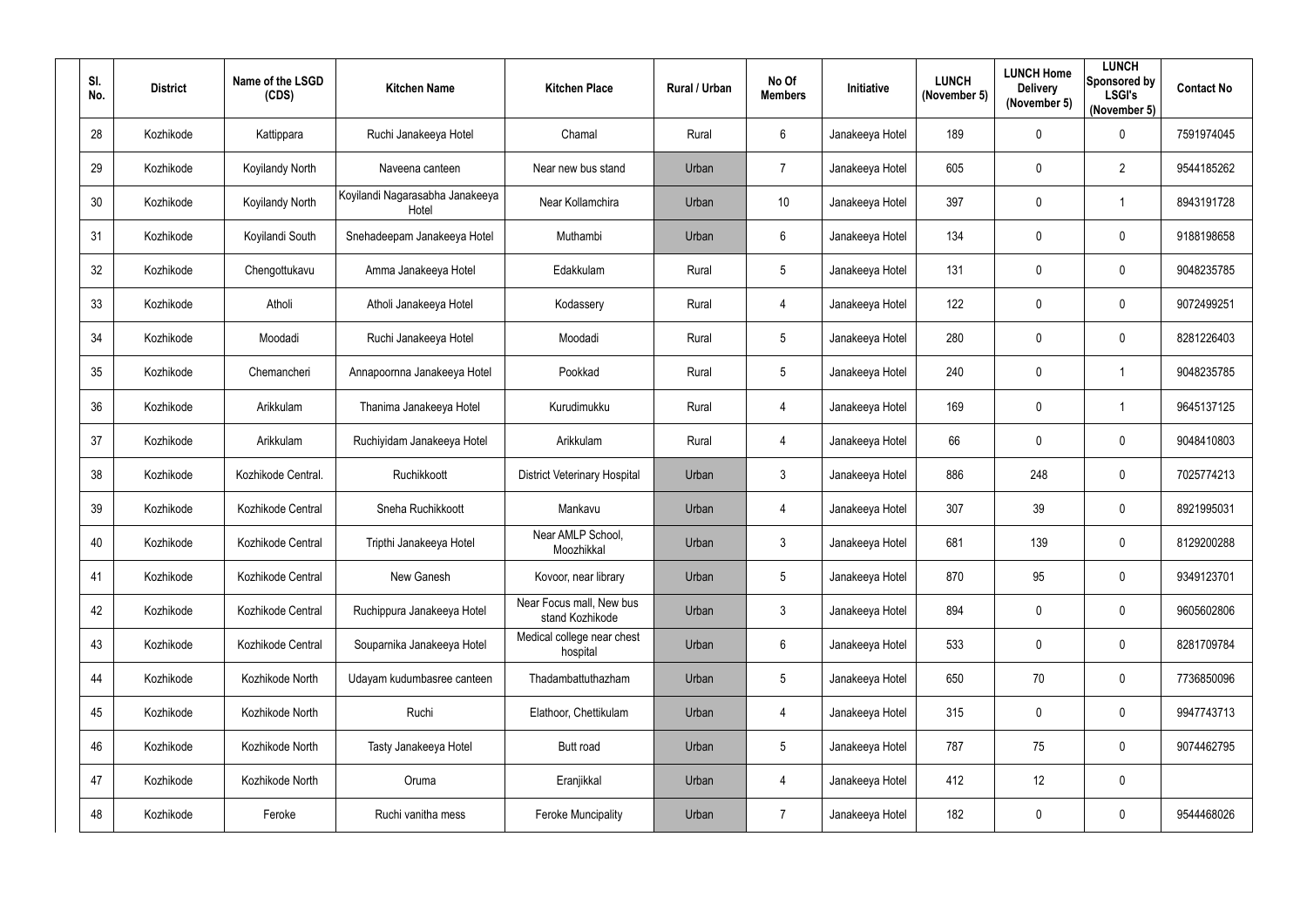|     | SI.<br>No. | <b>District</b> | Name of the LSGD<br>(CDS) | <b>Kitchen Name</b>                       | <b>Kitchen Place</b>               | Rural / Urban | No Of<br><b>Members</b> | Initiative      | <b>LUNCH</b><br>(November 5) | <b>LUNCH Home</b><br><b>Delivery</b><br>(November 5) | <b>LUNCH</b><br>Sponsored by<br><b>LSGI's</b><br>(November 5) | <b>Contact No</b> |
|-----|------------|-----------------|---------------------------|-------------------------------------------|------------------------------------|---------------|-------------------------|-----------------|------------------------------|------------------------------------------------------|---------------------------------------------------------------|-------------------|
|     | 49         | Kozhikode       | Feroke                    | Mithra Janakeeya Hotel                    | Ambalangadi                        | Urban         | 5                       | Janakeeya Hotel | 227                          | 0                                                    | $\overline{0}$                                                | 9847657229        |
|     | 50         | Kozhikode       | Ramanattukara             | Tasty catering unit                       | Ramanattukara                      | Urban         | $6\phantom{.0}$         | Janakeeya Hotel | 323                          | 0                                                    | $\overline{0}$                                                | 9961004004        |
|     | 51         | Kozhikode       | KozhikodeSouth            | Ushass cattering                          | Meenchantha school                 | Urban         | 5                       | Janakeeya Hotel | 715                          | 0                                                    | $\overline{0}$                                                | 9645629224        |
| 104 | 52         | Kozhikode       | Kozhikode South           | Oruma                                     | Naduvattam                         | Urban         | $\overline{4}$          | Janakeeya Hotel | 360                          | 0                                                    | $\overline{0}$                                                | 9747405960        |
|     | 53         | Kozhikode       | Kozhikode South           | Ruchi Janakeeya Hotel                     | Kundayithode                       | Urban         | 5                       | Janakeeya Hotel | 555                          | 0                                                    | $\overline{0}$                                                | 9526521036        |
|     | 54         | Kozhikode       | Kozhikode South           | Five star                                 | Palayam                            | Urban         | $\overline{4}$          | Janakeeya Hotel | $\mathbf 0$                  | 0                                                    | $\overline{0}$                                                | 9744307041        |
|     | 55         | Kozhikode       | Olavanna                  | Kailamadam Janakeeya Hotel                | Pantheerankavu bypass              | Rural         | $6\phantom{.}$          | Janakeeya Hotel | 481                          | 169                                                  | $\overline{0}$                                                | 9526123535        |
|     | 56         | Kozhikode       | Olavanna                  | Snehitha Janakeeya Hotel                  | Kunnathupalam                      | Rural         | $6\phantom{.}$          | Janakeeya Hotel | 163                          | 270                                                  | $\mathbf 0$                                                   | 9072771905        |
|     | 57         | Kozhikode       | Kadalundi                 | Kadambhari Janakeeya Hotel                | Mannoor valavil                    | Rural         | 6                       | Janakeeya Hotel | 175                          | 0                                                    | $\overline{0}$                                                | 9349923675        |
|     | 58         | Kozhikode       | Mukkam                    | Mukkam Friends Janakeeya hotel            | Mukkam                             | Urban         | $\overline{4}$          | Janakeeya Hotel | 443                          | 0                                                    | $\overline{0}$                                                | 9497215604        |
|     | 59         | Kozhikode       | Mukkam                    | Oottupura Janakeeya Hotel                 | Manassery                          | Urban         | 4                       | Janakeeya Hotel | 403                          | 0                                                    | $\overline{0}$                                                | 9645563417        |
|     | 60         | Kozhikode       | Chathamangalam            | Prakruthi                                 | Chathamangalam vipanana<br>kendram | Rural         | $5\phantom{.0}$         | Janakeeya Hotel | 110                          | 0                                                    | $\overline{0}$                                                | 9745828787        |
|     | 61         | Kozhikode       | Perumanna                 | Thushara Janakeeya Hotel                  | Vallikkunnu                        | Rural         | 5                       | Janakeeya Hotel | 186                          |                                                      | $\mathbf 0$                                                   | 8113873612        |
|     | 62         | Kozhikode       | Kodiyathur                | Kanivu                                    | Eranjimavu                         | Rural         | $\overline{4}$          | Janakeeya Hotel | 173                          | 0                                                    | $\mathbf 0$                                                   | 9048094053        |
|     | 63         | Kozhikode       | Karassery                 | Karassery CDS Janakeeya Hotel             | Near karassery panchayath          | Rural         | $\overline{4}$          | Janakeeya Hotel | 130                          | $\pmb{0}$                                            | $\mathbf 0$                                                   | 9645120636        |
|     | 64         | Kozhikode       | Kuruvattoor               | Nanma Janakeeya Hotel                     | Payambra                           | Rural         | $\overline{4}$          | Janakeeya Hotel | 312                          | $\pmb{0}$                                            | $\mathbf 0$                                                   | 8547413299        |
|     | 65         | Kozhikode       | Mavoor                    | Koottayma Janakeeya Hotel                 | Mavoor                             | Rural         | $\overline{4}$          | Janakeeya Hotel | $\mathbf 0$                  | 0                                                    | $\mathbf 0$                                                   | 9961856227        |
|     | 66         | Kozhikode       | Peruvayal                 | Tripthi Janakeeya Hotel                   | Velliparambu                       | Rural         | $5\phantom{.0}$         | Janakeeya Hotel | 140                          | $\pmb{0}$                                            | $\overline{0}$                                                | 6238723687        |
|     | 67         | Kozhikode       | Kunnamangalam             | Snehapuram Janakeeya Hotel                | Karanthoor                         | Rural         | $\mathfrak{Z}$          | Janakeeya Hotel | $\mathbf 0$                  | 0                                                    | $\mathbf 0$                                                   | 9048545152        |
|     | 68         | Kozhikode       | Kuttiadi                  | Janakeeya Hotel                           | Kuttiadi Town                      | Rural         | 9                       | Janakeeya Hotel | 204                          | 0                                                    | $\mathbf 0$                                                   | 8606099575        |
|     | 69         | Kozhikode       | Kavilumpara               | Kavilumpara panchayath<br>Janakeeya Hotel | Thottilpalam                       | Rural         | $\overline{4}$          | Janakeeya Hotel | 217                          | 0                                                    | $\overline{0}$                                                | 8157900256        |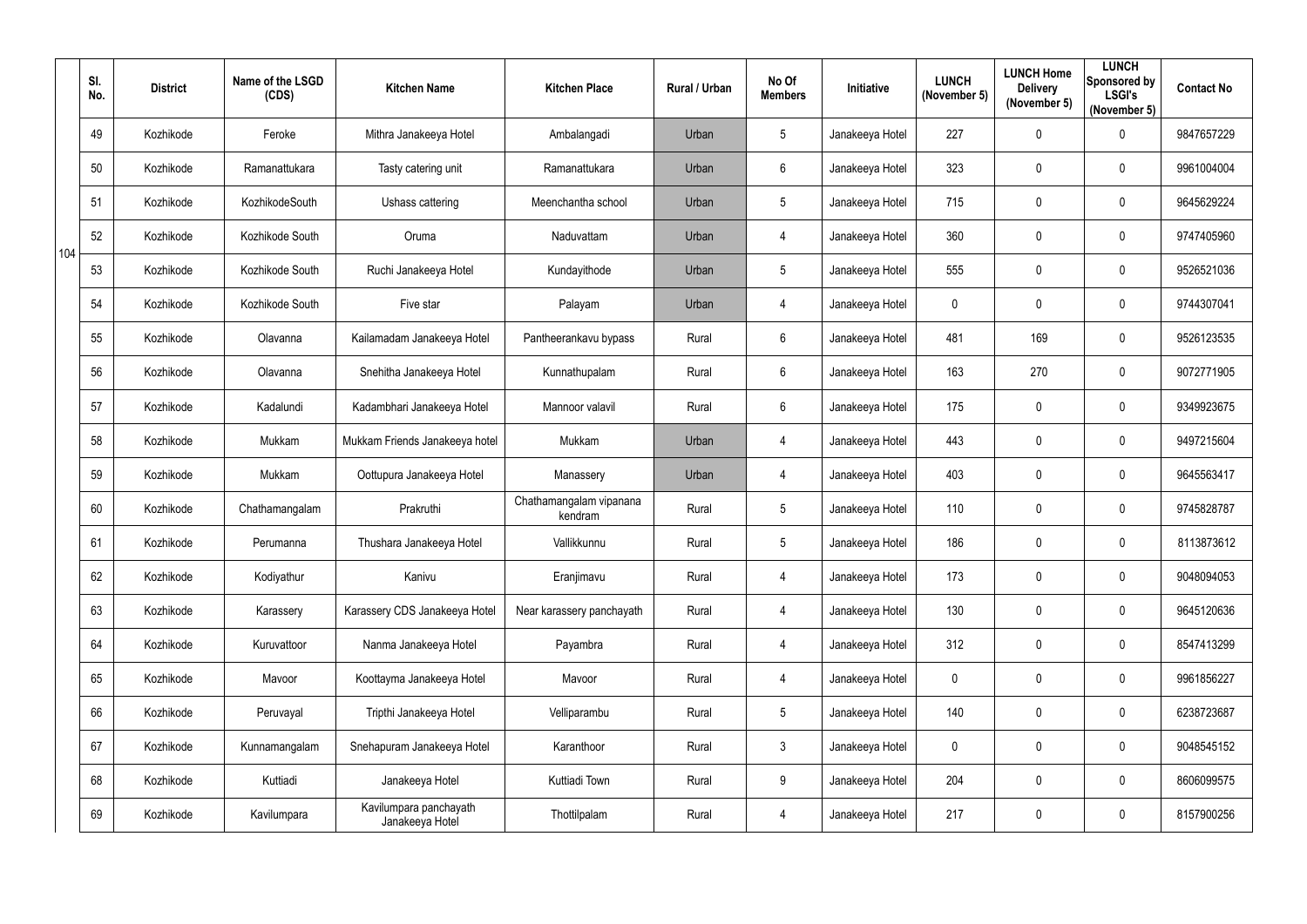| SI.<br>No.      | <b>District</b> | Name of the LSGD<br>(CDS) | <b>Kitchen Name</b>                                  | <b>Kitchen Place</b>                               | Rural / Urban | No Of<br><b>Members</b> | Initiative      | <b>LUNCH</b><br>(November 5) | <b>LUNCH Home</b><br><b>Delivery</b><br>(November 5) | <b>LUNCH</b><br>Sponsored by<br><b>LSGI's</b><br>(November 5) | <b>Contact No</b> |
|-----------------|-----------------|---------------------------|------------------------------------------------------|----------------------------------------------------|---------------|-------------------------|-----------------|------------------------------|------------------------------------------------------|---------------------------------------------------------------|-------------------|
| 70              | Kozhikode       | Maruthonkara              | Thanima Janakeeya Hotel                              | Adukkath                                           | Rural         | $5\phantom{.0}$         | Janakeeya Hotel | 371                          | $\overline{0}$                                       | $\mathbf 0$                                                   | 9846974198        |
| 71              | Kozhikode       | Velom                     | Samridhi                                             | Kallumpuram - Theekkuni                            | Rural         | 5 <sup>5</sup>          | Janakeeya Hotel | 187                          | 0                                                    | $\overline{0}$                                                | 9846813401        |
| 72              | Kozhikode       | Kunnummal                 | Ruchi Janakeeya Hotel                                | Kakkattil                                          | Rural         | $5\phantom{.0}$         | Janakeeya Hotel | 290                          | $\boldsymbol{0}$                                     | $\boldsymbol{0}$                                              | 9605800608        |
| 73              | Kozhikode       | Naripatta                 | Sthree sakthi Janakeeya Hotel                        | Kaiveli                                            | Rural         | $5\phantom{.0}$         | Janakeeya Hotel | 159                          | $\boldsymbol{0}$                                     | $\mathbf 0$                                                   | 9645339232        |
| 74              | Kozhikode       | Kayakkodi                 | Samridhi Janakeeya Hotel                             | Kayakkodi                                          | Rural         | $5\phantom{.0}$         | Janakeeya Hotel | 207                          | $\mathbf 0$                                          | $\overline{0}$                                                | 9495587551        |
| 75              | Kozhikode       | Thurayur                  | Cds coffee house                                     | Thurayur                                           | Rural         | $5\phantom{.0}$         | Janakeeya Hotel | 201                          | $\overline{0}$                                       | $\boldsymbol{0}$                                              | 9048028293        |
| 76              | Kozhikode       | Payyoli                   | Mithra                                               | Payyoli Municipality                               | Urban         | $5\phantom{.0}$         | Janakeeya Hotel | $\boldsymbol{0}$             | $\mathbf 0$                                          | $\overline{0}$                                                | 8606505900        |
| 77              | Kozhikode       | Meppayur                  | Ruchi canteen                                        | Meppayur                                           | Rural         | $5\phantom{.0}$         | Janakeeya Hotel | 275                          | $\mathbf 0$                                          | $\overline{0}$                                                | 9447469729        |
| 78              | Kozhikode       | Thikkodi                  | Kaippunnyam Janakeeya Hotel                          | Thikkodi                                           | Rural         | $5\phantom{.0}$         | Janakeeya Hotel | 220                          | $\overline{0}$                                       | $\overline{0}$                                                | 9526071250        |
| 79              | Kozhikode       | Keezhariyur               | Tripthi Janakeeya Hotel                              | Arayanattu para                                    | Rural         | 8                       | Janakeeya Hotel | 216                          | $\mathbf 0$                                          | $\mathbf 0$                                                   | 8592834034        |
| 80              | Kozhikode       | Chakkittappara            | Chakkittapara cds Hotel                              | Chakkittapara CDS                                  | Rural         | $\mathbf{3}$            | Janakeeya Hotel | 287                          | $\boldsymbol{0}$                                     | $\overline{0}$                                                | 9526881089        |
| 81              | Kozhikode       | Cheruvannur               | Vanitha canteen                                      | near cheruvannur panchayath<br>office, Cheruvannur | Rural         | 5 <sub>5</sub>          | Janakeeya Hotel | 150                          | $\overline{0}$                                       | $\overline{0}$                                                | 9400676505        |
| 82              | Kozhikode       | Koothali                  | Salkara stationary cum Coffee<br>house and photostat | Near Koothali panchayath<br>office                 | Rural         | $6\phantom{.}$          | Janakeeya Hotel | 150                          | $\mathbf 0$                                          | $\overline{0}$                                                | 9847642496        |
| 83              | Kozhikode       | Changaroth                | Changorath Janakeeya Hotel                           | Near Vadakkumbad HSS                               | Rural         | $5\phantom{.0}$         | Janakeeya Hotel | 70                           | $\mathbf 0$                                          | $\mathbf 0$                                                   | 9747353283        |
| 84              | Kozhikode       | Perambra                  | Perambra Janakeeya Hotel                             | Perambra                                           | Rural         | $\overline{4}$          | Janakeeya Hotel | 175                          | $\overline{0}$                                       | $\mathbf 0$                                                   | 6238677483        |
| 85              | Kozhikode       | Kayanna                   | Kudumbashree Janakeeya Hotel<br>Kayanna              | Kayanna Bazar                                      | Rural         | 3 <sup>1</sup>          | Janakeeya Hotel | 36                           | $\mathbf 0$                                          | $\mathbf 0$                                                   | 9496130121        |
| 86              | Kozhikode       | Nochad                    | Kudumbashree Janakeeya Hotel                         | Muliyangal                                         | Rural         | $5\phantom{.0}$         | Janakeeya Hotel | 197                          | $\mathbf 0$                                          | $\mathbf 0$                                                   | 7034944936        |
| 87              | Kozhikode       | Ayenchery                 | Janakeeya Hotel Ayanchery                            | Ayanchery                                          | Rural         | $\overline{4}$          | Janakeeya Hotel | $\mathbf 0$                  | $\mathbf 0$                                          | $\mathbf 0$                                                   | 8078369520        |
| 88              | Kozhikode       | Maniyur                   | Ruchikoott Vanitha Hotel                             | Near maniyur panchayath<br>office, Navodaya stop   | Rural         | $\overline{4}$          | Janakeeya Hotel | 128                          | $\mathbf 0$                                          | $\mathbf 0$                                                   | 9400097895        |
| 89              | Kozhikode       | Villiappally              | Janakeeya Hotel Villiappally                         | Keezhal Mukku                                      | Rural         | $\overline{4}$          | Janakeeya Hotel | 142                          | $\mathbf 0$                                          | $\mathbf 0$                                                   | 8086472039        |
| 90 <sup>°</sup> | Kozhikode       | Thiruvallur               | Ruchi Janakeeya Hotel                                | Thiruvallur                                        | Rural         | $5\phantom{.0}$         | Janakeeya Hotel | 189                          | $\boldsymbol{0}$                                     | $\bm{0}$                                                      | 9400723619        |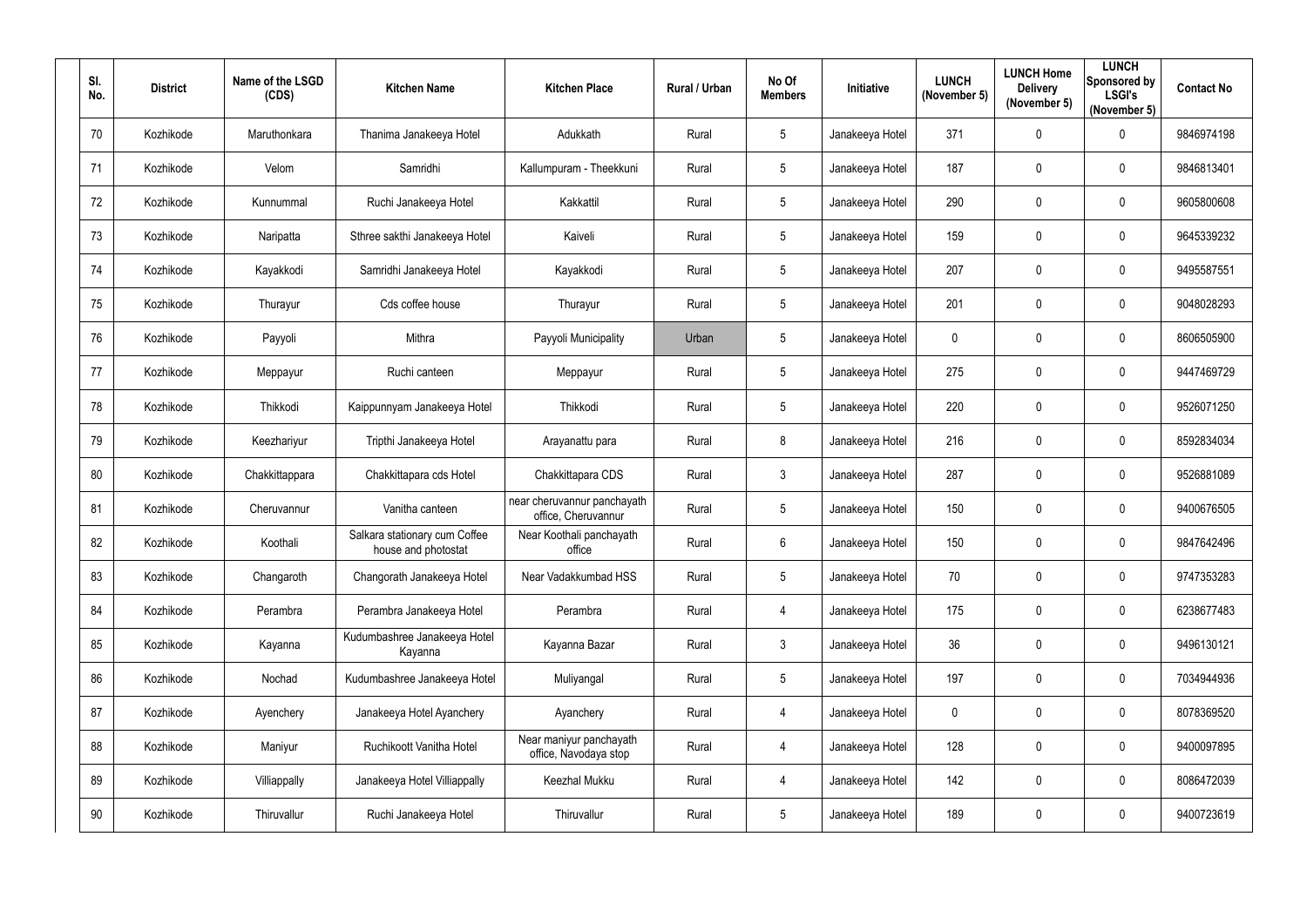|     | SI.<br>No.      | <b>District</b> | Name of the LSGD<br>(CDS) | <b>Kitchen Name</b>                      | <b>Kitchen Place</b>       | Rural / Urban | No Of<br><b>Members</b> | Initiative      | <b>LUNCH</b><br>(November 5) | <b>LUNCH Home</b><br><b>Delivery</b><br>(November 5) | <b>LUNCH</b><br>Sponsored by<br><b>LSGI's</b><br>(November 5) | <b>Contact No</b> |
|-----|-----------------|-----------------|---------------------------|------------------------------------------|----------------------------|---------------|-------------------------|-----------------|------------------------------|------------------------------------------------------|---------------------------------------------------------------|-------------------|
|     | 91              | Kozhikode       | Edachery                  | Kudumbasree cafe and helpdesk            | Edachery                   | Rural         | 4                       | Janakeeya Hotel | 242                          | 0                                                    | $\mathbf 0$                                                   | 7736287974        |
|     | 92              | Kozhikode       | Nadapuram                 | Uttupura canteen and catering            | Kallachi                   | Rural         | 6                       | Janakeeya Hotel | 452                          | 0                                                    | $\mathbf 0$                                                   | 9946448011        |
|     | 93              | Kozhikode       | Chekkyad                  | Ruchi vanitha hotel                      | Puliyav                    | Rural         | 4                       | Janakeeya Hotel | 202                          | 0                                                    | $\mathbf 0$                                                   | 9048541152        |
|     | 94              | Kozhikode       | Valayam                   | Nanma Janakeeya Hotel                    | Valayam                    | Rural         | $5\phantom{.0}$         | Janakeeya Hotel | 170                          | 0                                                    | $\mathbf 0$                                                   | 9207821783        |
|     | 95              | Kozhikode       | Purameri                  | Nanma Janakeeya Hotel                    | Purameri                   | Rural         | 6                       | Janakeeya Hotel | 302                          | 0                                                    | $\mathbf 0$                                                   | 9745393164        |
|     | 96              | Kozhikode       | Vanimel                   | Vanimel Janakeeya Hotel                  | Bhoomivathukkal            | Rural         | $\sqrt{5}$              | Janakeeya Hotel | 270                          | $\pmb{0}$                                            | $\mathbf 0$                                                   | 9048163049        |
|     | 97              | Kozhikode       | Tuneri                    | Menma Oottupura Janakeeya Hotel          | Tuneri                     | Rural         | $\mathfrak{Z}$          | Janakeeya Hotel | 205                          | 0                                                    | $\mathbf 0$                                                   | 9745251928        |
|     | 98              | Kozhikode       | Onchiyam                  | Adukkala                                 | Kannookkara                | Rural         | $\mathfrak{Z}$          | Janakeeya Hotel | 216                          | 0                                                    | $\mathbf 0$                                                   | 8606115054        |
|     | 99              | Kozhikode       | Chorode                   | Janani Hotel and Catering Unit           | Chorode                    | Rural         | 4                       | Janakeeya Hotel | 258                          | 0                                                    | $\mathbf 0$                                                   | 9645426343        |
|     | 100             | Kozhikode       | Eramala                   | Janakeeya Hotel - Eramala                | Orkkatteri                 | Rural         | 8                       | Janakeeya Hotel | 140                          | 0                                                    | $\mathbf 0$                                                   | 9645239675        |
|     | 101             | Kozhikode       | Vadakara West             | Janakeeya Hotel - Vadakara west          | Vadakara                   | Urban         | $\mathfrak{Z}$          | Janakeeya Hotel | 417                          | 0                                                    | $\mathbf 0$                                                   | 8943703596        |
|     | 102             | Kozhikode       | Vadakara West             | Chithra Janakeeya Hotel                  | Vadakara New bus stand     | Urban         | $\mathfrak{Z}$          | Janakeeya Hotel | 324                          | $\pmb{0}$                                            | $\mathbf 0$                                                   | 9387762939        |
|     | 103             | Kozhikode       | Vadakara East             | Janakeeya Hotel Vadakara<br>Municipality | Edodi                      | Urban         | 6                       | Janakeeya Hotel | 442                          | 0                                                    | $\mathbf 0$                                                   | 9207604876        |
|     | 104             | Kozhikode       | Azhiyoor                  | Janakeeya Hotel Azhiyoor                 | Chombala near Block Office | Rural         | $\mathfrak{S}$          | Janakeeya Hotel | 224                          | 0                                                    | $\overline{0}$                                                | 8086159250        |
| 104 |                 |                 |                           |                                          |                            |               | 494                     |                 | 28458                        | <b>1117</b>                                          | $\overline{17}$                                               |                   |
|     |                 | Malappuram      | Triprangode               | Vishista Vanitha Canteen                 | Ottumpuram                 | Rural         | $5\phantom{.0}$         | Janakeeya Hotel | 89                           | 23                                                   | $\overline{0}$                                                | 9526951352        |
|     | $\overline{2}$  | Malappuram      | Kondotty-2                | Amrutham Janakeeya Hotel                 | Kondotty busstand          | Urban         | 4                       | Janakeeya Hotel | 492                          | $\pmb{0}$                                            | $\overline{7}$                                                | 7356582539        |
|     | $\mathbf{3}$    | Malappuram      | Ponmundam                 | Janakeeya hotel                          | Athanikkal                 | Rural         | $\overline{4}$          | Janakeeya Hotel | 150                          | $\pmb{0}$                                            | $\overline{0}$                                                | 9746986753        |
|     | 4               | Malappuram      | Ponnani-1                 | Samridhi                                 | Ponnani                    | Urban         | $5\phantom{.0}$         | Janakeeya Hotel | 100                          | $\pmb{0}$                                            | $\overline{0}$                                                | 9526810552        |
|     | $5\phantom{.0}$ | Malappuram      | Parappanangadi            | Thathoos janakeeya hotel                 | Parappanangadi             | Urban         | $\mathfrak{Z}$          | Janakeeya Hotel | 130                          | 162                                                  | $\overline{0}$                                                | 9048515158        |
|     | $6\phantom{.}6$ | Malappuram      | Edayur                    | mathuraka vanita hotel                   | vattaparamb                | Rural         | $\mathfrak{Z}$          | Janakeeya Hotel | 110                          | 0                                                    | $\overline{0}$                                                | 9995857550        |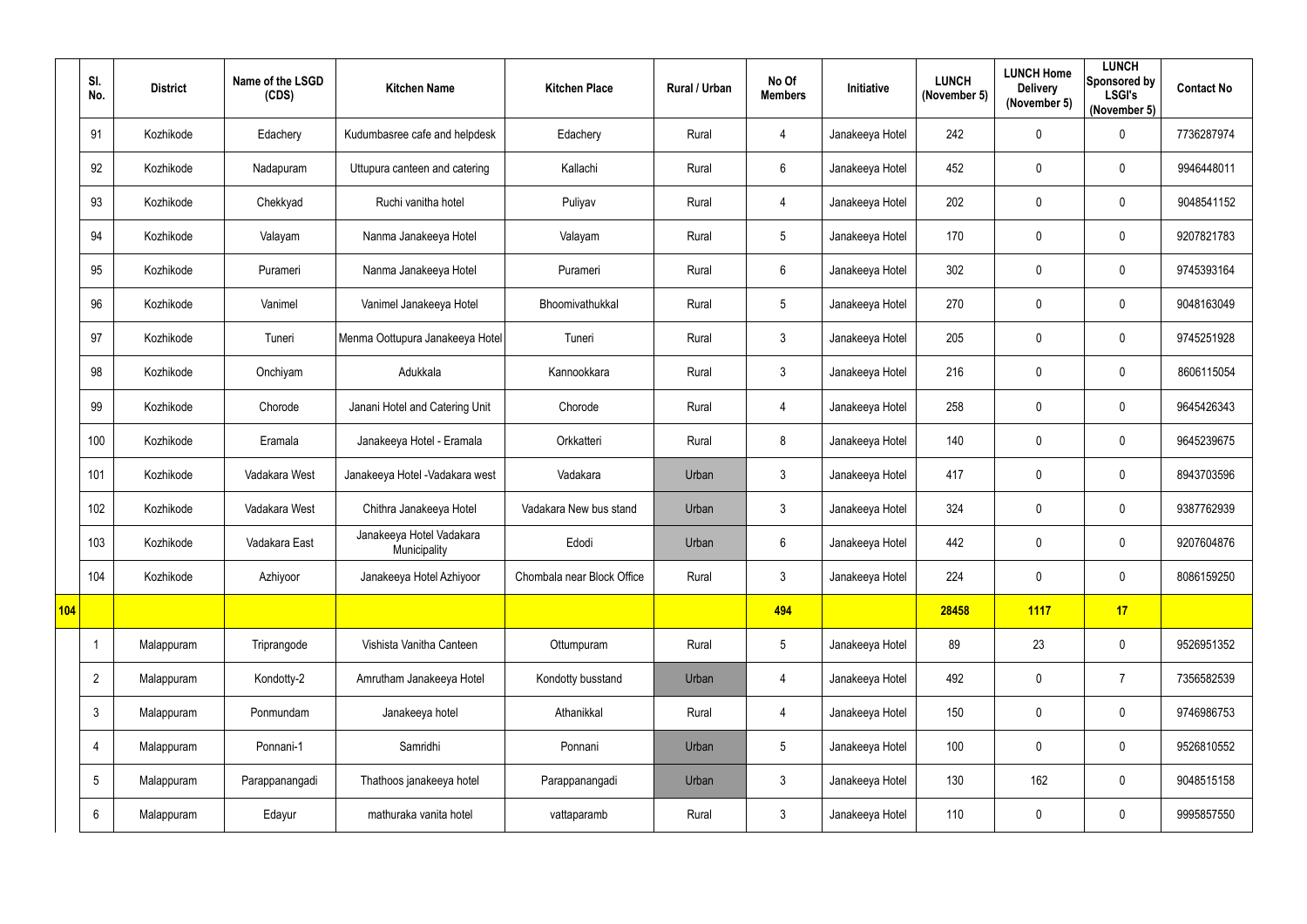| SI.<br>No.     | <b>District</b> | Name of the LSGD<br>(CDS) | <b>Kitchen Name</b>         | <b>Kitchen Place</b>                            | Rural / Urban | No Of<br><b>Members</b> | Initiative      | <b>LUNCH</b><br>(November 5) | <b>LUNCH Home</b><br><b>Delivery</b><br>(November 5) | <b>LUNCH</b><br>Sponsored by<br><b>LSGI's</b><br>(November 5) | <b>Contact No</b> |
|----------------|-----------------|---------------------------|-----------------------------|-------------------------------------------------|---------------|-------------------------|-----------------|------------------------------|------------------------------------------------------|---------------------------------------------------------------|-------------------|
| $\overline{7}$ | Malappuram      | Kaladi                    | Thripthi Janakeeya Hotel    | Naripparamb                                     | Rural         | $\overline{4}$          | Janakeeya Hotel | 110                          | $\mathbf 0$                                          | $\mathbf 0$                                                   | 9048111134        |
| 8              | Malappuram      | Tavanur                   | Snehitha                    | Ayankalam                                       | Rural         | $5\overline{)}$         | Janakeeya Hotel | 67                           | $\mathbf 0$                                          | $\overline{0}$                                                | 9995887155        |
| 9              | Malappuram      | Karulai                   | Janakeeya Hotel             | Karulayi Town                                   | Rural         | $\overline{4}$          | Janakeeya Hotel | 40                           | 28                                                   | $\overline{0}$                                                | 9388070564        |
| 10             | Malappuram      | Melattur                  | Melattur Janakeeya Hotel    | Melattur                                        | Rural         | $5\overline{)}$         | Janakeeya Hotel | 285                          | $\mathbf 0$                                          | $\mathbf 0$                                                   | 9497644650        |
| 11             | Malappuram      | Vallikkunnu               | Ruchikootu                  | Anangadi                                        | Rural         | $\overline{4}$          | Janakeeya Hotel | 62                           | 145                                                  | $\overline{0}$                                                | 9846828029        |
| 12             | Malappuram      | Parappanangadi            | Sobhika Janakeeya hotel     | Parappanangadi                                  | Urban         | $5\phantom{.0}$         | Janakeeya Hotel | 396                          | 95                                                   | $\boldsymbol{0}$                                              | 9048220552        |
| 13             | Malappuram      | Vazhakkad                 | Ruchi hotel vazhakkad       | Gup school vazhakkad                            | Rural         | $5\overline{)}$         | Janakeeya Hotel | 340                          | 162                                                  | $\overline{0}$                                                | 9656316072        |
| 14             | Malappuram      | Amarambalam               | Janakeeya Hotel             | <b>Opposite Federal Bank</b><br>Pookkottumpadam | Rural         | $\overline{4}$          | Janakeeya Hotel | 81                           | 5                                                    | $\overline{2}$                                                | 8157060589        |
| 15             | Malappuram      | Marakkara                 | Famous Hotel                | marakkara                                       | Rural         | $\mathbf{3}$            | Janakeeya Hotel | $\boldsymbol{0}$             | $\mathbf 0$                                          | $\overline{0}$                                                | 6238909658        |
| 16             | Malappuram      | Ozhur                     | Archana Vanitha Canteen     | Pulparambu                                      | Rural         | $\overline{2}$          | Janakeeya Hotel | 115                          | $\mathbf 0$                                          | $\overline{0}$                                                | 9645906084        |
| 17             | Malappuram      | Keezhuparambu             | Sisiram hotel keezhuparambu | New bazar kuniyil                               | Rural         | $5\overline{)}$         | Janakeeya Hotel | 57                           | 36                                                   | $\overline{0}$                                                | 8086830582        |
| 18             | Malappuram      | Irimbiliyam               | nandanam vanita hotel       | kotappuram                                      | Rural         | $5\overline{)}$         | janakeeya Hotel | 216                          | $\mathbf 0$                                          | $\overline{0}$                                                | 7306302029        |
| 19             | Malappuram      | Porur                     | Kudumbasree vanitha canteen | Cherukod                                        | Rural         | 4                       | Janakeeya Hotel | 170                          | $\mathbf 0$                                          | $\overline{0}$                                                | 9745425647        |
| 20             | Malappuram      | Tirunavaya                | Vibhava Cafesree            | Karathoor                                       | Rural         | $\overline{4}$          | Janakeeya Hotel | 72                           | 20                                                   | $\pmb{0}$                                                     | 9645414837        |
| 21             | Malappuram      | Moothedam                 | Moothedam janakeeya hotel   | Karappuram                                      | Rural         | $\mathbf{3}$            | Janakeeya Hotel | $\pmb{0}$                    | 133                                                  | $\pmb{0}$                                                     | 9447630154        |
| 22             | Malappuram      | Vazhayur                  | Three Star Janakeeya Hotel  | Karad                                           | Rural         | $\overline{4}$          | Janakeeya Hotel | 304                          | 150                                                  | $\pmb{0}$                                                     | 9744305921        |
| 23             | Malappuram      | urngattiri                | Oottupura                   | Therattummal                                    | Rural         | $5\phantom{.0}$         | Janakeeya Hotel | 112                          | 98                                                   | $\boldsymbol{0}$                                              | 9562851125        |
| 24             | Malappuram      | Maranchery                | Janakeeya Hotel maranchey   | Panambad                                        | Rural         | $5\phantom{.0}$         | Janakeeya Hotel | 34                           | 72                                                   | $\mathbf 0$                                                   | 9048081621        |
| 25             | Malappuram      | Athavanad                 | Janakeeya Bhakshanasala     | Vettichira                                      | Rural         | $5\phantom{.0}$         | Janakeeya Hotel | 160                          | $\mathbf 0$                                          | $\pmb{0}$                                                     | 9495291580        |
| 26             | Malappuram      | Pothukal                  | Vanitha Canteen             | Nettikulam                                      | Rural         | $6\overline{6}$         | Janakeeya Hotel | $\pmb{0}$                    | 104                                                  | $\pmb{0}$                                                     | 9048501397        |
| 27             | Malappuram      | Mampad                    | <b>Bismi Cafe</b>           | Mampad                                          | Rural         | 3 <sup>1</sup>          | Janakeeya Hotel | 98                           | $\mathbf 0$                                          | $\pmb{0}$                                                     | 9961170251        |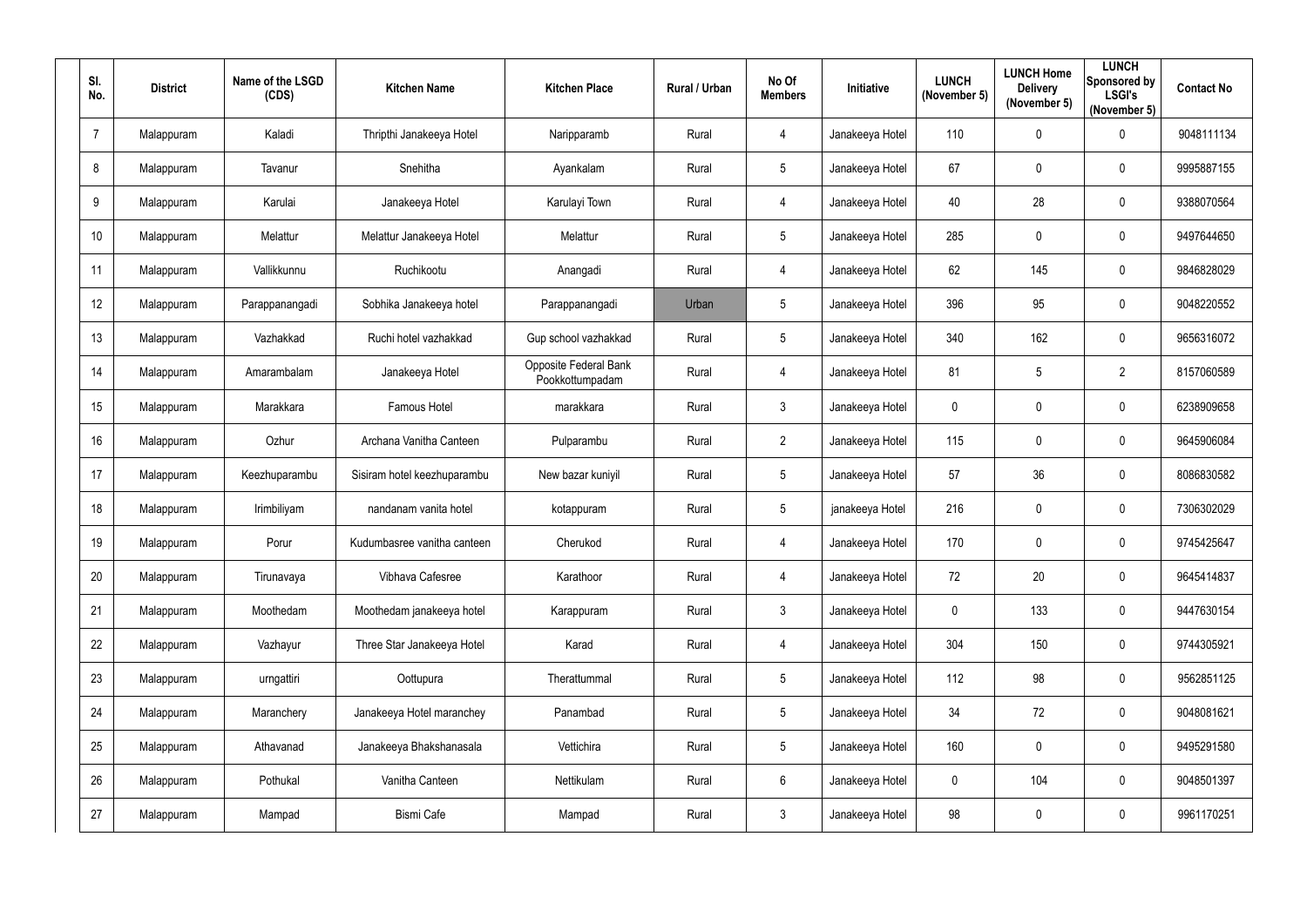| SI.<br>No.      | <b>District</b> | Name of the LSGD<br>(CDS) | <b>Kitchen Name</b>                               | <b>Kitchen Place</b> | Rural / Urban | No Of<br><b>Members</b> | Initiative      | <b>LUNCH</b><br>(November 5) | <b>LUNCH Home</b><br><b>Delivery</b><br>(November 5) | <b>LUNCH</b><br>Sponsored by<br><b>LSGI's</b><br>(November 5) | <b>Contact No</b> |
|-----------------|-----------------|---------------------------|---------------------------------------------------|----------------------|---------------|-------------------------|-----------------|------------------------------|------------------------------------------------------|---------------------------------------------------------------|-------------------|
| 28              | Malappuram      | Marakkara                 | Ruchikoottu                                       | <b>AC Nirappu</b>    | Rural         | $5\phantom{.0}$         | Janakeeya Hotel | 50                           | $\mathbf 0$                                          | $\mathbf 0$                                                   | 9745625415        |
| 29              | Malappuram      | Alipparambu               | Oottupura                                         | Alipparambu          | Rural         | $5\overline{)}$         | Janakeeya Hotel | 137                          | 0                                                    | $\overline{0}$                                                | 9847690941        |
| 30 <sub>2</sub> | Malappuram      | Valanchery                | Janakkeeya Hotel                                  | Valanchery           | Urban         | $5\phantom{.0}$         | Janakeeya Hotel | 140                          | $\overline{0}$                                       | $\boldsymbol{0}$                                              | 8593812408        |
| 31              | Malappuram      | Chaliyar                  | Chaliyar Janakeeya Hotel                          | Akambaadam           | Rural         | 3 <sup>1</sup>          | Janakeeya Hotel | 76                           | 33                                                   | $\mathbf 0$                                                   | 9605274841        |
| 32              | Malappuram      | Kalikavu                  | Friends Janakeeya Hotel                           | Kalikavu             | Rural         | 4                       | Janakeeya Hotel | 75                           | $6\phantom{.}6$                                      | $\overline{0}$                                                | 9745751684        |
| 33              | Malappuram      | Angadipuram               | Janakeeya Hotel                                   | Angadipuram          | Rural         | $\overline{4}$          | Janakeeya Hotel | 197                          | $\mathbf 0$                                          | $\boldsymbol{0}$                                              | 7902314724        |
| 34              | Malappuram      | Puzhakkattri              | Jasmin                                            | Puzhakkattiri        | Rural         | $5\overline{)}$         | Janakeeya Hotel | 176                          | 121                                                  | $\mathbf 0$                                                   | 9495497872        |
| 35              | Malappuram      | Nannamukku                | Tanima                                            | Nannamukku           | Rural         | $5\overline{)}$         | Janakeeya Hotel | 173                          | 134                                                  | $\mathbf 0$                                                   | 8943417885        |
| 36              | Malappuram      | Moorkkanad                | Oruma Janakeeya Hotel                             | Moorkkanad           | Rural         | 5 <sub>5</sub>          | Janakeeya Hotel | 48                           | 68                                                   | $\boldsymbol{0}$                                              | 9605728248        |
| 37              | Malappuram      | Edavanna                  | Souhrtham Janakeeya Hotel                         | Edavanna             | Rural         | $5\phantom{.0}$         | Janakeeya Hotel | 294                          | 139                                                  | $\mathbf 0$                                                   | 9746986110        |
| 38              | Malappuram      | Tirur                     | Ruchi Janakeeya Hotel                             | Tirur                | Urban         | $\overline{4}$          | Janakeeya Hotel | 382                          | 16                                                   | $\boldsymbol{0}$                                              | 9895409528        |
| 39              | Malappuram      | Tirur                     | Amrutham Janakeeya Hotel                          | Tirur                | Urban         | $\overline{4}$          | Janakeeya Hotel | 270                          | $\boldsymbol{0}$                                     | $\boldsymbol{0}$                                              | 9745074259        |
| 40              | Malappuram      | Edappal                   | Daya Cafesree                                     | Edappal              | Rural         | $5\overline{)}$         | Janakeeya Hotel | 169                          | 0                                                    | $\overline{0}$                                                | 9895439056        |
| 41              | Malappuram      | Koottilangadi             | Janakeeya Hotel                                   | Koottilangadi        | Rural         |                         | Janakeeya Hotel | 55                           | 20                                                   | $\mathbf 0$                                                   | 9539471939        |
| 42              | Malappuram      | Vattamkulam               | Vibhava Janakeeya Hotel                           | Edappal              | Rural         | $\overline{4}$          | Janakeeya Hotel | 146                          | $\mathbf 0$                                          | $\mathbf 0$                                                   | 9744844512        |
| 43              | Malappuram      | Nilambur                  | Annapporna Janakeeya Hotel                        | Nilambur             | Urban         | 8                       | Janakeeya Hotel | 341                          | 118                                                  | $\mathbf 0$                                                   | 8547795364        |
| 44              | Malappuram      | Puzhakkattri              | PT Group                                          | Ramapuram            | Rural         | $\overline{4}$          | Janakeeya Hotel | 116                          | 47                                                   | $\mathbf 0$                                                   | 9745108676        |
| 45              | Malappuram      | Vazhikkadavu              | Vanitha Janakeeya Hotel                           | Manimooli            | Rural         | $\overline{4}$          | Janakeeya Hotel | 82                           | 14                                                   | $\mathbf 0$                                                   | 8943046755        |
| 46              | Malappuram      | Chungathara               | Chungathara Annapoorna Vanitha<br>Janakeeya Hotel | Chalikkulam          | Rural         | 3 <sup>1</sup>          | Janakeeya Hotel | $\pmb{0}$                    | 35                                                   | $\pmb{0}$                                                     | 9745674102        |
| 47              | Malappuram      | Vallikunnu                | Punathil Janakeeya Hotel                          | Vallikunnu           | Rural         | $\overline{4}$          | Janakeeya Hotel | 107                          | 127                                                  | $\mathbf 0$                                                   | 9946051042        |
| 48              | Malappuram      | Tirurangadi               | Nirmalyam Janakeeya Hotel                         | Chanthappadi         | Urban         | $5\phantom{.0}$         | Janakeeya Hotel | $\boldsymbol{0}$             | 368                                                  | $\bm{0}$                                                      | 9895168511        |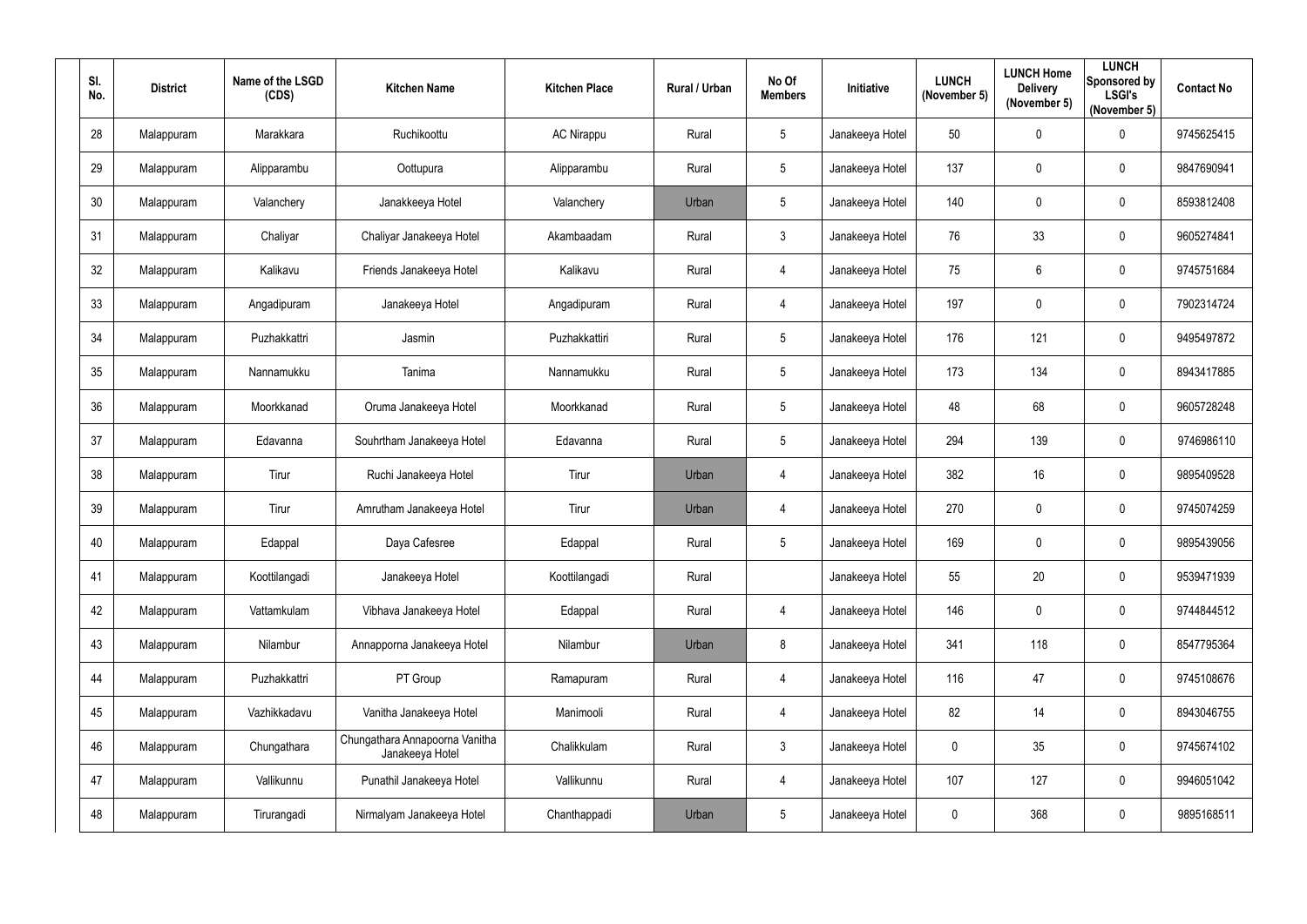|     | SI.<br>No. | <b>District</b> | Name of the LSGD<br>(CDS) | <b>Kitchen Name</b>             | <b>Kitchen Place</b>   | Rural / Urban | No Of<br><b>Members</b> | Initiative      | <b>LUNCH</b><br>(November 5) | <b>LUNCH Home</b><br><b>Delivery</b><br>(November 5) | <b>LUNCH</b><br>Sponsored by<br><b>LSGI's</b><br>(November 5) | <b>Contact No</b> |
|-----|------------|-----------------|---------------------------|---------------------------------|------------------------|---------------|-------------------------|-----------------|------------------------------|------------------------------------------------------|---------------------------------------------------------------|-------------------|
|     | 49         | Malappuram      | Purathur                  | Purathur Janakeeya Hotel        | Kavilakkad             | Rural         | $\mathfrak{Z}$          | Janakeeya Hotel | 96                           | 50                                                   | $\overline{0}$                                                | 9645170119        |
|     | 50         | Malappuram      | Kuruva                    | Swad                            | Ambalaparamb           | Rural         | 4                       | Janakeeya Hotel | 46                           | 21                                                   | $\mathbf 0$                                                   | 9495993543        |
|     | 51         | Malappuram      | Perumanna Klari           | Perumanna Klari Janakeeya Hotel | Near Panjayathu office | Rural         | $\mathfrak{Z}$          | Janakeeya Hotel | 83                           | 0                                                    | $\mathbf 0$                                                   | 7306197556        |
|     | 52         | Malappuram      | Kuttippuram               | Janakeeya Hotel Kuttippurram    | Kuttipuram             | Rural         | $5\phantom{.0}$         | Janakeeya Hotel | 166                          | 0                                                    | $\mathbf 0$                                                   | 8921459017        |
|     | 53         | Malappuram      | Niramaruthur              | Annapporna Janakeeya Hotel      | Mangad                 | Rural         | $\mathfrak{Z}$          | Janakeeya Hotel | 76                           | $\boldsymbol{0}$                                     | $\mathbf 0$                                                   | 9746334349        |
|     | 54         | Malappuram      | Veliyancode               | Cafe Kudumbashree               | Eramangalam            | Rural         | $\mathfrak{Z}$          | Janakeeya Hotel | 59                           | 61                                                   | $\mathbf 0$                                                   | 9567575145        |
|     | 55         | Malappuram      | Pulilkal                  | Ruchi Koottu Janakeeya Hotel    | Pulikkal               | Rural         | 4                       | Janakeeya Hotel | 131                          | 35                                                   | $\overline{0}$                                                | 9947039208        |
|     | 56         | Malappuram      | Karuvarakund              | Janakeeya Hotel                 | Karuvarakund           | Rural         | 4                       | Janakeeya Hotel | 143                          | 23                                                   | $\mathbf 0$                                                   | 9562233316        |
| 113 | 57         | Malappuram      | Thuvvur                   | Janakeeya Hotel                 | Thuvvur                | Rural         | $5\phantom{.0}$         | Janakeeya Hotel | 112                          | 43                                                   | $\mathbf 0$                                                   | 8075365565        |
|     | 58         | Malappuram      | Kottakkal                 | Kottakkal Janakeeya Hotel       | Kottakkal              | Urban         | $\mathfrak{Z}$          | Janakeeya Hotel | 402                          | 0                                                    | $\mathbf 0$                                                   | 9946216609        |
|     | 59         | Malappuram      | Kuzhimanna                | Mythri Janakkeeya Hotel         | Cheruparamb            | Rural         | 4                       | Janakeeya Hotel | 146                          | 125                                                  | $\mathbf 0$                                                   | 9961738543        |
|     | 60         | Malappuram      | Talakkad                  | Talakkad Janakeeya Hotel        | <b>BP</b> Angadi       | Rural         | 4                       | Janakeeya Hotel | 65                           | 30                                                   | $\mathbf 0$                                                   | 9447824517        |
|     | 61         | Malappuram      | Areecode                  | Haritha sree Janakeeya Hotel    | Pookottuchola          | Rural         | 4                       | Janakeeya Hotel | 125                          | 23                                                   | $\mathbf 0$                                                   | 7025072558        |
|     | 62         | Malappuram      | Cherukkavu                | Kitchen Hut Janakeeya Hotel     | Chevayoor              | Rural         | $\overline{4}$          | Janakeeya Hoel  | 131                          | 127                                                  | $\overline{0}$                                                | 9895195887        |
|     | 63         | Malappuram      | Thiruvali                 | Janakeeya hotel                 | Thiruvali              | Rural         | $5\phantom{.0}$         | Janakeeya Hotal | 84                           | 0                                                    | $\overline{0}$                                                | 9746385945        |
|     | 64         | Malappuram      | Alamcode                  | Janakeeya hotel                 | Alamcode               | Rural         | $5\phantom{.0}$         | Janakeeya Hotal | 161                          | 121                                                  | $\overline{0}$                                                | 8129368109        |
|     | 65         | Malappuram      | Manjeri 1                 | Cafe Janakeeya hotel            | Manjeri                | Urban         | $6\phantom{.0}$         | Janakeeya Hotal | 215                          | 18                                                   | $\mathbf{3}$                                                  | 7336671011        |
|     | 66         | Malappuram      | kalpakanchery             | Janakeeya HOTEL                 | Kalpakanchery          | Rural         | $\overline{4}$          | Janakeeya Hotel | 75                           | $\pmb{0}$                                            | $\overline{0}$                                                | 9048929947        |
|     | 67         | Malappuram      | Kodur                     | Janakeeya hotel                 | vadakkemanna           | Rural         | $\mathbf{3}$            | Janakeeya hotel | 105                          | 13                                                   | $\overline{0}$                                                | 9605430938        |
|     | 68         | Malappuram      | Anakayam                  | janakeeya hotel                 | Anakayam               | Rural         | $5\phantom{.0}$         | Janakeeya hotel | 226                          | $\pmb{0}$                                            | $\mathbf 0$                                                   | 7025840671        |
|     | 69         | Malappuram      | Malappuram                | Janakeeya Hotel                 | Malappuram             | Urban         | $\mathbf{3}$            | Janakeeya Hotal | 141                          | 37                                                   | $\overline{0}$                                                | 8281125864        |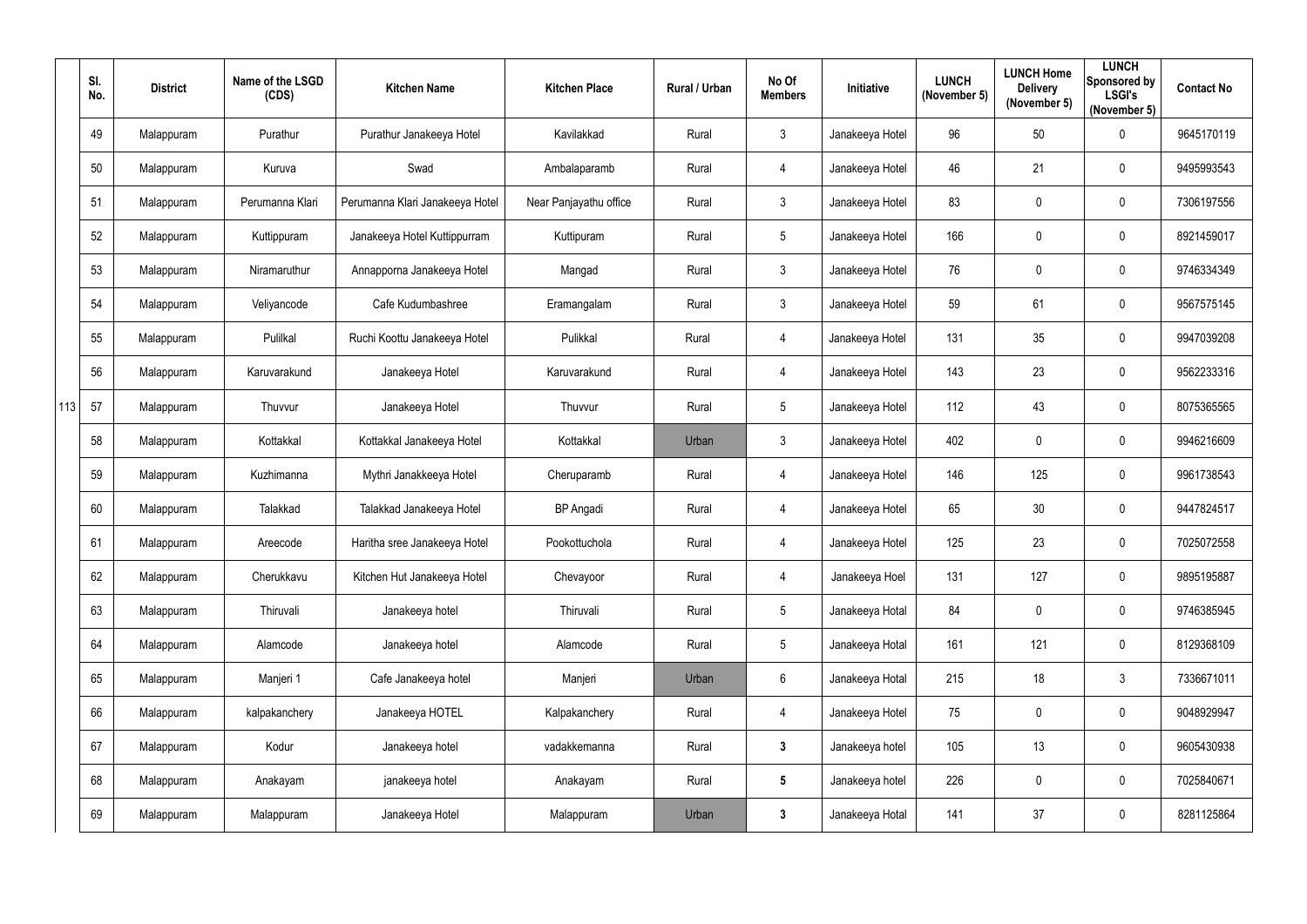| SI.<br>No. | <b>District</b> | Name of the LSGD<br>(CDS) | <b>Kitchen Name</b>        | <b>Kitchen Place</b> | Rural / Urban | No Of<br><b>Members</b> | Initiative      | <b>LUNCH</b><br>(November 5) | <b>LUNCH Home</b><br><b>Delivery</b><br>(November 5) | <b>LUNCH</b><br>Sponsored by<br><b>LSGI's</b><br>(November 5) | <b>Contact No</b> |
|------------|-----------------|---------------------------|----------------------------|----------------------|---------------|-------------------------|-----------------|------------------------------|------------------------------------------------------|---------------------------------------------------------------|-------------------|
| 70         | Malappuram      | Tanur                     | Azhimukham Janakeeya hotel | tanur                | Urban         | $3\phantom{a}$          | Janakeeya Hotel | $\mathbf 0$                  | $\mathbf 0$                                          | $\mathbf 0$                                                   | 7594914843        |
| 71         | Malappuram      | Elamkulam                 | Janapriya                  | Kunnakav             | Rural         | 4                       | Janakeeya Hotel | 164                          | $\mathbf 0$                                          | $\mathbf 0$                                                   | 9496725446        |
| 72         | Malappuram      | Wandoor                   | Janakeeya Hotel            | wandoor              | Rural         | 4                       | Janakeeya Hotel | 139                          | $\overline{0}$                                       | $\boldsymbol{0}$                                              | 8086064498        |
| 73         | Malappuram      | Perinthalmanna            | samrthi janakeeya hotei    | Perinthalmanna       | Urban         | $5\phantom{.0}$         | Janakeeya hotel | 167                          | $\mathbf 0$                                          | $\mathbf 0$                                                   | 7994259773        |
| 74         | Malappuram      | Munniyur                  | Oottupura                  | Munniyur             | Rural         | $5\phantom{.0}$         | Janakeeya Hotel | 164                          | 88                                                   | $\mathbf 0$                                                   |                   |
| 75         | Malappuram      | AR Nagar                  | Aiswarya                   | AR Nagar             | Rural         | $\mathbf{3}$            | Janakeeya Hotel | 136                          | $\mathbf 0$                                          | $\mathbf 0$                                                   |                   |
| 76         | Malappuram      | Thenjippalam              | Nanma                      | Thenjippalam         | Rural         |                         | Janakeeya Hotel | 334                          | 97                                                   | $\mathbf 0$                                                   |                   |
| 77         | Malappuram      | Peruvallur                | Anugraha                   | Super bazar          | Rural         | $5\phantom{.0}$         | Jankeeya Hotel  | $\mathbf 0$                  | 474                                                  | $\overline{2}$                                                | 9747037665        |
| 78         | Malappuram      | Muthuvallur               | Nanma janakeeya hotel      | Muthuparambu         | Rural         | $\mathbf{3}$            | Janakeeya hotel | 426                          | $\mathbf 0$                                          | $\overline{0}$                                                | 9744406501        |
| 79         | Malappuram      | mankada                   | janakeeya hatel            | Aryiranazhipadi      | Rural         | $\mathbf{3}$            | janakeeya hotel | $\boldsymbol{0}$             | $\mathbf 0$                                          | $\mathbf 0$                                                   | 9539855520        |
| 80         | Malappuram      | Vengara                   | Ponnoos hotel              | Vengara              | Rural         | 4                       | Janakeeya hotel | 270                          | $\mathbf 0$                                          | $\mathbf 0$                                                   | 9947424618        |
| 81         | Malappuram      | Pulpatta                  | Santhwanam Janakeeya hotel | Padikkal parambil    | Rural         | $5\phantom{.0}$         | Janakeeya hotel | 496                          | 126                                                  | $\boldsymbol{0}$                                              | 9526367569        |
| 82         | Malappuram      | Keezhattur                | Keezhattur Janakeeya hotel | Keezhattur           | Rural         | 4                       | Janakeeya hotel | $\boldsymbol{0}$             | $\mathbf 0$                                          | $\overline{0}$                                                | 9539209640        |
| 83         | Malappuram      | Cherumundam               | Nanma janakeeya hotel      | Manchingapara        | Rural         | $\overline{\mathbf{4}}$ | Janakeeya hotel | 55                           | $\mathbf 0$                                          | $\pmb{0}$                                                     | 9496048689        |
| 84         | Malappuram      | Chelambre                 | Soorya Janakeeya hotel     | Pulluparamb          | Rural         | $3\phantom{a}$          | Janakeeya hotel | $\boldsymbol{0}$             | 167                                                  | $\pmb{0}$                                                     | 7994179285        |
| 85         | Malappuram      | Ponmala                   | Janakeeya hotel            | Chappangadi          | Rural         | $\overline{\mathbf{4}}$ | Janakeeya hotel | 198                          | $\mathbf 0$                                          | $\boldsymbol{0}$                                              | 9605811748        |
| 86         | Malappuram      | Thennala                  | <b>Bismi Hotel</b>         | Pookkiparamb         | Rural         | 4                       | Jankeeya Hotel  | 230                          | $\mathbf 0$                                          | $\boldsymbol{0}$                                              | 9995757092        |
| 87         | Malappuram      | Tanalur                   | Janakeeya Hotel            | Tanalur              | Rural         |                         | Jankeeya Hotel  | 105                          | $\mathbf 0$                                          | $\pmb{0}$                                                     |                   |
| 88         | Malappuram      | Parappur                  | Janakeeya Hotel            | chullipparambu       | Rural         | $5\phantom{.0}$         | Janakeeya Hotel | 93                           | $\mathbf 0$                                          | $\pmb{0}$                                                     | 9961091317        |
| 89         | Malappuram      | Edarikkode                | Janakeeya Hotel            | Edarikkod            | Rural         | $3\phantom{a}$          | Janakeeya Hotel | $\pmb{0}$                    | $\mathbf 0$                                          | $\pmb{0}$                                                     | 8089003770        |
| $90\,$     | Malappuram      | Oorakam                   | Ammoos                     | Panchayath padi      | Rural         | $3\phantom{a}$          | Janakeeya Hotel | 187                          | $\mathbf 0$                                          | $\pmb{0}$                                                     | 9526449294        |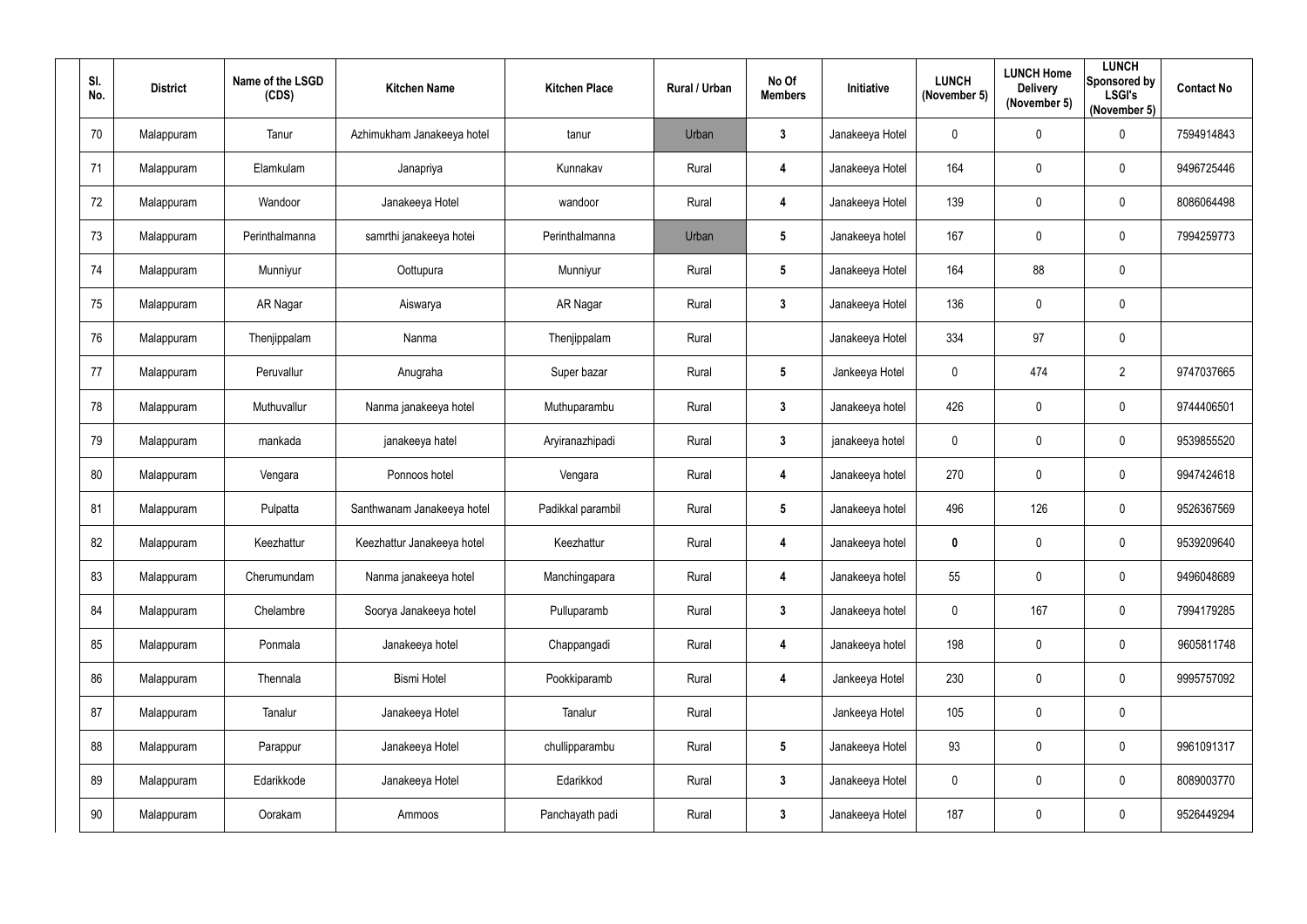| SI.<br>No. | <b>District</b> | Name of the LSGD<br>(CDS) | <b>Kitchen Name</b>      | <b>Kitchen Place</b> | Rural / Urban | No Of<br><b>Members</b> | Initiative      | <b>LUNCH</b><br>(November 5) | <b>LUNCH Home</b><br><b>Delivery</b><br>(November 5) | <b>LUNCH</b><br>Sponsored by<br><b>LSGI's</b><br>(November 5) | <b>Contact No</b> |
|------------|-----------------|---------------------------|--------------------------|----------------------|---------------|-------------------------|-----------------|------------------------------|------------------------------------------------------|---------------------------------------------------------------|-------------------|
| 91         | Malappuram      | Nannambra                 | Veeturuchi               | Kundoor Athani       | Rural         | $\overline{\mathbf{4}}$ | Janakeeya Hotel | 19                           | 169                                                  | $\mathbf 0$                                                   | 9400618659        |
| 92         | Malappuram      | Pandikkad                 | Janakeeya Hotel          | Pandikkad            | Rural         | 4                       | Janakeeya Hotel | 165                          | $\overline{0}$                                       | $\mathbf 0$                                                   |                   |
| 93         | Malappuram      | Chokkad                   | Natturuchi               | Chokkad              | Rural         |                         | Janakeeya Hotel | 98                           | $\overline{0}$                                       | $\mathbf 0$                                                   |                   |
| 94         | Malappuram      | Cheekode                  | Cheekode Janakeeya Hotel | Cheekode             | Rural         |                         | Janakeeya Hotel | 80                           | 50                                                   | $\mathbf 0$                                                   |                   |
| 95         | Malappuram      | Makkarapparamb            | Subiksha                 | Makkarapparamb       | Rural         | $3\phantom{.0}$         | Janakeeya Hotel | 29                           | 15                                                   | $\boldsymbol{0}$                                              | 8089003770        |
| 96         | Malappuram      | Ponnani-1                 | Devi Janakeeya Hotel     | Ponnani              | Urban         | $5\phantom{.0}$         | Janakeeya Hotel | $\pmb{0}$                    | $\overline{0}$                                       | $\boldsymbol{0}$                                              | 9961919097        |
| 97         | malappuram      | mangalam                  | Soubagya                 | mangalam             | Rural         | $5\phantom{.0}$         | janakeeya hotel | 71                           | 35                                                   | $\mathbf 0$                                                   |                   |
| 98         | Malappuram      | Trikkalangode             | janakeeya hotel          | karakkunnu           | Rural         | $6\phantom{1}$          | Janakeeya Hotel | 185                          | $\mathbf 0$                                          | $\mathbf 0$                                                   |                   |
| 99         | Malppuram       | Morayoor                  | Janakeeya hotel          | Valanchery           | Rural         | $\mathbf{3}$            | Janakeeya hotel | 105                          | $\overline{0}$                                       | $\mathbf 0$                                                   |                   |
| 100        | Malappuram      | Perumbadapp               | Janakeeya hotel          | Perumbadapp          | Rural         | $\overline{\mathbf{4}}$ | Janakeeya hotel | $\mathbf 0$                  | $\pmb{0}$                                            | $\mathbf 0$                                                   |                   |
| 101        | Malappuram      | Tirur                     | Samruthi Janakeeya Hotel | Vettom               | <b>RURAL</b>  |                         | Janakeeya hotel | 146                          | 140                                                  | $\mathbf 0$                                                   |                   |
| 102        | Malappuram      | Kondotty                  | Janakeeya hotel          | vazhakad             | <b>RURAL</b>  |                         | janakeeya hotel | 304                          | 192                                                  | $\mathbf 0$                                                   |                   |
| 103        | Malappuram      | Perinthalmanna            | Janakeeya hotel          | pulamanthole         | <b>RURAL</b>  | 4                       | Janakeeya hotel | 168                          | 0                                                    | $\overline{0}$                                                |                   |
| 104        | Malappuram      | Tanur                     | Jankeeya hotel           | Valavannur           | <b>RURAL</b>  |                         | Janakeeya hotel | 132                          | $\mathbf 0$                                          | $\pmb{0}$                                                     |                   |
| 105        | Malappuram      | kottakkal                 | Janakeeya hotel          | kotakkal             | <b>URBAN</b>  |                         | Janakeeya hotel | 286                          | $\mathbf 0$                                          | $\pmb{0}$                                                     |                   |
| 106        | Malappuram      | Vettom                    | Thripthi Janakeeya Hotel | vettom               | <b>RURAL</b>  |                         | Janakeeya hotel | 126                          | $80\,$                                               | $\pmb{0}$                                                     |                   |
| 107        | Malappuram      | Nilambur                  | Janakeeya hotel          | nilambur             | <b>URBAN</b>  |                         | Janakeeya hotel | 202                          | 20                                                   | $\pmb{0}$                                                     |                   |
| 108        | Malappuram      | Nilambur                  | Janakeeya hotel          | nilambur             | <b>URBAN</b>  |                         | Janakeeya hotel | 219                          | $\mathbf 0$                                          | $\pmb{0}$                                                     |                   |
| 109        | Malappuram      | Vallikkunn                | Rasakkut                 |                      | Rural         |                         | janakeeyahotel  | 100                          | 119                                                  | $\pmb{0}$                                                     |                   |
| 110        | Malappuram      | kuruva                    | Ruchi                    |                      | Rural         | $5\phantom{.0}$         | Janakeeyahotel  | 114                          | 15                                                   | $\pmb{0}$                                                     | 9745414800        |
| 111        | Malappuram      | Kannamangalam             |                          |                      | Rural         |                         | Janakeeya Hotel | 374                          | $\overline{0}$                                       | $\pmb{0}$                                                     |                   |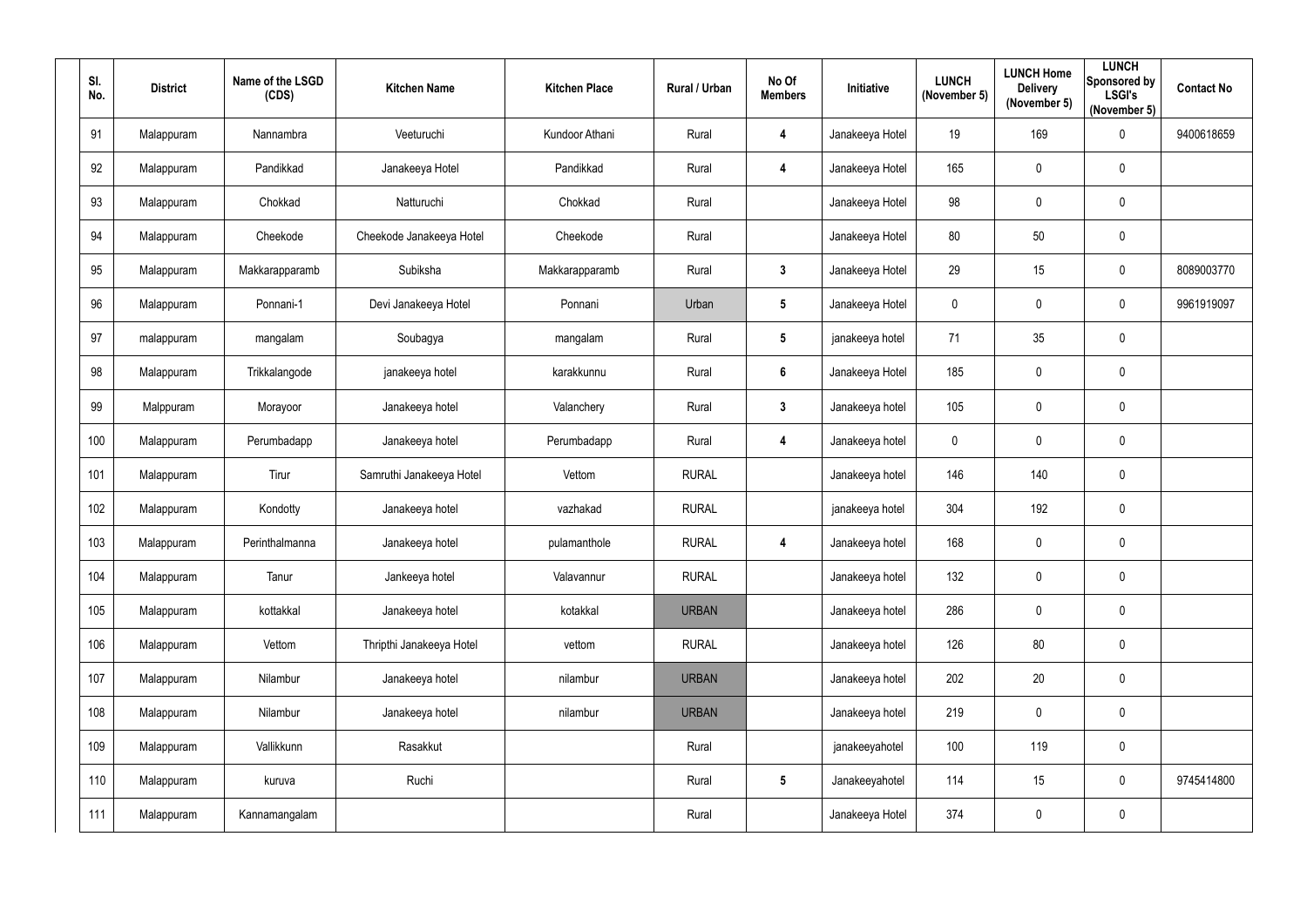|     | SI.<br>No.      | <b>District</b> | Name of the LSGD<br>(CDS) | <b>Kitchen Name</b>             | <b>Kitchen Place</b>                      | Rural / Urban | No Of<br><b>Members</b> | Initiative      | <b>LUNCH</b><br>(November 5) | <b>LUNCH Home</b><br><b>Delivery</b><br>(November 5) | <b>LUNCH</b><br><b>Sponsored by</b><br><b>LSGI's</b><br>(November 5) | <b>Contact No</b> |
|-----|-----------------|-----------------|---------------------------|---------------------------------|-------------------------------------------|---------------|-------------------------|-----------------|------------------------------|------------------------------------------------------|----------------------------------------------------------------------|-------------------|
|     | 112             | Malappuram      | Othungal                  | janakeeya hotel                 | Othukkungal                               | Rural         | $5\phantom{.0}$         | Janakeeya Hotel | 240                          | 0                                                    | $\mathbf 0$                                                          | 9656716066        |
|     | 113             | Malappuram      | Pookkottur                | janakeeya hotel                 | valluvambram                              | Rural         | 4                       | Janakeeya Hotel | 96                           | 71                                                   | $\mathbf 0$                                                          | 9447334084        |
| 113 |                 |                 |                           |                                 |                                           |               |                         |                 | 16035                        | 5064                                                 | 14                                                                   |                   |
|     |                 | Palakkad        | Elapully                  | Nakshathra Vanitha canteen      | Canteen                                   | Rural         | 4                       | Janakeeya Hotel | 190                          | 0                                                    | $\overline{0}$                                                       | 8547384972        |
|     | $\overline{2}$  | Palakkad        | Nalleppilly               | Vanitha Canteen                 | Canteen                                   | Rural         | 4                       | Janakeeya Hotel | 260                          | 0                                                    | $\mathbf 0$                                                          | 9656232569        |
|     | $\mathfrak{Z}$  | Palakkad        | Chittur                   | Thanal vanitha Canteen          | Thathamangalam, Mettuvalavu               | Urban         | $\mathfrak{Z}$          | Janakeeya Hotel | 367                          | $\pmb{0}$                                            | $\mathbf 0$                                                          | 9447105400        |
|     | 4               | Palakkad        | chittur                   | urapp janakeeya hotel           | Anicode junction                          | urban         | $5\phantom{.0}$         | Janakeeya hotel | 194                          | 0                                                    | $\mathbf 0$                                                          | 9349930549        |
|     | $5\phantom{.0}$ | Palakkad        | polpully                  | subiksha janakeeya hotel        | kallootiyal                               | Rural         | $5\phantom{.0}$         | Janakeeya hotel | 135                          | 0                                                    | $\mathbf 0$                                                          | 9495197498        |
|     | $6\phantom{.}$  | Palakkad        | Eruthenpathy              | Nila janakeeya hotel            | Mooniilmada muniyappan<br>kshethram near  | Rural         | $5\phantom{.0}$         | Janakeeya hotel | 75                           | 0                                                    | $\mathbf 0$                                                          | 9037290925        |
|     |                 | Palakkad        | Perumatty                 | Nanam Janakeeya hotel           | kannimari                                 | Rural         | $\mathbf{3}$            | Janakeeya hotel | 0                            | 0                                                    | $\mathbf 0$                                                          | 9605529657        |
|     | 8               | Palakkad        | Vadakarapathy             | soubhagya janakeeya hotel       | vadakarapathy panchayath                  | Rural         | $5\phantom{.0}$         | Janakeeya hotel | 121                          | 0                                                    | $\mathbf 0$                                                          | 9633578756        |
|     | 9               | Palakkad        | Kozhinjampara             | Sreesakthi Janakeeya hotel      | Kozhinjampara<br>gramapanchayth, near bus | Rural         | $5\phantom{.0}$         | Janakeeya hotel | 150                          | 0                                                    | $\mathbf 0$                                                          | 9847121105        |
|     | 10 <sup>°</sup> | Palakkad        | Vadakkenchery             | Oottupura Vanitha Canteen       | Panchayath building,<br>Vadakkenchery     | Rural         | 4                       | Janakeeya Hotel | 216                          | 0                                                    | $\mathbf 0$                                                          | 9656360141        |
|     | 11              | Palakkad        | PKD North                 | Cafesree                        | opp. ksrtc bus stand,<br>Manjakulam road  | Urban         | $\sqrt{5}$              | Janakeeya Hotel | 301                          | 0                                                    | $\mathbf 0$                                                          | 9037332005        |
|     | 12              | Palakkad        | Ongallur                  | Amma canteen                    | Ongallur vipanana kendram                 | Rural         | 4                       | Janakeeya Hotel | 101                          | 0                                                    | $\mathbf 0$                                                          | 7560924507        |
|     | 13              | Palakkad        | Muthuthala                | Sreelakshmi vanitha canteen     | Muthuthala panchayath                     | Rural         | 4                       | Janakeeya Hotel | 90                           | 0                                                    | $\overline{0}$                                                       | 7558865485        |
|     | 14              | Palakkad        | Koppam                    | Natturuchi kudumbashree cafe    | Near koppam village                       | Rural         | $5\phantom{.0}$         | Janakeeya Hotel | 165                          | 0                                                    | $\mathbf 0$                                                          | 8075779172        |
|     | 15              | Palakkad        | Paruthur                  | Mamatty vanitha canteen         | Near panchayath                           | Rural         | $\sqrt{5}$              | Janakeeya Hotel | 79                           | $\pmb{0}$                                            | $\mathbf 0$                                                          | 9544847874        |
|     | 16              | Palakkad        | Vilayur                   | Souhritha caffesree (Ruchipura) | Near Vilayur Panchayath                   | Rural         | $6\phantom{.0}$         | Janakeeya Hotel | 108                          | $\pmb{0}$                                            | $\mathbf 0$                                                          | 9747342046        |
|     | 17              | palakkad        | Kulukkallur               | Snehitha Janakeeya hotel        | Kulukkallur panchayath                    | Rural         | $5\phantom{.0}$         | Janakeeya hotel | 80                           | 0                                                    | $\overline{0}$                                                       | 9746701454        |
|     | 18              | Palakkad        | Pattambi                  | Janakeeya hotel                 | near Govt samskritha college,<br>Pattambi | Urban         | 4                       | Janakeeya hotel | 0                            | 0                                                    | $\mathbf 0$                                                          | 9562043428        |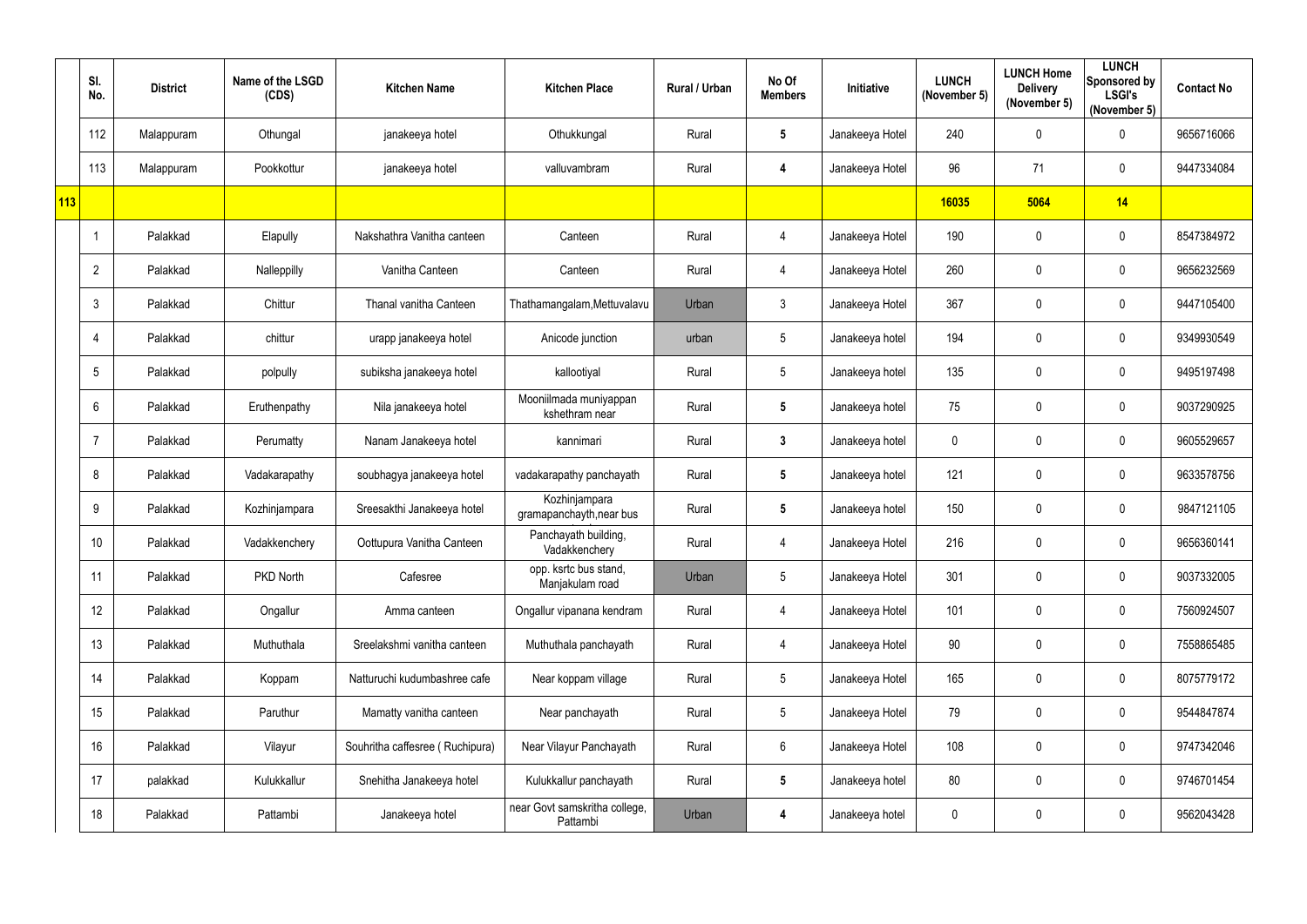| SI.<br>No. | <b>District</b> | Name of the LSGD<br>(CDS) | <b>Kitchen Name</b>                      | <b>Kitchen Place</b>                   | Rural / Urban | No Of<br><b>Members</b> | Initiative       | <b>LUNCH</b><br>(November 5) | <b>LUNCH Home</b><br><b>Delivery</b><br>(November 5) | <b>LUNCH</b><br>Sponsored by<br><b>LSGI's</b><br>(November 5) | <b>Contact No</b> |
|------------|-----------------|---------------------------|------------------------------------------|----------------------------------------|---------------|-------------------------|------------------|------------------------------|------------------------------------------------------|---------------------------------------------------------------|-------------------|
| 19         | Palakkad        | Erimayur                  | Thanima Vanitha Canteen                  | Panchayath building, Erimayur          | Rural         | $5\overline{)}$         | Janakeeya Hotel  | 63                           | $\mathbf 0$                                          | $\overline{2}$                                                | 9746440633        |
| 20         | Palakkad        | Kizhekkencheri            | Vanitha Canteen                          | Panchayath Building,<br>Kizhakkenchery | Rural         | $\overline{4}$          | Janakeeya Hotel  | 58                           | $\mathbf 0$                                          | -1                                                            | 9747923418        |
| 21         | Palakkad        | Peringottukkurrissi       | Aiswarya Vanitha canteen                 | Panchayth building                     | Rural         | $\mathbf{3}$            | Janakeeya Hotel  | 70                           | $\mathbf 0$                                          | $\overline{0}$                                                | 9048665884        |
| 22         | Palakkad        | Mundoor                   | Bharath vanitha canteen                  | Panchayath building                    | Rural         | $\mathbf{3}$            | Janakeeya Hotel  | 187                          | $\mathbf 0$                                          | $\mathbf 0$                                                   | 8592830607        |
| 23         | Palakkad        | Kodumbu                   | kripa                                    | kodumb panchayath                      | Rural         | $\overline{4}$          | Janakeeya HoteL  | 94                           | $\mathbf 0$                                          | $\overline{0}$                                                | 9048682860        |
| 24         | Palakkad        | Thirumittakode            | Thirumuttam Janakeeya Hotel              | Karukaputhur                           | Rural         | $6\phantom{.0}$         | Janakeeya Hotel  | 120                          | $\mathbf 0$                                          | $\boldsymbol{0}$                                              | 9072841599        |
| 25         | Palakkad        | Akathethara               | Nanma canteen                            | kalyanamandapam                        | Rural         | $\mathbf{3}$            | Janakeeya Hotel  | 115                          | 0                                                    | $\overline{0}$                                                | 7025563510        |
| 26         | Palakkad        | Marutharoad               | flavours cantteen                        | panchayath                             | Rural         | $5\phantom{.0}$         | Janakeeya Hotela | 85                           | $\mathbf 0$                                          | $\mathbf 0$                                                   | 9746227966        |
| 27         | Palakkad        | Trithala                  | Kairali Vanitha Hotel                    | Thirthala                              | Rural         | $5\overline{)}$         | Janakeeya Hotel  | 89                           | $\mathbf 0$                                          | $\mathbf{3}$                                                  | 9048710155        |
| 28         | Palakkad        | Kongad                    | Annapoorna vanitha canteen               | Near Kongad village office             | Rural         | $5\phantom{.0}$         | Janakeeya Hotel  | 103                          | $\mathbf 0$                                          | $\mathbf 0$                                                   | 9645425774        |
| 29         | Palakkad        | Sreekrishnapuram          | Subiksha canteen                         | Near panchayath office                 | Rural         | $\mathbf{3}$            | Janakeeya Hotel  | 90                           | $\mathbf 0$                                          | $\overline{0}$                                                | 8086697226        |
| 30         | Palakkad        | Pallassana                | dhanalakshmi vanitha canteen             | pallassana panchayath<br>building      | Rural         | $5\overline{)}$         | Janakeeya Hotel  | 259                          | $\mathbf 0$                                          | $\overline{0}$                                                | 8943225892        |
| 31         | Palakkad        | Nenmmara                  | Nemmara Janakeeya hotel                  | Nemmara junction                       | Rural         | 4                       | Janakeeya hotel  | 261                          | $\mathbf 0$                                          | $\mathbf 0$                                                   | 8157850935        |
| 32         | Palakkad        | Ayilur                    | Janakeeya hotel                          | Thalavettanpara, Ayilur                | Rural         | $\mathbf{3}$            | Janakeeya hotel  | 164                          | $\mathbf 0$                                          | $\mathbf 0$                                                   | 9539517856        |
| 33         | Palakkad        | Melarkode                 | Janakeeya Hotel                          | near Melarkode panchayath              | Rural         | $\overline{4}$          | Janakeeya hotel  | 113                          | $\mathbf 0$                                          | $\mathbf 0$                                                   | 8606193918        |
| 34         | Palakkad        | Vandazhi                  | janakeeya hotel                          | Kaniyamangalam                         | Rural         | $\mathbf{3}$            | Janakeeya hotel  | 54                           | $\mathbf 0$                                          | $\mathbf 0$                                                   | 9645919937        |
| 35         | Palakkad        | Nelliayampathy            | Janakeeya hotel                          | near Panchayat, kaikaty                | Rural         | $\overline{4}$          | Janakeeya hotel  | 102                          | $\mathbf 0$                                          | $\mathbf 0$                                                   | 9497123529        |
| 36         | Palakkad        | Elavanchery               | Snehatheeram                             | Near GUPS, Vattekkad                   | Rural         | $5\phantom{.0}$         | Janakeeya Hotel  | $\mathbf 0$                  | $\mathbf 0$                                          | $\mathbf 0$                                                   | 9744195274        |
| 37         | Palakkad        | Kollemkode                | Priya Vanitha Canteen                    | Block Panchayath Office,<br>Kollengode | Rural         | $\overline{4}$          | Janakeeya Hotel  | 225                          | $\mathbf 0$                                          | $\mathbf 0$                                                   | 9745456764        |
| 38         | Palakkad        | Koduvayur                 | Samridhi Kudumbashree Vanitha<br>Canteen | Panchayath Building                    | Rural         | $5\phantom{.0}$         | Janakeeya Hotel  | 111                          | $\mathbf 0$                                          | $\mathbf 0$                                                   | 8086263595        |
| 39         | Palakkad        | Pattanchery               | Sreelakshmi vanitha canteen              | Panchayath Building                    | Rural         | $\overline{4}$          | Janakeeya Hotel  | 55                           | $\mathbf 0$                                          | $\bm{0}$                                                      | 8086916932        |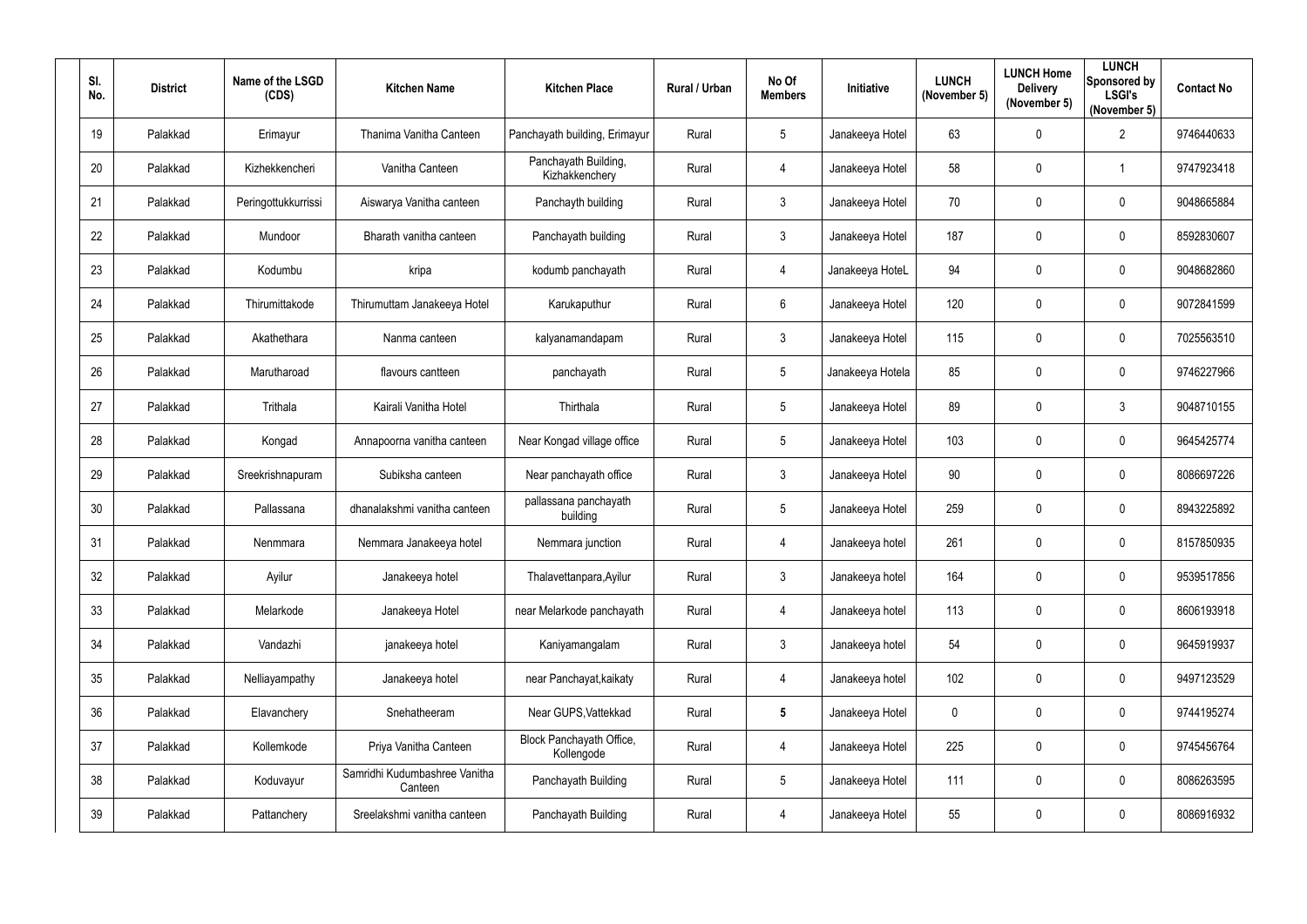|    | SI.<br>No. | <b>District</b> | Name of the LSGD<br>(CDS) | <b>Kitchen Name</b>                     | <b>Kitchen Place</b>                            | Rural / Urban | No Of<br><b>Members</b> | Initiative       | <b>LUNCH</b><br>(November 5) | <b>LUNCH Home</b><br><b>Delivery</b><br>(November 5) | <b>LUNCH</b><br>Sponsored by<br><b>LSGI's</b><br>(November 5) | <b>Contact No</b> |
|----|------------|-----------------|---------------------------|-----------------------------------------|-------------------------------------------------|---------------|-------------------------|------------------|------------------------------|------------------------------------------------------|---------------------------------------------------------------|-------------------|
|    | 40         | Palakkad        | Pudunagaram               | Janakeeya Hotel                         | Near KSEB, Pudunagaram                          | Rural         | $\overline{\mathbf{4}}$ | Janakeeya hotel  | 183                          | $\mathbf 0$                                          | $\mathbf 0$                                                   | 9497241598        |
|    | 41         | Palakkad        | Vadavanoor                | Sree Muruka Janakeeya Hotel             | Vydhyasala, Vadavanoor                          | Rural         | $5\phantom{.0}$         | Janakeeya hotel  | 154                          | 0                                                    | $\overline{0}$                                                | 9567011729        |
|    | 42         | Palakkad        | Peruvemba                 | Samridi Janakeeya Hotel                 | Peruvemba Junction                              | Rural         | $\overline{\mathbf{4}}$ | Jankeeya hotel   | 28                           | $\mathbf 0$                                          | $\mathbf 0$                                                   | 918089611261      |
|    | 43         | Palakkad        | Muthalamada               | Janakeeya Hotel                         | Chulliyarmedu                                   | Rural         | 4                       | Jankeeya hotel   | 168                          | 0                                                    | $\overline{0}$                                                | 9633730067        |
|    | 44         | Palakkad        | Cherppalasseri            | Swad Janakiyahotel, CPY                 | Scheduled caste coperative<br>society hall, cpy | Urban         | $5\overline{)}$         | Janakeeya Hotel  | 102                          | 0                                                    | $\overline{0}$                                                | 9447746082        |
|    | 45         | Palakkad        | Vellinezhi                | Aiswarya kudumbashree                   | Adakkaputhur                                    | Rural         | $\mathbf{3}$            | Janakeeya Hotel  | 87                           | $\mathbf 0$                                          | $\boldsymbol{0}$                                              | 9747730588        |
|    | 46         | Palakkad        | Keralasseri               | Bhagyasree janakeeya hotel              | Near village office                             | Rural         | $\mathfrak{Z}$          | Janakeeya Hotel  | 60                           | 0                                                    | $\overline{0}$                                                | 8606125128        |
|    | 47         | Palakkad        | Kottayi                   | Kudumbashree Vanitha canteen            | Near Kottayi Panchayath                         | Rural         | 4                       | Jankeeya hotel   | 85                           | 0                                                    | $\overline{0}$                                                | 9605699847        |
|    | 48         | Palakkad        | anakkara                  | udayasurya vanitha canteen              | kumbidi                                         | rural         | $5\phantom{.0}$         | Janakeeya Hotel  | 130                          | 0                                                    | $\overline{0}$                                                | 9895947614        |
|    | 49         | Palakkad        | kappur                    | jeevanam hotel                          | kumaranellur                                    | rural         | $6^{\circ}$             | Janakeeya Hotel  | 178                          | 0                                                    | $\overline{0}$                                                | 9605308385        |
| 96 | 50         | Palakkad        | Malampauzha               | Nandhanam canteen                       | near fantasy park                               | Rural         | $5\overline{)}$         | Janakeeya HotelT | 135                          | $\mathbf 0$                                          | $\overline{0}$                                                | 807587062         |
|    | 51         | Palakkad        | Puduppariyaram            | Anaswara Canteen                        | Panchayath                                      | Rural         | 4                       | Janakeeya Hotel  | 158                          | 0                                                    | $\overline{0}$                                                | 9526677781        |
|    | 52         | Palakkad        | kadambazhipuram           | Reshmi janakeeya hotel                  | 16 mail                                         | Rural         | 5                       | Janakeeya Hotel  | 71                           | 0                                                    | 0                                                             | 9048375891        |
|    | 53         | Palakkad        | Kadambazhipuram           | Ardhram Janakeeya hotel                 | Pulapatta                                       | Rural         | $\mathbf{3}$            | Janakeeya Hotel  | 65                           | $\mathbf 0$                                          | $\mathbf 0$                                                   | 9495775246        |
|    | 54         | Palakkad        | Kannambra                 | Sree kurumba canteen                    | kannambra                                       | Rural         | $\overline{4}$          | Janakeeya Hotel  | 174                          | 0                                                    | $\mathbf 0$                                                   | 8157815819        |
|    | 55         | Palakkad        | karakkurissi              | Janakiya hotel                          | Near ammus auditorium,<br>Ayappankavu           | Rural         | 3                       | Janakeeya Hotel  | 100                          | $\mathbf 0$                                          | $\mathbf 0$                                                   | 6238788932        |
|    | 56         | Palakkad        | Thenkara                  | Subiksham janakeeya hotel               | Ayurveda hospital compound<br>Then kara         | Rural         | $5\phantom{.0}$         | Janakeeya Hotel  | 83                           | $\mathbf 0$                                          | $\mathbf 0$                                                   | 9747557333        |
|    | 57         | Palakkad        | Alanallur                 | Keerthi vanitha canteen and<br>catering | Near panchayath Alanallur                       | Rural         | $5\phantom{.0}$         | Janakeeya hotel  | 103                          | $\mathbf 0$                                          | $\mathbf 0$                                                   | 9495447569        |
|    | 58         | Palakkad        | Pudur                     | Asil canteen                            | Pudur panchayath                                | Rural         | $\overline{4}$          | Janakeeya hotel  | 63                           | $\mathbf 0$                                          | $\mathbf 0$                                                   | 8086968050        |
|    | 59         | Palakkad        | Parali                    | Annasree Janakeeya hotel                | Near parali panchayath                          | Rural         | $\overline{4}$          | Janakeeya hotel  | 126                          | 0                                                    | $\mathbf 0$                                                   | 8281829238        |
|    | 60         | Palakkad        | Mannur                    | Kudumbasree janakeeya hotel             | Mannur panchayath                               | Rural         | $5\phantom{.0}$         | Janakeeya hotel  | 86                           | $\mathbf 0$                                          | $\boldsymbol{0}$                                              | 9495771095        |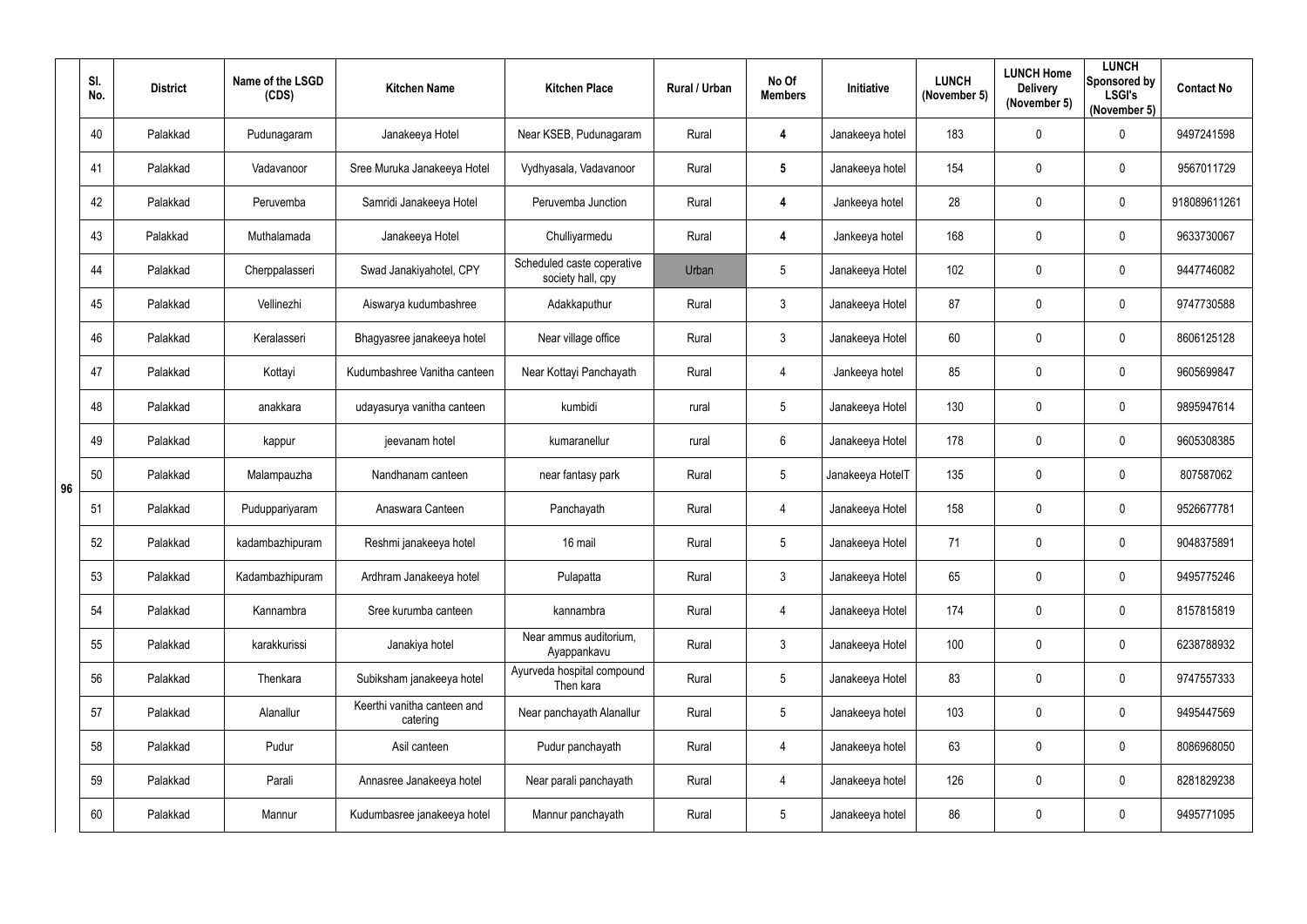| SI.<br>No. | <b>District</b> | Name of the LSGD<br>(CDS) | <b>Kitchen Name</b>                         | <b>Kitchen Place</b>                       | Rural / Urban | No Of<br><b>Members</b> | Initiative       | <b>LUNCH</b><br>(November 5) | <b>LUNCH Home</b><br><b>Delivery</b><br>(November 5) | <b>LUNCH</b><br>Sponsored by<br><b>LSGI's</b><br>(November 5) | <b>Contact No</b> |
|------------|-----------------|---------------------------|---------------------------------------------|--------------------------------------------|---------------|-------------------------|------------------|------------------------------|------------------------------------------------------|---------------------------------------------------------------|-------------------|
| 61         | Palakkad        | Kuzhalmannam              | Janasree jankeeya hotel                     | Kuzhalmannam block<br>panchayth            | Rural         | $\mathbf{3}$            | Jankeeya hotel   | 96                           | 5                                                    | $\overline{0}$                                                | 9847364980        |
| 62         | Palakkad        | Kavassery                 | samridhi Janakeeya Hotel                    | Alathur road, kavasheery                   | Rural         | $6^{\circ}$             | Janakeeya hotel  | 108                          | $\mathbf 0$                                          | $\overline{0}$                                                | 9747570761        |
| 63         | palakkad        | chalissery                | Thanal janakeeya hotel                      | chalissery panchayath building             | Rural         | $\mathbf{3}$            | Janakeeya hotel  | 36                           | $\mathbf 0$                                          | $\overline{0}$                                                | 9562702284        |
| 64         | palakkad        | Kottopadam                | Iva canteen and catering janakeeya<br>hotel | Block building, Near<br>aryambavu junction | Rural         | 4                       | Janakeeya hotel  | 136                          | $\mathbf 0$                                          | $\overline{0}$                                                | 9074818126        |
| 65         | palakkad        | kumaramputhur             | Ruchi cafe janakeeya hotel                  | Panchayath kumaramputhur                   | Rural         | $\mathbf{3}$            | Janakeeya hotel  | 246                          | $\overline{0}$                                       | $\overline{0}$                                                | 8589968705        |
| 66         | palakkad        | Malampuzha                | Amma janakeeya hotel                        | kadukkamkunnu, Malampuzha                  | Rural         | $3\phantom{a}$          | Janakeeya hotel. | 324                          | $\mathbf 0$                                          | $\mathbf 0$                                                   | 9446521664        |
| 67         | palakkad        | Alathur                   | Rich Janakeeya hotel                        | Near bus stand, Alathur                    | Rural         | $\overline{\mathbf{4}}$ | Janakeeya hotel  | 230                          | $\mathbf 0$                                          | 17                                                            | 9947030779        |
| 68         | palakkad        | Karimpuzha                | Janakeeya hotel                             | Karimpuzha panchayath                      | Rural         | $\mathbf{3}$            | Janakeeya hotel  | 79                           | $\overline{0}$                                       | $\overline{0}$                                                | 9961502739        |
| 69         | Palakkad        | Thenkurissi               | Eyeshee janakeeya hotel                     | Panchayth building,<br>Thenkurissi         | Rural         | $\overline{\mathbf{4}}$ | Jankeeya hotel   | 114                          | $\mathbf 0$                                          | $\overline{0}$                                                | 9995662723        |
| 70         | Palakkad        | Agali                     | Janakeeya Hotel                             | Block Panchayath building,<br>Agali        | Rural         | $5\phantom{.0}$         | Jankeeya hotel   | 151                          | $\mathbf 0$                                          | $\overline{0}$                                                | 9037878897        |
| 71         | Palakkad        | Sholayur                  | Powrnami janakeeya hotel                    | anakkatty bus stand                        | Rural         | 4                       | Jankeeya hotel   | $\mathbf 0$                  | $\overline{0}$                                       | $\overline{0}$                                                | 9159556404        |
| 72         | Palakkad        | Puthushery                | Janakeeya hotel                             | Puthushery panchayath                      | Rural         | $5\phantom{.0}$         | Janakeeya hotel. | 130                          | $\mathbf 0$                                          | $\mathbf 0$                                                   | 9562772723        |
| 73         | Palakkad        | Karimba                   | Janakeeya hotel                             | Panchayath premise                         | Rural         | $\mathbf{3}$            | Janakeeya Hotel  | 93                           | $\mathbf 0$                                          | $\mathbf 0$                                                   | 9562163979        |
| 74         | Palakkad        | Nagalasseri               | Janakeeya hotel                             | near koottanad bus stand                   | Rural         | $5\phantom{.0}$         | Janakeeya hotel  | 190                          | $\mathbf 0$                                          | $\mathbf 0$                                                   | 8921928291        |
| 75         | Palakkad        | Mathur                    | Nila janakeeya Hotel                        | Near Panchayth, Mathur                     | Rural         | 4                       | Jankeeya hotel   | 135                          | $\overline{0}$                                       | $\mathbf 0$                                                   | 9562356483        |
| 76         | Palakkad        | Chalavara                 | Janakeeya hotel                             | Chalavara panchayath                       | Rural         | $5\overline{)}$         | Janakeeya hotel  | 46                           | $\mathbf 0$                                          | $\mathbf 0$                                                   | 9544659942        |
| 77         | Palakkad        | Ananganadi                | vanitha cateen                              | near Ananganadi panchayath                 | Rural         | $\mathbf{3}$            | Janakeeya Hotel  | 41                           | $\mathbf 0$                                          | $\mathbf 0$                                                   | 8921410495        |
| 78         | Palakkad        | Lakkidiperur              | Janakeeya hotel                             | Lekkidi perur panchayath                   | Rural         | $5\phantom{.0}$         | Jankeeya hotel   | 110                          | $\mathbf 0$                                          | $\mathbf 0$                                                   | 6238921903        |
| 79         | Palakkad        | Nellaya                   | Janakeeya hotel                             | Nellaya panchayath                         | Rural         | $\overline{\mathbf{4}}$ | Janakeeya hotel  | 90                           | $\mathbf 0$                                          | $\mathbf 0$                                                   | 9562432883        |
| 80         | Palakkad        | Shornur                   | Oottupura Janakeeya hotel                   | near bus stand, Shoranur                   | Urban         | $5\phantom{.0}$         | Janakeeya hotel  | 180                          | $\mathbf 0$                                          | $\mathbf 0$                                                   | 9747102377        |
| 81         | Palakkad        | Shornur                   | Snehadeepam Janakeeya hotel                 | Shoranur municipality                      | Urban         | 4                       | Janakeeya hotel  | 105                          | $\mathbf 0$                                          | $\boldsymbol{0}$                                              | 6238755729        |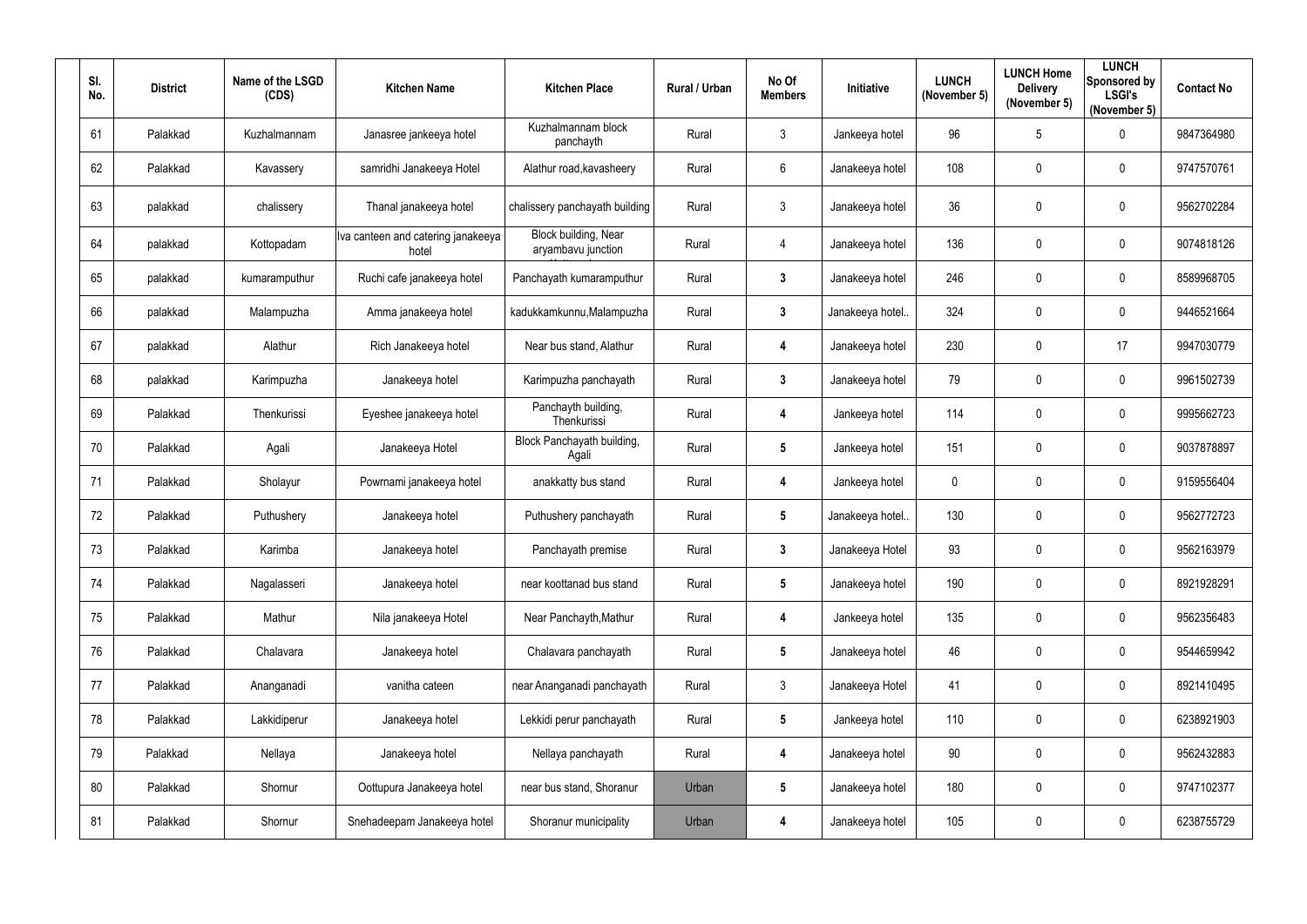| SI.<br>No. | <b>District</b> | Name of the LSGD<br>(CDS) | <b>Kitchen Name</b>             | <b>Kitchen Place</b>                       | Rural / Urban | No Of<br><b>Members</b> | Initiative      | <b>LUNCH</b><br>(November 5) | <b>LUNCH Home</b><br><b>Delivery</b><br>(November 5) | <b>LUNCH</b><br><b>Sponsored by</b><br><b>LSGI's</b><br>(November 5) | <b>Contact No</b> |
|------------|-----------------|---------------------------|---------------------------------|--------------------------------------------|---------------|-------------------------|-----------------|------------------------------|------------------------------------------------------|----------------------------------------------------------------------|-------------------|
| 82         | Palakkad        | Thrikkadiri               | Janakeeya hotel                 | Samskarika nilayam                         | Rural         | 4                       | Janakeeya hotel | 65                           | $\mathbf 0$                                          | $\mathbf 0$                                                          | 9544806032        |
| 83         | palakkad        | Vaniyamkulam              | Janakeeya hotel                 | near PK DAS hospital                       | Rural         | $3\phantom{a}$          | Janakeeya hotel | 223                          | $\mathbf 0$                                          | $\mathbf{3}$                                                         | 9947408415        |
| 84         | Palakkad        | Ambalappara               | Janakiya hotel                  | ambalappara<br>kalyanamandapam             | Rural         | $5\phantom{.0}$         | Janakeeya Hotel | 48                           | $\mathbf 0$                                          | $\mathbf 0$                                                          | 8129562289        |
| 85         | Palakkad        | Vallappuzha               | Janakeeya hotel                 | Hayath Complex, Vallappuzha                | Rural         | $5\phantom{.0}$         | Janakeeya Hotel | 207                          | $\mathbf 0$                                          | $\mathbf 0$                                                          | 8086406897        |
| 86         | Palakkad        | Shoranur                  | Ela janakeeya hotel             | Vpc market, kulappully                     | Urban         | $\mathbf{3}$            | Janakeeya hotel | 112                          | $\mathbf 0$                                          | $\mathbf 0$                                                          | 8129769113        |
| 87         | Palakkad        | Mankara                   | Subiksha Janakeeya hotel        | Near Mankara Panchayath                    | Rural         | $5\phantom{.0}$         | Janakeeya hotel | 80                           | 0                                                    | $\mathbf 0$                                                          | 8549045637        |
| 88         | Palakkad        | Kanjirapuzha              | Surya Janakeeya hotel           | Kanjirapuzha, panchayath                   | Rural         | $5\phantom{.0}$         | Janakeeya hotel | 73                           | 0                                                    | $\mathbf 0$                                                          | 9048698194        |
| 89         | Palakkad        | Thachanattukara           | Haritham janakeeya hotel        | 53 mile, Thachanattukara                   | Rural         | $\mathbf{3}$            | Janakeeya hotel | 65                           | $\mathbf 0$                                          | $\mathbf 0$                                                          | 9605097810        |
| 90         | Palakkad        | Puthukode                 | Puthuma jankeeya hotel          | Thachanadi junction                        | Rural         | $6\phantom{a}$          | Janakeeya hotel | 219                          | $\pmb{0}$                                            | $\mathbf 0$                                                          | 9744459080        |
| 91         | Palakkad        | Tarur                     | Jankeeya Hotel                  | Infront of vilage office, Tarurk           | Rural         | 4                       | Janakeeya hotel | 107                          | $\mathbf 0$                                          | $\mathbf 0$                                                          | 8606780959        |
| 92         | Palakkad        | Pirayiri                  | Janakeeya hotel                 | Near Panchayath office                     | Rural         | $5\phantom{.0}$         | Janakeeya hotel | 90                           | 0                                                    | $\mathbf 0$                                                          | 9037495586        |
| 93         | Palakkad        | Palakkad ulb              | Ruchi                           | Near Balaji hospital, Fort<br>Maidan       | Urban         | 4                       | Janakeeya hotel | 238                          | $\mathbf 0$                                          | $\mathbf 0$                                                          | 7994185687        |
| 94         | Palakkad        | Pookkottukavu             | Punya                           | Pookkottukavu Centre                       | Rural         | 4                       | Janakeeya Hotel | 60                           | 0                                                    | $\mathbf 0$                                                          | 9745511432        |
| 95         | Palakkad        | Kuthanoor                 | Suryodayam jankeeya hotel       | Kalapara, kuthanoor                        | Rural         | $5\phantom{.0}$         | Jankeeya hotel  | 0                            | $\pmb{0}$                                            | $\mathbf 0$                                                          | 9995159738        |
| 96         | Palakkad        | Thiruvegappura            | Janakeeya Hotel                 | Kaippuram                                  | Rural         | $5\phantom{.0}$         | Jankeeya hotel  | 117                          | 0                                                    | $\mathbf 0$                                                          | 8921882903        |
| 97         | Palakkad        | Thachampara               | Vanitha canteen Janakeeya Hotel | Thachampara town                           | Rural         | 4                       | Jankeeya hotel  | 0                            | $\pmb{0}$                                            | $\mathbf 0$                                                          | 9497826216        |
| 98         | Palakkad        | Kannadi                   | Sweet jankeeya hotel            | Yakkara junction                           | Rural         | $\mathbf{3}$            | Jankeeya hotel  | 60                           | $\pmb{0}$                                            | $\mathbf 0$                                                          | 9846918028        |
| 99         | Palakkad        | Pattithara                | Bavana janakeeya hotel          | kottappadam                                | Rural         | $5\phantom{.0}$         | Janakeeya hotel | $\pmb{0}$                    | $\pmb{0}$                                            | $\mathbf 0$                                                          | 9074163402        |
| 100        | Palakkad        | Mannarkkad                | Janakeeya Hotel                 | muncipal building, busstand,<br>mannarkkad | Urban         | 4                       | Janakeeya hotel | 108                          | $\pmb{0}$                                            | 45                                                                   |                   |
| 101        | Palakkad        | Pirayiri                  | Kudumbashree janakeeya hotel    | Kallekkad Block Panchayath                 | Rural         | $5\phantom{.0}$         | janakeeya hotel | 80                           | $\pmb{0}$                                            | $\mathbf 0$                                                          | 8137940343        |
| 102        | Palakkad        | Marutharoad               | Sreelakshmi janakeeya hotel     | Pirivusala                                 | Rural         | 4                       | janakeeya hotel | 112                          | $\pmb{0}$                                            | $\overline{0}$                                                       | 9048636162        |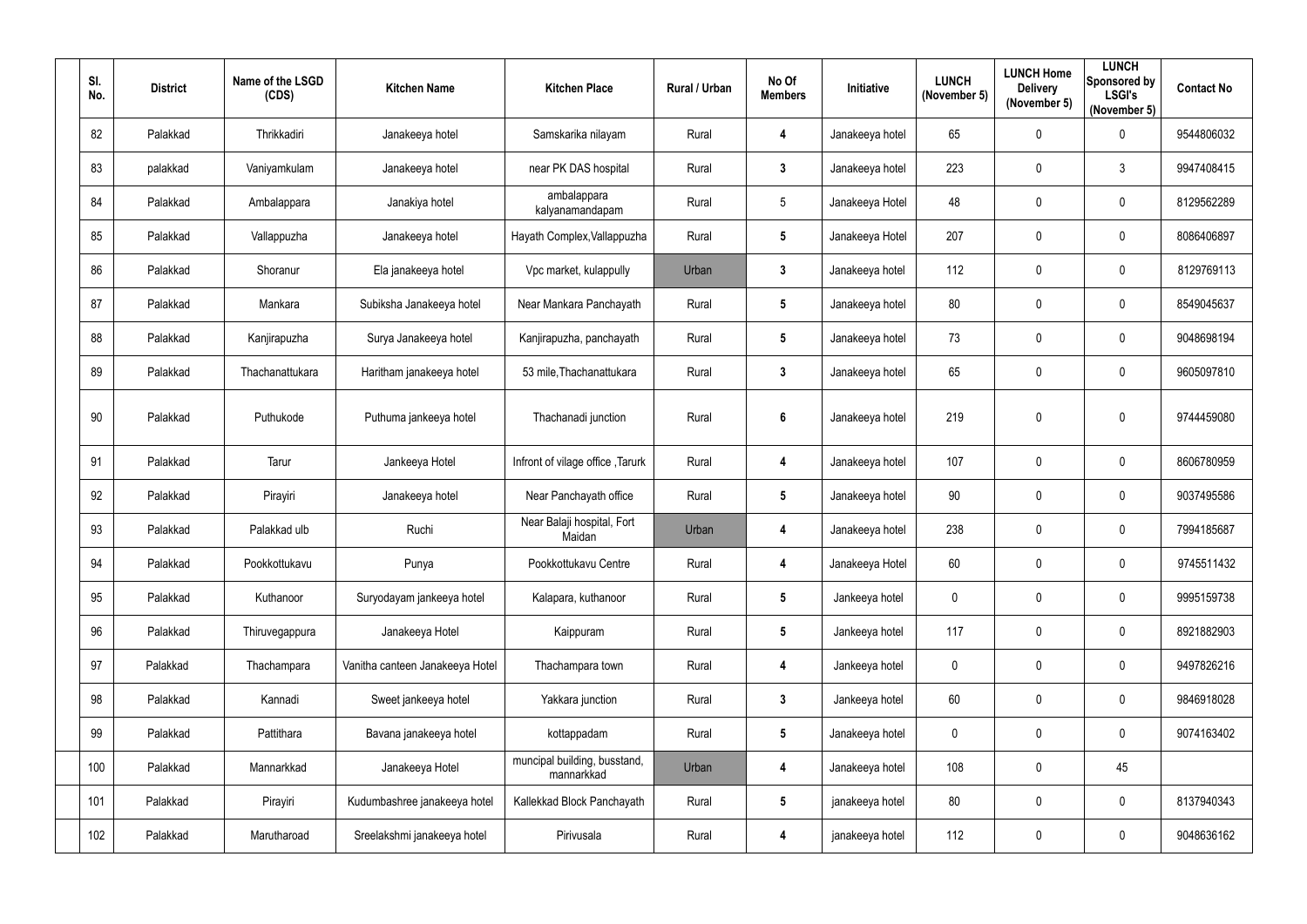|    | SI.<br>No.     | <b>District</b> | Name of the LSGD<br>(CDS) | <b>Kitchen Name</b>             | <b>Kitchen Place</b>        | Rural / Urban | No Of<br><b>Members</b> | Initiative      | <b>LUNCH</b><br>(November 5) | <b>LUNCH Home</b><br><b>Delivery</b><br>(November 5) | <b>LUNCH</b><br>Sponsored by<br><b>LSGI's</b><br>(November 5) | <b>Contact No</b> |
|----|----------------|-----------------|---------------------------|---------------------------------|-----------------------------|---------------|-------------------------|-----------------|------------------------------|------------------------------------------------------|---------------------------------------------------------------|-------------------|
| 99 |                |                 |                           |                                 |                             |               | 434                     |                 | 12093                        | 5 <sub>5</sub>                                       | 71                                                            |                   |
|    | $\overline{1}$ | Pathanamthitta  | Anicadu                   | Janatha janakeeya hotel         | Nooromave                   | Rural         | $\mathbf{3}$            | Janakeeya Hotel | $\mathbf 0$                  | 146                                                  | $\overline{0}$                                                | 6282875679        |
|    | $\overline{2}$ | Pathanamthitta  | Kaviyoor                  | Janakeeya Hotel                 | Manakkachira                | Rural         | $\overline{4}$          | Janakeeya Hotel | $\mathbf 0$                  | 142                                                  | $\mathbf 0$                                                   | 9747886172        |
|    | $\mathfrak{Z}$ | Pathanamthitta  | Kottanadu                 | Janakeeya Hotel                 | Kottanadu                   | Rural         | $\overline{4}$          | Janakeeya Hotel | $\mathbf 0$                  | 200                                                  | $\mathbf 0$                                                   | 6282382608        |
|    | 4              | Pathanamthitta  | Kalloopara                | Janakeeya Hotel                 | Kalloopara                  | Rural         | $5\phantom{.0}$         | Janakeeya Hotel | $\overline{0}$               | 51                                                   | $\overline{0}$                                                | 9947471024        |
|    | 5              | Pathanamthitta  | Kunnamthanam              | <b>Thripthi Hotel</b>           | Kunnamthanam                | Rural         | $\mathbf{3}$            | Janakeeya Hotel | $\boldsymbol{0}$             | 41                                                   | $\mathbf 0$                                                   | 6235908328        |
|    | $6\phantom{1}$ | pathanamthitta  | mallappally               | janakeeya hotel                 | mallappally                 | Rural         | $\mathbf{3}$            | janakeeya hotel | $\mathbf 0$                  | 96                                                   | $\mathbf 0$                                                   | 9744194830        |
|    | $\overline{7}$ | Pathanamthitta  | kottangal                 | janakeeya hotel                 | kottangal                   | Rural         | $\mathbf{3}$            | Janakeeya Hotel | $\overline{0}$               | 176                                                  | $\mathbf 0$                                                   | 9526690541        |
|    | 8              | Pathanamthitta  | Nedumpuram                | Nedumpram Janakeeya Hotel       | Podiyadi                    | Rural         | $5\overline{)}$         | Janakeeya Hotel | $\mathbf 0$                  | 68                                                   | $\mathbf 0$                                                   | 919188291409      |
|    | 9              | Pathanamthitta  | Niranam                   | Sakhi cafe                      | Niranam                     | Rural         | $\mathbf{3}$            | Janakeeya Hotel | $\mathbf 0$                  | 62                                                   | $\mathbf 0$                                                   | 919526423710      |
|    | 10             | Pathanamthitta  | Peringara                 | Haritha samrudhi Catering       | <b>PMVHS Pringara</b>       | Rural         | $\overline{4}$          | Janakeeya Hotel | $\overline{0}$               | 102                                                  | $\mathbf 0$                                                   | 919961219550      |
|    | 11             | Pathanamthitta  | Peringara                 | Pulari janakeeya Hotel          | swamipalam                  | Rural         | 4                       | Janakeeya hotel | $\mathbf 0$                  | 68                                                   | $\mathbf 0$                                                   | 919656132036      |
|    | 12             | Pathanamthitta  | Kuttor                    | Nanma Catering                  | <b>GHS Kuttoor</b>          | Rural         | $\mathbf{3}$            | Janakeeya Hotel | $\boldsymbol{0}$             | 150                                                  | $\mathbf 0$                                                   | 919526323212      |
|    | 13             | Pathanamthitta  | Kadapra                   | Niradeepam janakeeya hotel      | Kadapra                     | Rural         | $\overline{4}$          | Janakeeya Hotel | $\overline{0}$               | 45                                                   | $\mathbf 0$                                                   | 9656512066        |
|    | 14             | Pathanamthitta  | Eraviperoor               | Avi cafe                        | Avi cafe                    | Rural         | $\mathbf{3}$            | Janakeeya Hotel | $\mathbf 0$                  | 105                                                  | $\mathbf 0$                                                   | 6238013293        |
|    | 15             | Pathanamthitta  | Koipuram                  | Ammas kudumbashree cafe         | Muttamon                    | Rural         | $5\phantom{.0}$         | Janakeeya Hotel | $\mathbf 0$                  | 82                                                   | $\mathbf 0$                                                   | 9961485931        |
|    | 16             | Pathanamthitta  | Thottappuzhassery         | Thottapuzhassery Jankeeya Hotel | Thottapuzhassery            | Rural         | $\overline{4}$          | Janakeeya Hotel | $\overline{0}$               | 0                                                    | $\mathbf 0$                                                   | 9656403054        |
|    | 17             | Pathanamthitta  | Puramattom                | Top N Taste                     | Puramattom                  | Rural         | $\mathbf{3}$            | Janakeeya Hotel | $\mathbf 0$                  | 35                                                   | $\mathbf 0$                                                   | 9526728230        |
|    | 18             | Pathanamthitta  | Ayroor                    | Janakeeya Hotel                 | Ayroor                      | Rural         | 6                       | Janakeeya Hotel | $\bm{0}$                     | 0                                                    | $\mathbf 0$                                                   | 8086653951        |
|    | 19             | Pathanamthitta  | Ezhumattor                | Swad Hotel                      | Thadiyoor                   | Rural         | $\mathbf{3}$            | Janakeeya Hotel | $\overline{0}$               | 90                                                   | $\mathbf 0$                                                   | 9526857335        |
|    | 20             | Pathanamthitta  | Kozhencherry              | Ruchi Janakeeya hotel           | Community hall, kozhenchery | Rural         | $\overline{4}$          | Janakeeya Hotel | $\mathbf 0$                  | 78                                                   | $\mathbf 0$                                                   | 9947387912        |
|    | 21             | Pathanamthitta  | Mallappuzhassery          | Snehadeepam                     | Paramootil                  | Rural         | $6\overline{6}$         | Janakeeya Hotel | $\boldsymbol{0}$             | 42                                                   | $\overline{0}$                                                | 9847170052        |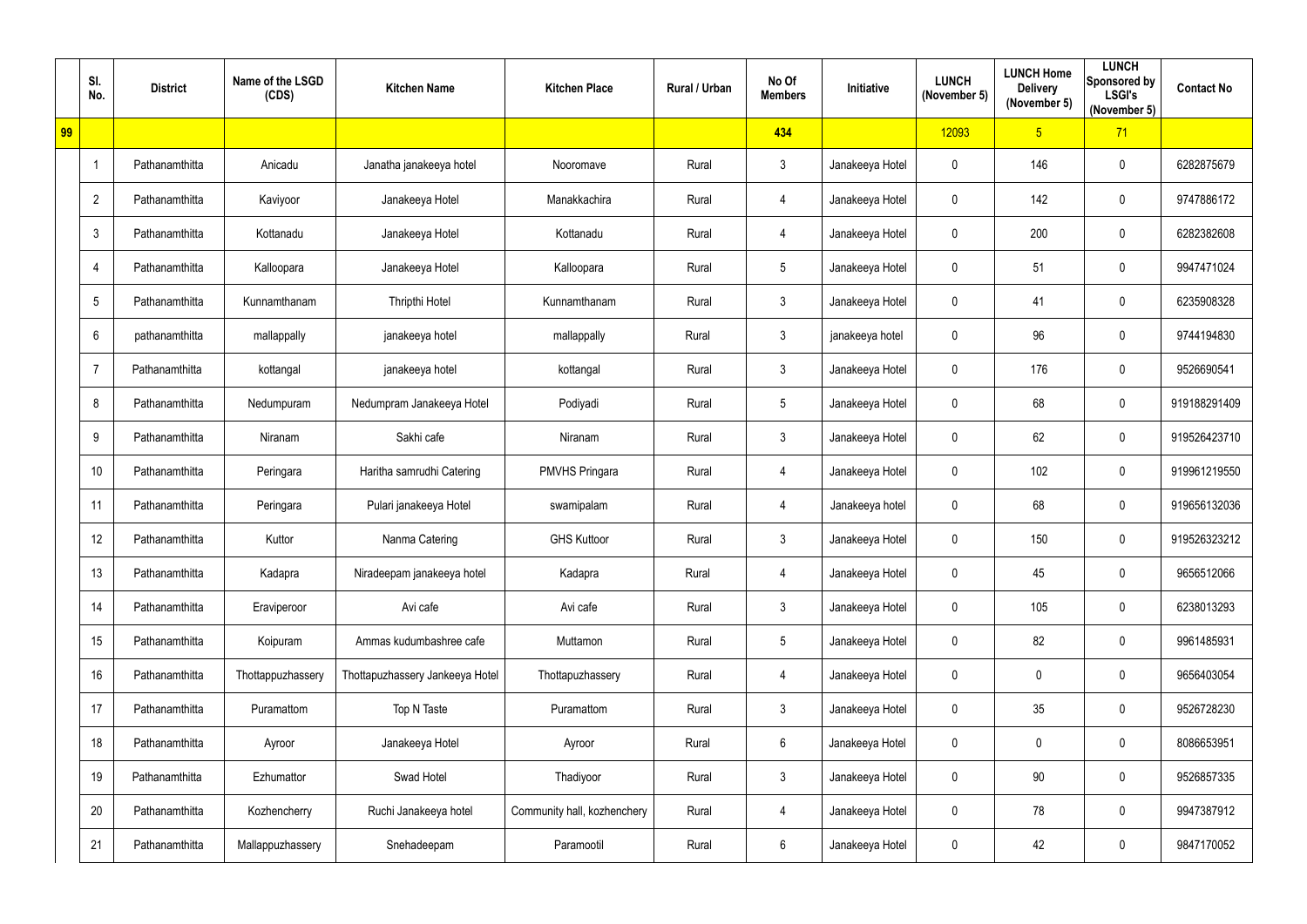|    | SI.<br>No. | <b>District</b> | Name of the LSGD<br>(CDS) | <b>Kitchen Name</b>       | <b>Kitchen Place</b>   | Rural / Urban | No Of<br><b>Members</b> | Initiative      | <b>LUNCH</b><br>(November 5) | <b>LUNCH Home</b><br><b>Delivery</b><br>(November 5) | <b>LUNCH</b><br>Sponsored by<br><b>LSGI's</b><br>(November 5) | <b>Contact No</b> |
|----|------------|-----------------|---------------------------|---------------------------|------------------------|---------------|-------------------------|-----------------|------------------------------|------------------------------------------------------|---------------------------------------------------------------|-------------------|
|    | 22         | Pathanamthitta  | Chennerkara               | Thanal Kudumbasree Cafe   | Nallanikunnu           | Rural         | $5\phantom{.0}$         | Janakeeya Hotel | $\mathbf 0$                  | 40                                                   | $\mathbf 0$                                                   | 9747469562        |
|    | 23         | Pathanamthitta  | Cherukole                 | Janakeeya Hotel           | Cherukole              | Rural         | $\mathbf{3}$            | Janakeeya Hotel | $\mathbf 0$                  | 60                                                   | $\mathbf 0$                                                   | 7907811728        |
|    | 24         | Pathanamthitta  | Elanthoor                 | Janakeeya Hotel           | Vary                   | Rural         | 4                       | Janakeeya Hotel | $\overline{0}$               | 50                                                   | $\overline{0}$                                                | 9946047385        |
|    | 25         | Pathanamthitta  | naranganam                | janakeeya hotel           | kadammanitta           | Rural         | $\mathbf{3}$            | janakeeya hotel | $\overline{0}$               | 150                                                  | $\overline{0}$                                                | 9744478962        |
|    | 26         | Pathanamthitta  | Omalloor                  | Janakeeya Hotel           | Omalloor               | Rural         |                         | Janakeeya Hotel | $\mathbf 0$                  | 79                                                   | $\mathbf 0$                                                   |                   |
|    | 27         | Pathanamthitta  | Chittar                   | Chittar janakiya hotel    | Koothattukulam         | Rural         | $\mathbf{3}$            | Janakeeya Hotel | $\mathbf 0$                  | 212                                                  | $\overline{0}$                                                | 9072374618        |
|    | 28         | Pathanamthitta  | Naranammoozhi             | Thanima                   | Arakkamon              | Rural         | $\mathbf{3}$            | Janakeeya Hotel | $\mathbf 0$                  | 0                                                    | $\mathbf 0$                                                   | 9605021278        |
| 58 | 29         | Pathanamthitta  | Perunadu                  | Perunadu Janakeeya Hotel  | Perunadu               | Rural         | $5\phantom{.0}$         | Janakeeya Hotel | $\mathbf 0$                  | 138                                                  | $\mathbf 0$                                                   |                   |
|    | 30         | Pathanamthitta  | Ranni-Angadi              | Angadi Janakeeya Hotel    | Thoodathil church hall | Rural         | $5\phantom{.0}$         | Janakeeya Hotel | $\overline{0}$               | 117                                                  | $\overline{0}$                                                | 9961190622        |
|    | 31         | Pathanamthitta  | Ranni-Pazhavangadi        | Navami Hotel              | Makkappuzha            | Rural         | 4                       | Janakeeya Hotel | $\overline{0}$               | 168                                                  | $\mathbf 0$                                                   | 9562135824        |
|    | 32         | Pathanamthitta  | Seethathodu               | Thanima catering unit     | Seethathodu            | Rural         | $5\phantom{.0}$         | Janakeeya Hotel | 76                           | 72                                                   | $\overline{0}$                                                | 9747622310        |
|    | 33         | Pathanamthitta  | Ranni                     | Janakeeya Hotel           | Ranni                  | Rural         | $\overline{4}$          | Janakeeya Hotel | $\mathbf 0$                  | 58                                                   | $\overline{0}$                                                | 99462338752       |
|    | 34         | Pathanamthitta  | Vechhoochira              | Annapoorneswary hotel     | Venkurinji             | Rural         | 4                       | Janakeeya Hotel | $\mathbf 0$                  | 168                                                  | $\mathbf 0$                                                   | 8547264134        |
|    | 35         | Pathanamthitta  | Vadasserikara             | Thannal Janakeeya Hotel   | Vadasserikara          | Rural         | $5\phantom{.0}$         | Janakeeya Hotel | $\mathbf 0$                  | 92                                                   | $\overline{0}$                                                | 8590107684        |
|    | 36         | Pathanamthitta  | Vallickodu                | Janakeeya Hotel           | Vallicodu              | Rural         | $5\phantom{.0}$         | Janakeeya Hotel | $\mathbf 0$                  | 143                                                  | $\overline{0}$                                                | 8547121591        |
|    | 37         | Pathanamthitta  | Pramadom                  | Aishwarya Janakeeya Hotel | Pramadom               | Rural         | $\mathbf{3}$            | Janakeeya Hotel | $\mathbf 0$                  | 66                                                   | $\overline{0}$                                                | 9495312020        |
|    | 38         | Pathanamthitta  | Aruvappulam               | Janakeeya Hotel           | Kallely                | Rural         | $\mathbf{3}$            | Janakeeya Hotel | $\mathbf 0$                  | 67                                                   | $\overline{0}$                                                | 9656700499        |
|    | 39         | Pathanamthitta  | mylapra                   | Manna janakeeya hotel     | mylapra                | Rural         | $\mathbf{3}$            | janakeeya hotel | $\mathbf 0$                  | 0                                                    | $\overline{0}$                                                | 9961750470        |
|    | 40         | Pathanamthitta  | Thannithodu               | Flowers janakeeya hotel   | Thannithodu            | Rural         | $\mathbf{3}$            | Janakeeya hotel | $\mathbf 0$                  | 111                                                  | $\overline{0}$                                                | 9061295035        |
|    | 40         | Pathanamthitta  | Malayappuzha              | Janakeeya Hotel           | Malayappuzha           | Rural         | $\mathbf{3}$            | Janakeeya Hotel | $\mathbf 0$                  | 197                                                  | $\overline{0}$                                                |                   |
|    | 41         | Pathanamthitta  | Konni                     | Janakeeya Hotel           | Konni                  | Rural         | $\mathbf{3}$            | Janakeeya Hotel | $\boldsymbol{0}$             | 170                                                  | $\overline{0}$                                                |                   |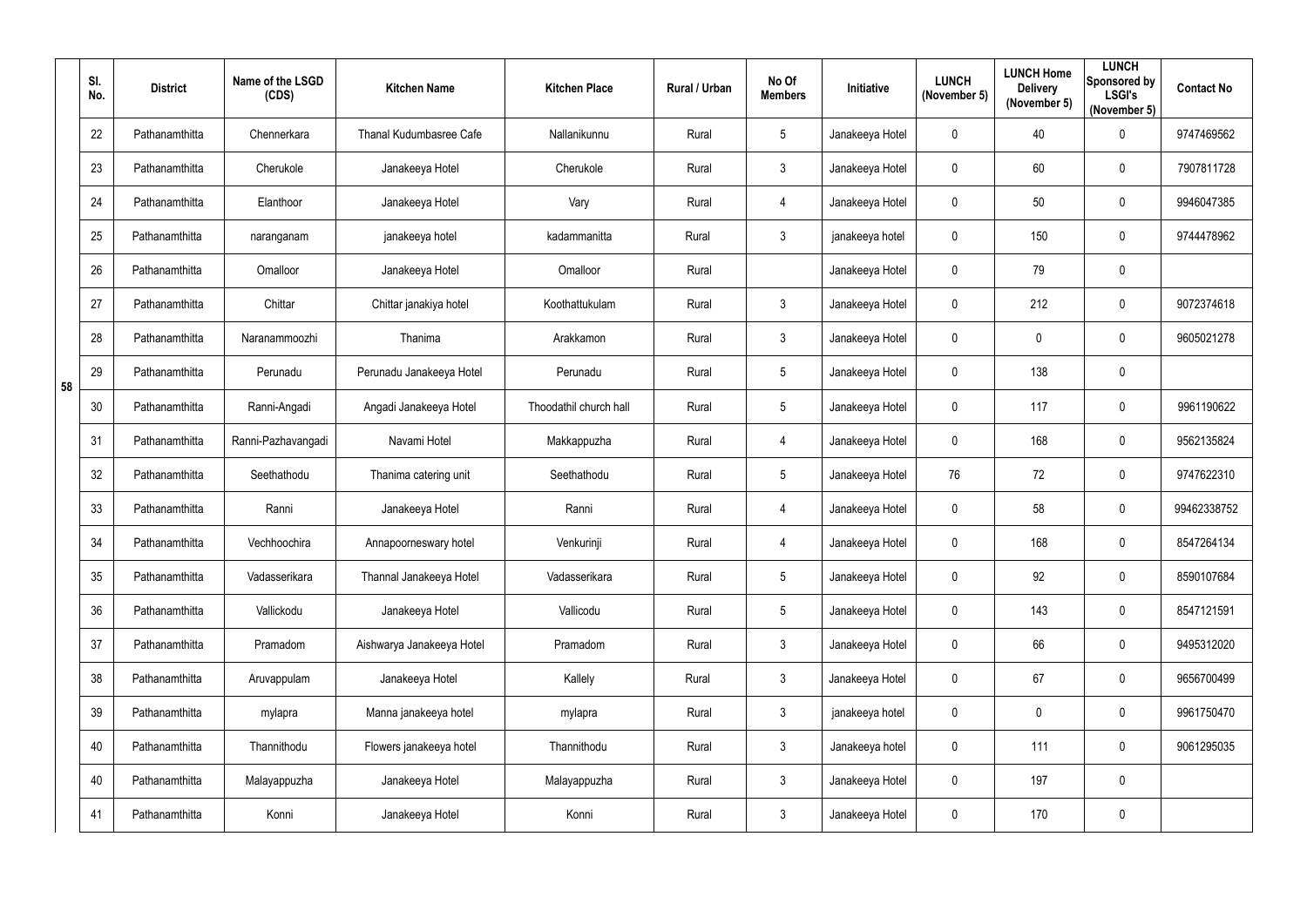|    | SI.<br>No.      | <b>District</b>    | Name of the LSGD<br>(CDS) | <b>Kitchen Name</b>           | <b>Kitchen Place</b>                 | Rural / Urban | No Of<br><b>Members</b> | Initiative      | <b>LUNCH</b><br>(November 5) | <b>LUNCH Home</b><br><b>Delivery</b><br>(November 5) | <b>LUNCH</b><br>Sponsored by<br><b>LSGI's</b><br>(November 5) | <b>Contact No</b> |
|----|-----------------|--------------------|---------------------------|-------------------------------|--------------------------------------|---------------|-------------------------|-----------------|------------------------------|------------------------------------------------------|---------------------------------------------------------------|-------------------|
|    | 43              | Pathanamthitta     | Kalanjoor                 | Kalanjoor janakeeya Hotel     | Kalanjoor                            | Rural         | 4                       | Janakeeya Hotel | $\mathbf 0$                  | 163                                                  | $\mathbf 0$                                                   | 6238045066        |
|    | 44              | Pathanamthitta     | Ezhamkulam                | Swad Catering Unit            | Enathu                               | Rural         | 5                       | Janakeeya Hotel | $\mathbf 0$                  | 170                                                  | $\mathbf 0$                                                   | 9747243317        |
|    | 45              | Pathanamthitta     | Kodumon                   | Ruchiyidam Janakeeya Hotel    | Kodumon                              | Rural         | $\overline{7}$          | Janakeeya Hotel | $\mathbf 0$                  | 72                                                   | $\mathbf 0$                                                   | 75611017112       |
|    | 46              | Pathanamthitta     | Erathu                    | Janakeeya Hotel               | Erathu                               | Rural         | $\overline{4}$          | Janakeeya Hotel | $\overline{0}$               | 110                                                  | $\mathbf 0$                                                   | 9645102262        |
|    | 47              | Pathanamthitta     | Enadimangalam             | Janakeeya Hotel               | Elamannoor                           | Rural         | 4                       | Janakeeya Hotel | $\mathbf 0$                  | 114                                                  | $\mathbf 0$                                                   |                   |
|    | 48              | Pathanamthitta     | Kadampanadu               | Janakeeya Hotel               | Mannady                              | Rural         | $\mathfrak{Z}$          | Janakeeya Hotel | $\mathbf 0$                  | 73                                                   | $\mathbf 0$                                                   |                   |
|    | 49              | Pathanamthitta     | Thumpamon                 | Ruchi Cafe                    | Mampilali                            | Rural         | 5                       | Janakeeya Hotel | $\mathbf 0$                  | 180                                                  | $\mathbf 0$                                                   | 9188300026        |
|    | 50              | Pathanamthitta     | Kulanada                  | Bhagyalekshmi cafe unit       | Kaipuzha                             | Rural         | $3\overline{3}$         | Janakeeya Hotel | $\mathbf 0$                  | 95                                                   | $\mathbf 0$                                                   |                   |
|    | 51              | Pathanamthitta     | Pandalam Thekkekara       | Pandalam Thekkekara           | Thatta                               | Rural         | $3\overline{3}$         | Janakeeya Hotel | $\mathbf 0$                  | 175                                                  | $\mathbf 0$                                                   | 9526224922        |
|    | 52              | Pathanamthitta     | Aranmula                  | Janakeeya Hotel               | Aranmula                             | Rural         | 5                       | Janakeeya Hotel | $\mathbf 0$                  | 102                                                  | $\mathbf 0$                                                   | 9656296503        |
|    | 53              | Pathanamthitta     | Mezhuveli                 | Thripthi Janakeeya Hotel      | Mezhuveli                            | Rural         | $\mathfrak{Z}$          | Janakeeya Hotel | $\mathbf 0$                  | 30                                                   | $\mathbf 0$                                                   | 9495265971        |
|    | 54              | Pathanamthitta     | Adoor                     | Amma Catering Unit            | Adoor                                | Urban         | 5                       | Janakeeya Hotel | $\mathbf 0$                  | 0                                                    | $\mathbf 0$                                                   | 8606887490        |
|    | 55              | Pathanamthitta     | Pandalam                  | Ruchi catering                | Sivarenjini Auditorium               | Urban         | 5                       | Janakeeya Hotel | $\mathbf 0$                  | 0                                                    | $\mathbf 0$                                                   | 9846212739        |
|    | 56              | Pathanamthitta     | Thiruvalla East           | janakeeya hotel               | near private bus stand<br>thiruvalla | Urban         | 5                       | Janakeeya Hotel | $\mathbf 0$                  | 302                                                  | $\mathbf 0$                                                   | 919847729416      |
|    | 57              | Pathanamthitta     | Thiruvalla West           | janakeeya hotel               | kizhakkan muthoor                    | Urban         | 5                       | Janakeeya Hotel | $\mathbf 0$                  | 80                                                   | $\mathbf 0$                                                   | 919656132036      |
|    | 58              | Pathanamthitta     | Pathanamthitta            | Janakeeya Hotel               | Near Municipality Office             | Urban         | 5                       | Janakeeya Hotel | $\bm{0}$                     | 42                                                   | $\mathbf 0$                                                   |                   |
| 58 |                 |                    |                           |                               |                                      |               | 229                     |                 | 76                           | 5645                                                 | $\bullet$                                                     |                   |
|    |                 | Thiruvananthapuram | Parassala                 | Bhagyalekshmi janakeeya hotel | Mundaplavila                         | Rural         | 5                       | Janakeeya Hotel | 99                           | 0                                                    | $\mathbf 0$                                                   | 9895463718        |
|    | $\overline{2}$  | Thiruvananthapuram | Karode                    | Karode janakeeya hotel        | Paavaara,<br>pazhaya uchakkada       | Rural         | 5                       | Janakeeya Hotel | 282                          | 0                                                    | $\mathbf 0$                                                   | 9605122139        |
|    | $\mathbf{3}$    | Thiruvananthapuram | Thirupuram                | Thirupuram janakeeya hotel    | Pazhayakada                          | Rural         | 5                       | Janakeeya Hotel | 161                          | 0                                                    | $\mathbf 0$                                                   | 7034723987        |
|    | 4               | Thiruvananthapuram | Chenkal                   | Karuna janakeeya hotel        | Udiyankulangara                      | Rural         | 5                       | Janakeeya Hotel | 275                          | 0                                                    | $\mathbf 0$                                                   | 9746726109        |
|    | $5\phantom{.0}$ | Thiruvananthapuram | Kulathoor                 | Nakshatra janakeeya hotel     | Attapuram                            | Rural         | 5                       | Janakeeya Hotel | 423                          | 0                                                    | $\mathbf 0$                                                   | 8301924221        |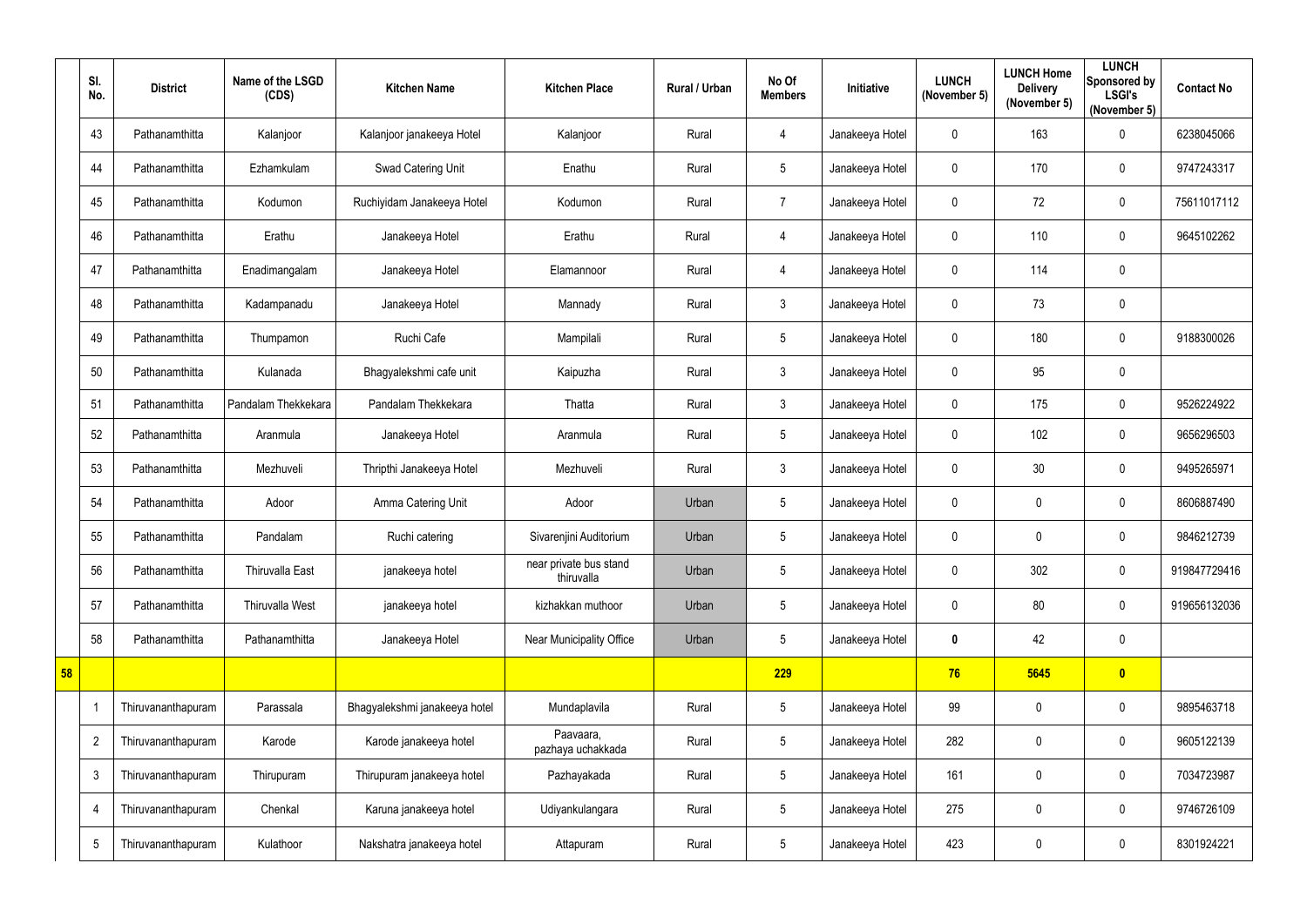| SI.<br>No.      | <b>District</b>    | Name of the LSGD<br>(CDS) | <b>Kitchen Name</b>                       | <b>Kitchen Place</b>                       | Rural / Urban | No Of<br><b>Members</b> | Initiative      | <b>LUNCH</b><br>(November 5) | <b>LUNCH Home</b><br><b>Delivery</b><br>(November 5) | <b>LUNCH</b><br>Sponsored by<br><b>LSGI's</b><br>(November 5) | <b>Contact No</b> |
|-----------------|--------------------|---------------------------|-------------------------------------------|--------------------------------------------|---------------|-------------------------|-----------------|------------------------------|------------------------------------------------------|---------------------------------------------------------------|-------------------|
| $6\phantom{1}6$ | Thiruvananthapuram | Neyyattinkara 1           | Oottupura                                 | Neyyattinkara                              | Urban         | $5\overline{)}$         | Janakeeya Hotel | 415                          | $\mathbf 0$                                          | $\mathbf 0$                                                   | 8129192485        |
| $\overline{7}$  | Thiruvananthapuram | Neyyattinkara 1           | Cafesree Janakeeya Hotel                  | Vazhimukku                                 | Urban         | $5\phantom{.0}$         | Janakeeya Hotel | 465                          | $\mathbf 0$                                          | $\mathbf 0$                                                   | 9995604997        |
| 8               | Thiruvananthapuram | Neyyattinkara 1           | Thripthi janakeeya Hotel                  | perumpazhuthoor                            | urban         | $\overline{4}$          | janakeeya Hotel | 200                          | $\mathbf 0$                                          | $\mathbf 0$                                                   | 6282944199        |
| 9               | Thiruvananthapuram | Neyyattinkara 2           | Harsha catering unit                      | Neyyattinkara                              | Urban         | $5\phantom{.0}$         | Janakeeya Hotel | 280                          | $\mathbf 0$                                          | $\mathbf 0$                                                   | 9048822770        |
| 10 <sup>°</sup> | Thiruvananthapuram | Neyyattinkara 2           | Devarose Janakeeya Hotel                  | Amaravila                                  | Urban         | $5\phantom{.0}$         | Janakeeya Hotel | $\mathbf 0$                  | 0                                                    | $\mathbf 0$                                                   | 9995028659        |
| 11              | Thiruvananthapuram | Kollayil                  | Kaveri janakeeya hotel                    | Kavuvila, kottamam,<br>Dhanuvachapuram     | Rural         | $5\phantom{.0}$         | Janakeeya Hotel | $\mathbf 0$                  | 0                                                    | $\boldsymbol{0}$                                              | 9656815322        |
| 12              | Thiruvananthapuram | Kunnathukal               | Aiswarya Janakeeya Hotel -<br>Kunnathukal | Kuruwad, paliyodu                          | Rural         | $\mathbf{3}$            | Janakeeya Hotel | 108                          | $\mathbf 0$                                          | $\mathbf 0$                                                   | 9539549507        |
| 13              | Thiruvananthapuram | Vellarada                 | Eden Janakeeya Hotel                      | Panachamoodu, Vellarada                    | Rural         | $5\phantom{.0}$         | Janakeeya Hotel | 600                          | $\mathbf 0$                                          | $\mathbf 0$                                                   | 8547973305        |
| 14              | Thiruvananthapuram | Vellarada                 | Chandrika Janakeeya Hotel -<br>Vellarada  | Vellarada                                  | Rural         | $6\overline{6}$         | Janakeeya Hotel | 104                          | 112                                                  | $\mathbf 0$                                                   | 9539366295        |
| 15              | Thiruvananthapuram | Aryankode                 | Aryan Janakeeya Hotel -<br>Aryankode      | Aryankode                                  | Rural         | $5\phantom{.0}$         | Janakeeya Hotel | 151                          | $\mathbf 0$                                          | $\boldsymbol{0}$                                              | 9746905408        |
| 16              | Thiruvananthapuram | Ottashekharamangala<br>m  | Minnaram Janakeeya Hotel                  | Kuravara, Near<br>Ottashekharamangalam UPS | Rural         | 4                       | Janakeeya Hotel | 108                          | 0                                                    | $\mathbf 0$                                                   | 9567553161        |
| 17              | Thiruvananthapuram | Kollayil                  | Janakeeya Hotel                           | Mylakkara                                  | Rural         | $5\phantom{.0}$         | Janakeeya Hotel | 149                          | $\mathbf 0$                                          | $\mathbf 0$                                                   | 9605076268        |
| 18              | Thiruvananthapuram | perunkadavila             | shankholi janakeeya hotel                 | perunkadavila                              | rural         | $\mathfrak{Z}$          | Janakeeya Hotel | $\mathbf 0$                  | 0                                                    | 0                                                             |                   |
| 19              | Thiruvananthapuram | Amboori                   | Janakeeya Hotel                           | Amboori                                    | Rural         | $5\phantom{.0}$         | Janakeeya Hotel | $\pmb{0}$                    | $\mathbf 0$                                          | $\mathbf 0$                                                   | 9747169098        |
| 20              | Thiruvananthapuram | Athiyanoor                | Kudumbashree janakeeya hotel              | Venpakal                                   | Rural         | $\overline{4}$          | Janakeeya Hotel | 318                          | $\mathbf 0$                                          | $\mathbf 0$                                                   | 919562752580      |
| 21              | Thiruvananthapuram | Kottukal                  | Vismaya janakeeya hotel                   | Uchakkada                                  | Rural         | $5\phantom{.0}$         | Janakeeya Hotel | 323                          | $\pmb{0}$                                            | $\mathbf 0$                                                   | 6282447041        |
| 22              | Thiruvananthapuram | Kanjiramkulam             | Padaswaram unit                           | Kanjiramkulam                              | Rural         | $\overline{4}$          | Janakeeya Hotel | $\boldsymbol{0}$             | $\mathbf 0$                                          | $\pmb{0}$                                                     | 919072899432      |
| 23              | Thiruvananthapuram | Karumkulam                | Alil Janakeeya Hotel                      | Pallam                                     | Rural         | $5\overline{)}$         | Janakeeya Hotel | 124                          | $\mathbf 0$                                          | $\mathbf 0$                                                   | 917736513673      |
| 24              | Thiruvananthapuram | Venganoor                 | Venganoor Ruchi janakeeya hotel           | Peringamala                                | Rural         | $10$                    | Janakeeya Hotel | 95                           | $\mathbf 0$                                          | $\boldsymbol{0}$                                              | 9656309710        |
| 25              | Thiruvananthapuram | Vilavoorkkal              | Priyam Janakeeya Hotel                    | Chanthamukku, Peyadu Jn                    | Rural         | $5\phantom{.0}$         | Janakeeya Hotel | 110                          | $\mathbf 0$                                          | $\mathbf 0$                                                   | 7902504494        |
| 26              | Thiruvananthapuram | Vilavoorkal               | Vilavoorkal janakeeya hotel               | Pottayil                                   | Rural         | $5\overline{)}$         | Janakeeya Hotel | 80                           | $\mathbf 0$                                          | $\bm{0}$                                                      | 9497883130        |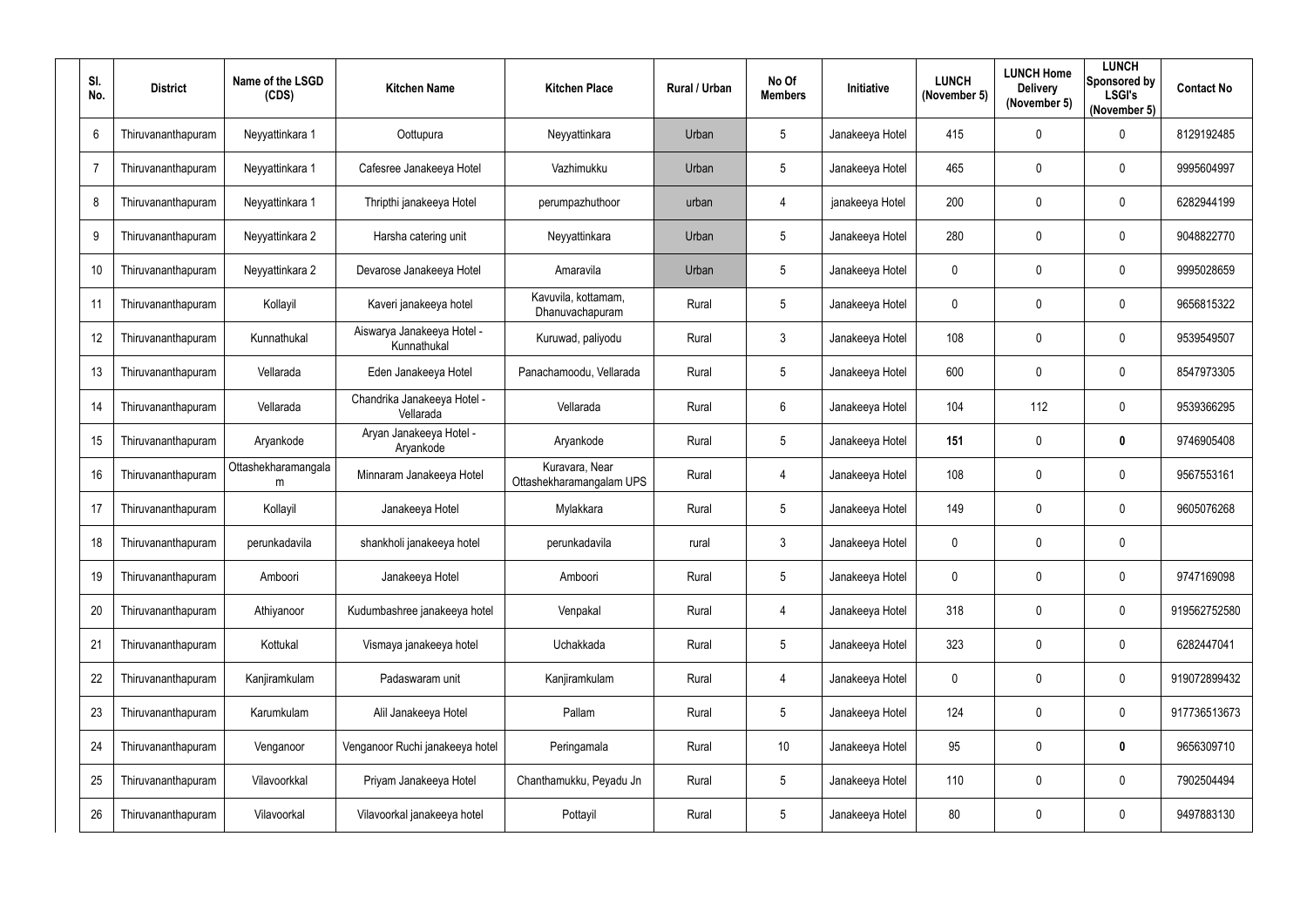| SI.<br>No. | <b>District</b>    | Name of the LSGD<br>(CDS)  | <b>Kitchen Name</b>                           | <b>Kitchen Place</b>                              | <b>Rural / Urban</b> | No Of<br><b>Members</b> | Initiative      | <b>LUNCH</b><br>(November 5) | <b>LUNCH Home</b><br><b>Delivery</b><br>(November 5) | <b>LUNCH</b><br>Sponsored by<br><b>LSGI's</b><br>(November 5) | <b>Contact No</b> |
|------------|--------------------|----------------------------|-----------------------------------------------|---------------------------------------------------|----------------------|-------------------------|-----------------|------------------------------|------------------------------------------------------|---------------------------------------------------------------|-------------------|
| 27         | Thiruvananthapuram | Kalliyoor                  | Stree Shakthi Janakeeya Hotel                 | Kalliyoor                                         | Rural                | $5\phantom{.0}$         | Janakeeya Hotel | $\mathbf 0$                  | $\mathbf 0$                                          | $\mathbf 0$                                                   | 9074998782        |
| 28         | Thiruvananthapuram | Maranalloor                | Mayooram Janakeeya Hotel                      | Mannadikkonam                                     | Rural                | 4                       | Janakeeya Hotel | 140                          | $\mathbf 0$                                          | $\mathbf 0$                                                   | 9847371025        |
| 29         | Thiruvananthapuram | Pallichal                  | Vandhanam Janakeeya hotel                     | Naruvamoodu                                       | Rural                | $\overline{4}$          | Janakeeya Hotel | 99                           | $\mathbf 0$                                          | $\mathbf 0$                                                   | 9562636222        |
| 30         | Thiruvananthapuram | Vilappil                   | Sreebhadra janakeey a hotel                   | peyad                                             | Rural                | $5\phantom{.0}$         | Janakeeya Hotel | 85                           | $\mathbf 0$                                          | $\mathbf 0$                                                   | 919496194745      |
| 31         | Thiruvananthapuram | Malayinkeezhu              | Thapasya janakeeya hotel                      | Aruvacode                                         | Rural                | $5\overline{)}$         | Janakeeya Hotel | 140                          | $\mathbf 0$                                          | $\boldsymbol{0}$                                              | 9074329707        |
| 32         | Thiruvananthapuram | Andoorkonam                | Thiruvathira janakeeya hotel                  | Kaniyapuram                                       | Rural                | $\mathfrak{Z}$          | Janakeeya Hotel | 99                           | $\mathbf 0$                                          | $\mathbf 0$                                                   | 8921698989        |
| 3,3        | Thiruvananthapuram | Kadinamkulam               | Sabarmathi janakeeya hotel                    | Chitattumukku                                     | Rural                | 4                       | Janakeeya Hotel | 45                           | $\mathbf 0$                                          | $\mathbf 0$                                                   |                   |
| 34         | Thiruvananthapuram | Azhoor                     | Kudumbadsree janakeeya hotel                  | Azhoor                                            | Rural                | $\overline{4}$          | Janakeeya Hotel | 50                           | $\mathbf 0$                                          | $\mathbf 0$                                                   | 8129060294        |
| 35         | Thiruvanathapuram  | Pothencode                 | Pothencode Kudumbashree<br>Janakeeya hotel    | Pothencode ayiroorppara<br>Farmers centre         | Rural                | $5\phantom{.0}$         | Janakeeya Hotel | 150                          | $\boldsymbol{0}$                                     | $\mathbf 0$                                                   | 9037832338        |
| 36         | Thiruvananthapuram | Mangalapuram               | Mangalapuram Kudumbashree<br>Janakeeya Hotel  | Managalapuram Junction,<br>Near Panchayath Office | Rural                | $5\phantom{.0}$         | Janakeeya Hotel | 110                          | $\mathbf 0$                                          | $\mathbf 0$                                                   | 9995459534        |
| 37         | Thiruvananthapuram | Mangalapuram               | Swad Kudumbashree Janakeeya<br>hotel          | Murukkumpuzha                                     | Rural                | $\mathbf{3}$            | Janakeeya Hotel | 120                          | $\boldsymbol{0}$                                     | $\mathbf 0$                                                   | 8281624670        |
| 38         | Thiruvananthapuram | Mangalapuram               | Ruchisagaram Kudumbashree<br>Janakeeya Hotel  | Chembakamangalam                                  | Rural                | $5\phantom{.0}$         | Janakeeya Hotel | 210                          | $\boldsymbol{0}$                                     | $\mathbf 0$                                                   | 8139079929        |
| 39         | Thiruvanathapuram  | <b>TVM Corporation CDS</b> | Krishnakripa Janakeeya hotel                  | Anayara                                           | Urban                | 5                       | Janakeeya Hotel | 220                          | 0                                                    | $\mathbf 0$                                                   | 9745823832        |
| 40         | Thiruvanathapuram  | <b>TVM Corporation CDS</b> | Vanitha Janakeeya Hotel                       | Manvila                                           | Urban                | 4                       | Janakeeya Hotel | 310                          | $\boldsymbol{0}$                                     | $\mathbf 0$                                                   | 8129412369        |
| 41         | Thiruvanathapuram  | <b>TVM Corporation CDS</b> | Bhagyalekshmi Kudumbashree<br>Janakeeya Hotel | EK Nayanar Trust, Medical<br>College              | Urban                | $6\overline{6}$         | Janakeeya Hotel | 223                          | $\boldsymbol{0}$                                     | $\mathbf 0$                                                   |                   |
| 42         | Thiruvanathapuram  | <b>TVM Corporation CDS</b> | Tripthi Janakeeya Hotel                       | Pallithura                                        | Urban                | $\mathbf{3}$            | Janakeeya Hotel | 150                          | $\boldsymbol{0}$                                     | $\boldsymbol{0}$                                              | 9387738568        |
| 43         | Thiruvanathapuram  | <b>TVM Corporation CDS</b> | soubhagya janakeeya Hotel                     | kazhakoottam                                      | Urban                | $\mathbf{3}$            | janakeeya Hotel | 350                          | $\boldsymbol{0}$                                     | $\boldsymbol{0}$                                              | 8921555192        |
| 44         | Thiruvanathapuram  | <b>TVM Corporation CDS</b> | Uthradam Janakeeya Hotel                      | Pattom                                            | Urban                | $\mathfrak{Z}$          | janakeeya Hotel | 500                          | $\boldsymbol{0}$                                     | $\boldsymbol{0}$                                              | 8281062575        |
| 45         | Thiruvananthapuram | <b>TVM Corporation CDS</b> | Janakeeya hotel                               | Mannarakonam                                      | Urban                | $\mathbf{3}$            | Janakeeya Hotel | 440                          | $\boldsymbol{0}$                                     | $\mathbf 0$                                                   | 8281088923        |
| 46         | Thiruvananthapuram | <b>TVM Corporation CDS</b> | Kismath Janakeeya Hotel                       | Pottakuzhi                                        | Urban                | $\mathbf{3}$            | Janakeeya Hotel | $\overline{0}$               | $\boldsymbol{0}$                                     | $\mathbf 0$                                                   | 8129179622        |
| 47         | Thiruvananthapuram | <b>TVM Corporation CDS</b> | Salt and Pepper                               | Poomalliyoorkkonam                                | Urban                | $\mathbf{3}$            | Janakeeya Hotel | 223                          | $\boldsymbol{0}$                                     | $\boldsymbol{0}$                                              | 8593986935        |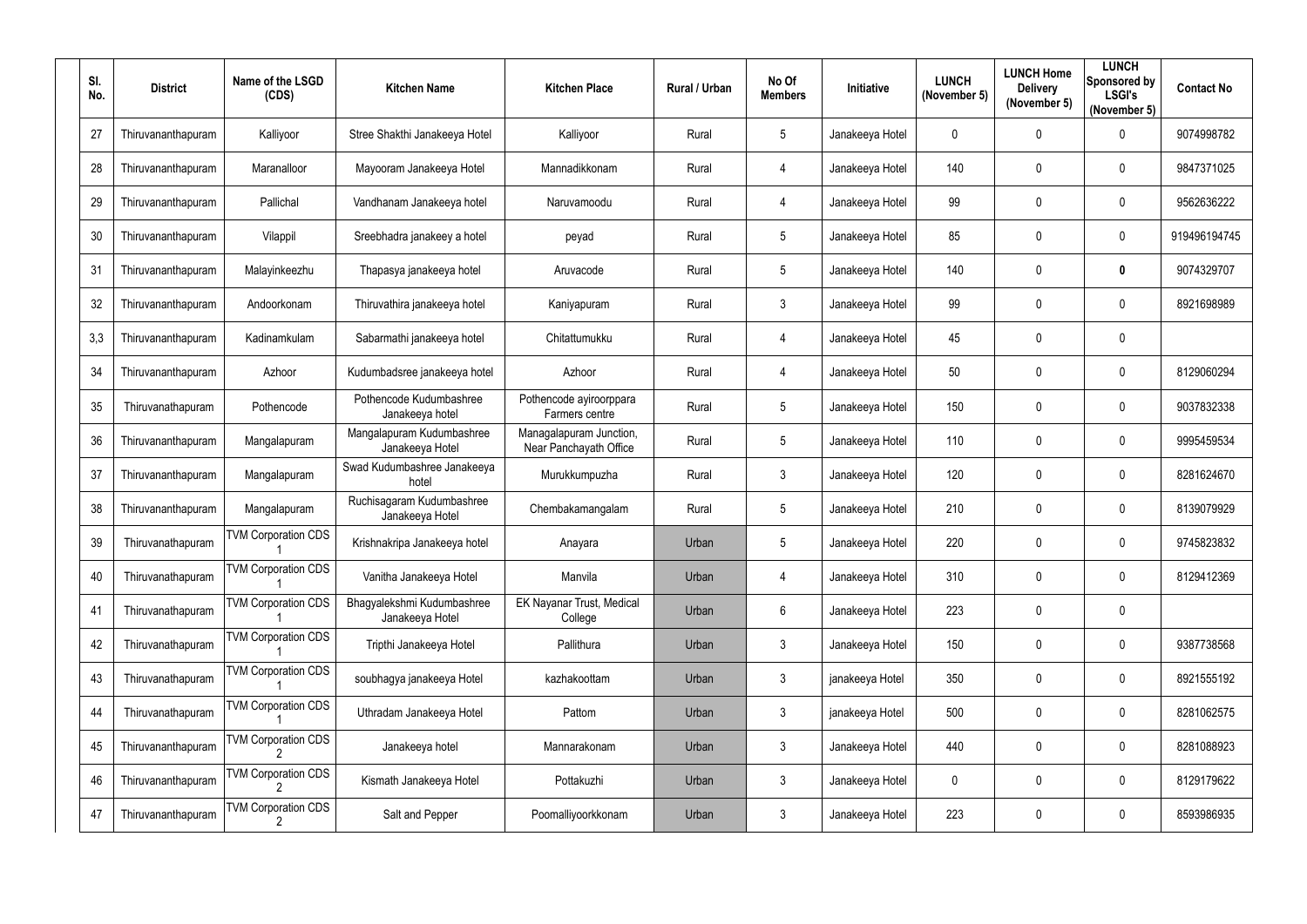|     | SI.<br>No. | <b>District</b>    | Name of the LSGD<br>(CDS)  | <b>Kitchen Name</b>                     | <b>Kitchen Place</b>                              | <b>Rural / Urban</b> | No Of<br><b>Members</b> | Initiative      | <b>LUNCH</b><br>(November 5) | <b>LUNCH Home</b><br><b>Delivery</b><br>(November 5) | <b>LUNCH</b><br>Sponsored by<br><b>LSGI's</b><br>(November 5) | <b>Contact No</b> |
|-----|------------|--------------------|----------------------------|-----------------------------------------|---------------------------------------------------|----------------------|-------------------------|-----------------|------------------------------|------------------------------------------------------|---------------------------------------------------------------|-------------------|
|     | 48         | Thiruvananthapuram | <b>TVM Corporation CDS</b> | Sreebhadra Janakeeya Hotel              | Pettah                                            | Urban                | 4                       | Janakeeya Hotel | 110                          | 0                                                    | $\overline{0}$                                                | 9847227647        |
|     | 49         | Thiruvananthapuram | <b>TVM Corporation CDS</b> | kalavara Janakeeya Hotel                | vattiyoorkavu                                     | Urban                | $\mathfrak{Z}$          | Janakeeya Hotel | 250                          | 0                                                    | $\overline{0}$                                                | 9847655426        |
|     | 50         | Thiruvananthapuram | <b>TVM Corporation CDS</b> | punartham kudumbashree                  | kudappanakunnu                                    | Urban                | $\mathfrak{Z}$          | Janakeeya Hotel | $\mathbf 0$                  | 0                                                    | $\overline{0}$                                                | 9747115789        |
|     | 51         | Thiruvananthapuram | <b>TVM Corporation CDS</b> | peroor JH                               | Palayam                                           | Urban                | $\mathfrak{Z}$          | Janakeeya Hotel | 350                          | 0                                                    | $\bf{0}$                                                      | 8086119633        |
|     | 52         | Thiruvananthapuram | Aryanadu                   | Aryanad Janakeeya Hotel                 | Aryanad                                           | Rural                | $6\phantom{.}$          | Janakeeya Hotel | 278                          | 0                                                    | $\overline{0}$                                                | 9207447839        |
|     | 53         | Thiruvananthapuram | Kuttichal                  | Kutichal Janakeeya Hotel                | Kuttichal                                         | Rural                | $5\phantom{.0}$         | Janakeeya Hotel | $\mathbf 0$                  | 0                                                    | $\overline{0}$                                                | 9446331479        |
| 113 | 54         | Thiruvananthapuram | Poovachal                  | Poovachal Janakeeya Hotel               | Poovachal Panchayath                              | Rural                | 5                       | Janakeeya Hotel | $\mathbf 0$                  | 0                                                    | $\overline{0}$                                                | 9495225046        |
|     | 55         | Thiruvananthapuram | Vithura                    | Navodaya Janakeeya hotel                | Koppam, Vithura                                   | Rural                | 4                       | Janakeeya Hotel | $\mathbf 0$                  | 0                                                    | $\overline{0}$                                                | 9946837014        |
|     | 56         | Thiruvananthapuram | Tholicode                  | Tholicode Janakeeya Hotel               | Pulimoodu, Near Bharath<br>Petrol Pump, Tholicode | Rural                | 4                       | Janakeeya Hotel | $\mathbf 0$                  | 0                                                    | $\overline{0}$                                                | 9539995862        |
|     | 57         | Thiruvananthapuram | Vellanad                   | vellanad JH                             | kulacode vellanad                                 | Rural                | $\mathfrak{Z}$          | Janakeeya Hotel | $\mathbf 0$                  | $\boldsymbol{0}$                                     | $\overline{0}$                                                | 9048295005        |
|     | 58         | Thiruvananthapuram | uzhamalackal               | mazhavil jh                             | Puthukulangara                                    | Rural                | 5                       | Janakeeya Hotel | 0                            | 0                                                    | $\overline{0}$                                                | 96457 54988       |
|     | 59         | Thiruvananthapuram | <b>TVPM Corpn CDS 4</b>    | Maithri Janakeeya Hotel                 | Poozhyakkunnu, Nemom, TVM                         | Urban                | $5\phantom{.0}$         | Janakeeya Hotel | $\mathbf 0$                  | 0                                                    | $\overline{0}$                                                | 9846905594        |
|     | 60         | Thiruvananthapuram | TVPM. Corpn. CDS III       | Janatha hotel                           | Over bridge                                       | Urban                | 9                       | Janakeeya Hotel | 0                            | 0                                                    | $\mathbf 0$                                                   | 919746149160      |
|     | 61         | Thiruvananthapuram | TVPM. Corpn. CDS III       | Asraya Janakeeya Hotel                  | <b>DPI</b>                                        | Urban                | 4                       | Janakeeya Hotel | 749                          | 0                                                    | $\mathbf 0$                                                   | 918113008306      |
|     | 62         | Thiruvananthapuram | TVPM. Corpn. CDS III       | Ruchikkoott                             | Mudavanmukal                                      | Urban                | 4                       | Janakeeya Hotel | $\mathbf 0$                  | 0                                                    | $\overline{0}$                                                | 917907579424      |
|     | 63         | Thiruvananthapuram | TVPM. Corpn. CDS IV        | Janakeeya hotel tvm corporation<br>cds4 | Vallakkadavu                                      | Urban                | $5\phantom{.0}$         | Janakeeya Hotel | 256                          | 0                                                    | $\overline{0}$                                                | 8129795072        |
|     | 64         | Thiruvananthapuram | TVPM. Corpn. CDS IV        | Karuna Janakeeya Hotel                  | Avaduthura                                        | Urban                | $5\phantom{.0}$         | Janakeeya Hotel | 289                          | 0                                                    | $\mathbf 0$                                                   | 9567523799        |
|     | 65         | Thiruvananthapuram | Anadu                      | Nanma anad                              | Govt LPS Anad                                     | Rural                | $\overline{4}$          | Janakeeya Hotel | $\mathbf 0$                  | 0                                                    | $\overline{0}$                                                | 9645709754        |
|     | 66         | Thiruvananthapuram | Vembayam                   | Liya canteen                            | Perumboor near panchayath<br>office               | Rural                | $5\phantom{.0}$         | Janakeeya Hotel | 125                          | 0                                                    | $\mathbf 0$                                                   | 9544337362        |
|     | 67         | Thiruvananthapuram | Vembayam                   | Four's Janakeeya Hotel                  | Naduveli Konchira                                 | Rural                | 4                       | Janakeeya Hotel | $\mathbf 0$                  | 0                                                    | $\mathbf 0$                                                   | 9526253578        |
|     | 68         | Thiruvananthapuram | Nedumangad 1               | Subhiksham                              | Irinjayam                                         | Urban                | 4                       | Janakeeya Hotel | 220                          | 0                                                    | $\overline{0}$                                                | 9745606588        |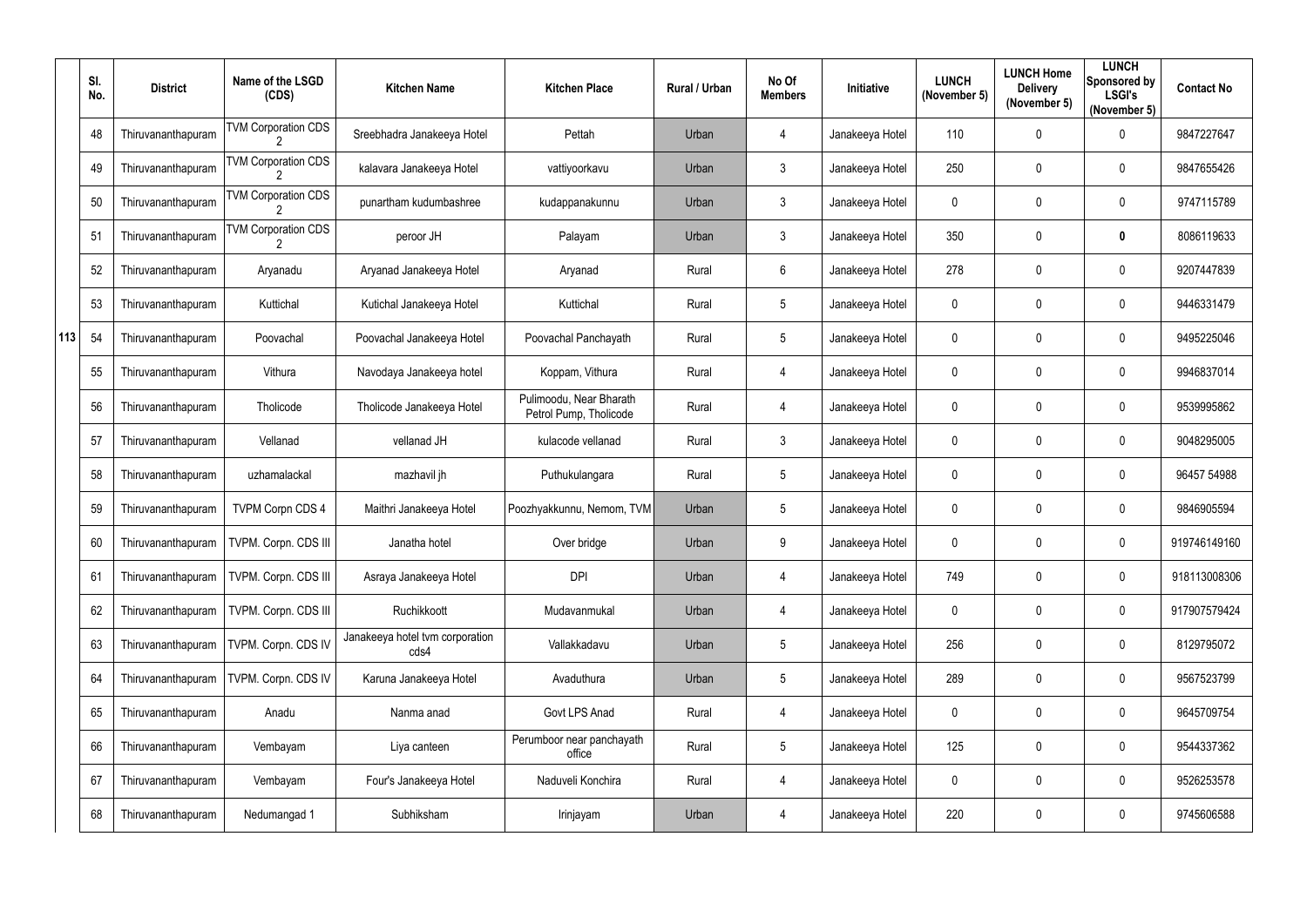| SI.<br>No. | <b>District</b>    | Name of the LSGD<br>(CDS) | <b>Kitchen Name</b>                    | <b>Kitchen Place</b>                      | <b>Rural / Urban</b> | No Of<br><b>Members</b> | Initiative      | <b>LUNCH</b><br>(November 5) | <b>LUNCH Home</b><br><b>Delivery</b><br>(November 5) | <b>LUNCH</b><br>Sponsored by<br><b>LSGI's</b><br>(November 5) | <b>Contact No</b> |
|------------|--------------------|---------------------------|----------------------------------------|-------------------------------------------|----------------------|-------------------------|-----------------|------------------------------|------------------------------------------------------|---------------------------------------------------------------|-------------------|
| 69         | Thiruvananthapuram | Nedumangad 1              | Ootupura                               | Pazhakutty                                | Urban                | $6\phantom{.}6$         | Janakeeya Hotel | 412                          | $\boldsymbol{0}$                                     | $\mathbf 0$                                                   | 7510910614        |
| 70         | Thiruvananthapuram | Nedumangad 2              | Niravu                                 | Near ksrtc bus stand                      | Urban                | 4                       | Janakeeya Hotel | 312                          | $\boldsymbol{0}$                                     | $\mathbf 0$                                                   | 9645958207        |
| 71         | Thiruvananthapuram | Nedumangad 2              | Ruchiyidam                             | <b>Near Municipality</b>                  | Urban                | $\mathbf 0$             | Janakeeya Hotel | 378                          | $\boldsymbol{0}$                                     | $\boldsymbol{0}$                                              | 9846371353        |
| 72         | Thiruvananthapuram | Karakulam                 | Karakulam Vanitha hotel                | Karakulam Junction                        | Rural                | $\overline{4}$          | Janakeeya Hotel | 262                          | $\boldsymbol{0}$                                     | $\mathbf 0$                                                   | 9747176668        |
| 73         | Thiruvananthapuram | Panavoor                  | Kudumbashree vanitha hotel             | HI auditorium near panavoor<br>panchayath | Rural                | $6\overline{6}$         | Janakeeya Hotel | $\mathbf 0$                  | $\mathbf 0$                                          | $\mathbf 0$                                                   | 9526740817        |
| 74         | Thiruvananthapuram | Aruvikara                 | Nanma                                  | Aruvikara junction                        | Rural                | $\mathbf{3}$            | Janakeeya hotel | $\boldsymbol{0}$             | $\boldsymbol{0}$                                     | $\mathbf 0$                                                   | 8606524464        |
| 75         | Thiruvananthapuram | Pullampara                | Janakeeya Hotel                        | Kalumkinmukham                            | Rural                | $5\phantom{.0}$         | Janakeeya Hotel | $\mathbf{0}$                 | $\boldsymbol{0}$                                     | $\mathbf 0$                                                   |                   |
| 76         | Thiruvananthapuram | Pangode                   | Bhagyalekshmi janakeeya hotel          | Pangodu Panchayath Hall                   | Rural                | $5\overline{)}$         | Janakeeya Hotel | 236                          | $\mathbf 0$                                          | $\mathbf 0$                                                   |                   |
| 77         | Thiruvananthapuram | Manickal                  | Janakeeya hotel                        | Pirappancode                              | Rural                | $6\phantom{.}6$         | Janakeeya Hotel | 147                          | $\boldsymbol{0}$                                     | $\mathbf 0$                                                   | 9745874522        |
| 78         | Thiruvananthapuram | Vamanapuram               | Pournami Kalamachal                    | Kalamachal                                | Rural                | $5\phantom{.0}$         | Janakeeya Hotel | 112                          | $\mathbf 0$                                          | $\mathbf 0$                                                   | 9846825964        |
| 79         | Thiruvananthapuram | kallara                   | Amma janakeeya hotel                   | kallara                                   | rural                | 4                       | Janakeeya Hotel | $\mathbf 0$                  | $\boldsymbol{0}$                                     | $\boldsymbol{0}$                                              | 8111891405        |
| 80         | Thiruvananthapuram | nellanad                  | Nellanad janakeeya hotel               | keezhayikkonam                            | rural                | 6                       | Janakeeya Hotel | $\mathbf 0$                  | $\boldsymbol{0}$                                     | $\mathbf 0$                                                   | 9946994811        |
| 81         | Thiruvananthapuram | Pazhayakunnummel          | Chaitanya janakeeya hotel              | Pazhayakunnumel                           | Rural                | $5\overline{)}$         | Janakeeya Hotel | $\mathbf 0$                  | 0                                                    | $\overline{0}$                                                | 9496997201        |
| 82         | Thiruvananthapuram | Karavaram                 | Takkolam, Karavaram janakeeya<br>hotel | Pullurmukk, kallambalam                   | Rural                | $5\overline{)}$         | Janakeeya Hotel | 148                          | $\boldsymbol{0}$                                     | $\mathbf 0$                                                   | 9539723288        |
| 83         | Thiruvananthapuram | Kilimanoor                | Tanima vanitha canteen                 | Kilimanoor                                | Rural                | $\overline{4}$          | Janakeeya Hotel | 132                          | $\boldsymbol{0}$                                     | $\mathbf 0$                                                   | 9846657166        |
| 84         | Thiruvananthapuram | Pulimath                  | Iswarya catering unit                  | Pulimath, Karet                           | Rural                | 4                       | Janakeeya Hotel | 512                          | $\boldsymbol{0}$                                     | $\boldsymbol{0}$                                              | 9645514593        |
| 85         | Thiruvananthapuram | Navaikkulam               | Kudumbashree janakeeya hotel           | Kadambaattukonam                          | Rural                | 5 <sub>5</sub>          | Janakeeya Hotel | 94                           | $\boldsymbol{0}$                                     | $\boldsymbol{0}$                                              | 9400619476        |
| 86         | Thiruvananthapuram | Nagaroor                  | Janakeeya Hotel                        | Altharamoodu                              | Rural                | $5\phantom{.0}$         | Janakeeya Hotel | 97                           | $\pmb{0}$                                            | $\boldsymbol{0}$                                              | 7034964806        |
| 87         | Thiruvananthapuram | Pallikal                  | pallikkal janakeeya hotel              | pakalkkuri                                | rural                | 4                       | Janakeeya Hotel | 86                           | 0                                                    | $\mathbf 0$                                                   | 9447886364        |
| 88         | Thiruvananthapuram | Madavoor                  | Madavoor janakeeya hotel               | madavoor                                  | rural                | $5\phantom{.0}$         | Janakeeya Hotel | 149                          | 0                                                    | $\boldsymbol{0}$                                              | 9526206002        |
| 89         | Thiruvananthapuram | Chirayinkeezh             | Sevenstar Janakeeya Hotel              | Sarkkara                                  | Rural                | $5\phantom{.0}$         | Janakeeya Hotel | 195                          | $\boldsymbol{0}$                                     | $\boldsymbol{0}$                                              | 8921556636        |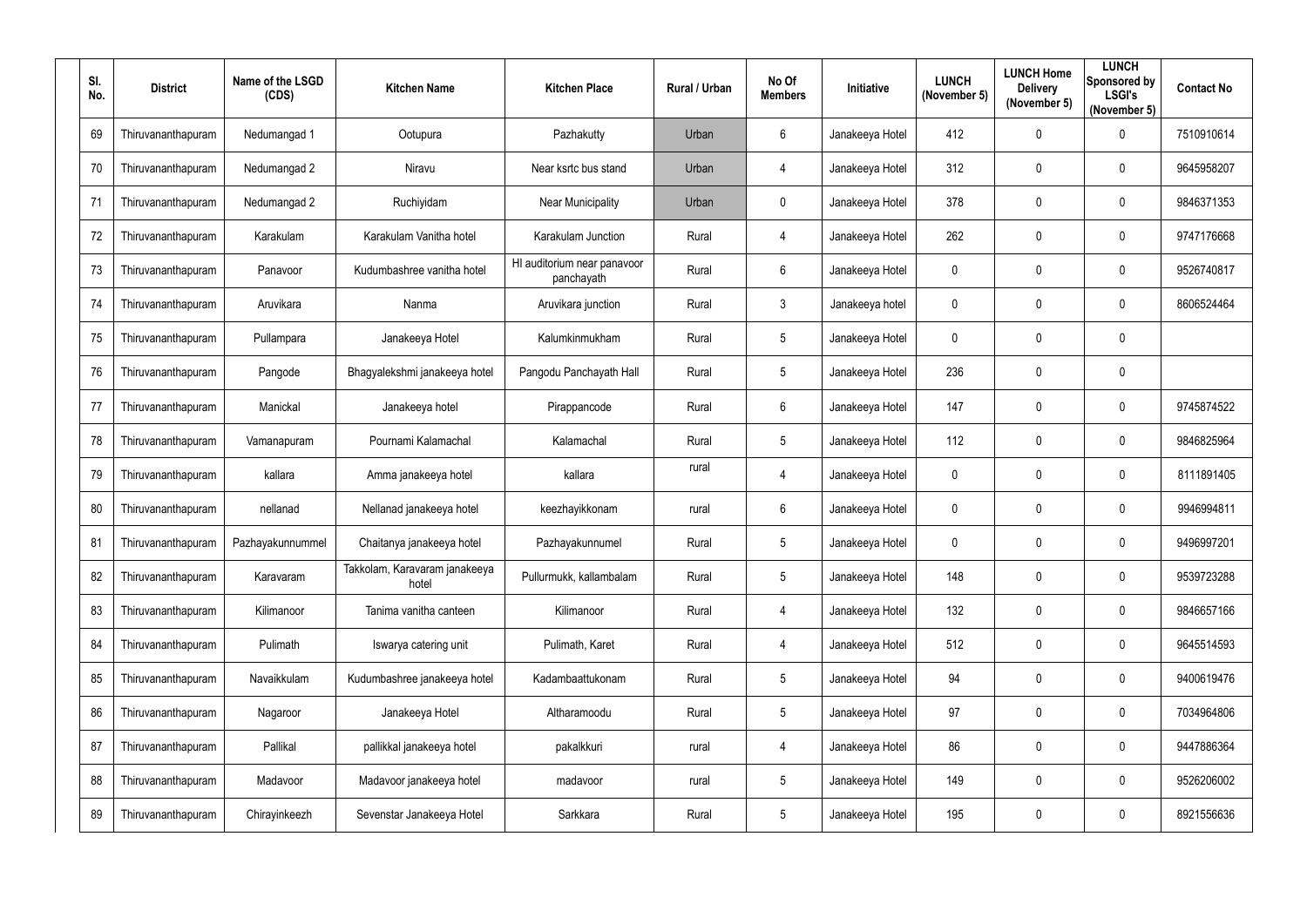|            | SI.<br>No.     | <b>District</b>    | Name of the LSGD<br>(CDS) | <b>Kitchen Name</b>                   | <b>Kitchen Place</b>     | <b>Rural / Urban</b> | No Of<br><b>Members</b> | Initiative      | <b>LUNCH</b><br>(November 5) | <b>LUNCH Home</b><br><b>Delivery</b><br>(November 5) | <b>LUNCH</b><br>Sponsored by<br><b>LSGI's</b><br>(November 5) | <b>Contact No</b> |
|------------|----------------|--------------------|---------------------------|---------------------------------------|--------------------------|----------------------|-------------------------|-----------------|------------------------------|------------------------------------------------------|---------------------------------------------------------------|-------------------|
|            | 90             | Thiruvananthapuram | Kadaykkavoor              | Karmalamatha Janakeeya Hotel          | Kadakkavoor              | Rural                | $5\phantom{.0}$         | Janakeeya Hotel | 80                           | 0                                                    | $\overline{0}$                                                | 9645405591        |
|            | 91             | Thiruvananthapuram | Mudakkal                  | Sarovaram Janakeeya Hotel             | Valakkadu                | Rural                | $3\overline{3}$         | Janakeeya Hotel | 43                           |                                                      |                                                               | 8086240900        |
|            | 92             | Thiruvananthapuram | Vakkom                    | Jananai Janakeeya Hotel               | SN Junction, Jeeva Dhara | Rural                | 5                       | Janakeeya Hotel | 327                          | 0                                                    | $\overline{0}$                                                | 8137014724        |
|            | 93             | Thiruvananthapuram | Vakkom                    | Diya Janakeeya Hotel                  | Panayile Kadavu          | Rural                | 5                       | Janakeeya Hotel | 165                          | 0                                                    | $\overline{0}$                                                | 8590439391        |
|            | 94             | Thiruvananthapuram | Kizhuvilam                | Kudumbashree vanitha canteen          | Kizhuvillam              | Rural                | 4                       | Janakeeya Hotel | $\mathbf 0$                  | 0                                                    | $\overline{0}$                                                | 9747361312        |
|            | 95             | Thiruvananthapuram | Anchuthengu               | Swad Janakeeya Hotel                  | Anchuthengu              | Rural                | 5                       | Janakeeya Hotel | 168                          | 0                                                    | $\boldsymbol{0}$                                              |                   |
|            | 96             | Thiruvananthapuram | Attingal                  | Bhagyashree janakeeya hotel           | Attingal                 | Urban                | 5                       | Janakeeya Hotel | $\mathbf 0$                  | 0                                                    | $\overline{0}$                                                | 9539968503        |
|            | 97             | Thiruvananthapuram | Cherunniyoor              | Lekshmi janakeeya hotel               | Dhalavapuram             | Rural                | $\mathbf{3}$            | Janakeeya Hotel | 150                          | 0                                                    | $\overline{2}$                                                | 9995391999        |
|            | 98             | Thiruvananthapuram | Chemmaruthi               | Dreams janakeeya hotel                | Mavinmoodu, muthana      | Rural                | 5                       | Janakeeya Hotel | 265                          | 0                                                    | $\overline{0}$                                                | 8129240185        |
|            | 99             | Thiruvananthapuram | Chemmaruthi               | Natturuchi janakeeya hotel            | Panayara&sivapuram       | Rural                | 5                       | Janakeeya Hotel | 133                          | 0                                                    | $\overline{0}$                                                | 8129240185        |
|            | 100            | Thiruvananthapuram | Chemmaruthi               | Bhanusree                             | Chavadimukku             | Rural                | 4                       | Janakeeya Hotel | 166                          | 0                                                    | $\overline{0}$                                                | 8129240185        |
|            | 101            | Thiruvananthapuram | Manamboor                 | Manamboor janakeeya hotel             | Kavalayoor               | Rural                | 4                       | Janakeeya Hotel | 54                           | 11                                                   | 3\$                                                           | 9074388684        |
|            | 102            | Thiruvananthapuram | Edava                     | Sreenandha janakeeyahotel             | Kaappil                  | Rural                | 5                       | Janakeeya Hotel | 29                           | 0                                                    | 0                                                             | 9895337334        |
|            | 103            | Thiruvananthapuram | Elakamon                  | Sreenarayana janakeeya hotel          | Elakamon                 | Rural                | $\overline{7}$          | Janakeeya Hotel | $\mathbf 0$                  | 0                                                    | $\mathbf 0$                                                   | 8086637798        |
|            | 104            | Thiruvananthapuram | Elakamon                  | kudumbashree janakeeya hotel          | Elakamon                 | Rural                | 5                       | janakeeya hotel | 65                           | 0                                                    | $\mathbf 0$                                                   | 8590725126        |
|            | 105            | Thiruvananthapuram | Vettoor                   | Kashi janakeeya hotel                 | Vettoor                  | Rural                | 4                       | Janakeeya Hotel | 43                           | 0                                                    | $\mathbf 0$                                                   | 9061547396        |
|            | 106            | Thiruvananthapuram | Ottoor                    | Kudumbashree Janakeeya hotel          | ottoor                   | rural                | $\mathbf{3}$            | Janakeeya Hotel | 45                           | 0                                                    | $\mathbf 0$                                                   | 8590570561        |
|            | 107            | Thiruvanathapuram  | Varkala                   | Janakeeya hotel                       | Varkala municipality     | Urban                | 5                       | Janakeeya Hotel | $\mathbf 0$                  | 0                                                    | $\mathbf 0$                                                   | 8943261611        |
| <b>107</b> |                |                    |                           |                                       |                          |                      | 485                     |                 | 16166                        | 123                                                  | $\overline{5}$                                                |                   |
|            |                | Thrissur           | Kadangodu                 | Janakeeya Hotel Kadangod              | Kadangod                 | Rural                | 4                       | Janakeeya Hotel | $\overline{0}$               | 96                                                   | $\overline{7}$                                                |                   |
|            | $\overline{2}$ | Thrissur           | Chalakudy                 | Thripthy Janakeeya Hotel<br>Chalakudy | North Busstand Chalakudy | Urban                | 4                       | Janakeeya Hotel | 180                          | 145                                                  | $\pmb{0}$                                                     | 9544048190        |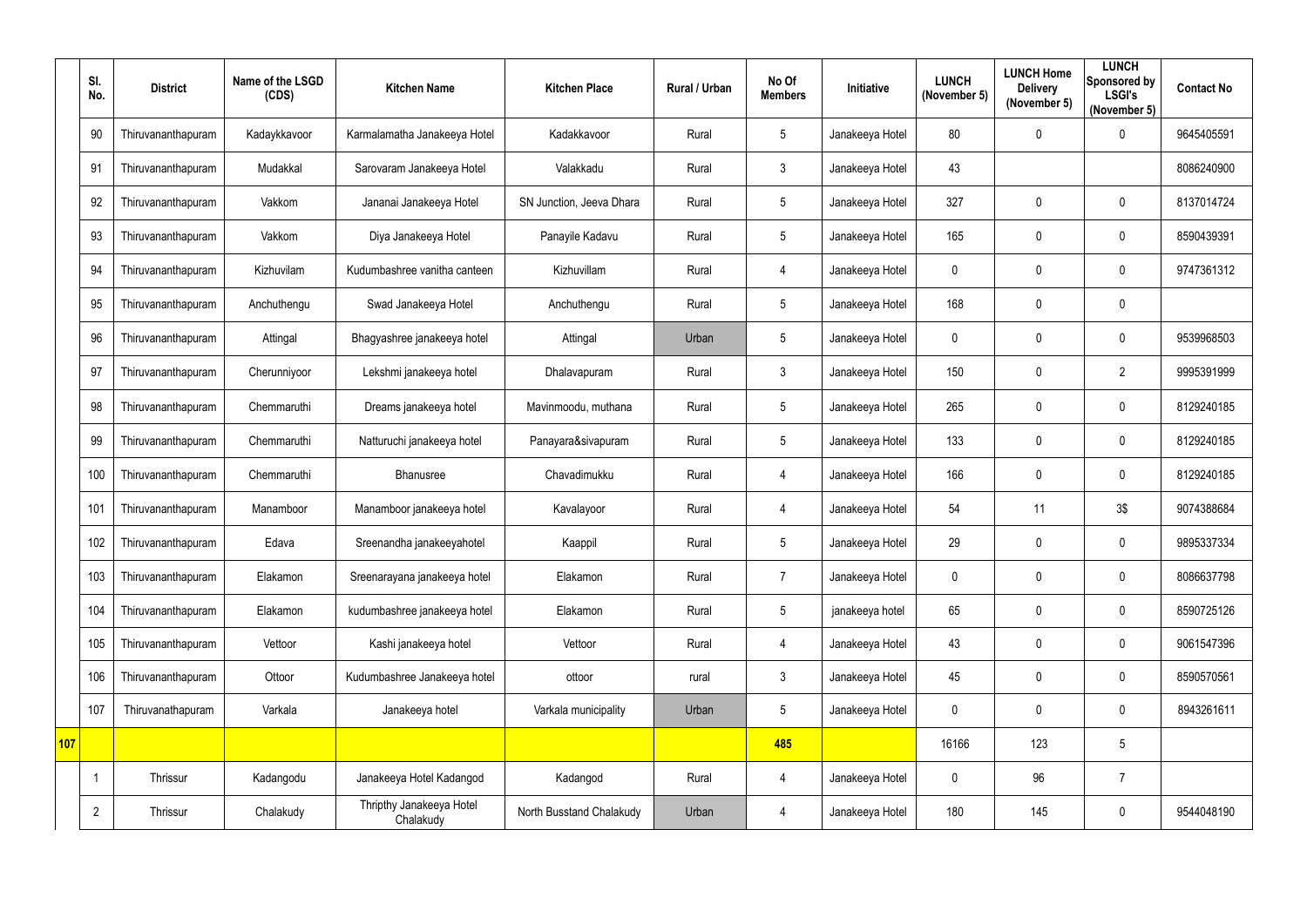| SI.<br>No.     | <b>District</b> | Name of the LSGD<br>(CDS) | <b>Kitchen Name</b>                             | <b>Kitchen Place</b>                             | Rural / Urban | No Of<br><b>Members</b> | Initiative      | <b>LUNCH</b><br>(November 5) | <b>LUNCH Home</b><br><b>Delivery</b><br>(November 5) | <b>LUNCH</b><br>Sponsored by<br><b>LSGI's</b><br>(November 5) | <b>Contact No</b> |
|----------------|-----------------|---------------------------|-------------------------------------------------|--------------------------------------------------|---------------|-------------------------|-----------------|------------------------------|------------------------------------------------------|---------------------------------------------------------------|-------------------|
| $\mathbf{3}$   | Thrissur        | Pananchery                | Pananchery Janakeeya Hotel                      | Pattikkad                                        | Rural         | $5\phantom{.0}$         | Janakeeya Hotel | 49                           | 82                                                   | $\mathbf 0$                                                   | 9746354118        |
| $\overline{4}$ | Thrissur        | Kadavallur                | Janakeeya Hotel Kadavalloor                     | Panjayath Compound                               | Rural         | 4                       | Janakeeya Hotel | 46                           | 136                                                  | $\mathbf 0$                                                   |                   |
| 5              | Thrissur        | Kattoor                   | Janakeeya Hotel Kattoor                         | Kudumbashree Vipanana<br>Kendram, Katoor Bazzar, | Rural         | 5                       | Janakeeya Hotel | $\mathbf 0$                  | 0                                                    | $\mathbf 0$                                                   | 8606248967        |
| 6              | Thrissur        | Elavally                  | Janakeeya Hotel Elavally                        | Elavally Panchayath<br>Compound                  | Rural         | 4                       | Janakeeya Hotel | 132                          | 0                                                    | $\mathbf 0$                                                   | 9744738247        |
|                | Thrissur        | Paralam                   | Paralam Janakeeya Hotel                         | Nanma Kudumbashree<br>canteen                    | Rural         | $\mathbf{3}$            | Janakeeya Hotel | 27                           | 42                                                   | $\mathbf 0$                                                   | 9744441594        |
| 8              | Thrissur        | Kadukutty                 | Uppum Mulakum Janakeeya Hotel<br>Kadukutty      | Kottamuri Junction                               | Rural         | $5\phantom{.0}$         | Janakeeya Hotel | $\mathbf 0$                  | 83                                                   | $\overline{0}$                                                | 9846634710        |
| 9              | Thrissur        | Thrissur 2                | Kuttanellur Janakeeya Hotel                     | Kuttanellur                                      | Urban         | $5\phantom{.0}$         | Janakeeya Hotel | 52                           | 0                                                    | $\mathbf 0$                                                   | 8330800498        |
| 10             | Thrissur        | Pazhayannur               | Janakeeya Hotel, Pazhayanoor                    | Pazhayannur Panchayath                           | Rural         | 4                       | Janakeeya Hotel | $\mathbf 0$                  | 192                                                  | $\mathbf 0$                                                   | 9400257329        |
| 11             | Thrissur        | Aloor                     | Aloor Janakeeya Hotel                           | Aloor                                            | Rural         | $5\phantom{.0}$         | Janakeeya Hotel | $\mathbf 0$                  | 107                                                  | $\mathbf 0$                                                   | 9946922936        |
| 12             | Thrissur        | Muriyad                   | Jankeeya Hotel, Muriyad                         | Karuna Canteen, Muriyad                          | Rural         | $5\phantom{.0}$         | Janakeeya Hotel | $\boldsymbol{0}$             | 97                                                   | $\mathbf 0$                                                   | 9961920358        |
| 13             | Thrissur        | Valapad                   | Janakeeya Hotel Valapad                         | Valapad Chanthapadi                              | Rural         | $6\overline{6}$         | Janakeeya Hotel | 104                          | 0                                                    | $\mathbf 0$                                                   |                   |
| 14             | Thrissur        | Kaipamangalam             | Kaipamngalam Janakeeya Hotel                    | Kaipamangalam Panchayath                         | Rural         | $\mathbf{3}$            | Janakeeya Hotel | 181                          | 0                                                    | $\overline{2}$                                                |                   |
| 15             | Thrissur        | Annamanada                | Snehitha Catering                               | Annamanada                                       | Rural         | 5                       | Janakeeya Hotel | $\mathbf 0$                  | 31                                                   | $\mathbf 0$                                                   | 9747712615        |
| 16             | Thrissur        | Vellangallur              | Janakeeya Hotel Vellangallur                    | Panchayath Community Hall                        | Rural         | $6\phantom{.}$          | Janakeeya Hotel | 36                           | 60                                                   | $\overline{0}$                                                | 9947462258        |
| 17             | Thrissur        | Pavaratty                 | Janakeeya Hotel Pavaratty                       | Akashaya Vanitha Canteen                         | Rural         | $\mathbf{3}$            | Janakeeya Hotel | 147                          | 0                                                    | $\mathbf 0$                                                   |                   |
| 18             | Thrissur        | Edathiruthy               | Janakeeya Hotel Edathuruthi<br>(Nalinam Stores) | Opposite of GLPS,<br>Chenthrappinni Centre       | Rural         | $\overline{4}$          | Janakeeya Hotel | 108                          | 0                                                    | $\mathbf 0$                                                   |                   |
| 19             | Thrissur        | Adatt                     | Janakeeya Hotel Adat                            | Muthuvara                                        | Rural         | $\overline{7}$          | Janakeeya Hotel | 103                          | 78                                                   | $\overline{0}$                                                | 6235203703        |
| 20             | Thrissur        | Irinjalakuda 1            | Janakeeya Hotel Irinjalakuda Cds1               | Irinjalakuda Muncipality                         | Urban         | 4                       | Janakeeya Hotel | 47                           | 0                                                    | $\overline{0}$                                                | 9526912506        |
| 21             | Thrissur        | Parapookkara              | Janakeeya Hotel, Parapookkara                   | Panchayath Canteen                               | Rural         | $5\phantom{.0}$         | Janakeeya Hotel | $\mathbf 0$                  | 53                                                   | $\overline{0}$                                                | 9605428611        |
| 22             | Thrissur        | Puthanchira               | Annapoorna Janakeeya Hotel<br>Puthenchira       | Panchayath Community Hall                        | Rural         | $5\phantom{.0}$         | Janakeeya Hotel | 21                           | 9                                                    | $\overline{0}$                                                | 9383421350        |
| 23             | Thrissur        | SreeNarayanapuram         | Sree Narayana Puram Janakeeya<br>Hotel          | Sreenarayanapuram<br>Panchayath                  | Rural         | 5                       | Janakeeya Hotel | 189                          | 0                                                    | 0\$                                                           |                   |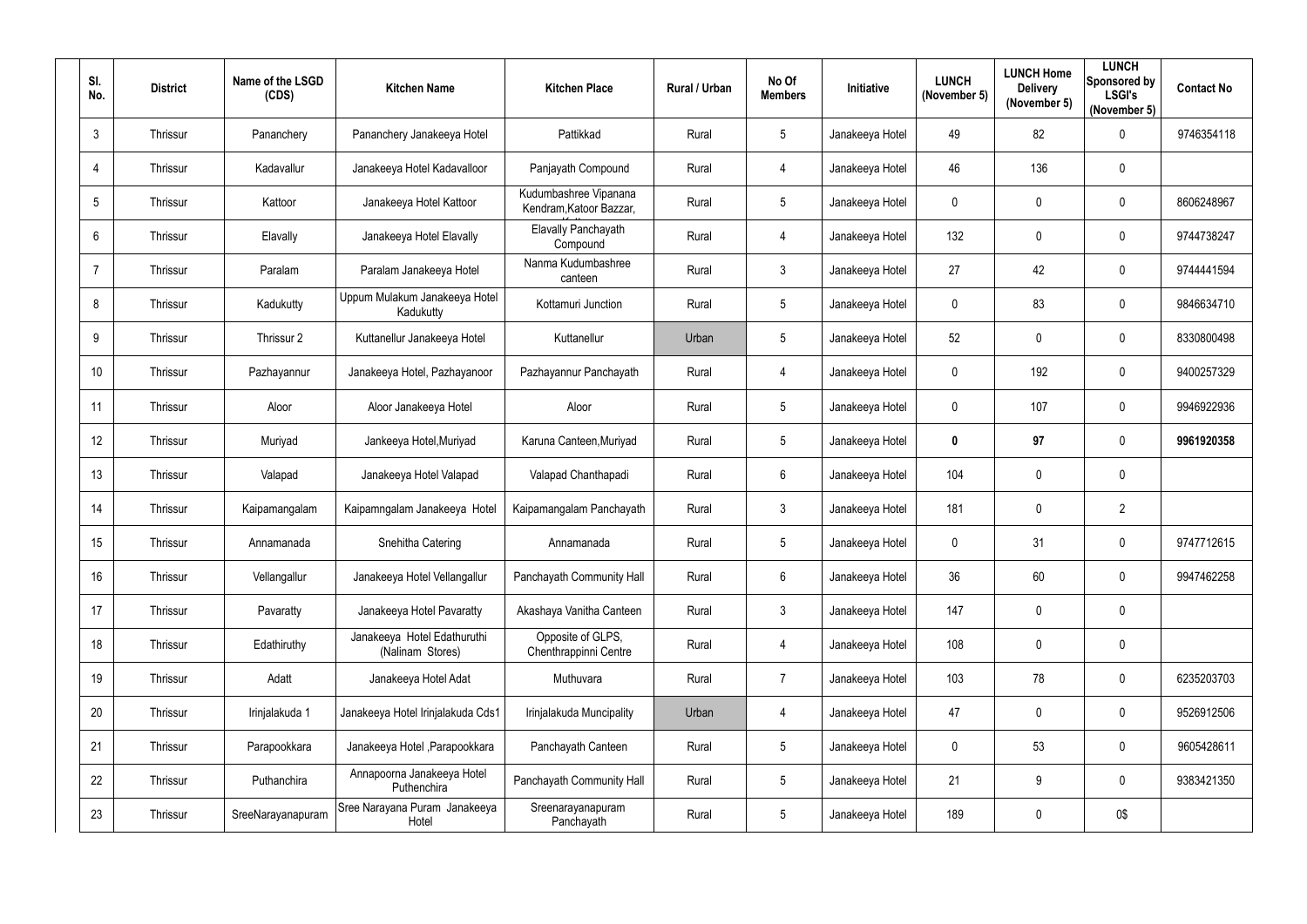| SI.<br>No. | <b>District</b> | Name of the LSGD<br>(CDS) | <b>Kitchen Name</b>                        | <b>Kitchen Place</b>                         | Rural / Urban | No Of<br><b>Members</b> | Initiative      | <b>LUNCH</b><br>(November 5) | <b>LUNCH Home</b><br><b>Delivery</b><br>(November 5) | <b>LUNCH</b><br>Sponsored by<br><b>LSGI's</b><br>(November 5) | <b>Contact No</b> |
|------------|-----------------|---------------------------|--------------------------------------------|----------------------------------------------|---------------|-------------------------|-----------------|------------------------------|------------------------------------------------------|---------------------------------------------------------------|-------------------|
| 24         | Thrissur        | Nadathara                 | Nadathara Janakeeya Hotel                  | Moorkanikkara                                | Rural         | $5\phantom{.0}$         | Janakeeya Hotel | 41                           | 53                                                   | $\mathbf{3}$                                                  | 9744611176        |
| 25         | Thrissur        | Vallachira                | Vallachira Janakeeya Hotel                 | Vallachira Gramapanchayath                   | Rural         | $\overline{4}$          | Janakeeya Hotel | $\mathbf 0$                  | 48                                                   | $\overline{0}$                                                | 9744804256        |
| 26         | Thrissur        | Poyya                     | Janakeeya Hotel, Poyya                     | Poyya Junction                               | Rural         | $5\phantom{.0}$         | Janakeeya Hotel | $\mathbf 0$                  | $\mathbf 0$                                          | $\overline{0}$                                                | 7902318250        |
| 27         | Thrissur        | Wadakanchery 1            | Vrindavan Janakeeya Hotel                  | Ottupara                                     | Urban         | $5\phantom{.0}$         | Janakeeya Hotel | 255                          | $\mathbf 0$                                          | $\mathbf 0$                                                   |                   |
| 28         | Thrissur        | Varandarappilly           | Janakeeya Hotel                            | Varandarappilly Panchayath                   | Rural         | $5\phantom{.0}$         | Janakeeya Hotel | 52                           | 19                                                   | $\overline{0}$                                                | 9048283463        |
| 29         | Thrissur        | Nenmanikkara              | Vanitha Janakeeya Hotel                    | Paliyekkara, Nenmanikkara<br>Gramapanchayath | Rural         | $5\overline{)}$         | Janakeeya Hotel | 74                           | 26                                                   | $\overline{4}$                                                | 9747494386        |
| 30         | Thrissur        | Kodakara                  | Nanma Janakeeya Hotel                      | Kodakara Bus Stand                           | Rural         | $5\overline{)}$         | Janakeeya Hotel | 254                          | 220                                                  | $\overline{7}$                                                | 9946283762        |
| 31         | Thrissur        | Thekkumkkara              | Janakeeya Hotel Thekkumkara                | Vanitha Canteen, Thekkumkara                 | Rural         | $\overline{4}$          | Janakeeya Hotel | 75                           | $\mathbf 0$                                          | $\mathbf 0$                                                   |                   |
| 32         | Thrissur        | Alagappa Ngar             | Janakeeya Hotel                            | Amballur                                     | Rural         | $5\overline{)}$         | Janakeeya Hotel | 103                          | 53                                                   | $\overline{4}$                                                | 8606553521        |
| 33         | Thrissur        | Kolazhy                   | Janakeeya Hotel Kolazhy                    | <b>ZMLP School</b>                           | Rural         | $\overline{4}$          | Janakeeya Hotel | $\mathbf 0$                  | 103                                                  | $\overline{0}$                                                | 9645535725        |
| 34         | Thrissur        | Manalur                   | Janakeeya Hotel Manalur                    | Govt High School, Manaloor                   | Rural         | 6                       | Janakeeya Hotel | 60                           | $\mathbf 0$                                          | $\overline{4}$                                                | 9446619441        |
| 35         | Thrissur        | Arimpur                   | Janakeeya Hotel Arimbur                    | Kudumbashree Vanitha<br>Canteen, Arimbur     | Rural         | $5\phantom{.0}$         | Janakeeya Hotel | 275                          | $\mathbf 0$                                          | $\overline{0}$                                                | 9946789338        |
| 36         | Thrissur        | Thanniyam                 | Thannyam Janakeeya Hotel                   | Peringottukara                               | Rural         | 4                       | Janakeeya Hotel | 49                           | 21                                                   | $\mathbf 0$                                                   | 9048570194        |
| 37         | Thrissur        | Madakkathara              | Madakkathara Annapoorna<br>Janakeeya Hotel | Madakkathara                                 | Rural         | $6\phantom{.}6$         | Janakeeya Hotel | $\pmb{0}$                    | 85                                                   | $\mathbf{3}$                                                  | 9388431507        |
| 38         | Thrissur        | Athirappilly              | Panchayath Kudumbashree<br>Canteen         | Athirappilly                                 | Rural         | $\mathbf{3}$            | Janakeeya Hotel | $\mathbf 0$                  | 60                                                   | $\mathbf 0$                                                   | 9496151187        |
| 39         | Thrissur        | Kodassery                 | Five Star Janakeeya Hotel                  | Kodassery                                    | Rural         | $\overline{4}$          | Janakeeya Hotel | $\mathbf 0$                  | 159                                                  | $\mathbf 0$                                                   | 9846464927        |
| 40         | Thrissur        | Mattathur                 | Karunya<br>kudumbShree                     | Vellikkulangara                              | Rural         | $\overline{4}$          | Janakeeya Hotel | 212                          | 85                                                   | $\mathbf 0$                                                   | 8086449102        |
| 41         | Thrissur        | Koratty                   | Ruchi Janakeeya Hotel                      | Koratty                                      | Rural         | $\overline{4}$          | Janakeeya Hotel | 169                          | 101                                                  | 0.00\$                                                        | 9496527583        |
| 42         | Thrissur        | Thrikkoor                 | Susthira Janakeeya Hotel                   | Alengaad                                     | Rural         | $\mathbf{3}$            | Janakeeya Hotel | 131                          | 43                                                   | $\overline{4}$                                                | 8111847055        |
| 43         | Thrissur        | Venkitangu                | Ottupura<br>Janakeeya Hotel Vengidangu     | Vengidangu Panchayath                        | Rural         | $\mathbf{3}$            | Janakeeya Hotel | 136                          | 55                                                   | $\mathbf 0$                                                   | 8156981840        |
| 44         | Thrissur        | Padiyoor                  | Padiyoor<br>Janakeya Hotel                 | HDC School, Kakkathuruthy                    | Rural         | $\mathfrak{Z}$          | Janakeeya Hotel | $\boldsymbol{0}$             | $\mathbf 0$                                          | $\bm{0}$                                                      | 9048817359        |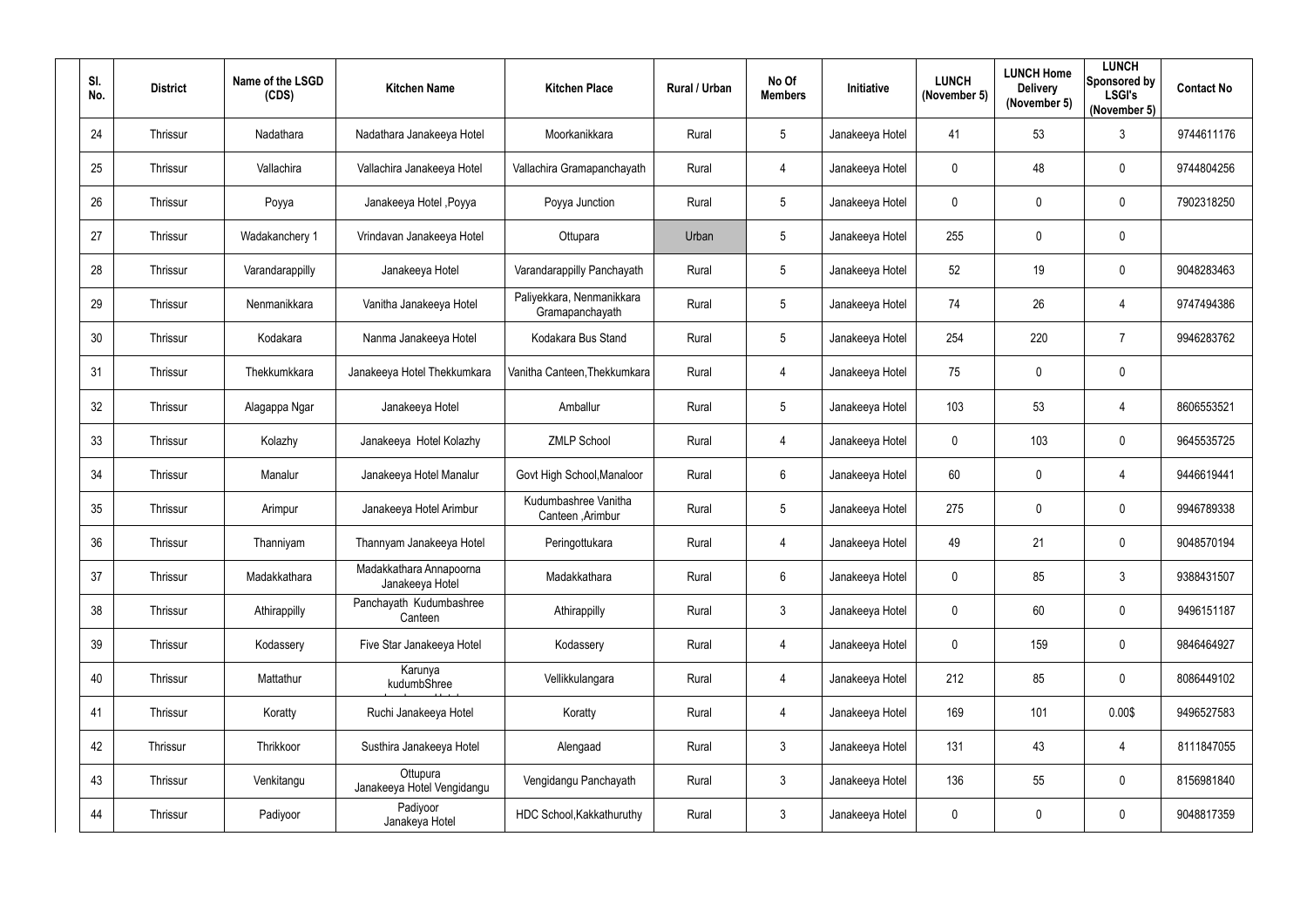|    | SI.<br>No. | <b>District</b> | Name of the LSGD<br>(CDS) | <b>Kitchen Name</b>                   | <b>Kitchen Place</b>               | Rural / Urban | No Of<br><b>Members</b> | Initiative      | <b>LUNCH</b><br>(November 5) | <b>LUNCH Home</b><br><b>Delivery</b><br>(November 5) | <b>LUNCH</b><br>Sponsored by<br><b>LSGI's</b><br>(November 5) | <b>Contact No</b> |
|----|------------|-----------------|---------------------------|---------------------------------------|------------------------------------|---------------|-------------------------|-----------------|------------------------------|------------------------------------------------------|---------------------------------------------------------------|-------------------|
|    | 45         | Thrissur        | Pariyaram                 | Samridhi Janakeeya Hotel              | Pariyaram                          | Rural         | 5                       | Janakeeya Hotel | 93                           | 69                                                   | $\mathbf 0$                                                   | 7025950795        |
|    | 46         | Thrissur        | Wadakanchery cds2         | Janakeeya Hotel, Wadakanchery<br>cds2 | Minaloor                           | Urban         | $\mathfrak{Z}$          | Janakeeya Hotel | 80                           | 0                                                    | $\mathbf 0$                                                   |                   |
|    | 47         | Thrissur        | Kodungaloor cds2          | Jathikka Janakeeya Hotel              | Arakkulam                          | Urban         | $\overline{4}$          | Janakeeya Hotel | 113                          | 0                                                    | $\mathbf 0$                                                   | 9745397171        |
|    | 48         | Thrissur        | Punnayur                  | Kaipunnyam Janakeeya Hotel            | Edakazhiyur                        | Rural         | 5                       | Janakeeya Hotel | 53                           | 47                                                   | $\mathbf 0$                                                   | 9744680885        |
| 95 | 49         | Thrissur        | Velookkara                | Velookkara Janakeeya Hotel            | Panchayath shopping complex        | Rural         | 3                       | Janakeeya Hotel | 55                           | 0                                                    | $\mathbf 0$                                                   | 9048756685        |
|    | 50         | Thrissur        | Meloor                    | Thanima Janakeeya Hotel Meloor        | Meloor centre                      | Rural         | $\overline{4}$          | Janakeeya Hotel | 47                           | 68                                                   | $\mathbf 0$                                                   | 7902354039        |
|    | 51         | Thrissur        | Vallathol Nagar           | Janakeeya Hotel, Vallathol Nagar      | near youth welfare center          | rural         | 5                       | Janakeeya Hotel | 51                           | 144                                                  | $\mathbf 0$                                                   | 9961296574        |
|    | 52         | Thrissur        | Eriyad                    | janakeeya Hotel, eriyad               | community hall                     | Rural         | $\overline{4}$          | Janakeeya Hotel | 45                           | 0                                                    | $\mathbf 0$                                                   |                   |
|    | 53         | Thrissur        | Edavilangu                | Janakeeya Hotel, Edavilangu           | Edavilangu Center                  | Rural         | $\overline{4}$          | Janakeeya Hotel | 205                          | 0                                                    | $\overline{5}$                                                |                   |
|    | 54         | Thrissur        | Avanoor                   | Janakeeya Hotel, Avanoor              | near panchayath office,<br>Avanoor | Rural         | 5                       | Janakeeya Hotel | 64                           | 115                                                  | $\mathbf 0$                                                   | 9447343516        |
|    | 55         | Thrissur        | Mala                      | Janakeeya hotel Mala                  | Near panchayath office, Mala       | Rural         | $\overline{4}$          | Janakeeya Hotel | $\mathbf 0$                  | 148                                                  | $\mathbf 0$                                                   | 9946442260        |
|    | 56         | Thrissur        | Guruvayur1                | Guruvayur Janakeeya Hotel             | Guruvayur                          | Urban         | $\mathfrak{Z}$          | Janakeeya Hotel | 431                          | 284                                                  | $\mathbf 0$                                                   | 9961227858        |
|    | 57         | Thrissur        | Vadakkekad                | Kudumbasree janakeeya hotel           | Nalam kallu                        | Rural         | 4                       | Janakeeya Hotel | 72                           | 42                                                   | 0                                                             | 9645190166        |
|    | 58         | Thrissur        | Kadappuram                | Kadappuram janakeeya hotel            | Kadappuram panchayath<br>building  | Rural         | $\overline{4}$          | Janakeeya Hotel | $\overline{0}$               | 123                                                  | $\overline{0}$                                                | 8156984319        |
|    | 59         | Thrissur        | Chavakkad                 | Chavakkad Janakeeya hotel             | Chavakkad, near bus stand          | Urban         | 5                       | Janakeeya Hotel | 135                          | 81                                                   | $\mathbf 0$                                                   | 7560874804        |
|    | 60         | Thrissur        | Engadiyoor                | pavithra janikeeya hotel              | Pokulangara                        | Rural         | 5                       | Janakeeya Hotel | 123                          | 0                                                    | $\mathbf 0$                                                   | 9562239618        |
|    | 61         | Thrissur        | Varavoor                  | Friends janakeeya hotel, Varavoor     | Thichur                            | Rural         | $\mathfrak{Z}$          | Janakeeya Hotel | 71                           | 0                                                    | $\mathbf 0$                                                   |                   |
|    | 62         | Thrisssur       | Punnayurkulam             | Punnayurkkulam janakeeya hotel        | Althara centre                     | Rural         | $5\overline{)}$         | Janakeeya Hotel | 88                           | 40                                                   | $\mathbf 0$                                                   | 8086093454        |
|    | 63         | Thrissur        | Thiruwilamala             | Villuadry Janakeeya hotel             | Thiruwilamala                      | Rural         | 5                       | Janakeeya Hotel | $\mathbf 0$                  | 93                                                   | $\mathbf 0$                                                   | 9846174729        |
|    | 64         | Thrissur        | Kattakampal               | Janakeeya Hotel Kattakampal           | Chirakkal                          | Rural         | $\overline{4}$          | Janakeeya Hotel | 42                           | 5                                                    | $\pmb{0}$                                                     |                   |
|    | 65         | Thrissur        | Kandanassery              | kandanassery janakeeya hotel          | kandanassery                       | Rural         | 5                       | Janakeeya Hotel | 51                           | 30                                                   | $\mathbf 0$                                                   |                   |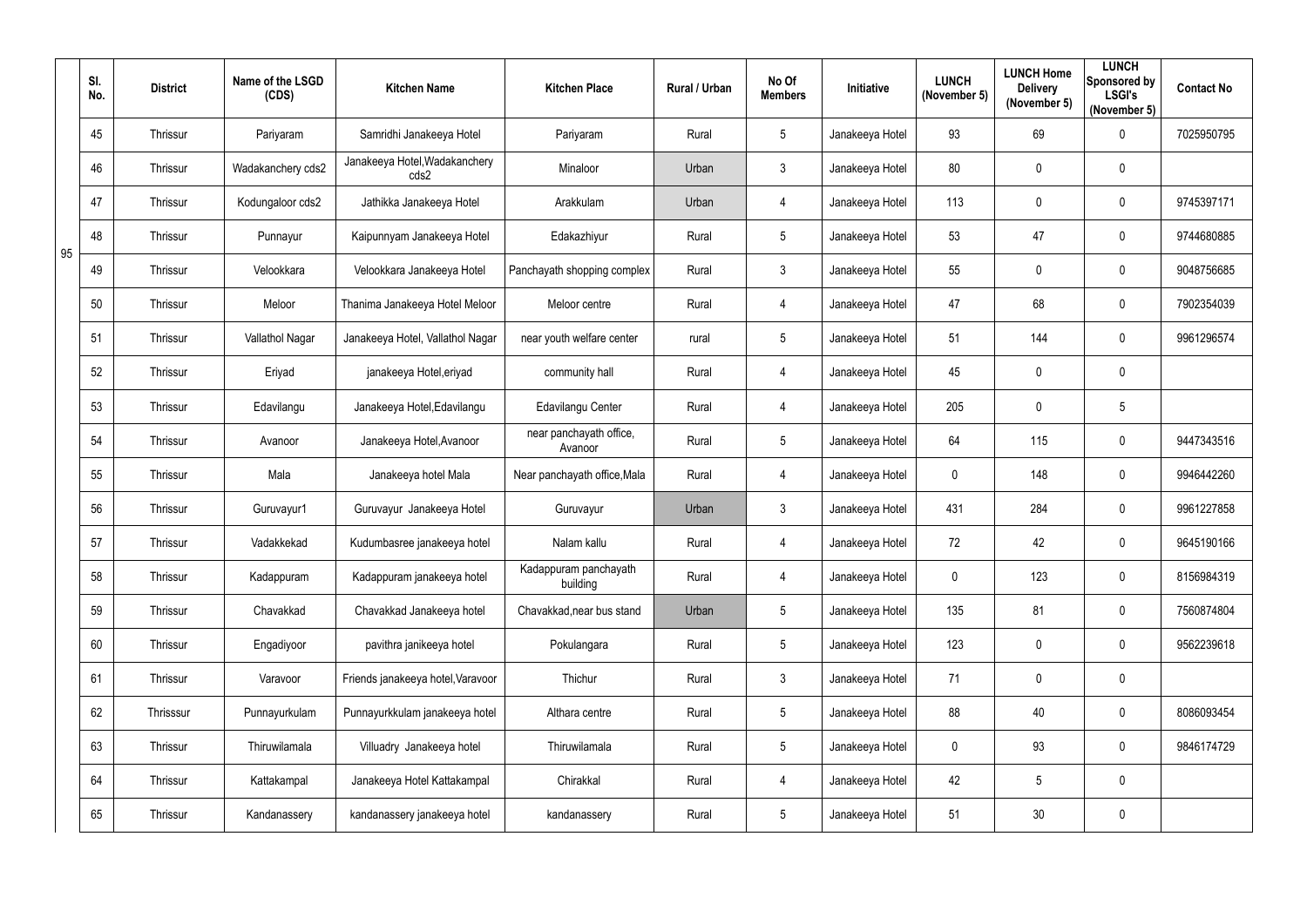| SI.<br>No. | <b>District</b> | Name of the LSGD<br>(CDS) | <b>Kitchen Name</b>           | <b>Kitchen Place</b>                   | Rural / Urban | No Of<br><b>Members</b> | Initiative      | <b>LUNCH</b><br>(November 5) | <b>LUNCH Home</b><br><b>Delivery</b><br>(November 5) | <b>LUNCH</b><br>Sponsored by<br><b>LSGI's</b><br>(November 5) | <b>Contact No</b> |
|------------|-----------------|---------------------------|-------------------------------|----------------------------------------|---------------|-------------------------|-----------------|------------------------------|------------------------------------------------------|---------------------------------------------------------------|-------------------|
| 66         | Thrissur        | Kaiparambu                | Janakeeya Hotel Kaiparambu    | Near mundoor health center             | Rural         | $5\phantom{.0}$         | janakeeya hotel | 70                           | 22                                                   | $\mathbf 0$                                                   | 9645828069        |
| 67         | Thrissur        | Thrissur 2(new)           | kitchen girls janakeeya hotel | Olari                                  | urban         | 4                       | janakeeya hotel | 110                          | 103                                                  | $\overline{0}$                                                | 9388828112        |
| 68         | Thrissur        | Kuzhur                    |                               | kuzhur                                 | Rural         | $\overline{4}$          | janakeeya hotel | $\mathbf 0$                  | 0                                                    | $\overline{0}$                                                | 9526566073        |
| 69         | Thrissur        | Chazhur                   | Chazur Janakeeya Hotel        | Pazhuvil Center                        | Rural         | 4                       | janakeeya hotel | $\mathbf 0$                  | 100                                                  | $\overline{0}$                                                | 9061946216        |
| 70         | Thrissur        | Nattika                   | uttupura                      | Thriprayar                             | Rural         | $5\phantom{.0}$         | janakeeya hotel | 165                          | 0                                                    | $\overline{0}$                                                | 9544055637        |
| 71         | Thrissur        | Thalikulam                | Nidhi janakeeya hotel         | Puthenthodu                            | Rural         | $5\overline{)}$         |                 | 155                          | 0                                                    | $\overline{0}$                                                | 8606213960        |
| 72         | Thrissur        | Vadanapilly               | vadanappilly janakeeya hotel  | vadanapilly                            | Rural         | $5\phantom{.0}$         | janakeeya hotel | 210                          | 0                                                    | $\mathbf 0$                                                   | 9947728948        |
| 73         | Thrissur        | orumanayur                | orumanayur janakeeya hotel    | orumanayur                             | rural         | $5\phantom{.0}$         | janakeeya hotel | 120                          | 50                                                   | $\overline{0}$                                                | 9995588758        |
| 74         | Thrissur        | Panjal                    | Five-star Janakeeya hotel     | Panjal                                 | Rural         | $5\phantom{.0}$         | janakeeya hotel | $\mathbf 0$                  | 108                                                  | $\overline{0}$                                                | 9746847353        |
| 75         | Thrissur        | veloor                    | Veloor Janakeeya hotel        | veloor                                 | Rural         | $5\phantom{.0}$         | janakeeya hotel | 55                           | 46                                                   | $\overline{0}$                                                | 9447724685        |
| 76         | Thrissur        | Chowanoor                 | Chowanoor Janakeeya hotel     | Chowanoor                              | Rural         | $\mathbf{3}$            | janakeeya hotel | 82                           | 50                                                   | $\overline{0}$                                                | 9,526,340,307     |
| 77         | Thrissur        | Puthur                    | Puthur janakeeyahotel         | puthur                                 | Rural         | $5\phantom{.0}$         | janakeeya hotel | 58                           | 46                                                   | $\overline{0}$                                                | 6238101595        |
| 78         | Thrissur        | Erumapetty                | subhiksha janakeeya hotel     | Erumapetty                             | Rural         | 5                       | janakeeya hotel | 157                          | 30                                                   | $\mathbf 0$                                                   | 9207201880        |
| 79         | Thrissur        | Kondazhy                  | Santhwanam Janakeeya Hotel    | Kondazhy                               | Rural         | $\overline{4}$          | janakeeya hotel | $\mathbf 0$                  | 49                                                   | $\overline{0}$                                                | 9526401759        |
| 80         | Thrissur        | Mullurkkara               | Kaniv Janakeeya Hotel         | Atoor                                  | Rural         | $\overline{4}$          | janakeeya hotel | 79                           | 8                                                    | $\overline{0}$                                                |                   |
| 81         | Thrissur        | Porkkulam                 | Porkulam janakeeya hotel      | Parempadam                             | Rural         | $5\phantom{.0}$         | Janakeeya hotel | $\mathbf 0$                  | 45                                                   | $\overline{2}$                                                | 8129017841        |
| 82         | Thrissur        | Puthukkad                 | Puthukkad Janakeeya Hotel     | Puthukkad                              | Rural         | 5 <sub>5</sub>          | Janakeeya hotel | 69                           | 35                                                   | $\overline{0}$                                                |                   |
| 83         | Thrissur        | Choondal                  | Choondal Janakeeya Hotel      | <b>Kechery Centre</b>                  | Rural         | 8                       | Janakeeya Hotel | 40                           | 55                                                   | $\overline{0}$                                                |                   |
| 84         | Thrissur        | Cherpu                    | Cherpu Janakeeya Hotel        | Cherpu                                 | Rural         | $\mathbf{3}$            | Janakeeya Hotel | $\mathbf 0$                  | 60                                                   | $\overline{0}$                                                | 9605375648        |
| 85         | Thrissur        | Mathilakam                | Mathilakam Janakeeya hotel    | Mathilakam gramapanchayath<br>compound | Rural         | 3 <sup>1</sup>          | Janakeeya hotel | 15                           | 0                                                    | $\mathbf 0$                                                   | 9995986808        |
| 86         | Thrissur        | Anthikad                  | Anthikad Janakeeya hotel      | Anthikad                               | Rural         | $\overline{4}$          | Janakeeya hotel | $\boldsymbol{0}$             | 0                                                    | $\overline{0}$                                                |                   |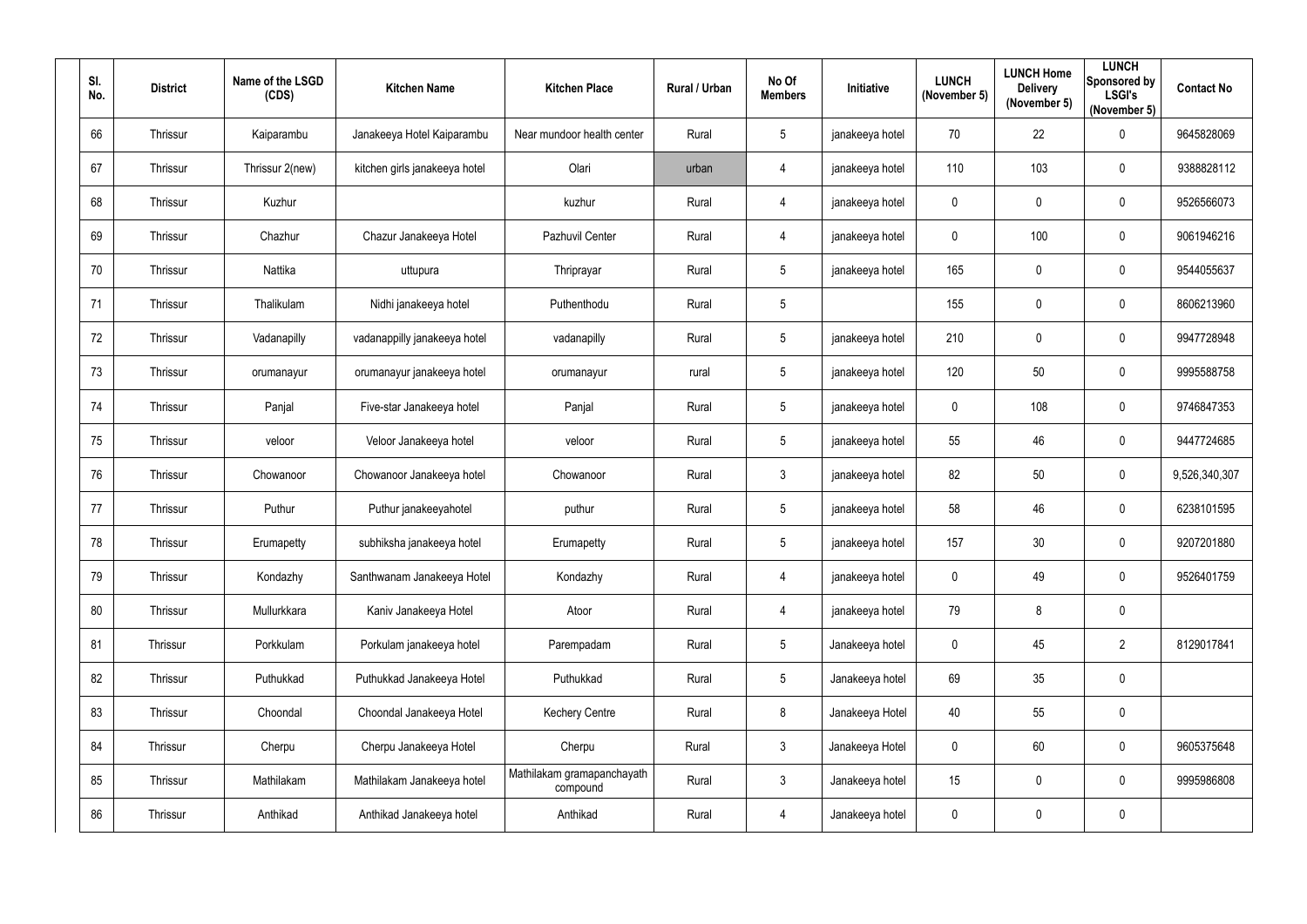| SI.<br>No.      | <b>District</b> | Name of the LSGD<br>(CDS) | <b>Kitchen Name</b>                 | <b>Kitchen Place</b>                   | Rural / Urban | No Of<br><b>Members</b> | Initiative      | <b>LUNCH</b><br>(November 5) | <b>LUNCH Home</b><br><b>Delivery</b><br>(November 5) | <b>LUNCH</b><br>Sponsored by<br><b>LSGI's</b><br>(November 5) | <b>Contact No</b> |
|-----------------|-----------------|---------------------------|-------------------------------------|----------------------------------------|---------------|-------------------------|-----------------|------------------------------|------------------------------------------------------|---------------------------------------------------------------|-------------------|
| 87              | Thrissur        | Mullassery                | Mullassery Janakeeya Hotel          | Mullassery centre                      | Rural         | $5\phantom{.0}$         | Janakeeya hotel | 55                           | 56                                                   | $\mathbf 0$                                                   |                   |
| 88              | Thrissur        | Karalam                   | Karalam Janakeeya Hotel             |                                        | Rural         | $\overline{4}$          | Janakeeya hotel | $\pmb{0}$                    | 38                                                   | $\mathbf 0$                                                   | 6282924636        |
| 89              | Thrissur        | Poomangalam               | Poomangalam Janakeeya Hotel         | Edakkulam                              | Rural         | 3                       | Janakeeya hotel | $\mathbf 0$                  | 78                                                   | $\mathbf 0$                                                   |                   |
| 90              | Thrissur        | MG Kavu                   | Annapoorna Janakeeya Hotel          | <b>MG Kavu</b>                         | Rural         | $\overline{4}$          | Janakeeya hotel | 150                          | 53                                                   | $\mathbf 0$                                                   |                   |
| 91              | Thrissur        | chelakkara                | Nila janakeeya hotel                | chelakkara                             | rural         | $5\overline{)}$         | janakeeya hotel | $\mathbf 0$                  | 103                                                  | $\mathbf 0$                                                   |                   |
| 92              | Thrissur        | Avinissery                | Avinissery Janakeeya Hotel          | Palakkal                               | Rural         | $\overline{4}$          | janakeeya hotel | $\overline{0}$               | 68                                                   | $\mathbf 0$                                                   |                   |
| 93              | Thrissur        | Nadathara 2               | Grandmaas Janakeeya hotel           | Nadathara                              | Rural         | $5\overline{)}$         | Janakeeya Hotel | 114                          | 164                                                  | $\mathbf 0$                                                   |                   |
| 94              | Thrissur        | Chavakkad                 | Janakeeya hotel                     | Chavakkad                              | Urban         | $5\overline{)}$         | Janakeeya hotel | 103                          | 42                                                   | $\mathbf 0$                                                   | 7034752180        |
| 95              | Thrissur        | Mala 2                    | Janakeeya hotel                     |                                        | Rural         | $5\phantom{.0}$         | janakeeya hotel | $\boldsymbol{0}$             | 103                                                  | $\boldsymbol{0}$                                              |                   |
| 95              |                 |                           |                                     |                                        |               | 423                     |                 | 6934                         | 5143                                                 | 45                                                            |                   |
|                 | Wayanad         | Vellamunda                | Thanima mess                        | 8/4 vellamuda                          | Rural         | 4                       | janakeeya Hotel | 136                          | $\mathbf 0$                                          | $\boldsymbol{0}$                                              | 7025659685        |
| $\overline{2}$  | Wayanad         | Thavinjal                 | Sobhagya Vanitha mess               | Thalappuzha<br>chungam                 | Rural         | $\overline{4}$          | janakeeya Hotel | 138                          | $\mathbf 0$                                          | $\overline{0}$                                                | 9497247541        |
| 3               | Wayanad         | Vythiri                   | Dharshana catering                  | Vythiri                                | Rural         | 4                       | janakeeya Hotel | 198                          | 0                                                    | $\mathbf 0$                                                   | 9074598184        |
| $\overline{4}$  | Wayanad         | Mullankolly               | Kairali catering group              | Mullankolli                            | Rural         | $3\phantom{.0}$         | janakeeya Hotel | 125                          | $\mathbf 0$                                          | $\pmb{0}$                                                     | 9526706627        |
| $5\phantom{.0}$ | Wayanad         | Poothadi                  | Mary matha mess                     | Kenichira                              | Rural         | $5\phantom{.0}$         | janakeeya Hotel | 137                          | $\pmb{0}$                                            | $\pmb{0}$                                                     | 9526376970        |
| $6\overline{6}$ | Wayanad         | Meppadi                   | Cafe Kudumbashree                   | Meppadi                                | Rural         | $5\phantom{.0}$         | janakeeya Hotel | 213                          | $\pmb{0}$                                            | $\pmb{0}$                                                     | 9207935764        |
| $\overline{7}$  | Wayanad         | Pozhuthana                | Dhanya mess                         | Pozhuthana                             | Rural         | $\mathbf{3}$            | janakeeya Hotel | 150                          | $\mathbf 0$                                          | $\pmb{0}$                                                     | 8111838165        |
| 8               | Wayanad         | Thondernad                | Thanima canteen                     | Korom                                  | Rural         | 3 <sup>1</sup>          | janakeeya Hotel | 61                           | $\pmb{0}$                                            | $\mathbf 0$                                                   | 8943476943        |
| 9               | Wayanad         | Meenangady                | Haritham Janakeeya Hotel            | Opposite police station,<br>Meenangadi | Rural         | $6\phantom{.}6$         | janakeeya Hotel | 158                          | $\mathbf 0$                                          | $\pmb{0}$                                                     | 9526895975        |
| 10              | Wayanad         | Nenmeni                   | Minnaram Mess and Chappathi<br>Unit | Cheeral                                | Rural         | $5\phantom{.0}$         | janakeeya Hotel | 104                          | $\pmb{0}$                                            | $\mathbf 0$                                                   | 8086835886        |
| 11              | Wayanad         | Thirunelli                | Adigamanai Mess and Catering        | Kartikulam                             | Rural         | $5\phantom{.0}$         | janakeeya Hotel | 153                          | $\mathbf 0$                                          | $\bm{0}$                                                      | 9207406211        |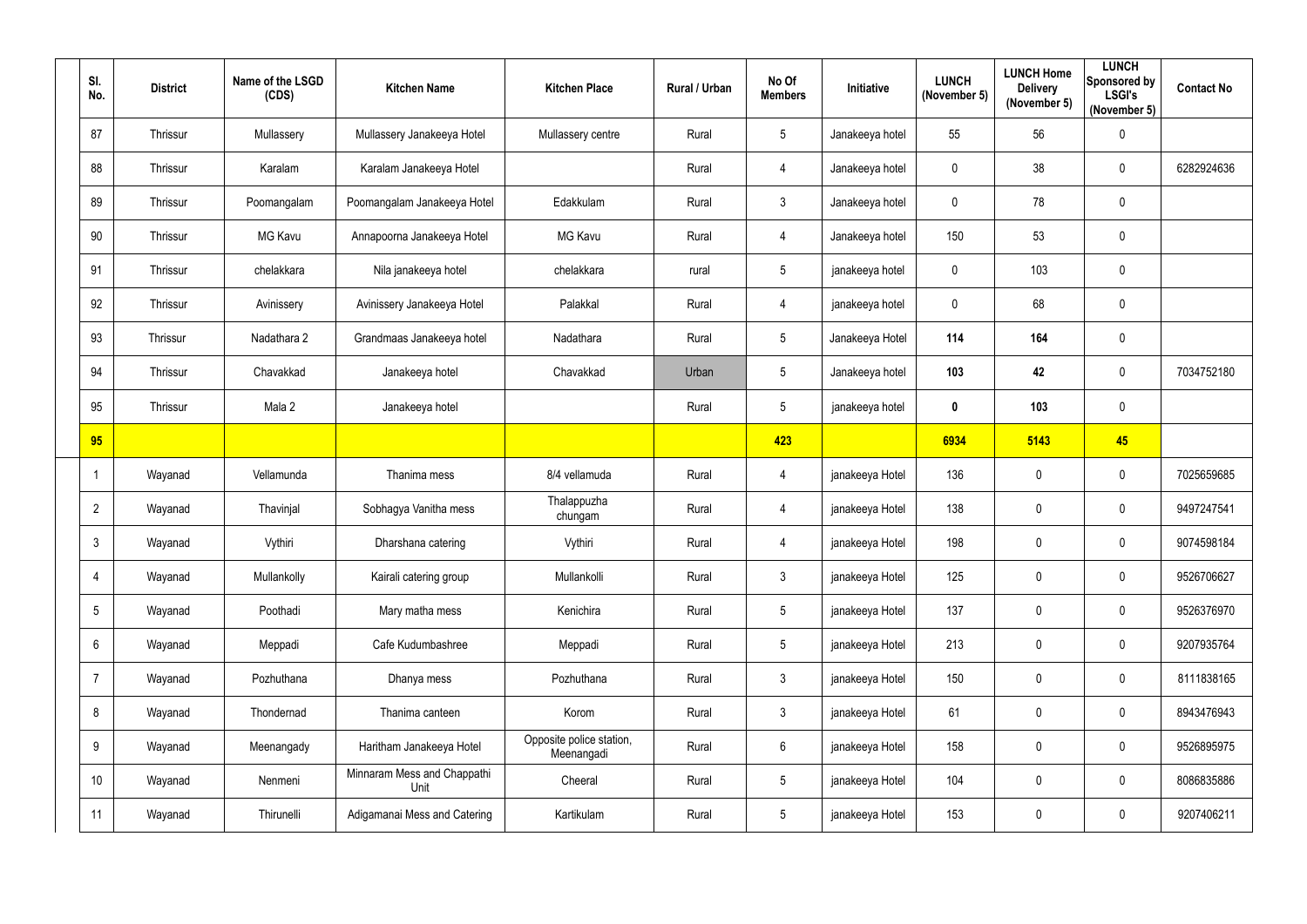|    | SI.<br>No. | <b>District</b> | Name of the LSGD<br>(CDS) | <b>Kitchen Name</b>   | <b>Kitchen Place</b>            | Rural / Urban | No Of<br><b>Members</b> | Initiative      | <b>LUNCH</b><br>(November 5) | <b>LUNCH Home</b><br><b>Delivery</b><br>(November 5) | <b>LUNCH</b><br><b>Sponsored by</b><br><b>LSGI's</b><br>(November 5) | <b>Contact No</b> |
|----|------------|-----------------|---------------------------|-----------------------|---------------------------------|---------------|-------------------------|-----------------|------------------------------|------------------------------------------------------|----------------------------------------------------------------------|-------------------|
|    | 12         | Wayanad         | Mananthavady              | Dhanasree canteen     | Mananthavadi                    | Urban         | $5\phantom{.0}$         | janakeeya Hotel | 285                          | $\pmb{0}$                                            | $\overline{0}$                                                       | 9496997382        |
|    | 13         | Wayanad         | Ambalavayal               | <b>Ruchi Catering</b> | kalathuvayal                    | Rural         | $5\phantom{.0}$         | janakeeya Hotel | 221                          | 0                                                    | $\mathbf 0$                                                          | 9495084437        |
| 28 | 14         | Wayanad         | Kaniyambetta              | sree Vinayaka         | millumukk                       | rural         | $5\phantom{.0}$         | janakeeya Hotel | 162                          | 0                                                    | $\overline{0}$                                                       | 9061486938        |
|    | 15         | Wayanad         | Pulpally                  | Vinayaka catering     | Pulpally                        | Rural         | $5\phantom{.0}$         | janakeeya Hotel | 240                          | $\pmb{0}$                                            | $\overline{0}$                                                       | 9947319307        |
|    | 16         | Wayanad         | Noolpuzha                 | Friends catering      | Naikketty                       | Rural         | $5\phantom{.0}$         | janakeeya Hotel | 205                          | $\pmb{0}$                                            | $\overline{0}$                                                       | 7558019388        |
|    | 17         | Wayanad         | Panamaram                 | Testy mess            | Panamaram                       | Rural         | 4                       | janakeeya Hotel | 178                          | 0                                                    | $\overline{0}$                                                       | 9605814620        |
|    | 18         | wayanad         | Moopainad                 | vanitha mess          | vaduvanchal                     | Rural         | $\sqrt{5}$              | janakeeya Hotel | 201                          | $\pmb{0}$                                            | $\mathbf 0$                                                          | 974596708         |
|    | 19         | wayanad         | Edavaka                   | <b>Teasty Mess</b>    | Irumbupalam                     | Rural         | 4                       | janakeeya Hotel | 112                          | $\pmb{0}$                                            | $\overline{0}$                                                       | 9847842390        |
|    | 20         | wayanad         | kalpetta                  | shiya catering        | pallithazhe, kalpetta town      | urban         | $\mathfrak{Z}$          | janakeeya Hotel | 362                          | $\pmb{0}$                                            | $\overline{0}$                                                       | 6282822890        |
|    | 21         | wayanad         | sulthan bathery           | preethis              | near telephone exchange         | urban         | $5\phantom{.0}$         | janakeeya Hotel | $\mathbf 0$                  | 0                                                    | $\mathbf 0$                                                          | 9961088393        |
|    | 22         | wayanad         | Muttil                    | swad cattering        | Muttil bus stand                | Rural         | $5\phantom{.0}$         | janakeeya Hotel | 265                          | $\pmb{0}$                                            | $\mathbf 0$                                                          | 9074461322        |
|    | 23         | wayanad         | padinjarathara            | oruma                 | padinjarathara town             | Rural         | $5\phantom{.0}$         | janakeeya Hotel | 284                          | 0                                                    | $\mathbf 0$                                                          | 9495814542        |
|    | 24         | wayanad         | kalpetta                  | Anjuse cattering      | kalpetta town                   | Urban         | $5\phantom{.0}$         | janakeeya Hotel | 292                          | $\mathbf 0$                                          | $\mathbf 0$                                                          | 9745883809        |
|    | 25         | wayanad         | Thariyode                 | Haritham              | kavumadham town                 | Rural         | $\mathfrak{Z}$          | janakeeya Hotel | 104                          | 0                                                    | $\mathbf 0$                                                          | 9074095457        |
|    | 26         | wayanad         | Mananthavady              | chothis mess          | Kozhikode road,<br>Mananthavady | Urban         | $\mathfrak{Z}$          | janakeeya Hotel | 268                          | $\pmb{0}$                                            | $\overline{0}$                                                       | 9947376596        |
|    | 27         | wayanad         | vengapalli                | Annapoorna            | vengapalli town                 | Rural         | $5\phantom{.0}$         | janakeeya Hotel | 289                          | $\pmb{0}$                                            | $\mathbf 0$                                                          | 7592831851        |
|    | 28         | Wayanad         | Kottathara                | Jyothi vanitha mess   | Venniyod                        | Rural         | $\mathfrak{Z}$          | janakeeya Hotel | 150                          | 0                                                    | $\mathbf 0$                                                          | 9961844026        |
| 28 |            |                 |                           | 749                   |                                 |               | 122                     |                 | 5191                         | $\boldsymbol{0}$                                     | $\boldsymbol{0}$                                                     |                   |
|    |            |                 |                           |                       |                                 | <b>TOTAL</b>  | 4638                    |                 |                              | 17626                                                | 240                                                                  |                   |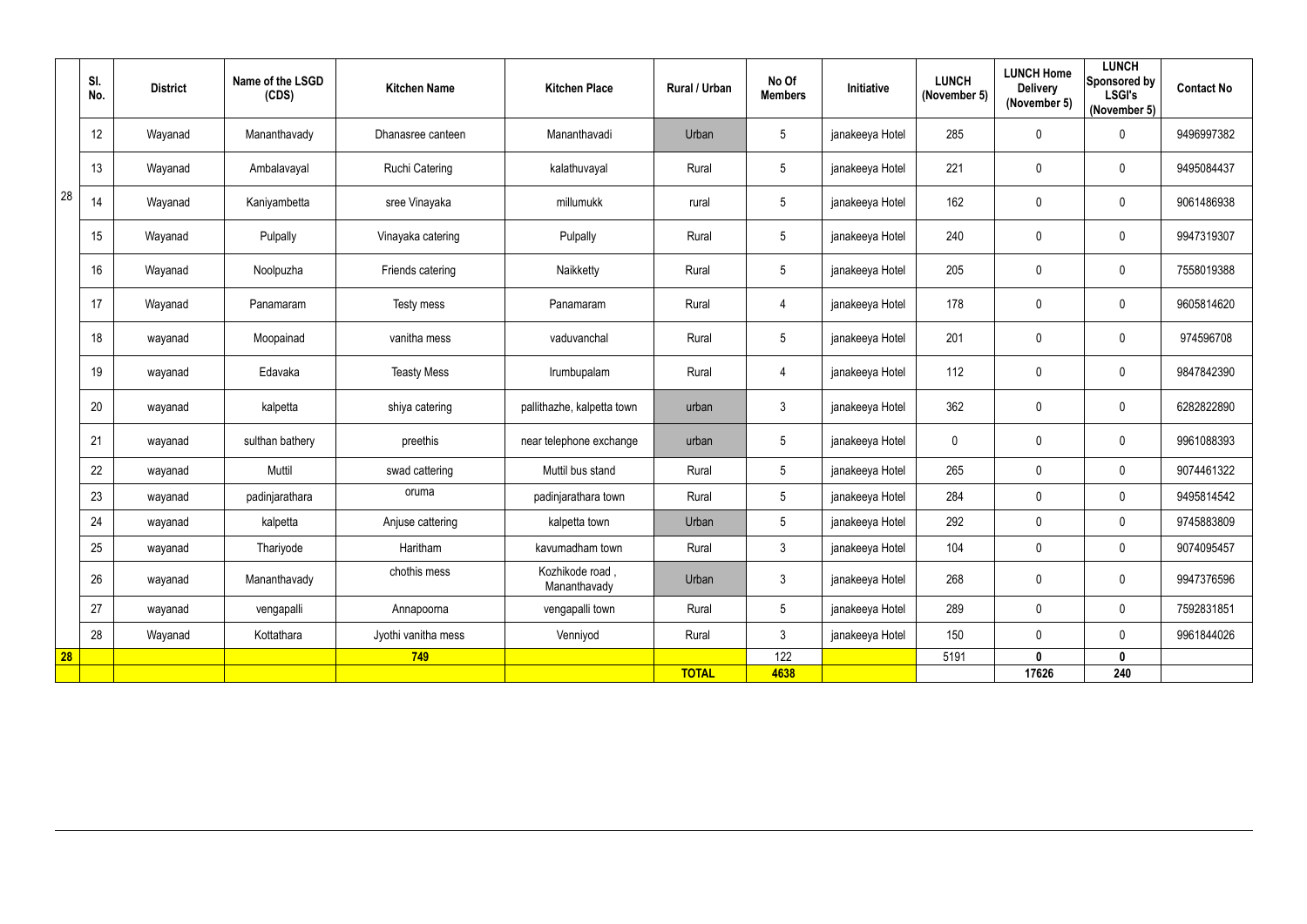| SI.<br>No. | <b>District</b> | Name of the LSGD<br>(CDS)        | <b>Kitchen Name</b>                                                       | <b>Kitchen Place</b>  | <b>Rural / Urban</b>           | No Of<br><b>Members</b> | Initiative                                   | <b>LUNCH Home</b><br><b>LUNCH</b><br><b>Delivery</b><br>(November 5) $ $<br>(November 5) | <b>LUNCH</b><br>Sponsored by<br><b>LSGI's</b><br>(November 5) | <b>Contact No</b> |
|------------|-----------------|----------------------------------|---------------------------------------------------------------------------|-----------------------|--------------------------------|-------------------------|----------------------------------------------|------------------------------------------------------------------------------------------|---------------------------------------------------------------|-------------------|
|            |                 |                                  | STATUS OF JANAKEEYA HOTELS FUNCTIONING IN DISTRICT                        |                       |                                |                         |                                              | STATUS OF FOOD DISTRIBUTED THROUGH JANAKEEYA HOTELS AS ON 05.11.2021                     |                                                               |                   |
|            | <b>District</b> | <b>Total</b><br>Janakeeya Hotels | <b>Rural Units</b>                                                        | <b>Urban</b><br>units | <b>Parcel</b>                  | Home<br><b>Delviery</b> | Food Sponsored<br>by LSGIs                   | <b>TOTAL Meals</b><br><b>Distributed</b>                                                 |                                                               |                   |
|            | <b>TVM</b>      | 107                              | 77                                                                        | 30                    | 16,166                         | 123                     | 5 <sup>5</sup>                               | 16,294                                                                                   |                                                               |                   |
|            | <b>KLM</b>      | 81                               | 71                                                                        | 10                    | 11081                          | $\overline{0}$          | 8                                            | 11,089                                                                                   |                                                               |                   |
|            | <b>PTA</b>      | 58                               | 53                                                                        | $5\overline{)}$       | 76                             | 5645                    | $\overline{0}$                               | 5,721                                                                                    |                                                               |                   |
|            | <b>ALP</b>      | 87                               | 78                                                                        | 9                     | 4,579                          | 3355                    | 25                                           | 7,959                                                                                    |                                                               |                   |
|            | <b>KTM</b>      | 80                               | 72                                                                        | 8 <sup>°</sup>        | 8334                           | 257                     | 25                                           | 8,616                                                                                    |                                                               |                   |
|            | <b>IDK</b>      | 46                               | 45                                                                        |                       | 5577                           | $\overline{0}$          | $\overline{4}$                               | 5,581                                                                                    |                                                               |                   |
|            | <b>EKM</b>      | 111                              | 80                                                                        | 31                    | 20277                          | 2060                    | 5 <sup>5</sup>                               | 22,342                                                                                   |                                                               |                   |
|            | <b>TSR</b>      | 95                               | 85                                                                        | 10                    | 6,934                          | 5,143                   | 45                                           | 12,122                                                                                   |                                                               |                   |
|            | PGT             | 102                              | 92                                                                        | 10                    | 12,093                         | 5 <sup>1</sup>          | 71                                           | 12,169                                                                                   |                                                               |                   |
|            | <b>MLP</b>      | 113                              | 95                                                                        | 18                    | 16,035                         | 5064                    | 14                                           | 21,113                                                                                   |                                                               |                   |
|            | <b>WYD</b>      | 28                               | 23                                                                        | $5\phantom{.0}$       | 5191                           | $\overline{0}$          | $\overline{0}$                               | 5,191                                                                                    |                                                               |                   |
|            | <b>KKD</b>      | 104                              | 75                                                                        | 29                    | 28,458                         | 1117                    | 17                                           | 29,592                                                                                   |                                                               |                   |
|            | <b>KNR</b>      | 87                               | 73                                                                        | 14                    | 16,152                         | $\pmb{0}$               | 21                                           | 16,173                                                                                   |                                                               |                   |
|            | <b>KSG</b>      | 41                               | 35                                                                        | $6\phantom{.}6$       | 6119                           | $\mathbf{0}$            | $\overline{0}$                               | 6,119                                                                                    |                                                               |                   |
|            | <b>Total</b>    | 1140                             | 954                                                                       | 186                   | 157,072                        | 22,769                  | 240                                          | 180,081                                                                                  |                                                               |                   |
|            |                 |                                  | Grand Total of meals Distributed through Janakeeya hotel as on 05.11.2021 |                       |                                | 180,081                 |                                              |                                                                                          |                                                               |                   |
|            | <b>Date</b>     |                                  | Urban<br>units                                                            | <b>Total</b><br>units | Rs. 20 /Lunch<br><b>Parcel</b> | Home<br><b>Delivery</b> | <b>LUNCH</b><br>sponsored by<br><b>LSGIs</b> | <b>Total Meals</b>                                                                       |                                                               |                   |
|            | 05.11.2021      | 954                              | 186                                                                       | 1140                  | 157,072                        | 22,769                  | 240                                          | 180,081                                                                                  |                                                               |                   |